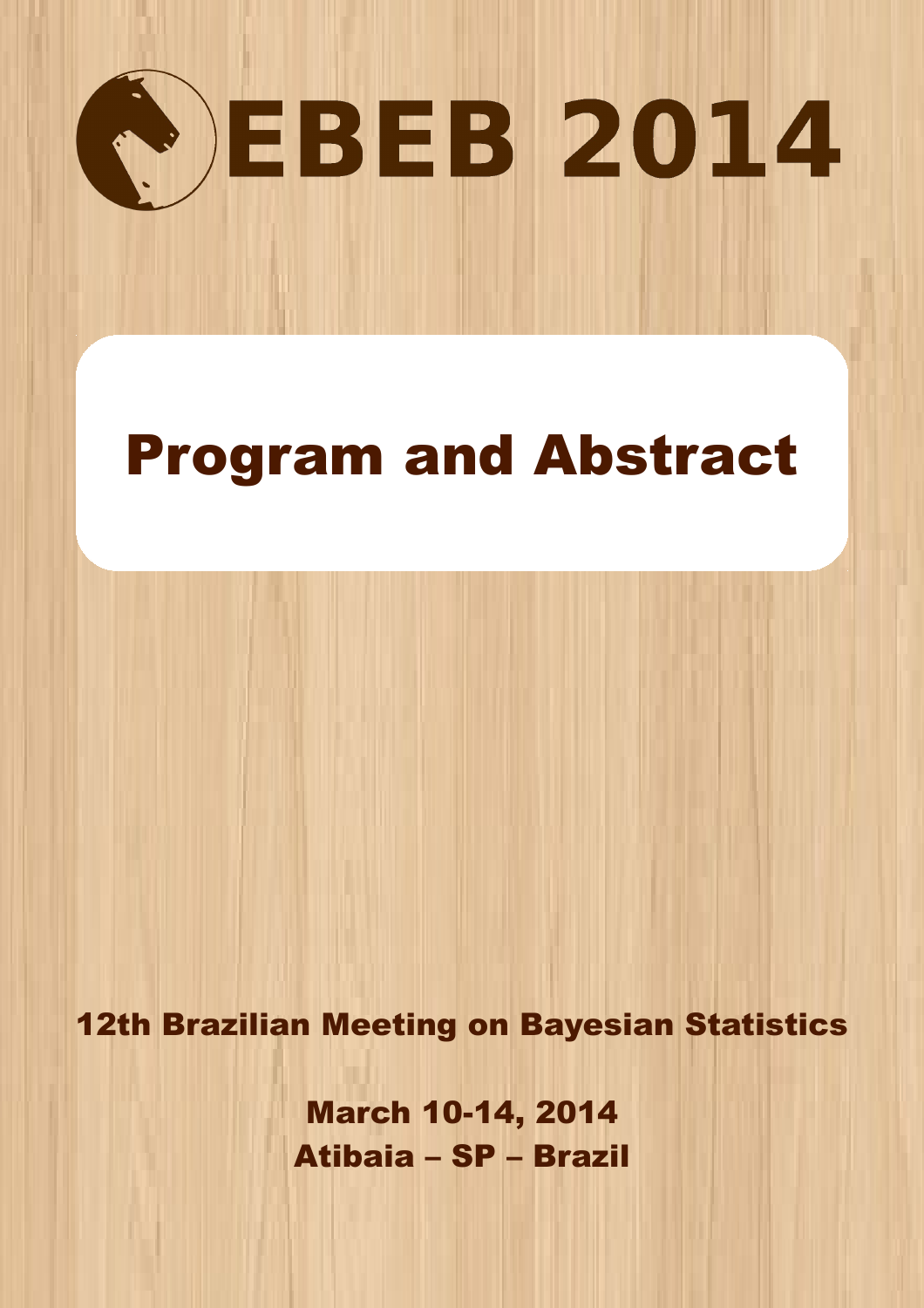### PREFACE

The Brazilian Meeting on Bayesian Statistics (EBEB) is in its twelfth edition. This series of meetings aims at strengthening the research on Bayesian methods and widening their application. It also provides an environment where Brazilian and international researchers collaborate, present their most recent developments and discuss on open problems. EBEB also allows graduate students to make contacts with experienced researchers. This year's meeting has a particular focus on discussing recent developments in the many viewpoints of Bayesian statistics, such as computational, theoretical, methodological and applied views.

EBEB 2014 takes place in Atibaia, State of Sao Paulo – Brazil, from March 10 to 14, in a beautiful country-side hotel (http://www.hotelfazendaatibaia.com.br/) specialized in horse riding.

This document contains program and abstracts of the contributions to EBEB. Accepted full papers appear in the proceedings of the event, which is published by Springer in a book from the series "Proceedings in Mathematics & Statistics" (http://www.springer.com/series/10533).

EBEB has been organized by ISBrA – the Brazilian chapter of ISBA – since its 6th meeting in 2002, in the occasion of the First Latin American Bayesian Congress (Cobal I).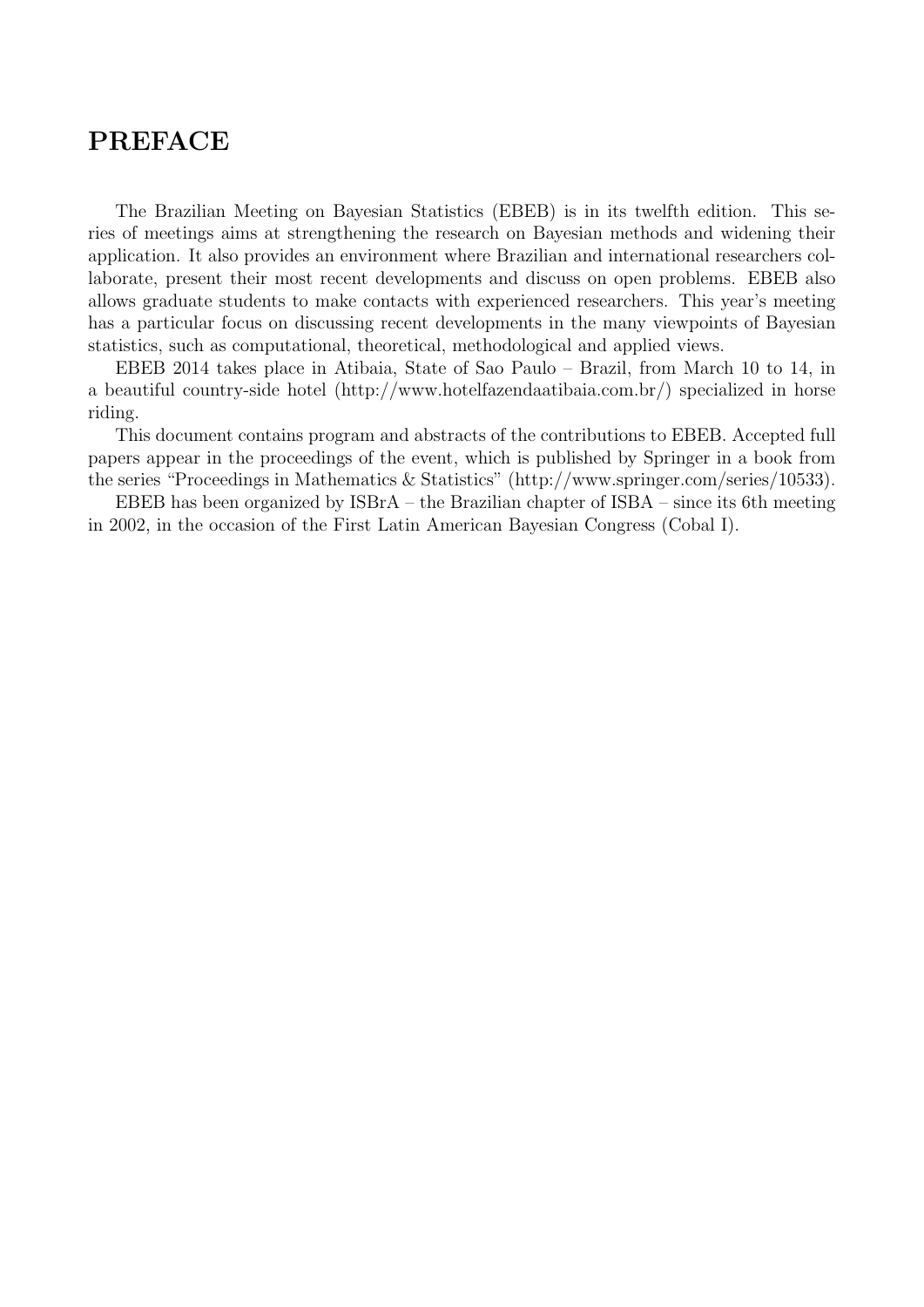## ORGANIZATION

#### Conference Committee Chair:

• Polpo, Adriano (UFSCar / Brazil)

#### Organizing Committee:

- Dias, Teresa Cristina Martins (UFSCar / Brazil)
- Lauretto, Marcelo (EACH-USP / Brazil)
- Louzada Neto, Francisco (ICMC-USP / Brazil)
- Pereira, Carlos Alberto de Bragana (IME-USP / Brazil)
- Polpo, Adriano (UFSCar / Brazil)
- Rifo, Laura Leticia Ramos (IMECC-UNICAMP / Brazil)
- Stern, Julio (IME-USP / Brazil)

#### Scientific Committee:

- Branco, Marcia D'Elia (IME-USP / Brazil)
- de Campos, Cassio (IDSIA / Switzerland)
- Diniz, Carlos A. R. (UFSCar / Brazil)
- Diniz, Marcio Alves (UFSCar / Brazil)
- Fossaluza, Victor (IME-USP / Brazil)
- Gamerman, Dani (UFRJ / Brazil)
- Lauretto, Marcelo (EACH-USP / Brazil)
- Loschi, Rosangela H. (UFMG / Brazil)
- Louzada Neto, Francisco (ICMC-USP / Brazil)
- Pereira, Carlos Alberto de Bragana (IME-USP / Brazil)
- Polpo, Adriano (UFSCar / Brazil)
- Rifo, Laura Leticia Ramos (IMECC-UNICAMP / Brazil)
- Rogatko, Andre (Cedars-Sinai / USA)
- Schmidt, Alexandra M. (UFRJ / Brazil)
- Sinha, Debajyoti (FSU / USA)
- Stern, Julio (IME-USP / Brazil)

#### Executive Committee:

- Netto, Lourdes Vaz da Silva (IME-USP / Brazil)
- Takahashi, Sylvia Regina A. (IME-USP / Brazil)
- Bruno Borcado (Supremum Assessoria / Brazil)

#### Contact:

• isbra-ebeb@ime.usp.br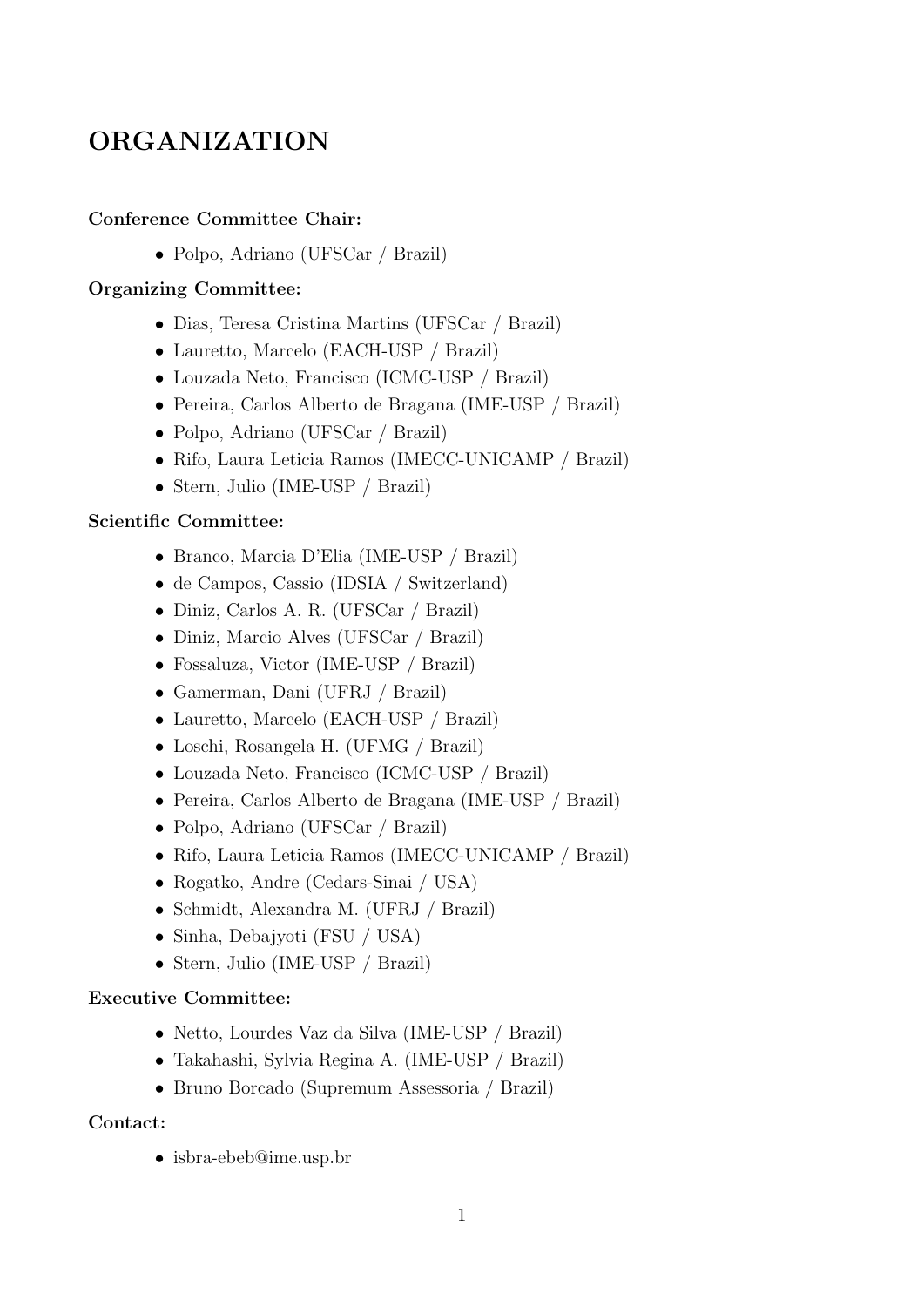### GUESTS

#### Speakers:

- Chakrabarty, Dalia University of Leicester and University of Warwick – UK
- de Cooman, Gert Ghent University – Belgium
- Dey, Dipak University of Connecticut – USA
- Garcia, Nancy Campinas State University – Brazil
- Lopes, Hedibert INSPER – Brazil
- Rodrigues, Josemar University of Sao Paulo – Brazil
- Ruggeri, Fabrizio Consiglio Nazionale delle Ricerche – Italy
- Rogatko, Andre Samuel Oschin Comprehensive Cancer Institute – USA
- Silva, Ricardo University College London – UK
- Sinha, Debajyoti Florida State University – USA

#### Session organizers:

- Branco, Marcia D'Elia University of Sao Paulo – Brazil
- de Campos, Cassio P. Dalle Molle Institute for Artificial Intelligence – Switzerland
- Gamerman, Dani Federal University of Rio de Janeiro – Brazil
- Loschi, Rosangela H. Federal University of Minas Gerais – Brazil
- Rogatko, Andre Samuel Oschin Comprehensive Cancer Institute – USA
- Schmidt, Alexandra M. Federal University of Rio de Janeiro – Brazil
- Sinha, Debajyoti Florida State University – USA
- Stern, Julio M. University of Sao Paulo – Brazil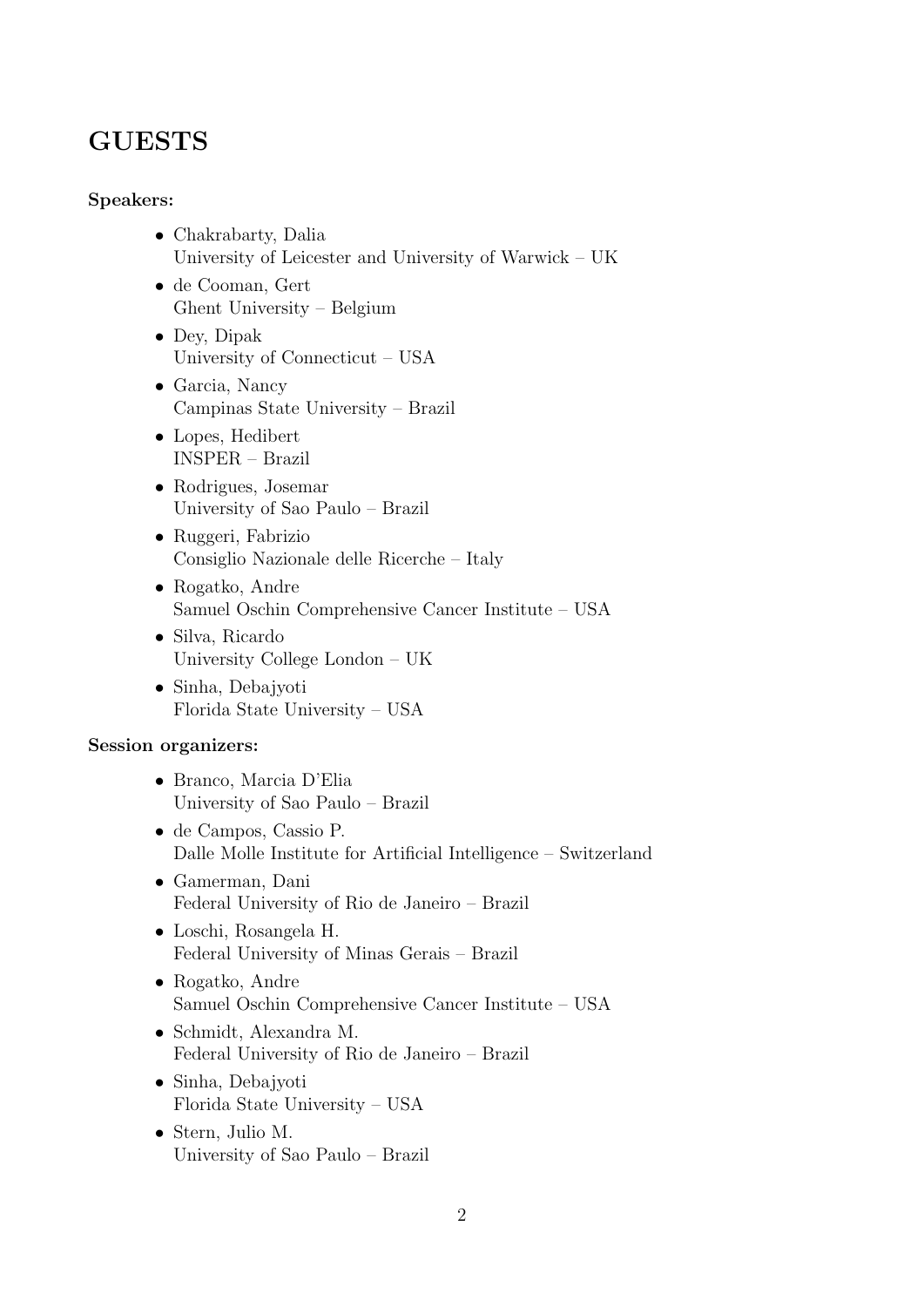#### Monday - 10/03Tuesday - 11/03 **Wednesday - 12/03** Thursday - 13/03 **Friday - 14/03** 07:00 – 9:00 Breakfast Breakfast Breakfast Breakfast 09:00 – 10:14Registration**Oral 1A Oral 1B Oral 3A Oral 3B Oral 4A Oral 4B Oral 6A Oral 6B** 10:15 – 10:34 10:35 – 11:04 11:05 – 11:59 11:30 – 11:5912:00 – 13:59 Lunch Lunch Lunch Lunch **Closure** Lunch14:00 – 14:29 Opening**ST5: Ricardo Silva T5.1: J.Rodrigues** 14:30 – 14:59 15:00 – 15:24 15:25 – 15:44 15:45 – 15:54 **Oral 2A Oral 2B Oral 5A Oral 5B** Reunião ISBrA15:55 – 16:24 16:25 – 16:59Welcome Cocktail17:00 – 17:59**Poster Session**18:00 – 18:59 19:00 – 19:2919:30 – 22:000 Dinner Dinner Dinner Norther Dinner Dinner Banquet *\*C.Campos \*V.Fossaluza \*D.Gamerman \*L.Rifo \*A.Rogatko \*C.Diniz \*A.Schmidt \*M.Diniz* Coffe breakk Coffe break Coffe break Coffe break Coffe break Coffe break **ST1: C.Campos ST3: D.GamermanST4: D.Chakrabarty ST6: A.Schmidt<br>
T4: A.Rogatko T6: F.Ruggeri T1: G.CoomanT4: A.Rogatko \*C. Pereira** *\*C.Campos \*D.Gamerman \*C.Pereira \*A.Schmidt* **ST2: R.Loschi T2: H.LopesT0: D.Dey** *\*R.Loschi \*M.Branco \*D.Sinha*Coffe breakak Coffe break Coffe break Coral 2B Coral 2B Coral 3A Coral 5A Coral 5B **ST0: J.Stern***\*R.Loschi \*D.Sinha \*M.Branco \*J.Stern* **T5.2: N.Garcia***\*J.Stern*

#### **EBEB 2014 – Program**

**\* Session Chair**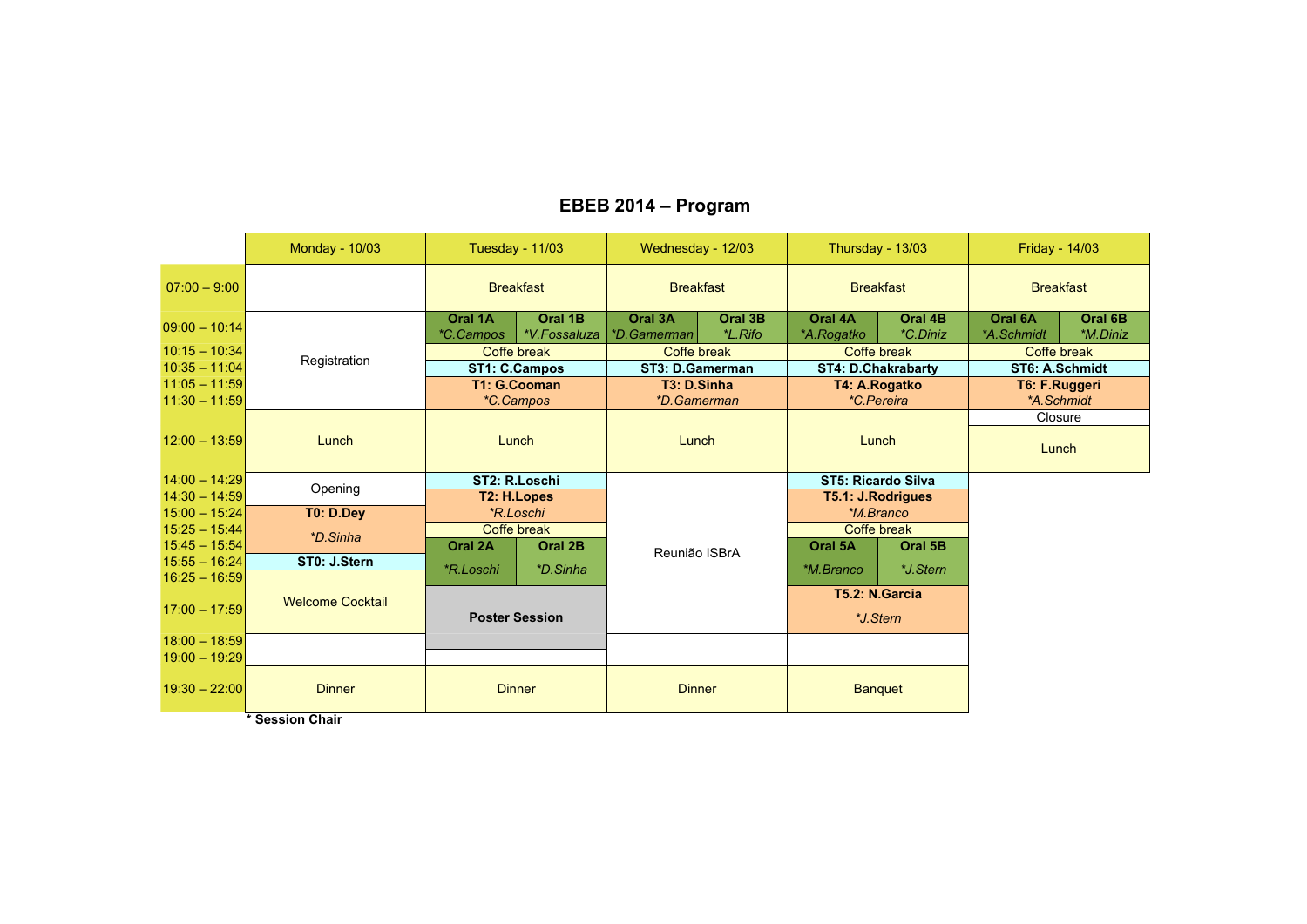| Chair      | Calendar                        | <b>Session</b>  | <b>Type</b> | Authors                                                                                               | <b>Title</b>                                                                                      | Abstract |
|------------|---------------------------------|-----------------|-------------|-------------------------------------------------------------------------------------------------------|---------------------------------------------------------------------------------------------------|----------|
| D.Sinha    | $10/Mar$ Mon<br>$15:00 - 15:50$ | $\mathcal{T}$ 0 | Talk        | Dipak Dey, Gyuhyeong Goh                                                                              | <b>Bregman</b><br>divergence<br>measures<br>in<br>Bayesian modeling with applications             | p. 18    |
| C.Campos   | $11/Mar$ Tue<br>$11:05 - 11:55$ | T <sub>1</sub>  | Talk        | Gert de Cooman, Jasper De<br>Bock, Marcio Diniz                                                       | Predictive inference under exchange-<br>ability, and the imprecise Dirichlet<br>multinomial model | p. 19    |
| R.Loschi   | $11/Mar$ Tue<br>$14:30 - 15:20$ | $\mathcal{T}$ 2 | Talk        | Hedibert Lopes                                                                                        | Bayesian instrumental variables: priors<br>and likelihoods                                        | p. 20    |
| D.Gamerman | $12/Mar$ Wed<br>$11:05 - 11:55$ | $\mathcal T$ 3  | Talk        | Debajyoti Sinha                                                                                       | Bayesian partial linear model for<br>skewed longitudinal data                                     | p. 21    |
| C.Pereira  | $13/Mar$ Thu<br>$11:05 - 11:55$ | $\rm T$ 4       | Talk        | Galen<br>Rogatko,<br>Andre<br>Cook-Wiens,<br>Mourad<br>Tighiouart, Steven Pianta-<br>dosi             | FDA and innovative designs:<br>case<br>study of a missed opportunity                              | p. 22    |
| M.Branco   | $13/Mar$ Thu<br>$14:30 - 15:20$ | T 5.1           | Talk        | Josemar Rodrigues                                                                                     | An extended exponentiated-g-negative<br>binomial family with threshold effect                     | p. 23    |
| J.Stern    | $13/Mar$ Thu<br>$17:00 - 17:50$ | T 5.2           | Talk        | Nancy Garcia                                                                                          | Aggregated functional data model for<br>near-infrared spectroscopy: calibration<br>and prediction | p. 24    |
| A.Schmidt  | $14/Mar$ Fri<br>$11:05 - 11:55$ | $\mathcal T$ 6  | Talk        | Jose Pablo Arias-Niolas,<br>Jacinto R. Martin Jimenez,<br>Fabrizio Ruggeri, Alfonso<br>Suarez Llorens | Nondominated and least sensitive ac-<br>tions in modeling gas pipelines replace-<br>ment          | p. 25    |

 $\Rightarrow$ 

Table 1: Contributions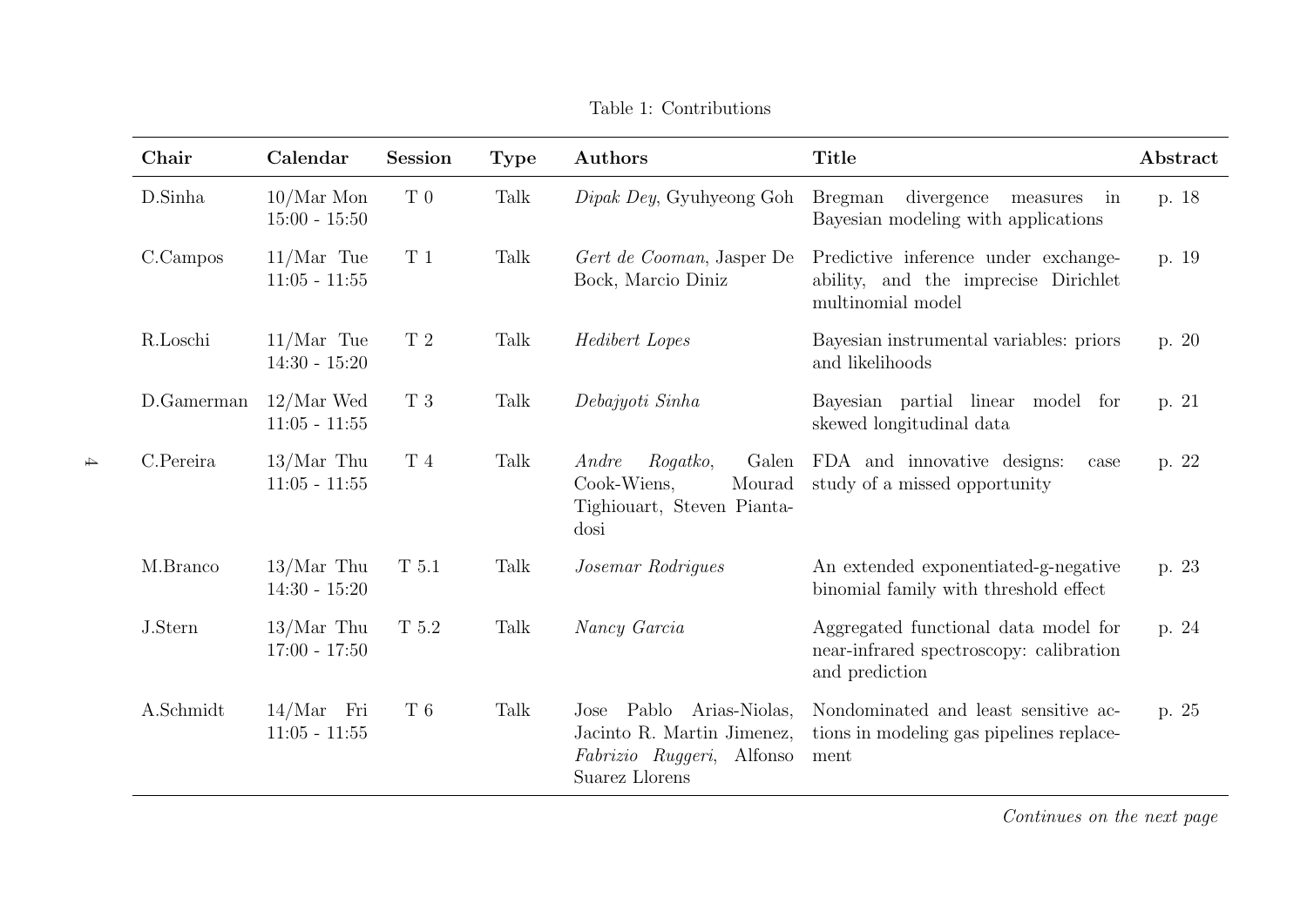| Chair     | Calendar                         | <b>Session</b>  | <b>Type</b> | Authors                                                              | Title                                                                                                              | Abstract |
|-----------|----------------------------------|-----------------|-------------|----------------------------------------------------------------------|--------------------------------------------------------------------------------------------------------------------|----------|
| C.Pereira | $10/Mar$ Mon<br>$15:55 - 16:20$  | ST <sub>0</sub> | Short Talk  | Julio Stern, Fabio Nakano                                            | Affinity structure in reaction networks:<br>minimum entropy or power dissipation                                   | p. 26    |
| G.Cooman  | $11/Mar$ Tue<br>$10:35 - 11:00$  | ST <sub>1</sub> | Short Talk  | Giorgio Corani, Cassio de<br>Campos                                  | A maximum entropy approach to learn<br>Bayesian networks from incomplete<br>data                                   | p. 27    |
| H.Lopes   | $11/Mar$ Tue<br>$14:00 - 14:25$  | ST <sub>2</sub> | Short Talk  | Rosangela H. Loschi, Car-<br>oline C.<br>Vieira,<br>Denise<br>Duarte | Nonparametric mixtures<br>based<br>on<br>skew-normal distributions: an applica-<br>tion to density estimation      | p. 28    |
| D.Sinha   | $12/Mar$ Wed<br>$10:35 - 11:00$  | ST <sub>3</sub> | Short Talk  | Dani Gamerman, Thiago R.<br>Santos, Glaura C. Franco                 | Modeling reliability data using non-<br>Gaussian state space models                                                | p. 29    |
| C.Pereira | $13/Mar$ Thu<br>$10:35 - 11:00$  | ST <sub>4</sub> | Short Talk  | Dalia Chakrabarty                                                    | Bayesian learning of density function<br>by multiple sequential inversions of 2-D<br>images in electron microscopy | p. 30    |
| C.Campos  | $13/Mar$ Thu<br>$14:00 - 14:25$  | ST 5            | Short Talk  | Ricardo Silva                                                        | Bayesian inference in cumulative distri-<br>bution fields                                                          | p. 31    |
| F.Ruggeri | 14/Mar<br>Fri<br>$10:35 - 11:00$ | ST 6            | Short Talk  | <i>Alexandra Schmidt</i> , Patricia<br>da Costa                      | A skew-normal, nonstationary spatio-<br>temporal process                                                           | p. 32    |

Table 1 – Contributions

 $\mathfrak{S}$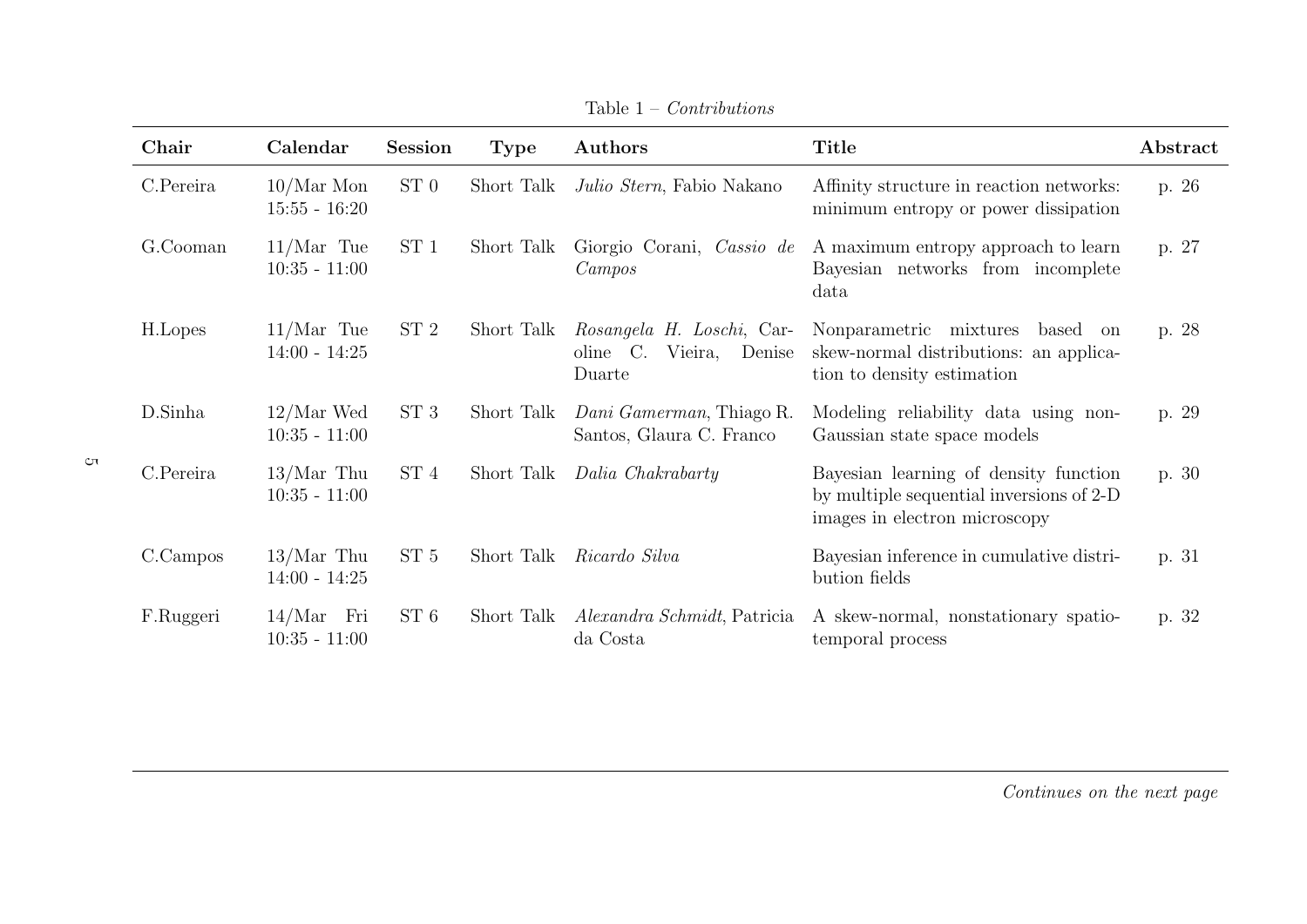| Chair       | Calendar                        | <b>Session</b> | <b>Type</b> | Authors                                                  | Title                                                                                                                     | Abstract |
|-------------|---------------------------------|----------------|-------------|----------------------------------------------------------|---------------------------------------------------------------------------------------------------------------------------|----------|
| C.Campos    | $11/Mar$ Tue<br>$09:00 - 09:20$ | O 1A.1         | Oral        | Glanz, Luis Car-<br>Hunter<br>valho                      | A spanning tree hierarchical model for<br>land cover classification                                                       | p. 33    |
| C.Campos    | $11/Mar$ Tue<br>$09:25 - 09:45$ | O 1A.2         | Oral        | Carlos A. de B. Pereira,<br>Rafael Stern                 | Identification of differentially expressed<br>genes in RNA-Seq platform: a Bayesian<br>multivariate logistic-normal model | p. 34    |
| C.Campos    | $11/Mar$ Tue<br>$09:50 - 10:10$ | O 1A.3         | Oral        | Salimeh Yasaei Sekeh                                     | Bayesian weighted information mea-<br>sures                                                                               | p. 35    |
| V.Fossaluza | $11/Mar$ Tue<br>$09:00 - 09:20$ | O 1B.1         | Oral        | Helio<br>Glaura<br>Franco,<br>Migon, Marcos Prates       | Poisson models for time series of<br>counts: a comparison between observa-<br>tion and parameter driven models            | p. 36    |
| V.Fossaluza | $11/Mar$ Tue<br>$09:25 - 09:45$ | O 1B.2         | Oral        | Cristian Bayes, Jorge Luis<br>B. Guzman, Luis Valdivieso | A binary regression mixed model using<br>a skew-probit link                                                               | p. 37    |
| V.Fossaluza | $11/Mar$ Tue<br>$09:50 - 10:10$ | O 1B.3         | Oral        | Jony Pinto Junior, Dani<br>Gamerman, Marina Paez         | Point process with spatio-temporal het-<br>erogeneity                                                                     | p. 38    |

Table 1 – Contributions

 $\circ$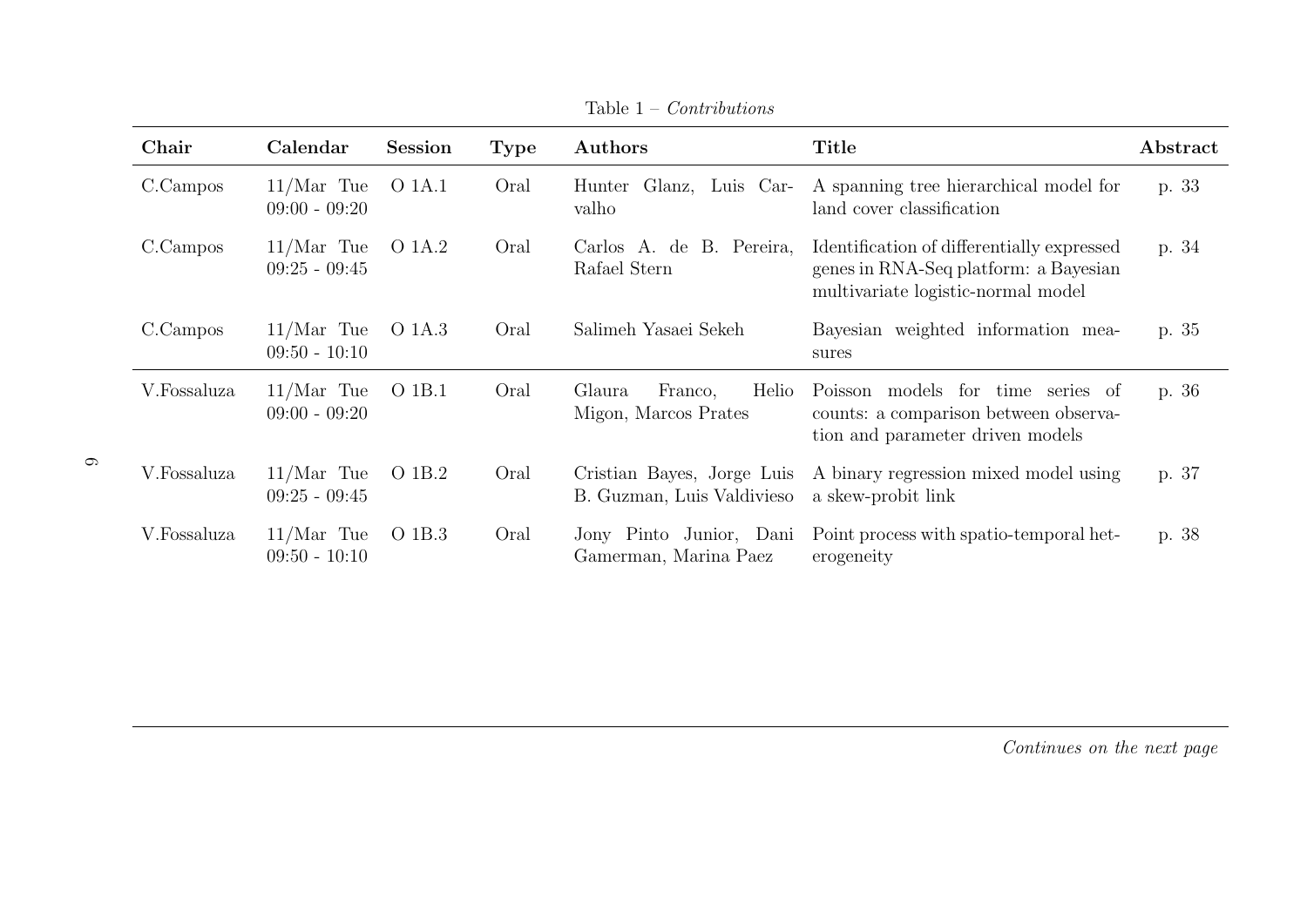| Chair    | Calendar                        | <b>Session</b> | <b>Type</b> | Authors                                                                                            | Title                                                                                                             | Abstract |
|----------|---------------------------------|----------------|-------------|----------------------------------------------------------------------------------------------------|-------------------------------------------------------------------------------------------------------------------|----------|
| R.Loschi | $11/Mar$ Tue<br>$15:45 - 16:05$ | O 2A.1         | Oral        | Victor Hugo Lachos, Aldo<br>Bolfarine,<br>Heleno<br>Garay,<br>Barbosa<br>Celso<br>Romulo<br>Cabral | Bayesian analysis of censored linear re-<br>gression models with scale mixtures of<br>normal distributions        | p. 39    |
| R.Loschi | $11/Mar$ Tue<br>$16:10 - 16:30$ | O 2A.2         | Oral        | Lijun Peng, Luis Carvalho                                                                          | Bayesian ridge-regularized covariance<br>selection with community behavior in<br>latent Gaussian graphical Models | p. 40    |
| R.Loschi | $11/Mar$ Tue<br>$16:35 - 16:55$ | O 2A.3         | Oral        | Jhon Bernedo<br>Gonzales,<br>Vera Tomazella, Mario de<br>Castro                                    | Bayesian partitioning for survival data<br>with a cure fraction                                                   | p. 41    |
| D.Sinha  | $11/Mar$ Tue<br>$15:45 - 16:05$ | O 2B.1         | Oral        | Vinicius Calsavara, Agatha<br>Rodrigues                                                            | A flexible cure rate model with frailty<br>term in latent risks: a Bayesian ap-<br>proach                         | p. 42    |
| D.Sinha  | $11/Mar$ Tue<br>$16:10 - 16:30$ | O 2B.2         | Oral        | Leonardo Cella                                                                                     | Bayesian ordinal regression                                                                                       | p. 43    |
| D.Sinha  | $11/Mar$ Tue<br>$16:35 - 16:55$ | O 2B.3         | Oral        | Mauricio Castro, Victor La-<br>chos, Diana Galvis, Di-<br>pankar Bandyopadhyay                     | Bayesian<br>semiparametric<br>longitu-<br>dinal data modeling using<br>nor-<br>mal/independent densities          | p. 44    |

 $\overline{\phantom{0}}$ 

Table 1 – Contributions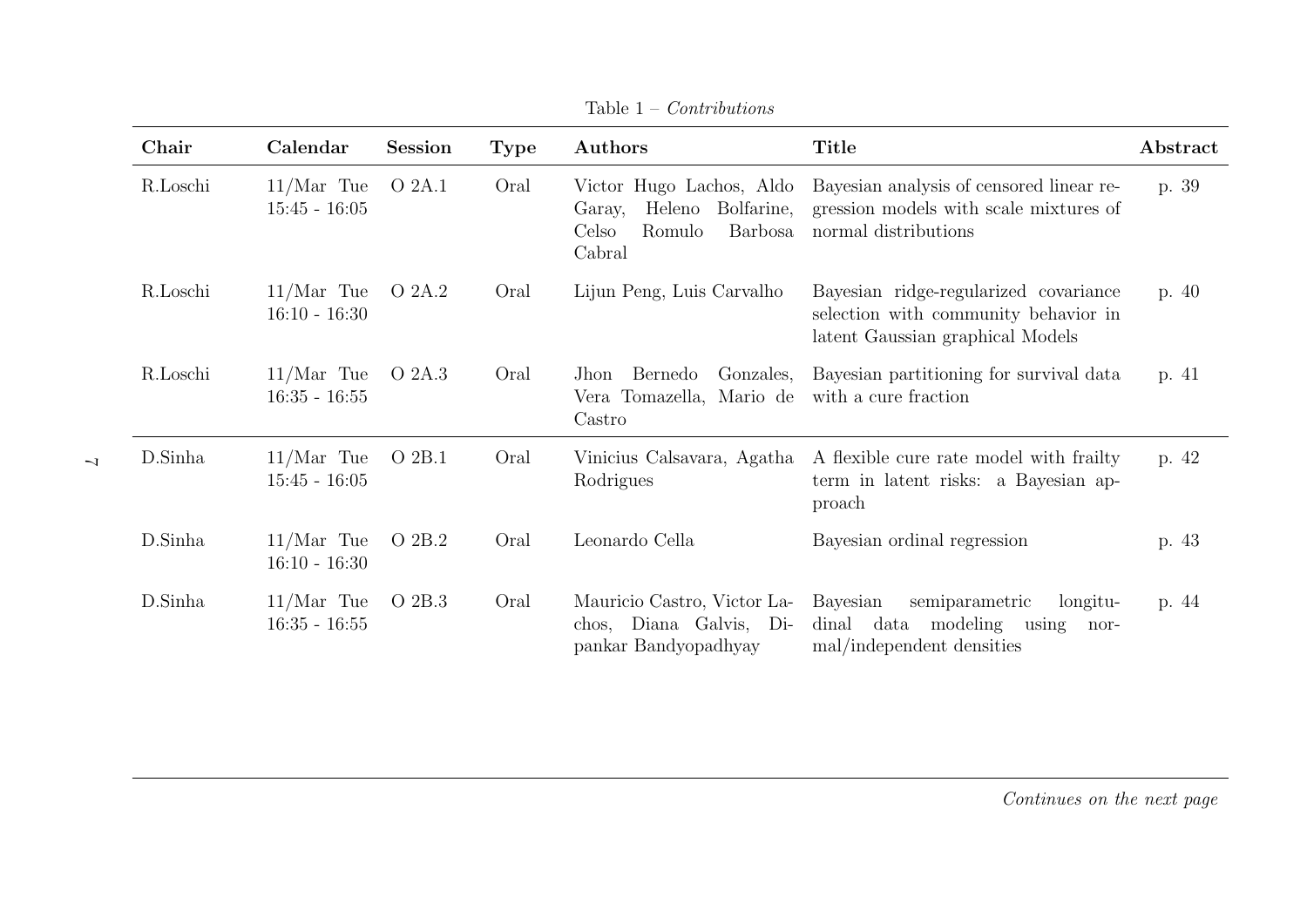| Chair      | Calendar                        | <b>Session</b> | <b>Type</b> | Authors                                              | Title                                                                                      | Abstract |
|------------|---------------------------------|----------------|-------------|------------------------------------------------------|--------------------------------------------------------------------------------------------|----------|
| D.Gamerman | $12/Mar$ Wed<br>$09:00 - 09:20$ | O 3A.1         | Oral        | Bock, Arthur Van Camp                                | Marcio Diniz, Jasper De Characterising Dirichlet priors                                    | p. 45    |
| D.Gamerman | $12/Mar$ Wed<br>$09:25 - 09:45$ | O 3A.2         | Oral        | Ian Johnston, Yang Jin,<br>Luis Carvalho             | Assessing a spatial boost model for<br>quantitative trait GWAS                             | p. 46    |
| D.Gamerman | $12/Mar$ Wed<br>$09:50 - 10:10$ | O 3A.3         | Oral        | Mayrink,<br>Diniz<br>Vinicius<br>Joseph E. Lucas     | Sparse latent factor models with inter-<br>actions                                         | p. 47    |
| L.Rifo     | $12/Mar$ Wed<br>$09:00 - 09:20$ | $O_3B.1$       | Oral        | Willian Oliveira, Carlos Di-<br>niz, Marinho Andrade | Bayesian variable selection in a class<br>of zero inflated modified power series<br>models | p. 48    |
| L.Rifo     | $12/Mar$ Wed<br>$09:25 - 09:45$ | O 3B.2         | Oral        | Brian Melo, Luis Esteves                             | Hypotheses testing in finite popula-<br>tions                                              | p. 49    |
| L.Rifo     | $12/Mar$ Wed<br>$09:50 - 10:10$ | O 3B.3         | Oral        | Natalia Oliveira, Marcio Di-<br>niz, Adriano Polpo   | The homogeneity test for $2x^2$ contin-<br>gency table                                     | p. 50    |

Table 1 – Contributions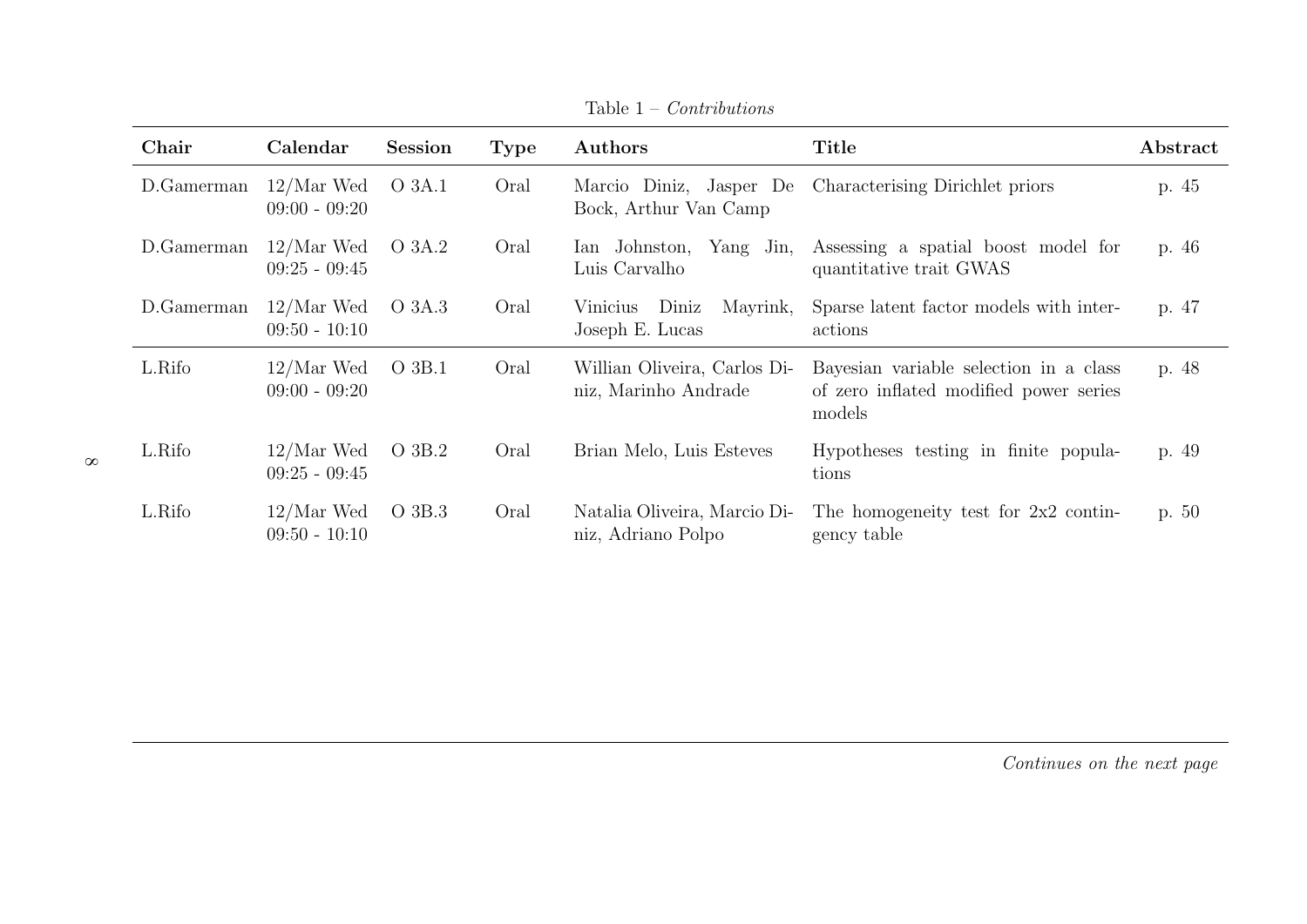| Chair      | Calendar                        | <b>Session</b> | <b>Type</b> | Authors                                                                                             | <b>Title</b>                                                                                   | Abstract |
|------------|---------------------------------|----------------|-------------|-----------------------------------------------------------------------------------------------------|------------------------------------------------------------------------------------------------|----------|
| A.Rogatko  | $13/Mar$ Thu<br>$09:00 - 09:20$ | O 4A.1         | Oral        | Joao Daniel Nunes Duarte,<br>Vinicius Diniz Mayrink                                                 | Factor analysis with mixture modeling<br>to evaluate coherent patterns in mi-<br>croarray data | p. 51    |
| A.Rogatko  | $13/Mar$ Thu<br>$09:25 - 09:45$ | O 4A.2         | Oral        | Victor Fossaluza, Marcelo<br>Lauretto, Carlos Alberto<br>de Braganca Pereira, Julio<br><b>Stern</b> | Combining optimization and random-<br>ization approaches for the design of<br>clinical trials  | p. 52    |
| A.Rogatko  | $13/Mar$ Thu<br>$09:50 - 10:10$ | O 4A.3         | Oral        | Danilo Lopes, Danielle Ro-<br>ges, Adriano Polpo                                                    | Implementation of censored models for<br>survival analysis                                     | p. 53    |
| $C.D$ iniz | $13/Mar$ Thu<br>$09:00 - 09:20$ | O 4B.1         | Oral        | Danilo Covaes Nogarott,<br>Caio Lucidius N. Azevedo                                                 | Bayesian inference in beta and inflated<br>beta regression models                              | p. 54    |
| $C.D$ iniz | $13/Mar$ Thu<br>$09:25 - 09:45$ | O 4B.2         | Oral        | Francisco Louzada, Adriano<br>Suzuki, Luis Salasar, An-<br>derson Ara, Jose Leite                   | A Bayesian approach to predicting<br>football match outcomes considering<br>time effect weight | p. 55    |
| C.Diniz    | $13/Mar$ Thu<br>$09:50 - 10:10$ | O 4B.3         | Oral        | Catalina Araya, Francisco<br>Torres Aviles                                                          | Bayesian analysis of gamma regression<br>models: state of the art and extensions               | p. 56    |

Table 1 – Contributions

 $\circ$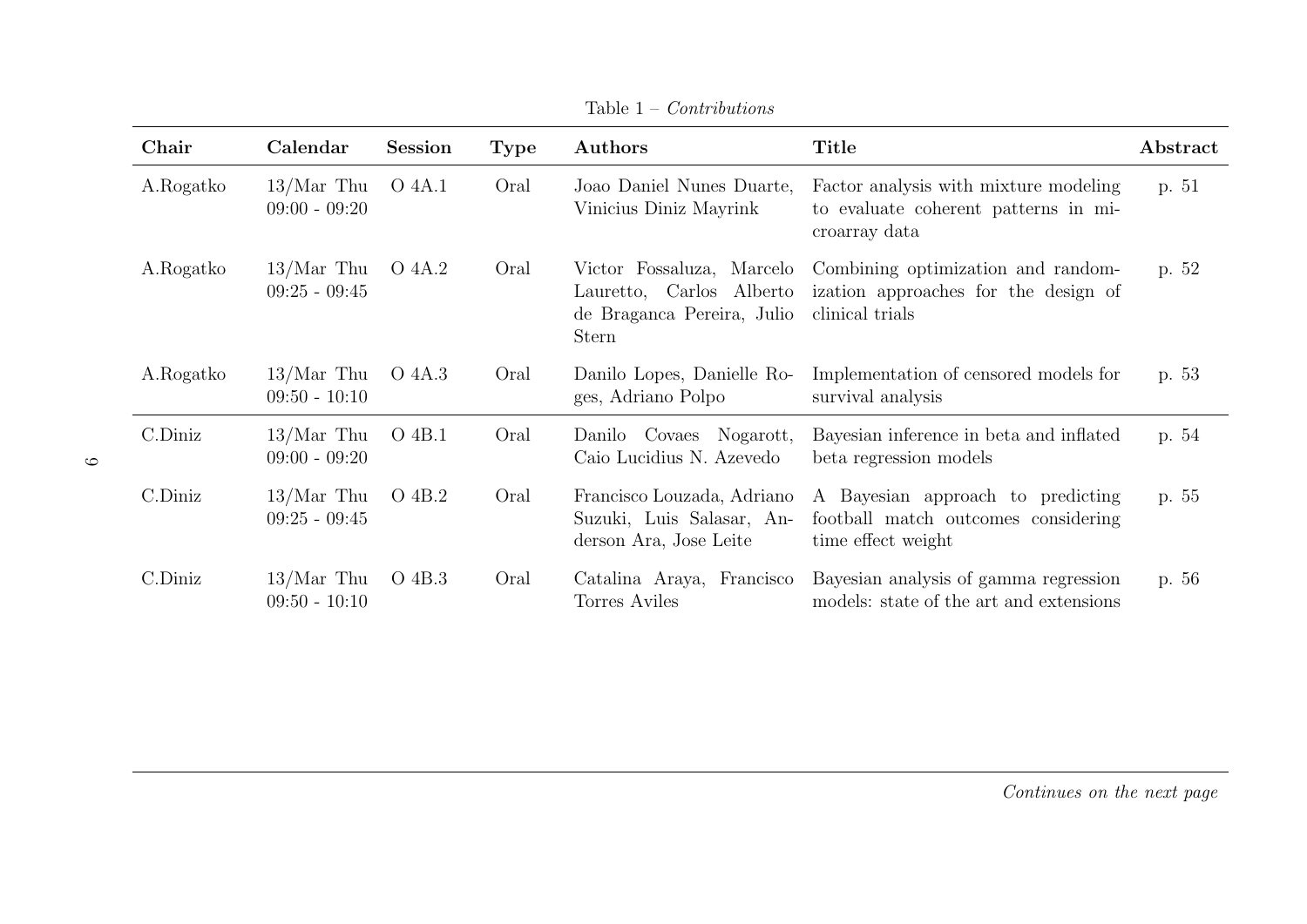| Chair    | Calendar                        | <b>Session</b>    | <b>Type</b> | Authors                                                                         | <b>Title</b>                                                                                                                          | Abstract |
|----------|---------------------------------|-------------------|-------------|---------------------------------------------------------------------------------|---------------------------------------------------------------------------------------------------------------------------------------|----------|
| M.Branco | $13/Mar$ Thu<br>$15:45 - 16:05$ | O 5A.1            | Oral        | Marcio Augusto Diniz, Car-<br>los Alberto de Braganca<br>Pereira, Adriano Polpo | Bayesian semi-parametric symmetric<br>models for binary data                                                                          | p. 57    |
| M.Branco | $13/Mar$ Thu<br>$16:10 - 16:30$ | O 5A.2            | Oral        | Martino,<br>Victor<br>Luca<br>David<br>Elvira,<br>Luengo,<br>Jukka Corander     | MCMC-driven adaptive multiple im-<br>portance sampling                                                                                | p. 58    |
| M.Branco | $13/Mar$ Thu<br>$16:35 - 16:55$ | O 5A.3            | Oral        | Luis Valdivieso,<br>Bayes                                                       | Cristian A zero variance differential geometric<br>MCMC estimation approach for a beta<br>0-inflated mean regression model            | p. 59    |
| J.Stern  | $13/Mar$ Thu<br>$15:45 - 16:05$ | O <sub>5B.1</sub> | Oral        | Plinio Andrade, Laura Rifo                                                      | A note on Bayesian inference for the<br>long-range dependence of a stationary<br>two-state process                                    | p. 60    |
| J.Stern  | $13/Mar$ Thu<br>$16:10 - 16:30$ | O 5B.2            | Oral        | Fekadu Lemessa Bayisa                                                           | Spatial modelling of Malaria risk in<br>Bayesian setting:<br>a case study in<br>Adama district of Oromiya regional<br>state, Ethiopia | p. 61    |

Table 1 – Contributions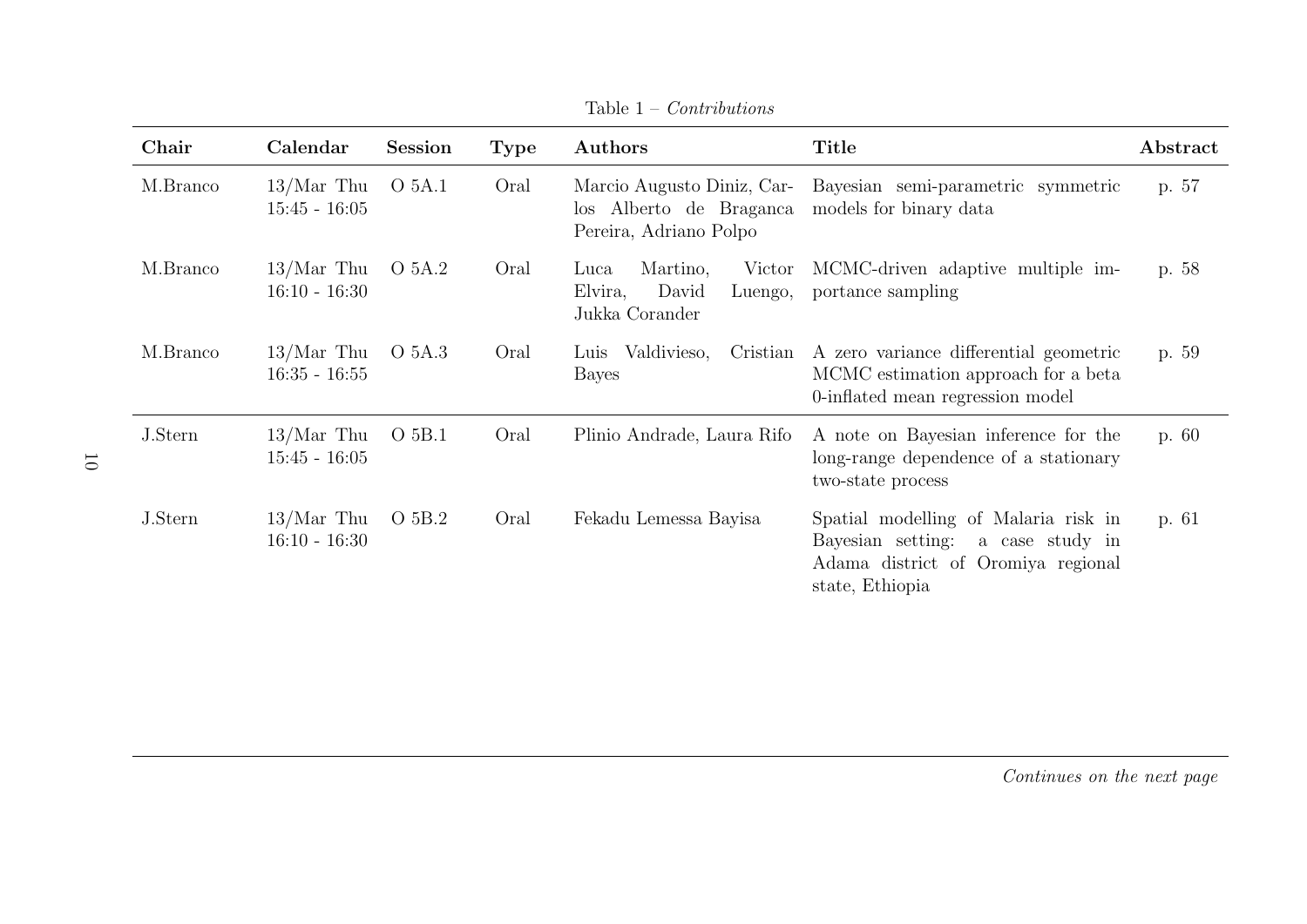| Chair     | Calendar                        | <b>Session</b> | <b>Type</b> | Authors                                                   | Title                                                                                     | Abstract |
|-----------|---------------------------------|----------------|-------------|-----------------------------------------------------------|-------------------------------------------------------------------------------------------|----------|
| A.Schmidt | $14/Mar$ Fri<br>$09:25 - 09:45$ | O 6A.2         | Oral        | Quiroz,<br>Marcos<br>Zaida<br>Prates, Havard Rue          | A Bayesian approach to estimate the<br>biomass of anchovies in the coast of<br>Peru       | p. 62    |
| A.Schmidt | $14/Mar$ Fri<br>$09:50 - 10:10$ | O 6A.3         | Oral        | Claudio<br>Luiz Carvalho,<br>Struchiner,<br><b>Bastos</b> | Bayesian inference of deterministic<br>Leonardo population growth models                  | p. 63    |
| M.Diniz   | $14/Mar$ Fri<br>$09:25 - 09:45$ | O 6B.2         | Oral        | Khader Khadraoui                                          | Nonparametric Bayesian regression un-<br>der combinations of local shape con-<br>straints | p. 64    |
| M.Diniz   | $14/Mar$ Fri<br>$09:50 - 10:10$ | O 6B.3         | Oral        | Orhan<br>Sonmez,<br>Taylan<br>Cemgil                      | Annealed stochastic approximation<br>EM for reinforcement learning                        | p. 65    |

Table 1 – Contributions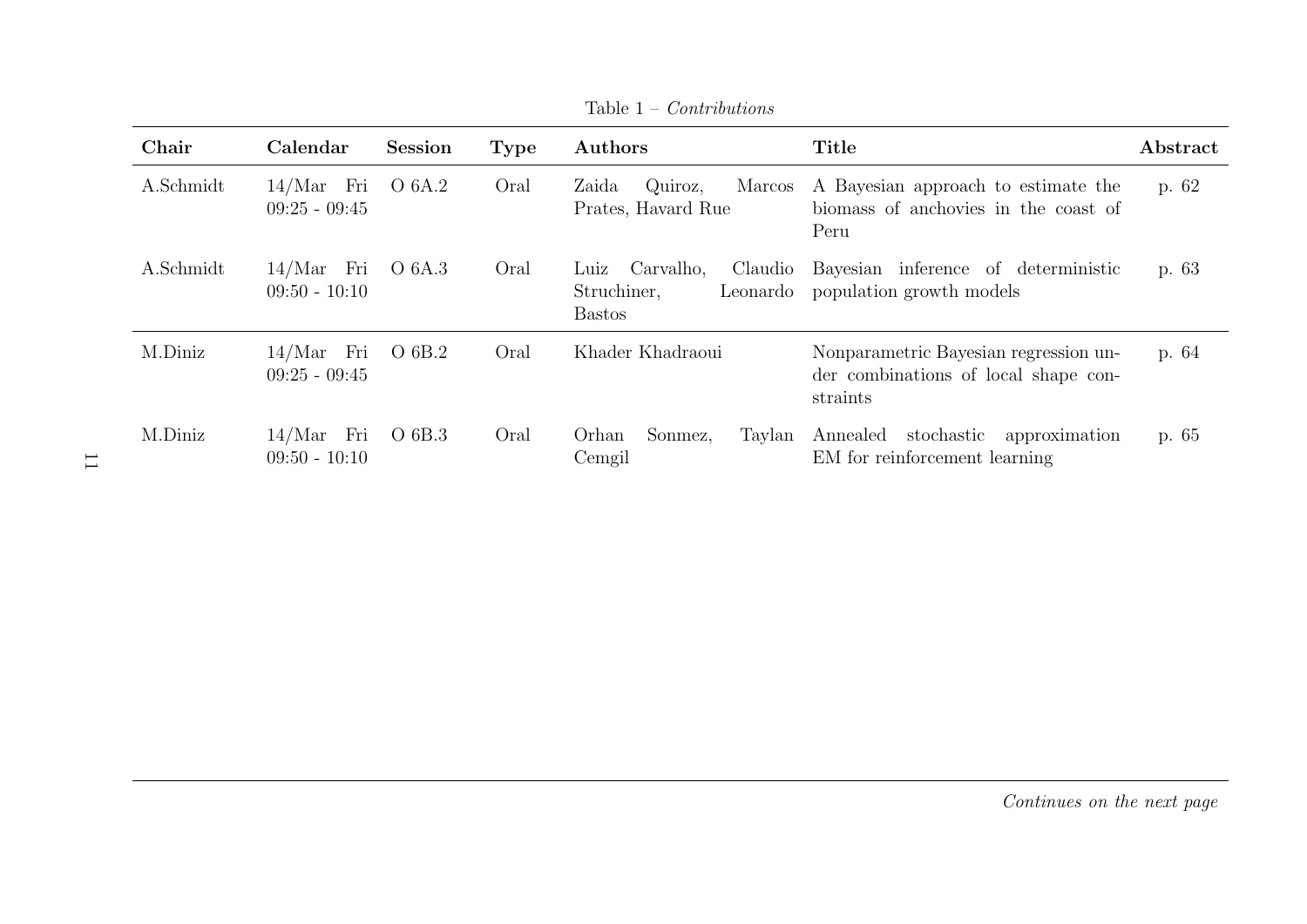| Chair | Calendar                        | <b>Session</b> | <b>Type</b> | Authors                                                                         | <b>Title</b>                                                                                                           | Abstract |
|-------|---------------------------------|----------------|-------------|---------------------------------------------------------------------------------|------------------------------------------------------------------------------------------------------------------------|----------|
| #01   | $11/Mar$ Tue<br>$17:00 - 19:00$ | $\rm P$        | Poster      | Laura Rifo, Plinio Andrade                                                      | Bayesian inferences on the Rosenblatt<br>distribution                                                                  | p. 66    |
| #02   | $11/Mar$ Tue<br>$17:00 - 19:00$ | $\mathbf P$    | Poster      | Renan X. Cortes, Thiago G.<br>Martins, Marcos O. Prates,<br>Braulio F. A. Silva | Inference on dynamic models for non-<br>Gaussian random fields using INLA                                              | p. 67    |
| #03   | $11/Mar$ Tue<br>$17:00 - 19:00$ | $\mathbf P$    | Poster      | Caio<br>Filidor<br>Azevedo,<br>Vilca-Labra, Cristian Lobos                      | Bayesian inference for Birnbaum-<br>Saunders mixed models for censored<br>responses                                    | p. 68    |
| #04   | $11/Mar$ Tue<br>$17:00 - 19:00$ | $\mathbf P$    | Poster      | Veronica Amparo Quispe,<br>Tomazella,<br>Vera<br>Luis<br>Salasar, Marcio Viola  | Bivariate zero-inflated Poisson distri-<br>bution: a Bayesian approach                                                 | p. 69    |
| #05   | $11/Mar$ Tue<br>$17:00 - 19:00$ | $\mathbf P$    | Poster      | Turato<br><b>Bruna</b><br>Santos,<br>Marcelo Lauretto                           | FBST-CT package: full Bayesian sig-<br>nificance test for contingency tables                                           | p. 70    |
| #06   | $11/Mar$ Tue<br>$17:00 - 19:00$ | $\mathbf P$    | Poster      | Patricia Silva, Kamylla Ro-<br>drigues Leandro, Gabriela<br>Peres               | Bayesian's decision rule of investment                                                                                 | p. 71    |
| #07   | $11/Mar$ Tue<br>$17:00 - 19:00$ | $\mathbf P$    | Poster      | George L. M. Pezzott, Luis<br>Salasar, Jose Leite                               | Bayesian estimation of population size<br>under closed capture-recapture model<br>with heterogeneity among individuals | p. 72    |
| #08   | $11/Mar$ Tue<br>$17:00 - 19:00$ | $\mathbf P$    | Poster      | Andressa Gigante, Danielle<br>Loureiro<br>Willian<br>Roges,<br>Oliveira         | "Optimal" decision about sample sizes<br>considering costs                                                             | p. 73    |

Table 1 – Contributions

12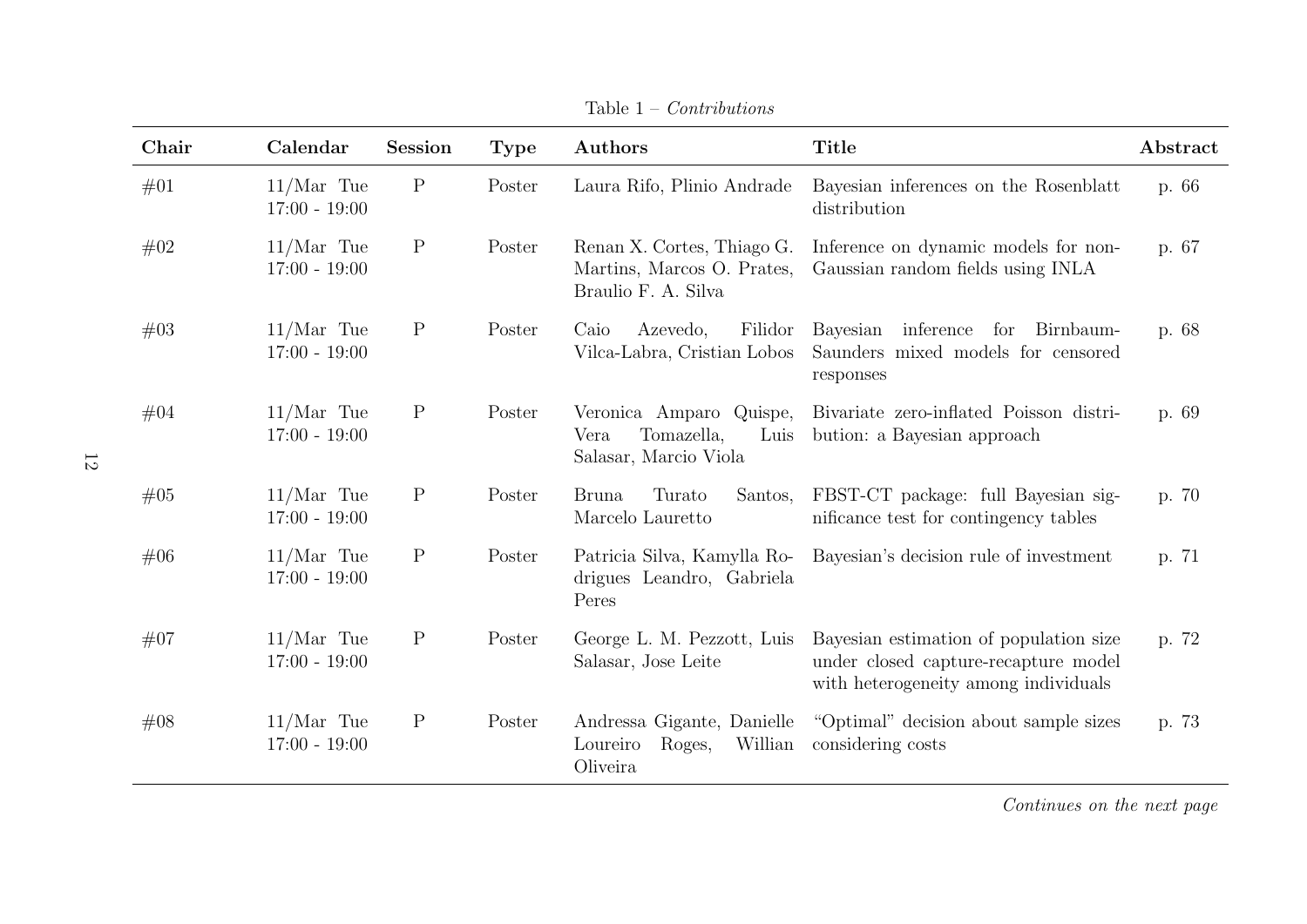| Chair | Calendar                        | <b>Session</b> | <b>Type</b> | Authors                                                                           | <b>Title</b>                                                                               | Abstract |
|-------|---------------------------------|----------------|-------------|-----------------------------------------------------------------------------------|--------------------------------------------------------------------------------------------|----------|
| #09   | $11/Mar$ Tue<br>$17:00 - 19:00$ | $\mathbf P$    | Poster      | Eder Milani, Marinho An-<br>drade                                                 | Autoregressive moving average pro-<br>cesses with generalized normal distri-<br>bution     | p. 74    |
| #10   | $11/Mar$ Tue<br>$17:00 - 19:00$ | $\mathbf P$    | Poster      | Cristian<br>Bayes,<br>Hugo<br>Agurto                                              | Bayesian inference in a semiparametric<br>quantile regression model                        | p. 75    |
| #11   | $11/Mar$ Tue<br>$17:00 - 19:00$ | $\mathbf P$    | Poster      | Amanda<br>Gazon,<br>Luis<br>Salasar, Adriano Polpo                                | A Hierarchical Bayesian approach to<br>human gait analysis                                 | p. 76    |
| #12   | $11/Mar$ Tue<br>$17:00 - 19:00$ | $\mathbf P$    | Poster      | Genaina Nunes<br>Brunello,<br>Rodrigues, Eduardo Yoshio<br>Nakano                 | Gabriel Hideki Vatanabe Bayesian inference on proportional<br>elections                    | p. 77    |
| #13   | $11/Mar$ Tue<br>$17:00 - 19:00$ | $\mathbf P$    | Poster      | Vicente G. Cancho, Fran-<br>cisco Louzada                                         | Katherine E. C. Zavaleta, A. Bayesian detection zero-inflated<br>model                     | p. 78    |
| #14   | $11/Mar$ Tue<br>$17:00 - 19:00$ | $\mathbf P$    | Poster      | Jonatas Santo, Marcio Vi-<br>ola, Carlos Diniz                                    | Bayesian<br>extreme-value<br>regression<br>model assuming known<br>dispersion<br>parameter | p. 79    |
| #15   | $11/Mar$ Tue<br>$17:00 - 19:00$ | $\mathbf P$    | Poster      | Dipankar Bandyophadyay,<br>Diana Milena Galvis Soto,<br>Victor Hugo Lachos Davila | Augmented mixed models for clustered<br>proportion data                                    | p. 80    |

Table 1 – Contributions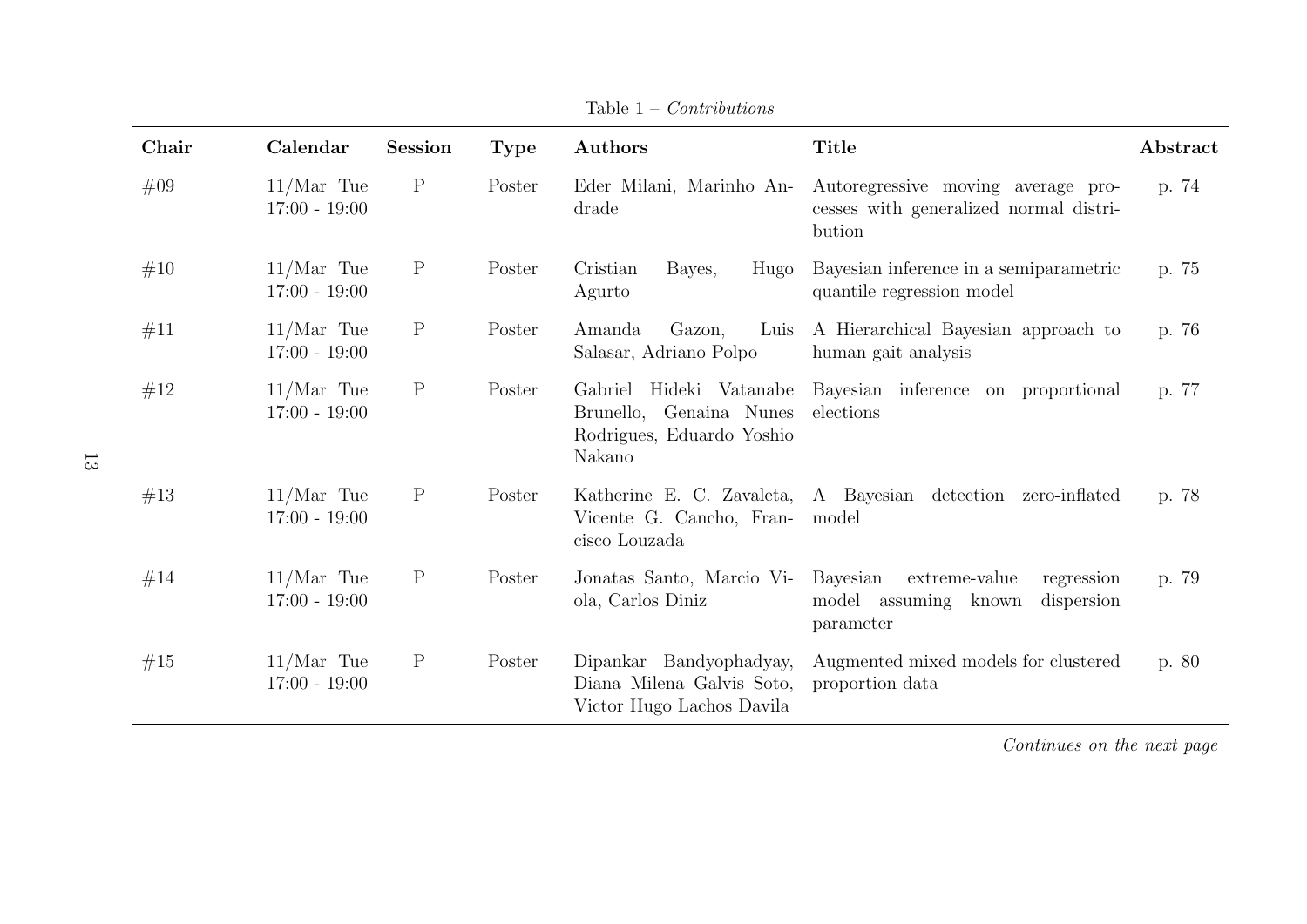| Chair | Calendar                        | <b>Session</b> | <b>Type</b> | Authors                                                                           | <b>Title</b>                                                                                                                                                       | Abstract |
|-------|---------------------------------|----------------|-------------|-----------------------------------------------------------------------------------|--------------------------------------------------------------------------------------------------------------------------------------------------------------------|----------|
| #16   | $11/Mar$ Tue<br>$17:00 - 19:00$ | $\mathbf P$    | Poster      | Yiqi Bao, Vicente Garibay<br>Cancho, Francisco Louzada                            | On the Bayesian estimation and<br>influence diagnostics for the Weibull-<br>negative-binomial regression<br>model<br>with cure rate under latent failure<br>causes | p. 81    |
| #17   | $11/Mar$ Tue<br>$17:00 - 19:00$ | $\mathbf P$    | Poster      | Jose Augusto Fioruci, Yiqi<br>Bao, Francisco Louzada, Vi-<br>cente Garibay Cancho | Bayesian inference of the exponential-<br>poisson-logarithmic distribution                                                                                         | p. 82    |
| #18   | $11/Mar$ Tue<br>$17:00 - 19:00$ | $\mathbf P$    | Poster      | Bernardo Tormin, Vinicius<br>Diniz Mayrink                                        | Interior of the spatial conguration on<br>the efciency of MCMC methods                                                                                             | p. 83    |
| #19   | $11/Mar$ Tue<br>$17:00 - 19:00$ | $\mathbf P$    | Poster      | Guaraci Requena, Debora<br>Goncalves, Carlos Diniz                                | Operational risk: tools for dependency<br>modelling                                                                                                                | p. 84    |
| #20   | $11/Mar$ Tue<br>$17:00 - 19:00$ | $\mathbf{P}$   | Poster      | Carlos Montenegro, Marcia<br><b>Branco</b>                                        | Bayesian inference of the logistic<br>growth model in state space represen-<br>tation                                                                              | p. 85    |
| #21   | $11/Mar$ Tue<br>$17:00 - 19:00$ | $\mathbf P$    | Poster      | Rosineide Paz, Jorge Luis<br>Bazan, Ricardo S. Ehlers                             | Modeling the votes of Brazilian politi-<br>cal party through a Bayesian statistical<br>model                                                                       | p. 86    |
| #22   | $11/Mar$ Tue<br>$17:00 - 19:00$ | $\mathbf{P}$   | Poster      | Jorge Luis Torrejon Matos,<br>Julio Stern                                         | Numerical approximation to Mellin<br>convolution by mixtures of exponen-<br>tials                                                                                  | p. 87    |

Table 1 – Contributions

14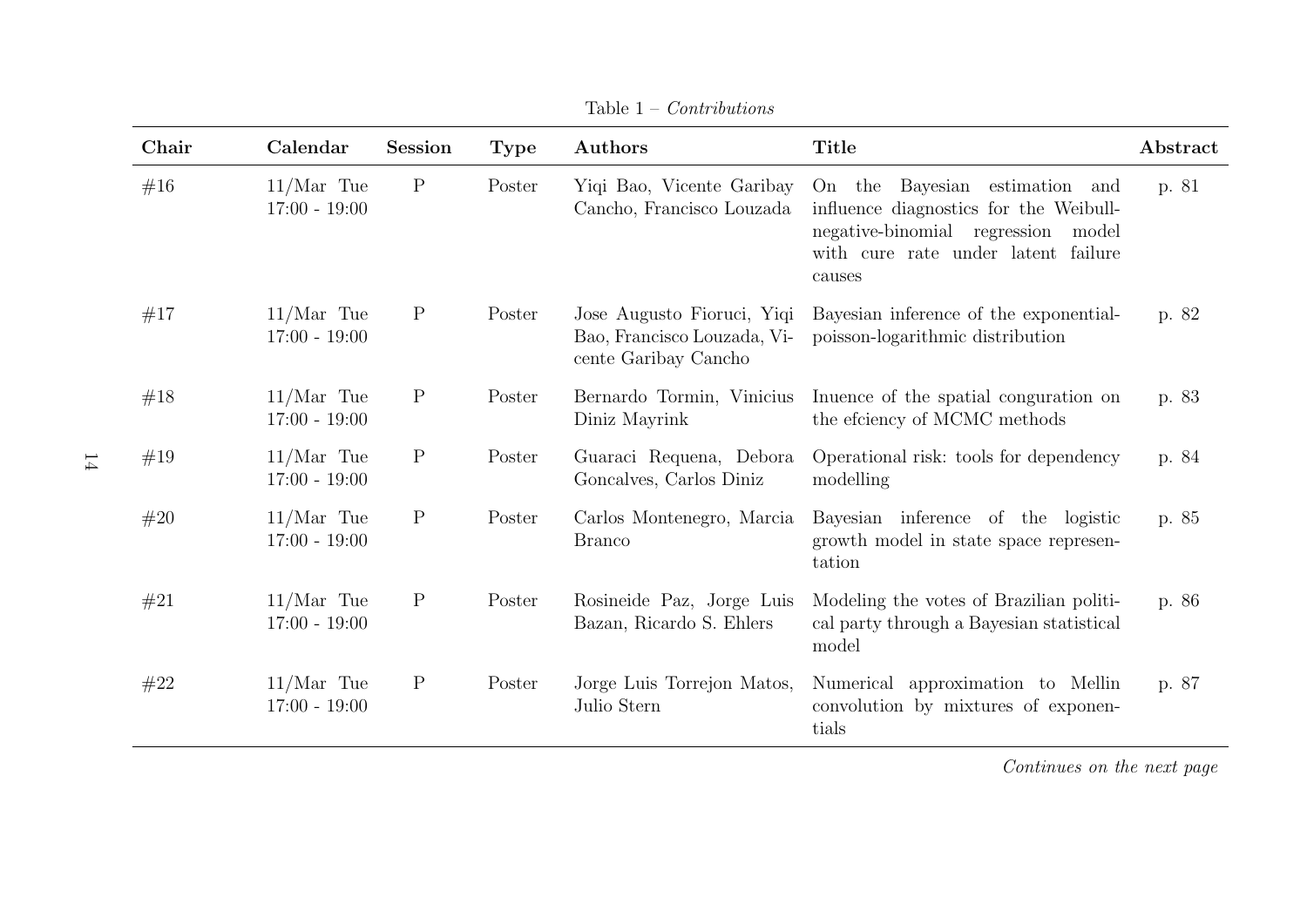| Chair | Calendar                        | <b>Session</b> | <b>Type</b> | Authors                                                                          | <b>Title</b>                                                                                                                    | Abstract |
|-------|---------------------------------|----------------|-------------|----------------------------------------------------------------------------------|---------------------------------------------------------------------------------------------------------------------------------|----------|
| #23   | $11/Mar$ Tue<br>$17:00 - 19:00$ | $\mathbf P$    | Poster      | Alexandre Calixto, Erland-<br>son Saraiva, Luis Aparecido<br>Milan               | A reversible-jump procedure for image<br>analysis                                                                               | p. 88    |
| #24   | $11/Mar$ Tue<br>$17:00 - 19:00$ | $\mathbf P$    | Poster      | Erlandson Saraiva, Luis<br>Aparecido Milan, Francisco<br>Louzada, Adriano Suzuki | A predictive allocation sampler for<br>analysis of mixture model                                                                | p. 89    |
| #25   | $11/Mar$ Tue<br>$17:00 - 19:00$ | $\mathbf P$    | Poster      | Daniele C. T. Granzotto,<br>Francisco Louzada                                    | The transmuted log-logistic distribu-<br>tion: an application for time up to first<br>calving of cows via Bayesian methods      | p. 90    |
| #26   | $11/Mar$ Tue<br>$17:00 - 19:00$ | $\mathbf P$    | Poster      | Marcia Aparecida Centanin<br>Macera, Francisco Louzada                           | The exponential-Poisson regression<br>model for recurrent events: a Bayesian<br>approach                                        | p. 91    |
| #27   | $11/Mar$ Tue<br>$17:00 - 19:00$ | $\mathbf P$    | Poster      | Nikolai Kolev, Leandro Fer-<br>reira, Jayme Augusto                              | Bayesian analysis of the extended<br>Marshall-Olkin model                                                                       | p. 92    |
| #28   | $11/Mar$ Tue<br>$17:00 - 19:00$ | $\mathbf P$    | Poster      | Jordania Oliveira                                                                | Bayesian approaches to identify active<br>factors in factorial designs 2 <sup>k</sup> without<br>replication: some comparisons. | p. 93    |
| #29   | $11/Mar$ Tue<br>$17:00 - 19:00$ | $\mathbf P$    | Poster      | Elizabeth Gonzalez Patino,<br>William G. Rojas                                   | Bayesian estimation of Birnbaum-<br>Saunders log-linear model                                                                   | p. 94    |
| #30   | $11/Mar$ Tue<br>$17:00 - 19:00$ | $\mathbf P$    | Poster      | Claudia<br>Gallegos<br>Perez,<br>Maria Paz Casanova                              | Discerning among symmetric models<br>based on Bayes factors                                                                     | p. 95    |

Table 1 – Contributions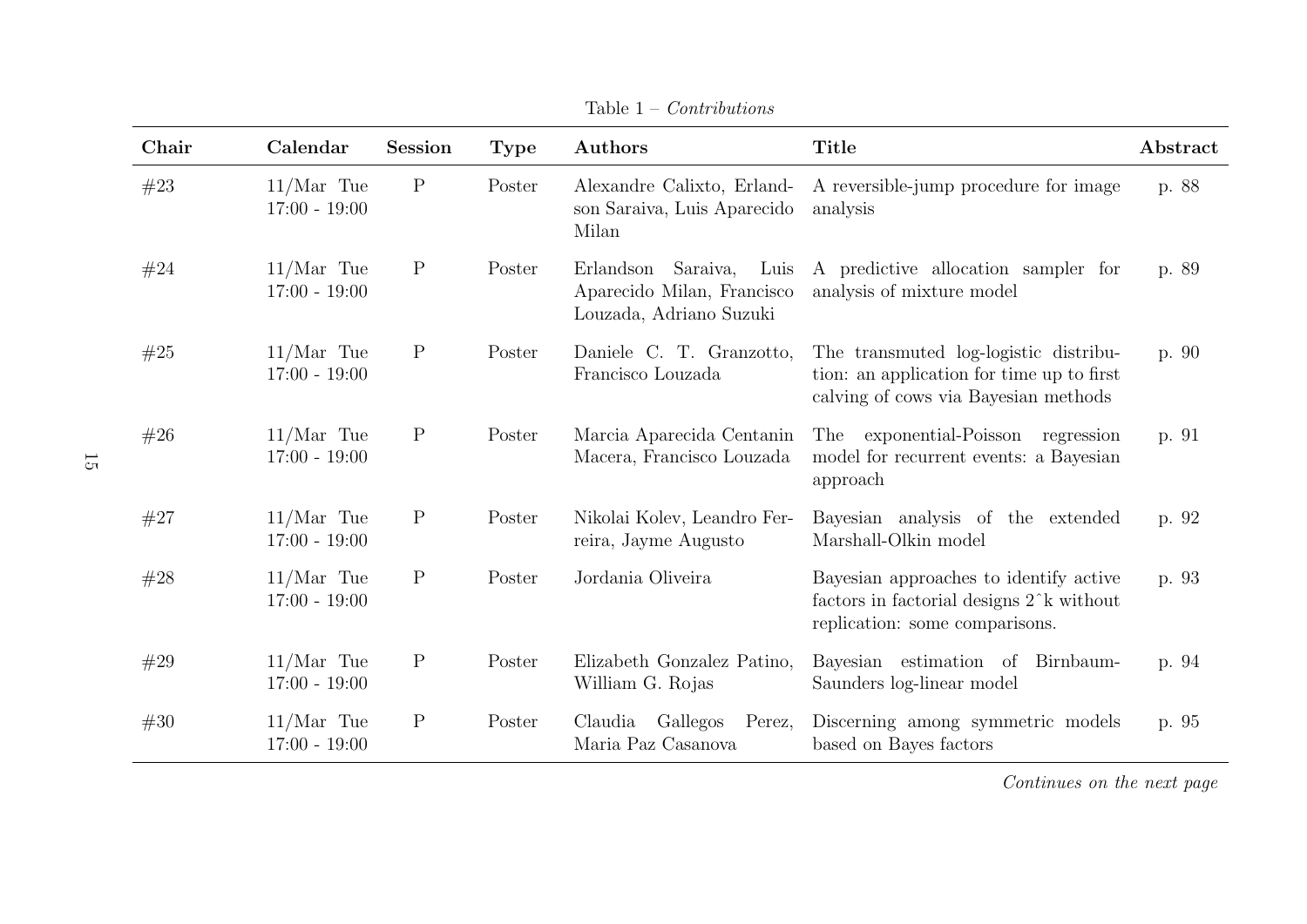| Chair | Calendar                        | <b>Session</b> | <b>Type</b> | Authors                                                                                                     | <b>Title</b>                                                                                                                            | Abstract |
|-------|---------------------------------|----------------|-------------|-------------------------------------------------------------------------------------------------------------|-----------------------------------------------------------------------------------------------------------------------------------------|----------|
| #31   | $11/Mar$ Tue<br>$17:00 - 19:00$ | $\mathbf P$    | Poster      | Paulo C. Marques, Carlos<br>A. de B. Pereira                                                                | Simple random densities                                                                                                                 | p. 96    |
| #32   | $11/Mar$ Tue<br>$17:00 - 19:00$ | $\mathbf P$    | Poster      | Melaine Oliveira, Andressa<br>Soreira, Victor Fossaluza,<br>Carlos A. de B. Pereira                         | Classifying the origin of archaeological<br>fragments with Bayesian nets                                                                | p. 97    |
| #33   | $11/Mar$ Tue<br>$17:00 - 19:00$ | $\mathbf P$    | Poster      | Lilian<br>da Costa Fontes,<br>Cristina<br>Martins<br>Teresa<br>Dias                                         | Reliability analysis: study of acceler-<br>ated life testing under a Bayesian ap-<br>proach                                             | p. 98    |
| #34   | $11/Mar$ Tue<br>$17:00 - 19:00$ | $\mathbf P$    | Poster      | Julio Stern, Anna Sikov                                                                                     | Application of Bayesian analysis to es-<br>timation of parametric distributions of<br>complex survey data under informative<br>sampling | p. 99    |
| #35   | $11/Mar$ Tue<br>$17:00 - 19:00$ | $\mathbf P$    | Poster      | Paul<br>Navarrete,<br>Jean<br>Guillermo Ferreira, Mauri-<br>cio Castro, Mario de Castro                     | Conditional predictive inference for<br>beta regression model with autoregres-<br>sive errors                                           | p. 100   |
| #36   | $11/Mar$ Tue<br>$17:00 - 19:00$ | $\mathbf P$    | Poster      | Viviana Giampaoli, Carlos<br>A. de B. Pereira, Heleno<br>Bolfarine, Julio Singer                            | Bayes factors for comparison of re-<br>stricted regression coefficients                                                                 | p. 101   |
| #37   | $11/Mar$ Tue<br>$17:00 - 19:00$ | $\mathbf P$    | Poster      | Felipe de Gusmao, Danielle<br>Roges, Kleber Barros, Eu-<br>frazio Santos, Roseli Lean-<br>dro, Edwin Ortega | Generalized Inverse Weibull distribu-<br>tion: the classical and Bayesian esti-<br>mation                                               | p. 102   |

Table 1 – Contributions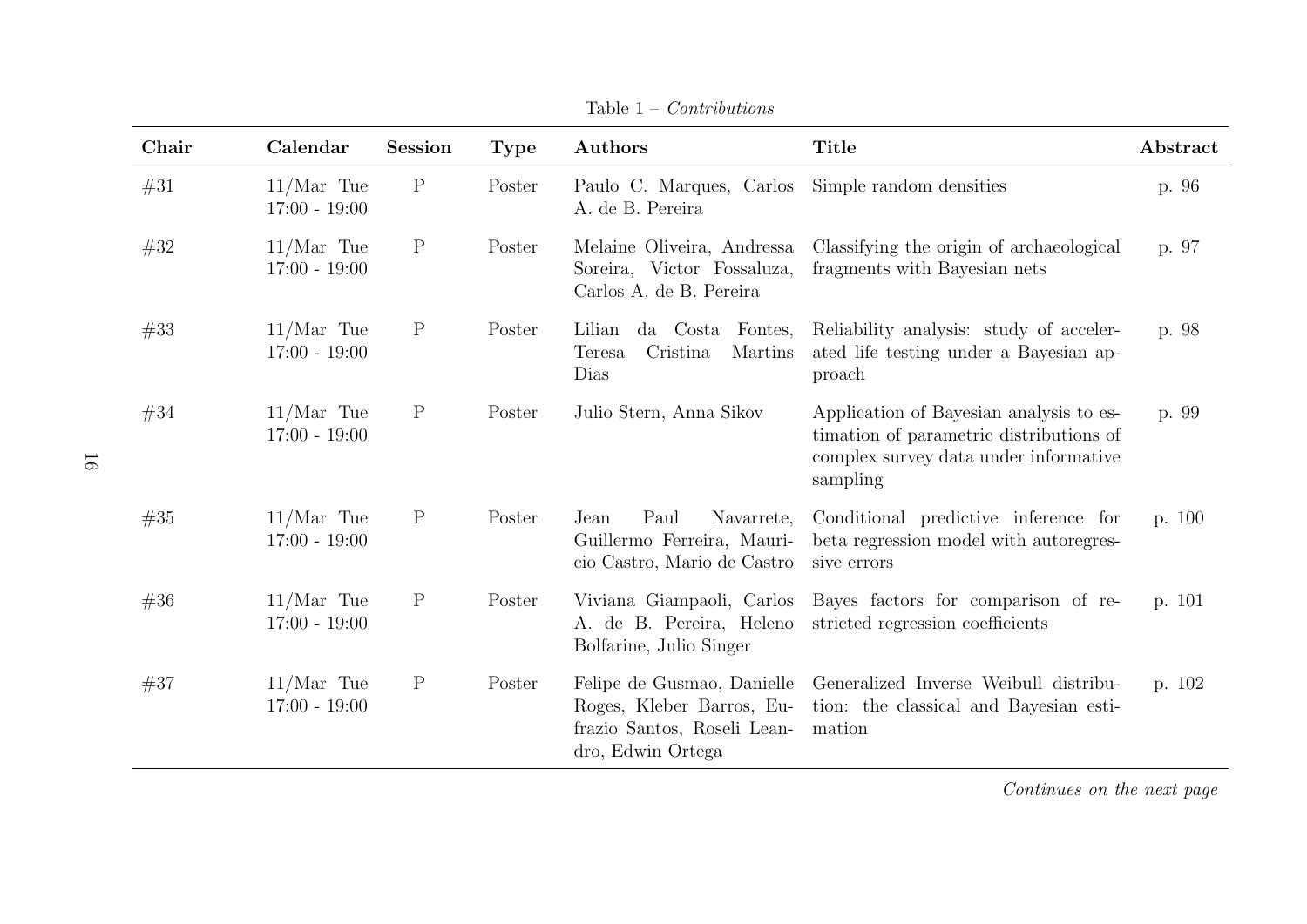| Chair | Calendar                        | <b>Session</b> | Type   | <b>Authors</b> | Title                                                                        | ${\rm Abstract}$ |
|-------|---------------------------------|----------------|--------|----------------|------------------------------------------------------------------------------|------------------|
| #38   | $11/Mar$ Tue<br>$17:00 - 19:00$ |                | Poster | Adriano Polpo  | Nicholas Wagner Eugenio, Regression via transform-both-sides<br>model        | p. 103           |
| #39   | $11/Mar$ Tue<br>$17:00 - 19:00$ | $\mathbf{P}$   | Poster | ola            | Laryssa Santos, Marcio Vi- Using copulas in statistical quality con-<br>trol | p. 104           |

Table 1 – Contributions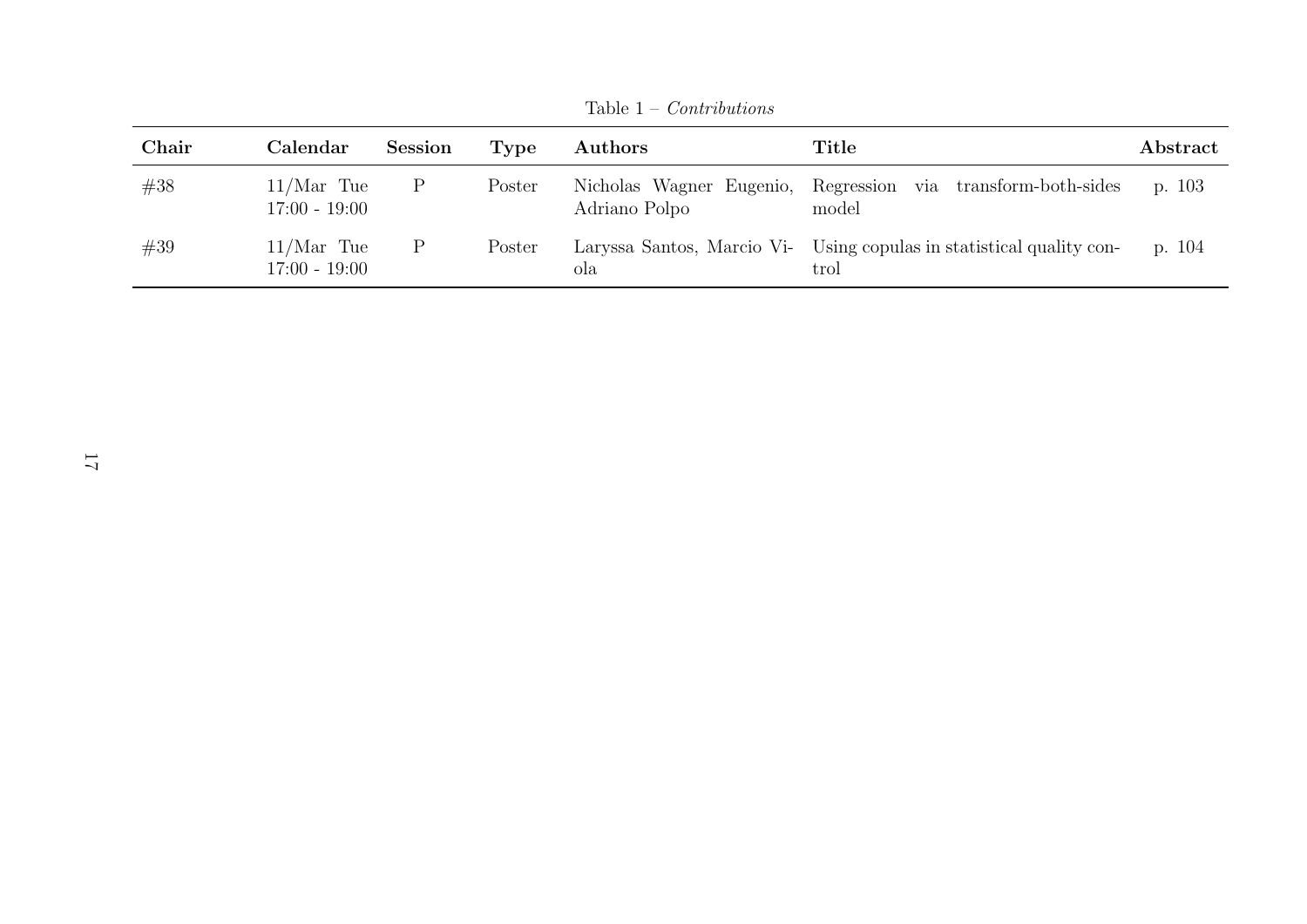### Bregman divergence measures in Bayesian modeling with applications

#### Dipak K. Dey University of Connecticut

Gyuhyeong Goh University of Connecticut

#### Abstract

We bring the notion of various Bregman divergence measures and propose several applications in the statistical methodology under a Bayesian framework. We define three types of Bregman divergence measures; classical Bregman divergence, Total Bregman divergence, and functional Bregman divergence. The classical Bregman divergence, originally called Bregman divergence, provides a means to measure the dissimilarity between two vectors. Since the Bregman divergence includes a large number of useful loss functions, it has been widely used in machine learning applications. The functional Bregman divergence is a functional version of Bregman divergence, i.e., the functional Bregman divergence measures the dissimilarity between two functions. The Total Bregman divergence was recently developed as an alternative of the classical Bregman divergence due to the lack of robustness of the original Bregman divergence. Consequently the Total Bregman divergence could be applied in the presence of outliers.This presentation consists of three parts: first, we propose a general Bayesian model diagnostics method using functional Bregman divergence. Next, a new robust Bayesian model selection criterion will be proposed by using the Total Bregman divergence. Finally, an application of Bregman divergence will be discussed in semi-supervised learning problems based on a hierarchical Bayesian approach.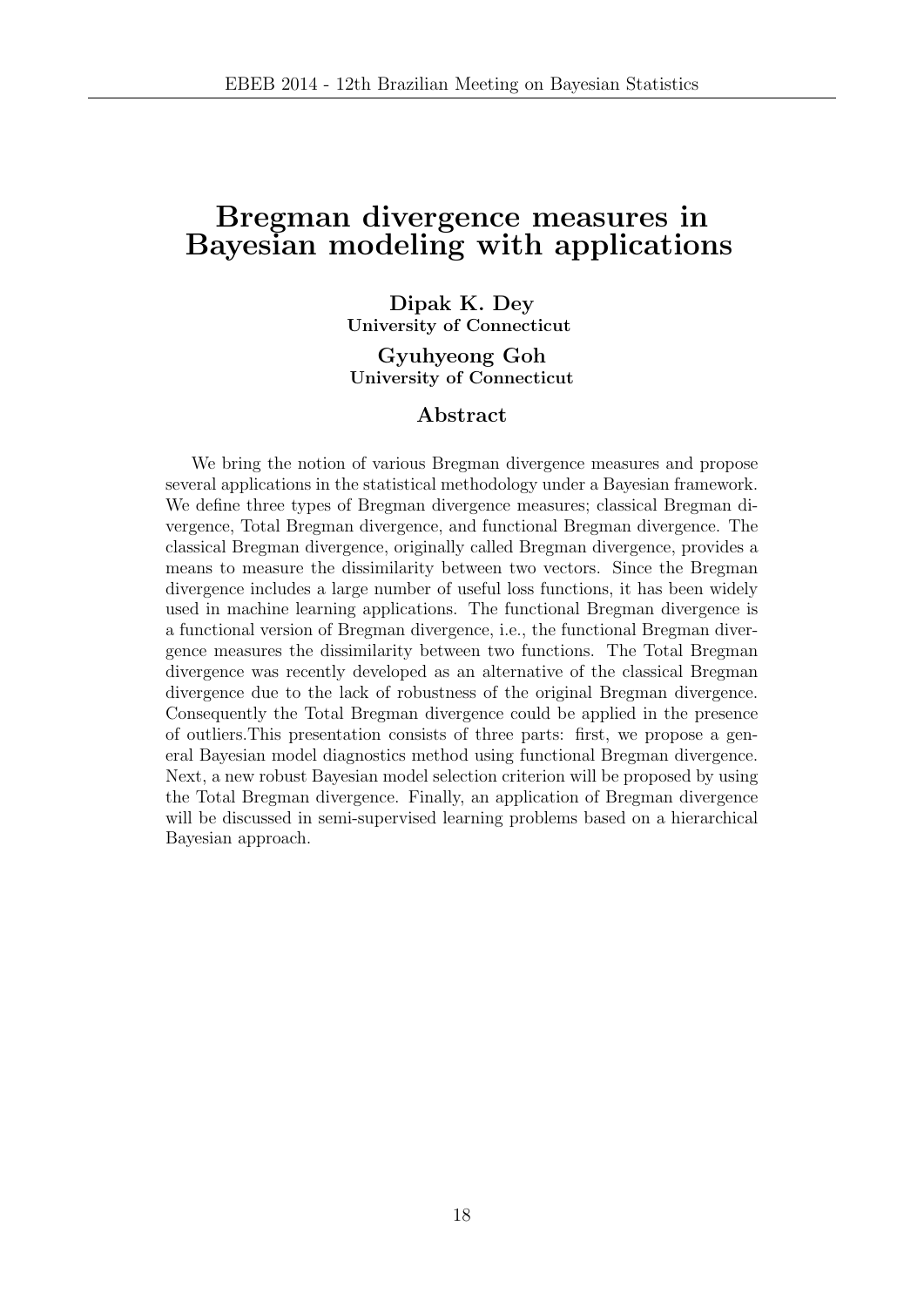### Predictive inference under exchangeability, and the imprecise Dirichlet multinomial model

Gert de Cooman Ghent University, SYSTeMS Research Group

Jasper De Bock Ghent University, SYSTeMS Research Group

Marcio A. Diniz Statistics Department, Universidade Federal de S. Carlos

#### Abstract

Coherent reasoning under uncertainty can be represented in a very general manner by coherent sets of desirable gambles. In this framework, and for a given finite category set, coherent predictive inference under exchangeability can be represented using Bernstein coherent cones of multivariate polynomials on the simplex generated by this category set. This is a powerful generalisation of de Finettis Representation Theorem allowing for both imprecision and indecision.We define an inference system as a map that associates a Bernstein coherent cone of polynomials with every finite category set. Many inference principles encountered in the literature can then be interpreted, and represented mathematically, as restrictions on such maps. We discuss two important inference principles: representation insensitivitya strengthened version of Walleys representation invarianceand specificity. We show that there is an infinity of inference systems that satisfy these two principles, amongst which we discuss in particular the inference systems corresponding to (a modified version of) Walley and Bernards Imprecise Dirichlet Multinomial Models (IDMMs) and the Haldane inference system.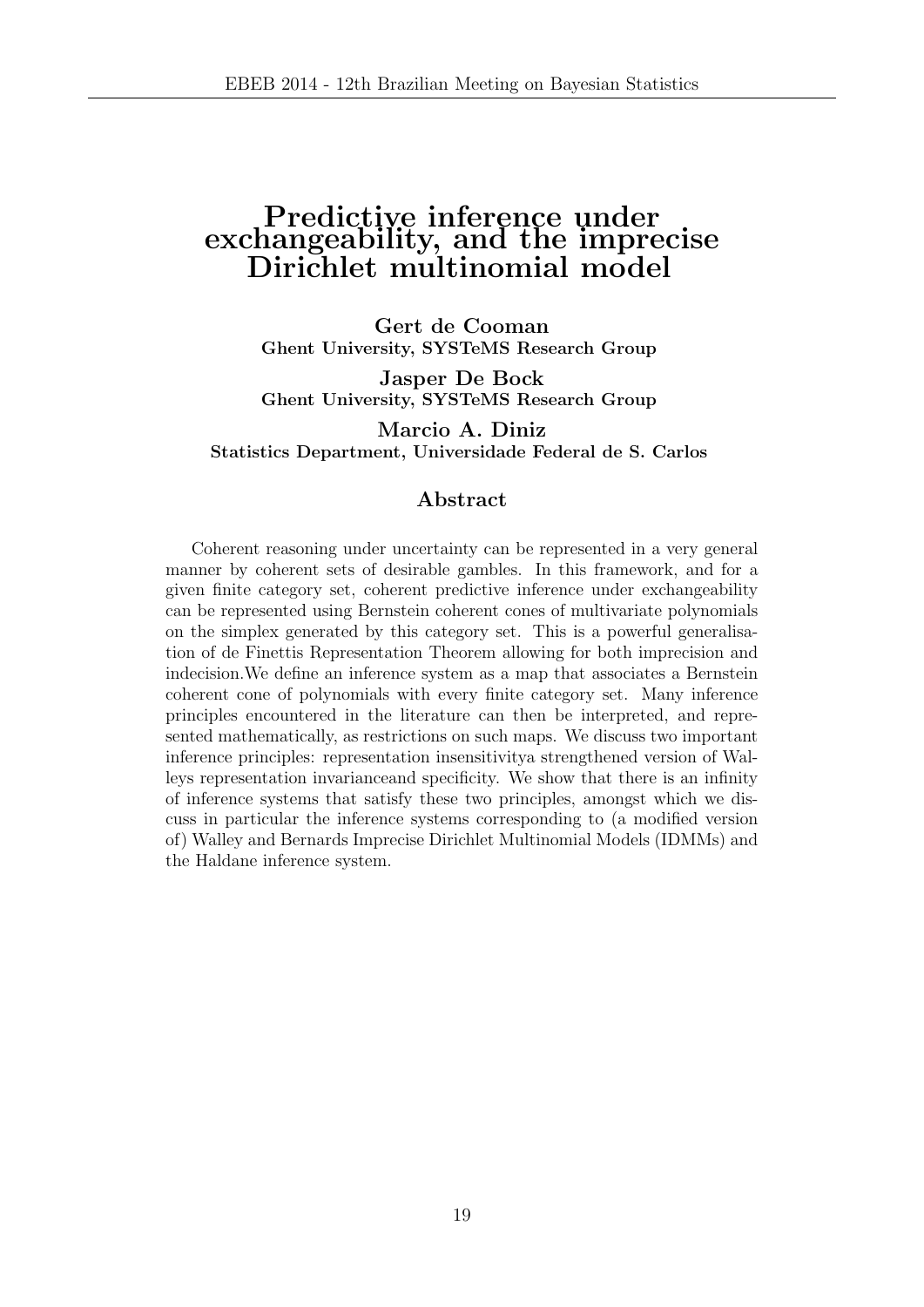### Bayesian instrumental variables: priors and likelihoods

#### Hedibert Lopes INSPER

#### Abstract

Instrumental variable (IV) regression provides a number of statistical challenges due to the shape of the likelihood. We review the main Bayesian literature on instrumental variables and highlight these pathologies. We discuss Jeffreys priors, the connection to the errors-in-the-variables problems and more general error distributions. We propose, as an alternative to the inverted Wishart prior, a new Cholesky-based prior for the covariance matrix of the errors in IV regressions. We argue that this prior is more exible and more robust than the inverted Wishart prior since it is not based on only one tightness parameter and therefore can be more informative about certain components of the covariance matrix and less informative about others. We show how priorposterior inference can be formulated in a Gibbs sampler and compare its performance in the weak instruments case for synthetic as well as two illustrations based on well-known real data.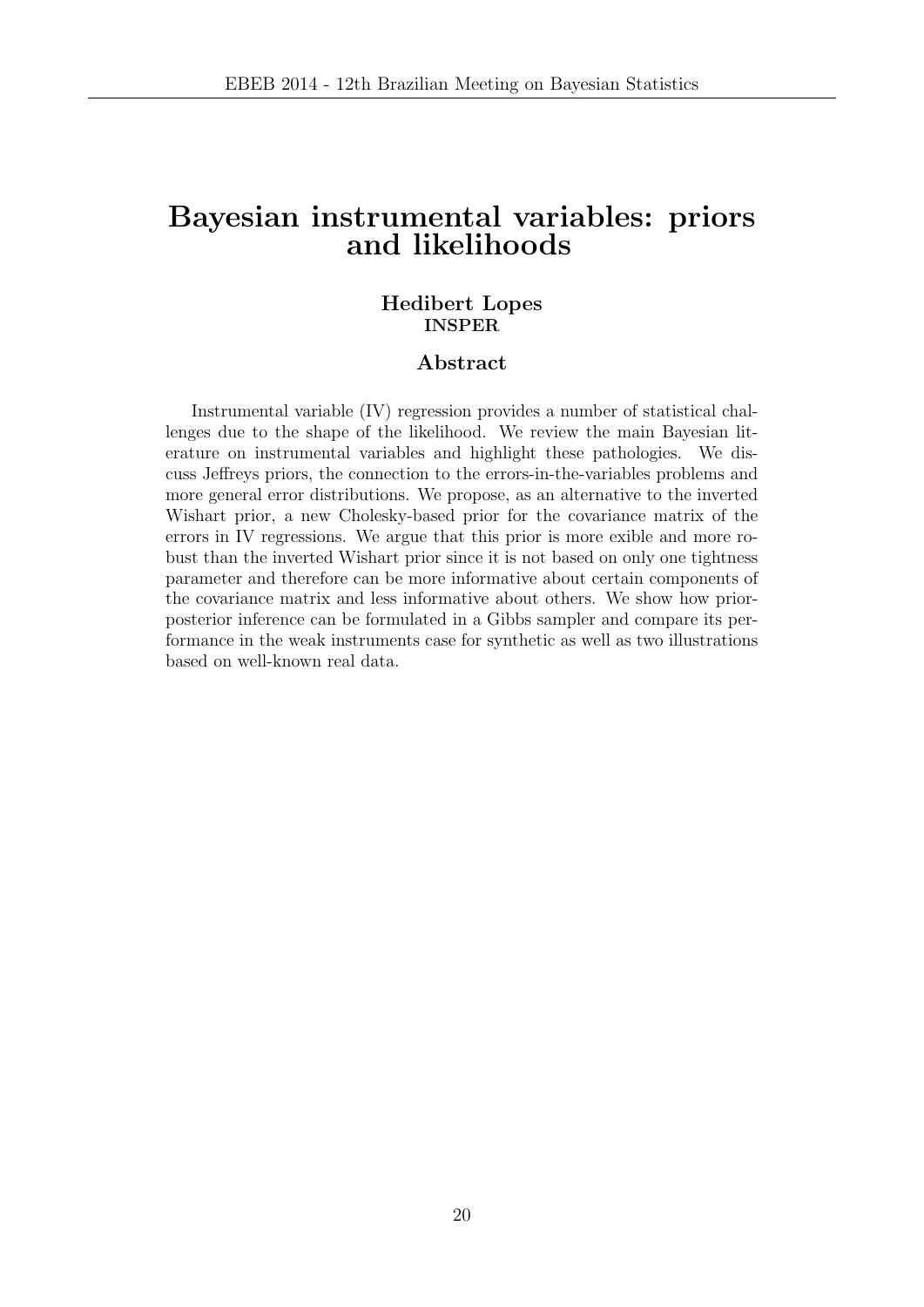### Bayesian partial linear model for skewed longitudinal data

#### Debajyoti Sinha **FSU**

#### Abstract

Current statistical models and methods focusing on mean response are not appropriate for longitudinal studies with heavily skewed continuous response. For such longitudinal response, we present a novel model accommodating a partially linear median regression function and within subject association. We develop a semiparametric Bayesian estimation procedure using a Dirichlet process mixture prior for the skewed error distribution. We provide merits for our methods including theoretical investigation of the prior, asymptotic properties of the posterior and also simulation studies of nite sample properties. Ease of computational implementation via available MCMC tools and other additional advantages of our method compared to those of existing methods are illustrated via analysis of a cardiotoxicity study of children of HIV infected mothers.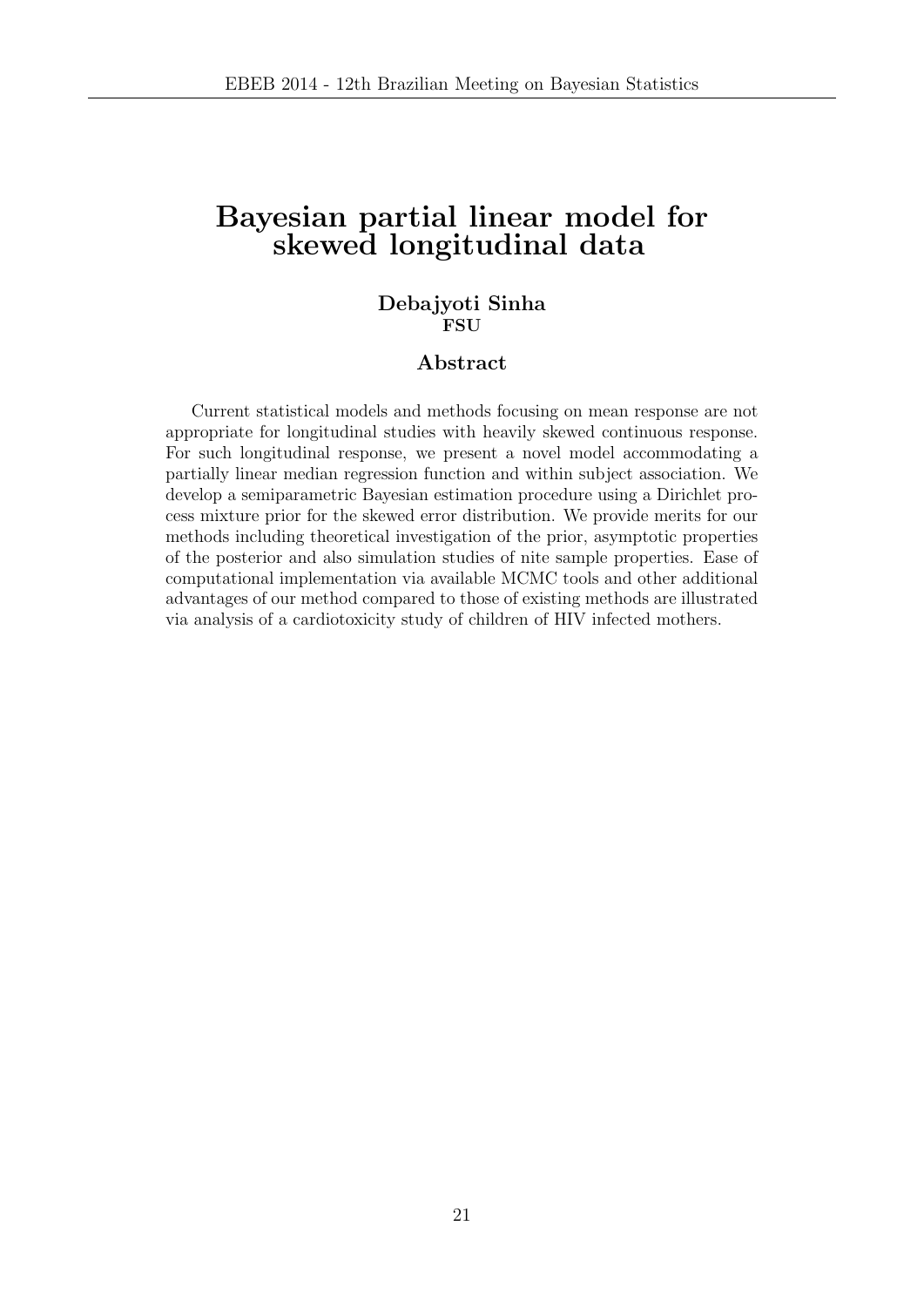### FDA and innovative designs: case study of a missed opportunity

Andre Rogatko Biostatistics and Bioinformatics Research Center Cedars-Sinai Medical Center

Galen Cook-Wiens Biostatistics and Bioinformatics Research Center Cedars-Sinai Medical Center

Mourad Tighiouart Biostatistics and Bioinformatics Research Center Cedars-Sinai Medical Center

Steven Piantadosi Biostatistics and Bioinformatics Research Center Cedars-Sinai Medical Center

#### Abstract

The standard 3+3 or "modified Fibonacci" up-and-down (MF-UD) method of dose escalation is by far the most used design in dose-finding cancer early trials. MF-UD was the state-of-the-art in 1971 when it was first used in cancer clinical studies. Since then, over one hundred methodological papers proposing or evaluating dose escalation designs have been published and MF-UD has always shown inferior performance when compared with its competitors regarding maximizing number of patients treated at optimal doses and minimizing number of patients under or overdosed. A consequence of using less effective designs is that more patients are treated with doses outside the therapeutic window. We present a case study where the FDA rejected the proposal to use Escalation with Overdose Control (EWOC), an established dose-finding method which has been extensively used in FDA-approved first in human trials and imposed a suboptimal design, a variation of the MF-UD, known as accelerated titration (AT) design. We show through extensive simulation studies that the AT design has poor operating characteristics relative to two versions of EWOC under several practical scenarios.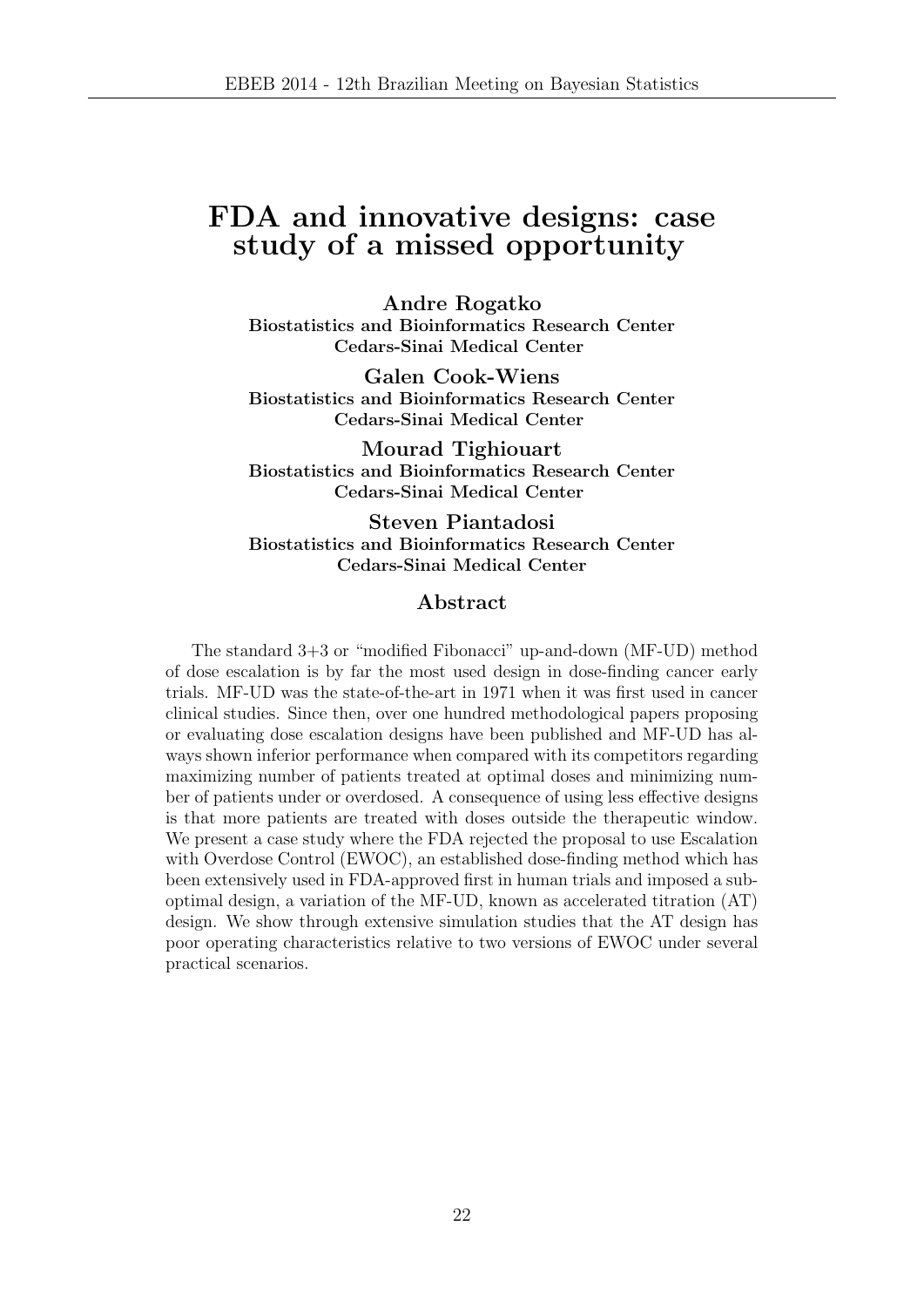### An extended exponentiated-g-negative binomial family with threshold effect

#### Josemar Rodrigues ICMC-USP

#### Abstract

In this paper, we formulate a very flexible family of distributions which unifies most recent lifetime distributions. The main idea is to obtain a cumulative distribution function in the unit interval to transform the baseline distribution with an activation mechanism characterized by a latent threshold variable. The new family has a strong biological interpretation from the competitive risks point of view and an elegant solution thorough the Box-Cox transformation. Several structural properties of the new model are investigated. A Bayesian analysis using Markov Chain Monte Carlo is developed to illustrate with a numerical example the usefulness of the proposed family.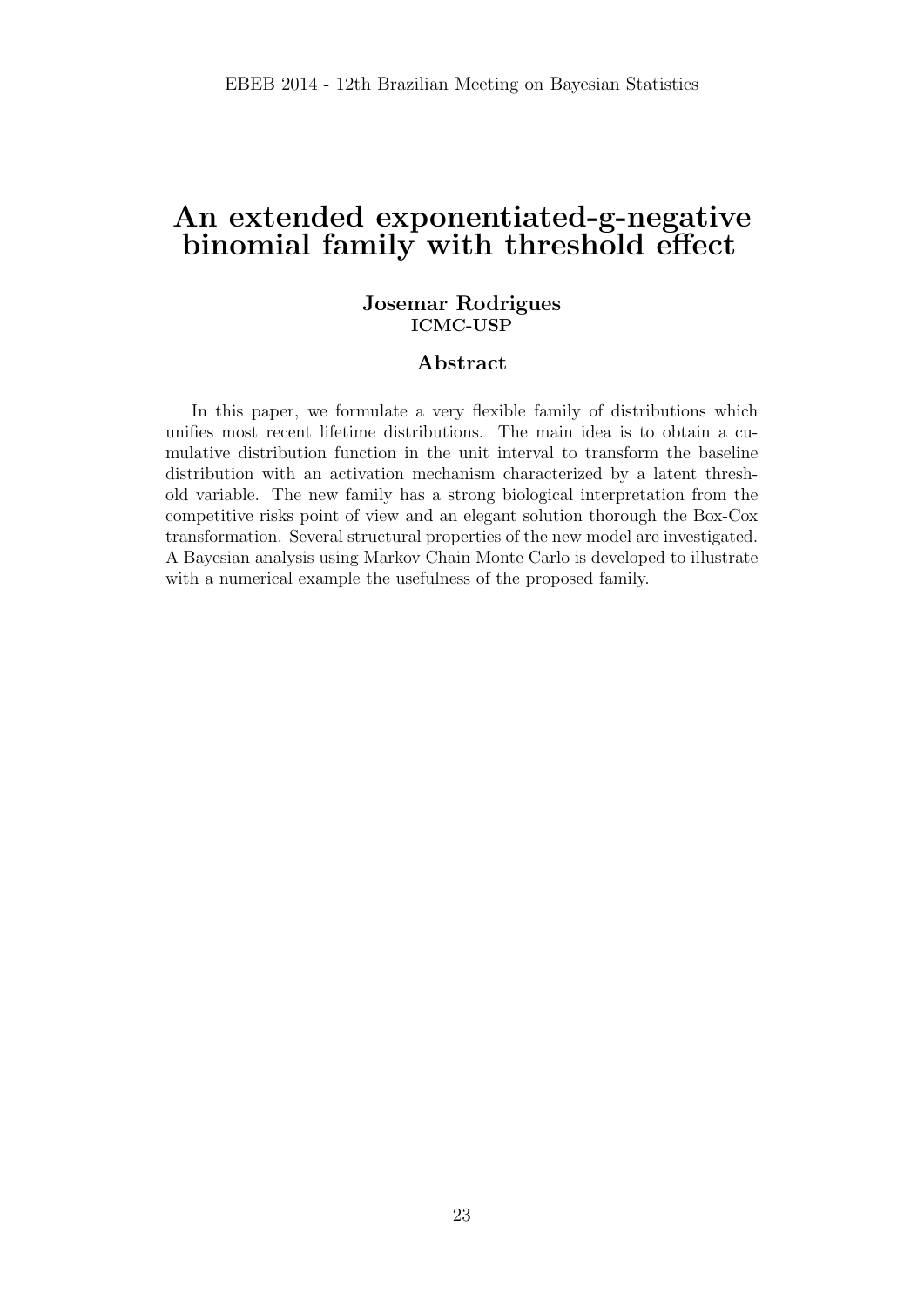### Aggregated functional data model for near-infrared spectroscopy: calibration and prediction

#### Nancy Garcia UNICAMP

#### Abstract

Calibration and prediction for NIR spectroscopy data are performed based on a functional interpretation of the Beer-Lambert formula. Considering that, for each chemical sample, the resulting spectrum is a continuous curve obtained as the summation of overlapped absorption spectra from each analyte plus a Gaussian error, we assume that each individual spectrum can be expanded as a linear combination of B-splines basis.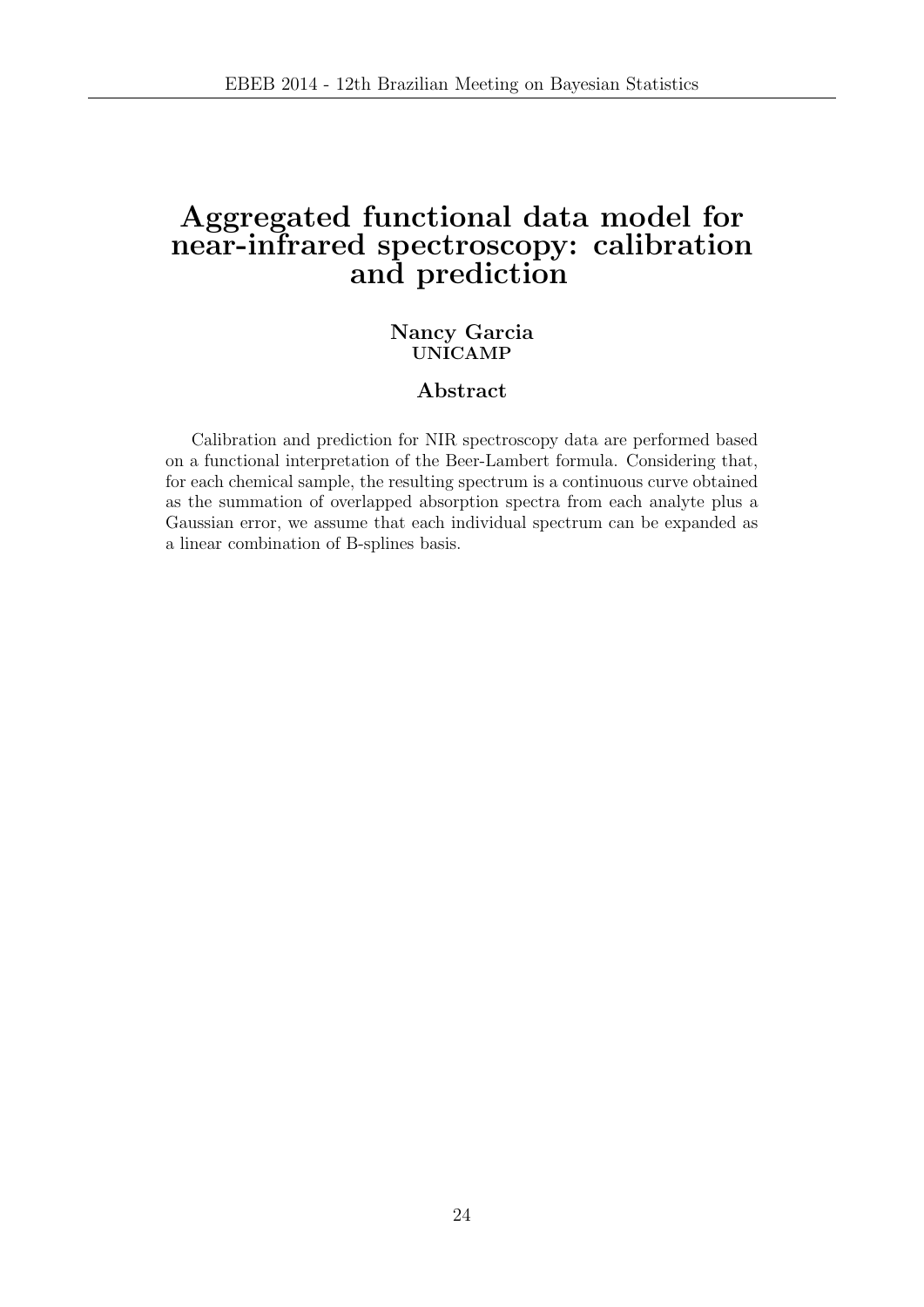### Nondominated and least sensitive actions in modeling gas pipelines replacement

Jose Pablo Arias-Nicolas University of Extremadura

Jacinto R. Martin Jimenez University of Extremadura

> Fabrizio Ruggeri CNR IMATI

Alfonso Suarez Llorens University of Cadiz

#### Abstract

The paper performs a detailed sensitivity analysis about replacement policy of gas pipelines in a city network. Stemming from qualitative judgments expressed by company's experts, we present different approaches, within a context of Bayesian robustness analysis, to rank propensity to fail of different classes of gas pipelines. The novelty of the paper is about the use of recent relative sensitivity measures and the interest for nondominated sets, providing a sounder approach with respect to previous works.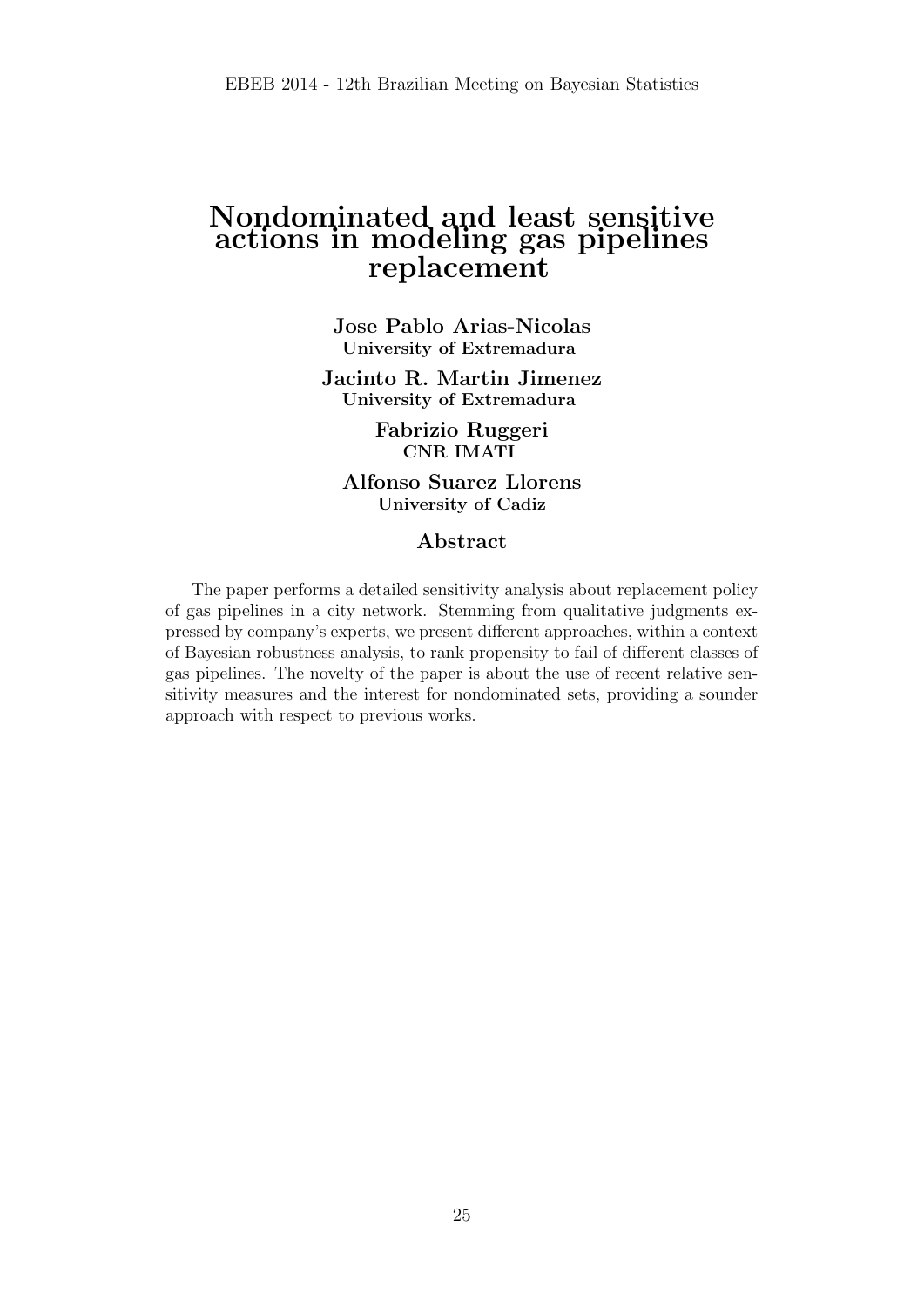### Affinity structure in reaction networks: minimum entropy or power dissipation

Julio M. Stern IME-USP - Institute of Mathematics and Statistics of the University of São Paulo

Fabio Nakano EACH-USP - School of Arts, Sciences and Humanities of the University of São Paulo

#### Abstract

This article presents a simple derivation of optimization models for reaction networks leading to a generalized form of mass-action kinetics, and compares the formal structure of Minimum Information Divergence, Quadratic Programming and Kirchhoff type network models. These optimization models are used in related articles to develop and illustrate the operation of ontology alignment algorithms and to discuss closely connected issues concerning the epistemological and statistical significance of sharp or precise hypotheses in empirical science.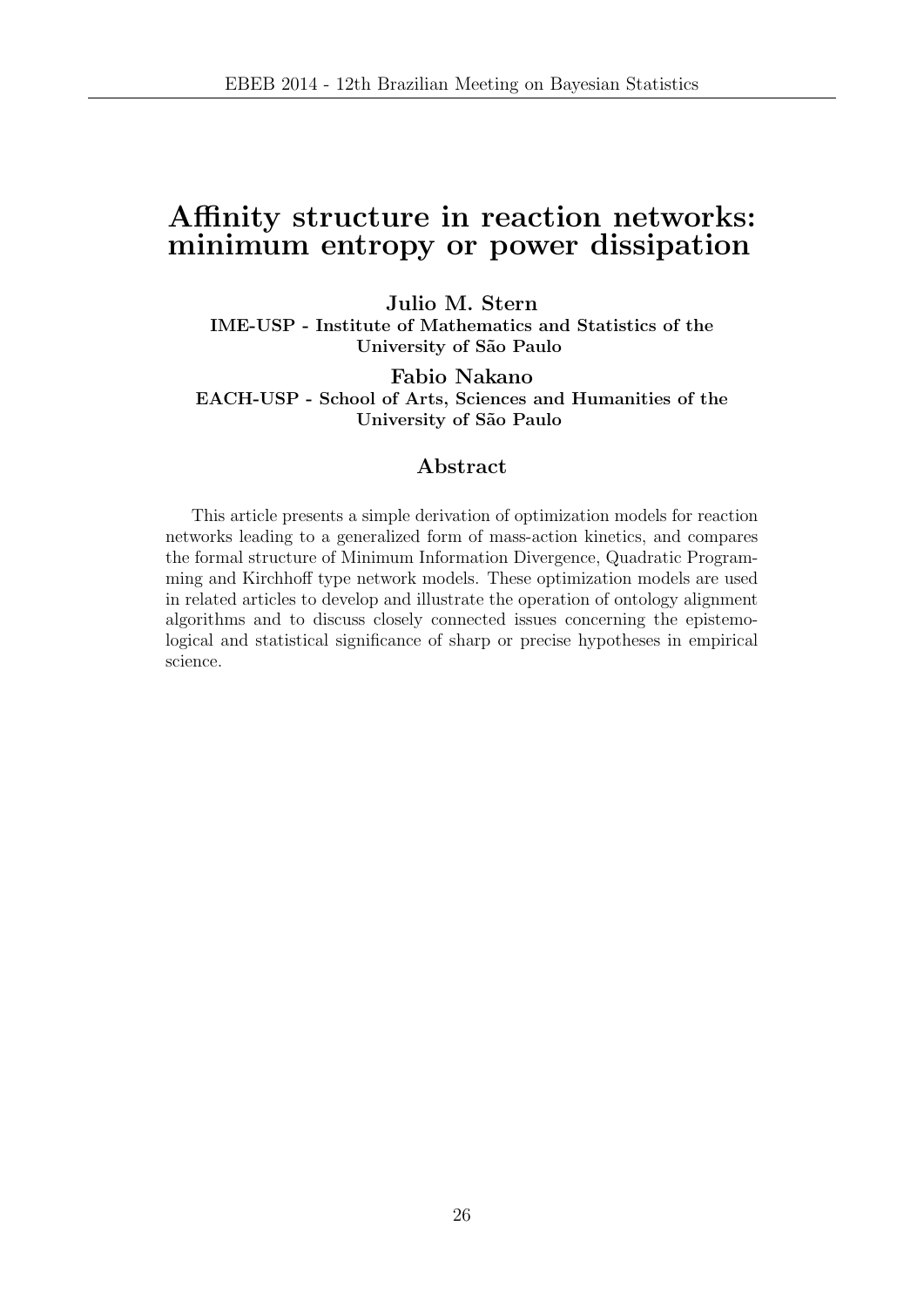### A maximum entropy approach to learn Bayesian networks from incomplete data

Giorgio Corani Dalle Molle Institute for Artificial Intelligence

Cassio P. de Campos Dalle Molle Institute for Artificial Intelligence

#### Abstract

This paper addresses the problem of estimating the parameters of a Bayesian network from incomplete data. This is a hard problem, which for computational reasons cannot be effectively tackled by a full Bayesian approach. The workaround is to search for the estimate with maximum posterior probability. This is usually done by selecting the highest posterior probability estimate among those found by multiple runs of Expectation-Maximization with distinct starting points. However, many local maxima characterize the posterior probability function, and several of them have similar high probability. We argue that high probability is necessary but not sufficient in order to obtain good estimates. We present an approach based on maximum entropy to address this problem and describe a simple and effective way to implement it. Experiments show that our approach produces significantly better estimates than the most commonly used method.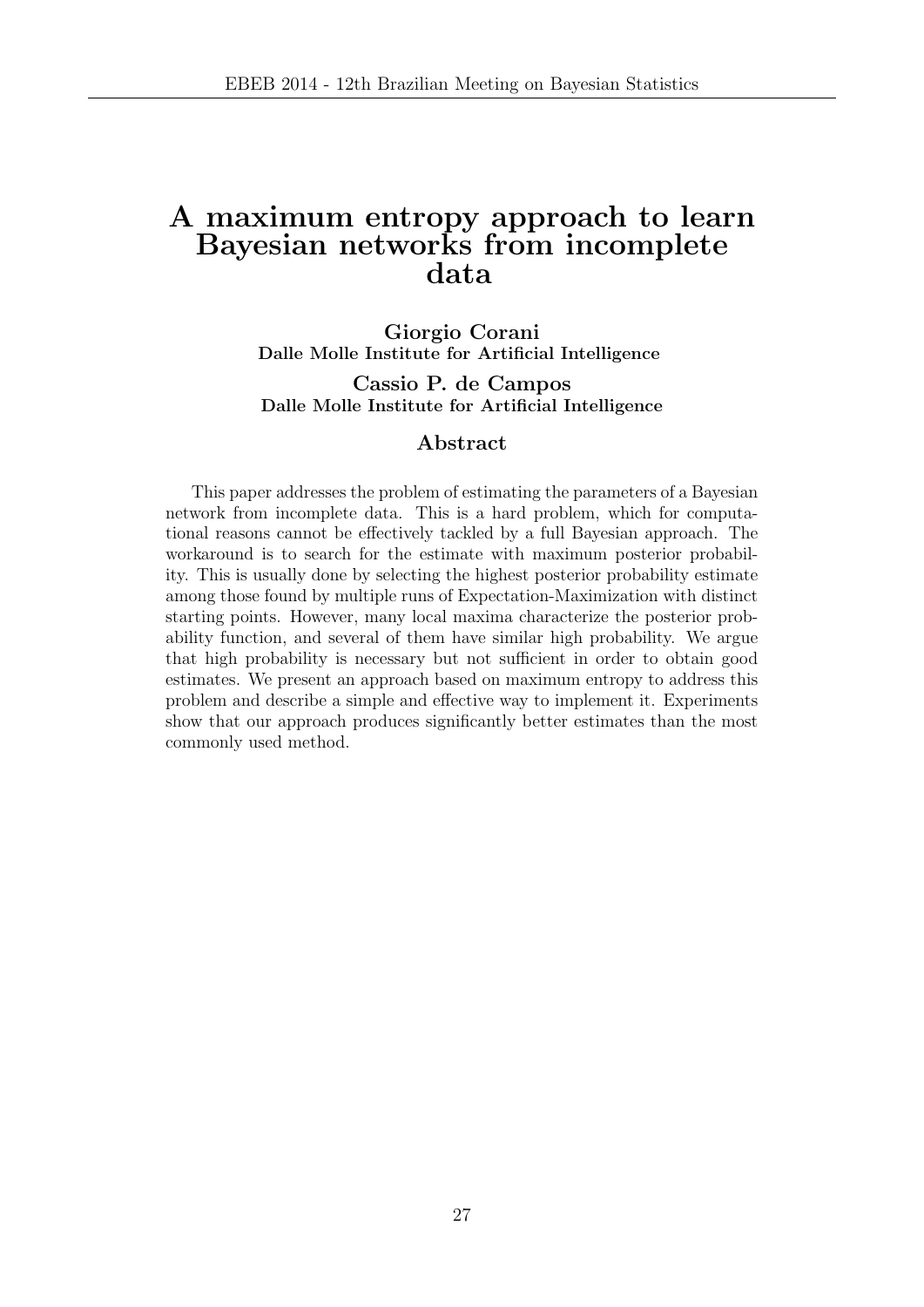### Nonparametric mixtures based on skew-normal distributions: an application to density estimation

Rosangela H. Loschi UFMG

Caroline C. Vieira UFES

> Denise Duarte UFMG

#### Abstract

This work addresses the density estimation problem using non-parametric Bayesian approach. It is considered hierarchical mixture models where the uncertainty about the mixing measure is modeled using the Dirichlet process. The main goal is to build more flexible models for density estimation. Extensions of the normal mixture model via Dirichlet process previously introduced in the literature are twofold. Firstly, Dirichlet mixtures of skew-normal distributions are considered, say, in the first stage of the hierarchical model, the normal distribution is replaced by the skew-normal one. We also assume a skew-normal distribution as the center measure in the Dirichlet mixture of normal distributions. Some important results related to Bayesian inference in the location-scale skew-normal family are introduced. In particular, we obtain the stochastic representations for the full conditional distributions of the location and skewness parameters. The algorithm introduced by MacEachern and M'ller in 1998 is used to sample from the posterior distributions. The models are compared considering simulated data sets. Finally, the well-known Old Faithful Geyser data set is analyzed using the proposed models and the Dirichlet mixture of normal distributions. The model based on Dirichlet mixture of skew-normal distributions captured the data bimodality and skewness shown in the empirical distribution.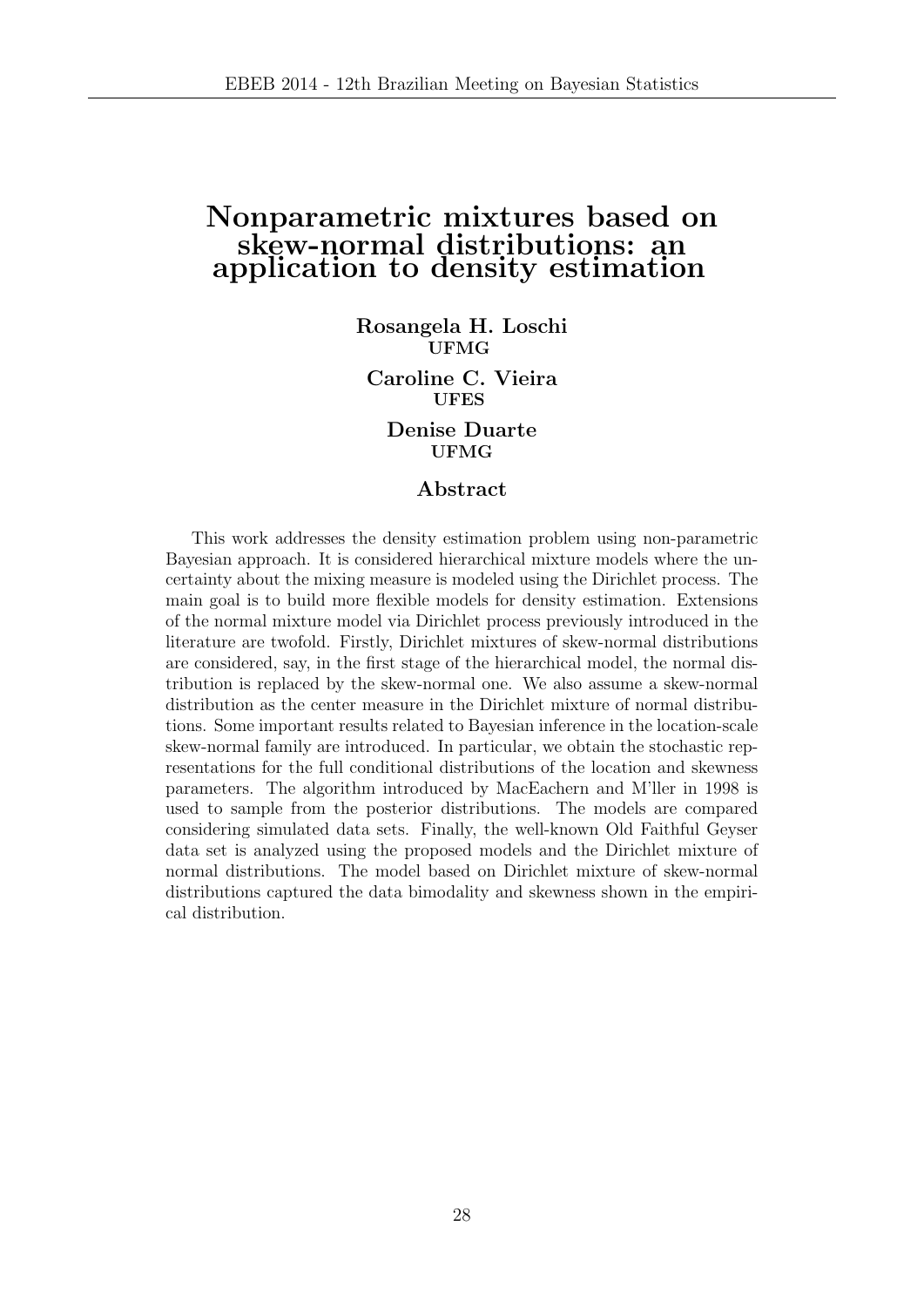### Modeling reliability data using non-gaussian state space models

Dani Gamerman UFRJ Thiago R. Santos UFMG Glaura C. Franco UFMG

#### Abstract

This paper presents a likelihood structure, encountered in several reliability models, that consists on a decomposition of data information in stages or times, thus leading to latent parameters. Piecewise exponential models, proportional hazards models and a few software reliability models are among the models in this unifying framework. Latent states are related across stages through a non-Gaussian state space model framework. A distinctive feature of the models is their mathe-matical tractability, allowing for the exact computation of the marginal likelihood function, despite the non-Gaussianity of the state-space. Real-life examples illustrate the approach and reveal some of its advantages.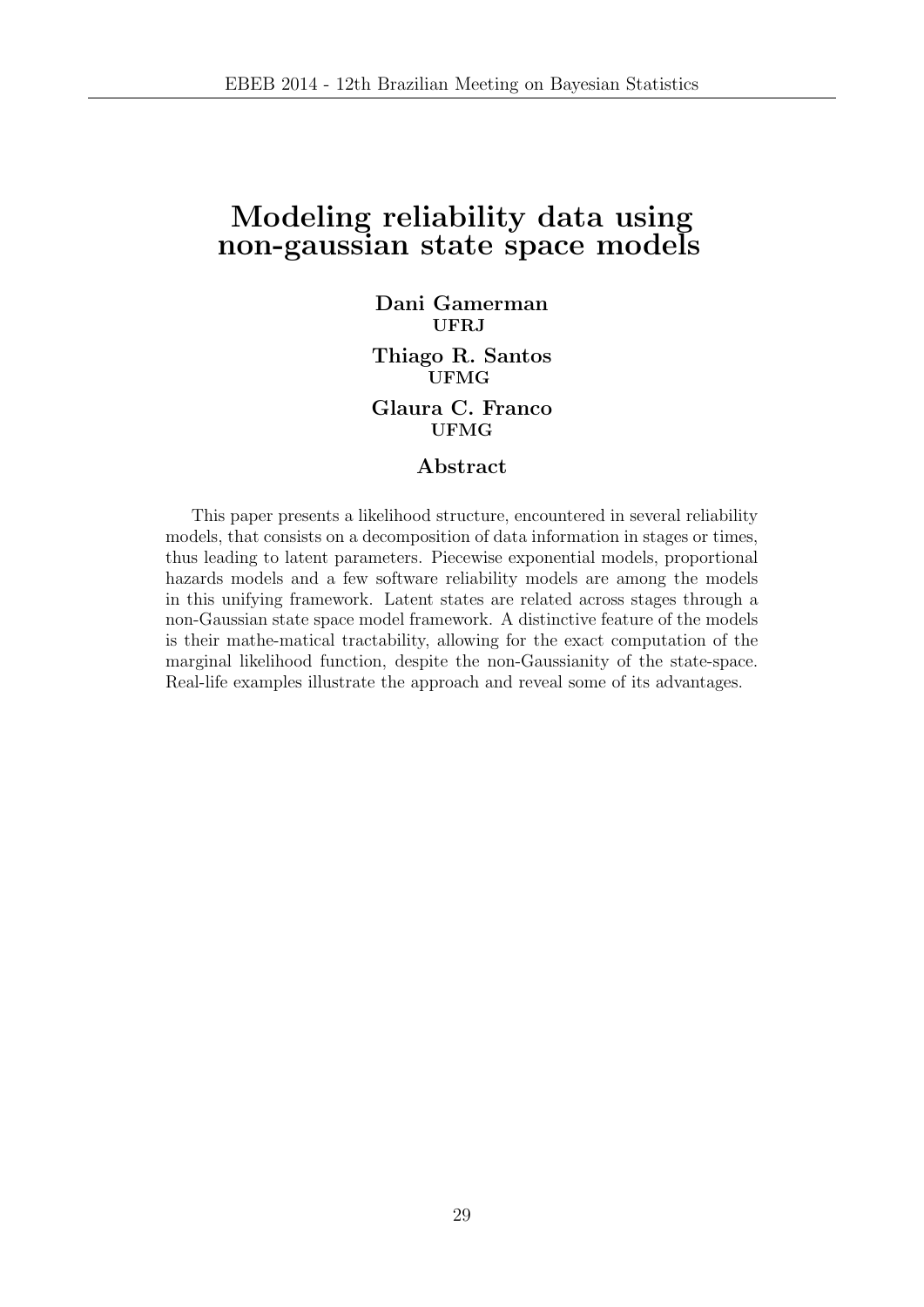### Bayesian learning of density function by multiple sequential inversions of 2-D images in electron microscopy

Dalia Chakrabarty Department of Mathematics, University of Leicester

and Department of Statistics, University of Warwick

#### Abstract

We present a novel application of Bayesian density estimation, achieved by multiple inversions of images achieved with electron microscopes. The imaging technique renders an image datum as the projection of the convolution  $\rho * \eta$ of the unknown material density function  $\rho(x, y, z)$  and the unknown kernel function  $\eta(x, y, z)$ , onto the centre of an identified three dimensional region. Thus, it is a sequence of three contractive orthogonal projections of  $\rho$   $\eta$  that results in a datum which implies that learning the material density and kernel functions individually would require multiple inversions of the image data; this is a harder than usual inverse problem. In the Bayesian context, such learning involves writing the posterior of the unknowns given the image data. We resort to expanding the availability of data by imaging at different values of a parameter E that allows for information over different sub-surface depths to be compressed. This new design of imaging technique is in acknowledgement of the severe logistical difficulties involved in multi-angle imaging. In the small noise limit, the convolution of the unknown density and the unknown kernel is uniquely recovered, but the ill-posed problem of learning the individual functions from the learnt convolution is addressed by developing priors on the material density, such that these priors adapt to the sparsity inherent in the density function. The priors on the kernel function are elicited from the microscopy literature, resulting in more and less informed models. The likelihood is defined in terms of the distance between the convolution of the unknown functions and the image data. We write the posterior probability density of the unknowns given the data, and sample from this posterior density using an adaptive Metropolis-within-Gibbs inference scheme. Applications to various data sets will be presented.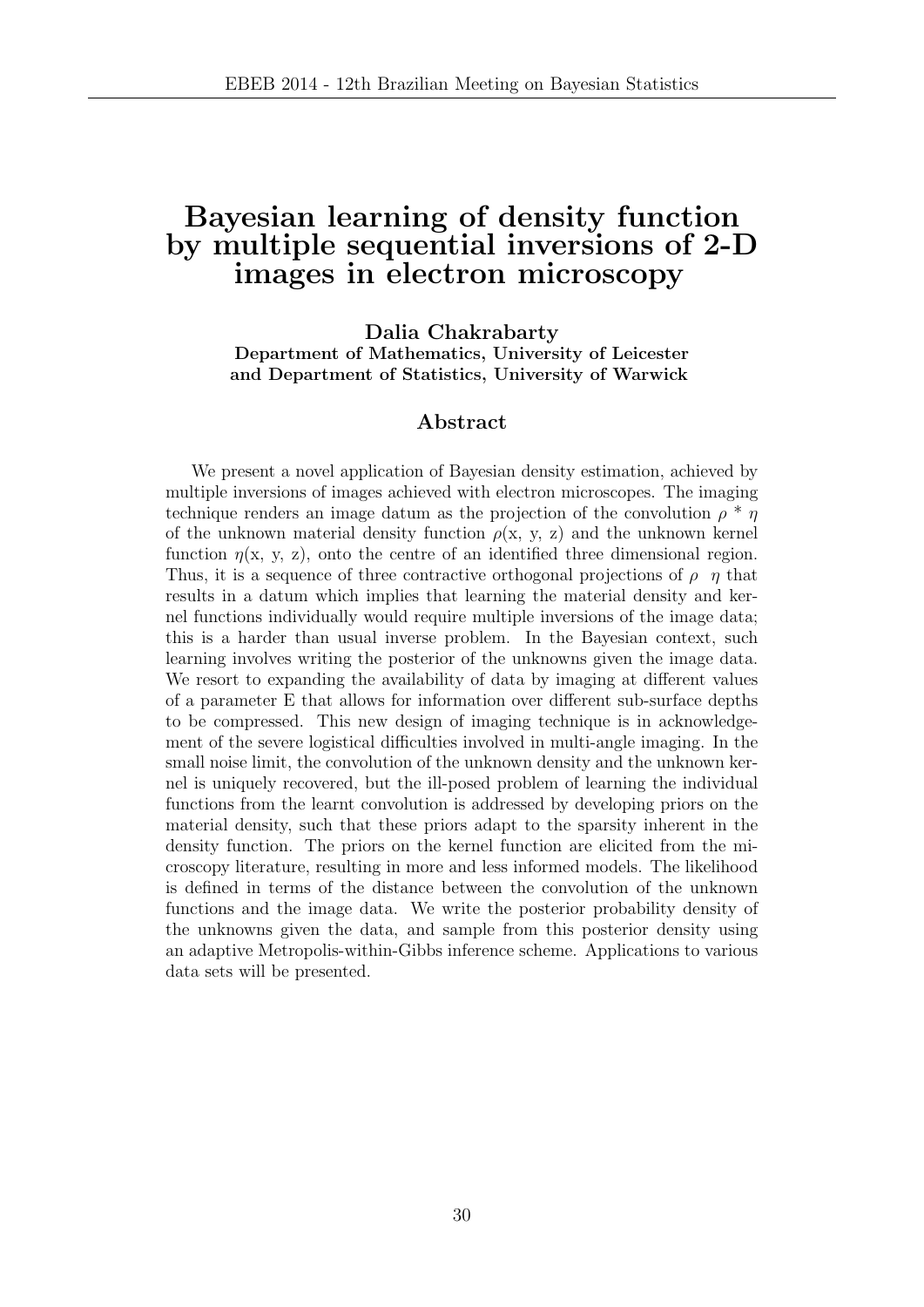### Bayesian Inference in Cumulative Distribution Fields

#### Ricardo Silva University College London

#### Abstract

One approach for constructing copula functions is by multiplication. Given that products of cumulative distribution functions (CDFs) result also in CDFs, an adjustment to this multiplication will result in a copula model, as discussed by Liebscher (J Mult Analysis, 2008). A model parameterization via products of CDFs has some advantages, both from the copula perspective (e.g., it is well-defined for any dimensionality) and from general multivariate analysis (e.g., provides models where small dimensional marginal distributions can be easily read-off from the parameters). Independently, Huang and Frey (J Mach Learn Res, 2011) showed the connection between certain sparse graphical models and products of CDFs, as well as message-passing (dynamic programming) schemes for computing the likelihood function of such models. Such schemes allows models to be estimated with likelihood-based methods. We discuss and demonstrate MCMC approaches for estimating such models in a Bayesian context, their application in copula modelling, and how message-passing can be strongly simplified. Importantly, our view of message-passing opens up possibilities to scaling up such methods, given that even dynamic programming is intractable for calculating likelihood functions in many models.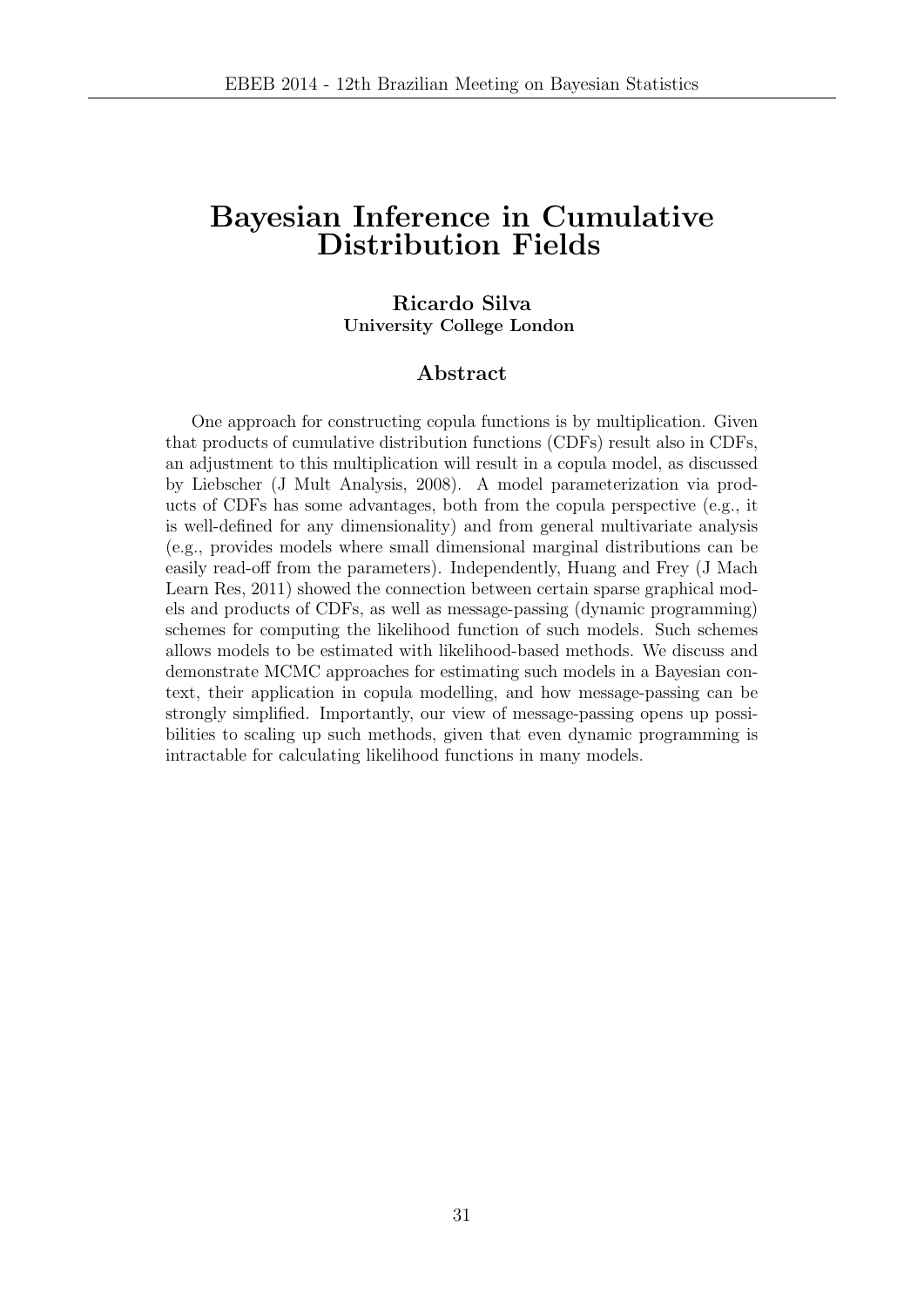### A skew-normal, nonstationary spatio-temporal process

### Alexandra Schmidt IM-UFRJ Patricia L.V. da Costa UFF & UFRJ

#### Abstract

In the analysis of most spatio-temporal processes in environmental studies, observations present skewed distributions. Usually, data transformations are used to approximate normality, and stationary Gaussian processes are assumed to model the transformed data. The choices of distribution and underlying covariance structure are key for spatial interpolation and temporal prediction.

We propose a spatio-temporal model for skew-normal data that precludes the use of data transformation. The process is decomposed as the sum of a purely temporal structure with two independent components that are considered to be partial realizations from independent spatial Gaussian processes, for each time t. We discuss the use of flexible covariance structures for these components. In particular, we explore the use of covariate information in the covariance structure and investigate how this affects the resultant covariance structure of the process. We analyze daily average temperature during the autumn and winter of 2006 in the South of Brazil.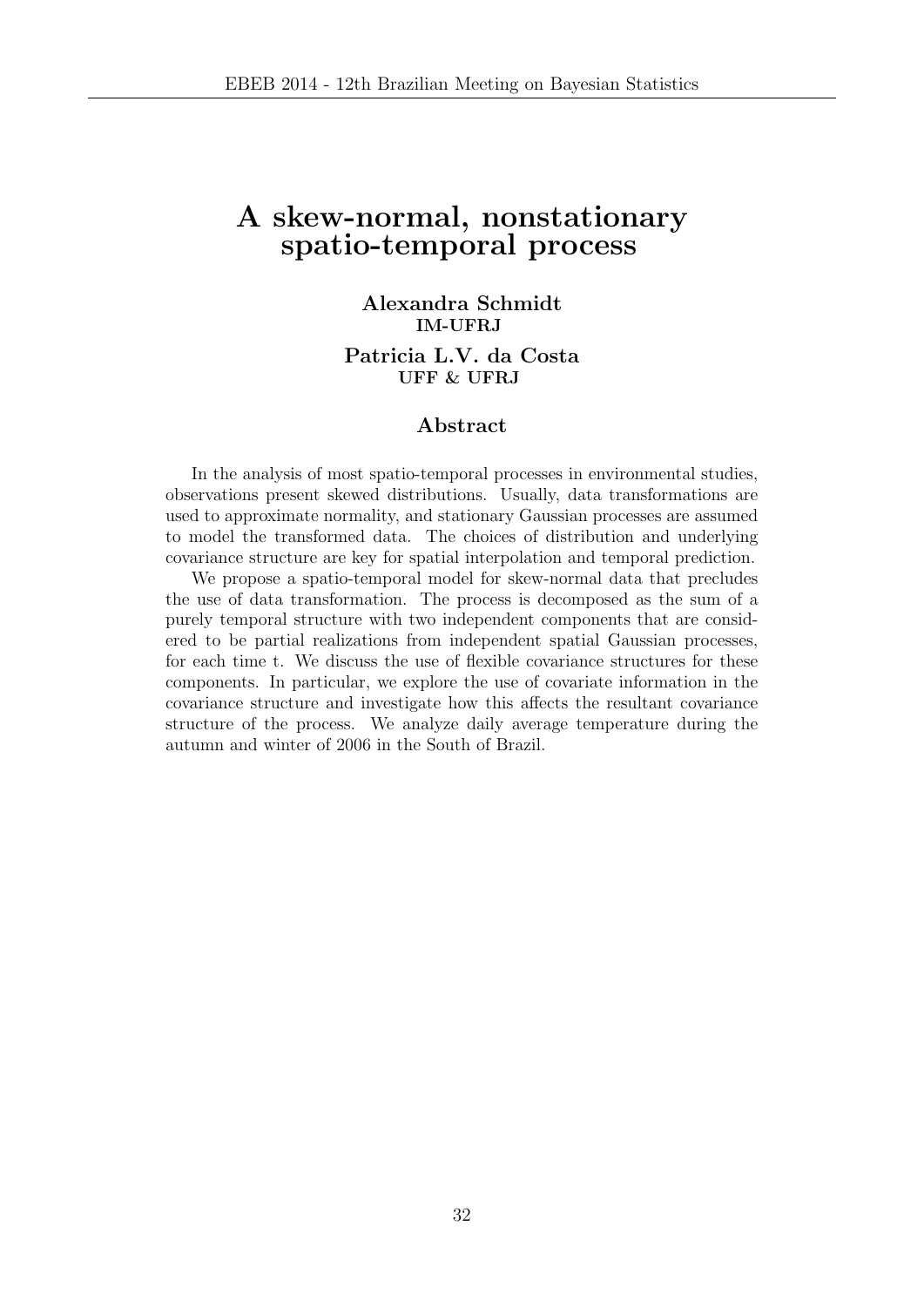### A Spanning tree hierarchical model for land cover classification

Hunter Glanz Boston University

Luis Carvalho Boston University

#### Abstract

Image segmentation persists as a major statistical problem, with the volume and complexity of data expanding alongside new technologies. Land cover classification, one of the largest problems in Remote Sensing, provides an important example of image segmentation whose needs transcend the choice of a particular classification method. That is, the challenges associated with land cover classification pervade the analysis process from data pre-processing to estimation of a final land cover map. Multispectral, multitemporal data with inherent spatial relationships have hardly received adequate treatment due to the large size of the data and the presence of missing values. In this article we propose a novel, concerted application of methods which provide a unified way to estimate model parameters, impute missing data, reduce dimensionality, and classify land cover. This comprehensive analysis adopts a Bayesian approach which incorporates prior subject matter knowledge to improve the interpretability, efficiency and versatility of land cover classification. We explore a parsimonious, parametric model whose structure allows for a natural application of principal components analysis to isolate important spectral characteristics while preserving temporal information. Moreover, it allows us to impute missing data and estimate parameters via expectation-maximization. We employ a spanning tree approximation to a Potts prior to incorporate spatial relationships in a judicious way and more efficiently access the posterior distribution of the pixel labels. We achieve exact inference of the labels via the centroid estimator. We demonstrate this series of analysis on a set of MODIS data centered on Montreal, Canada.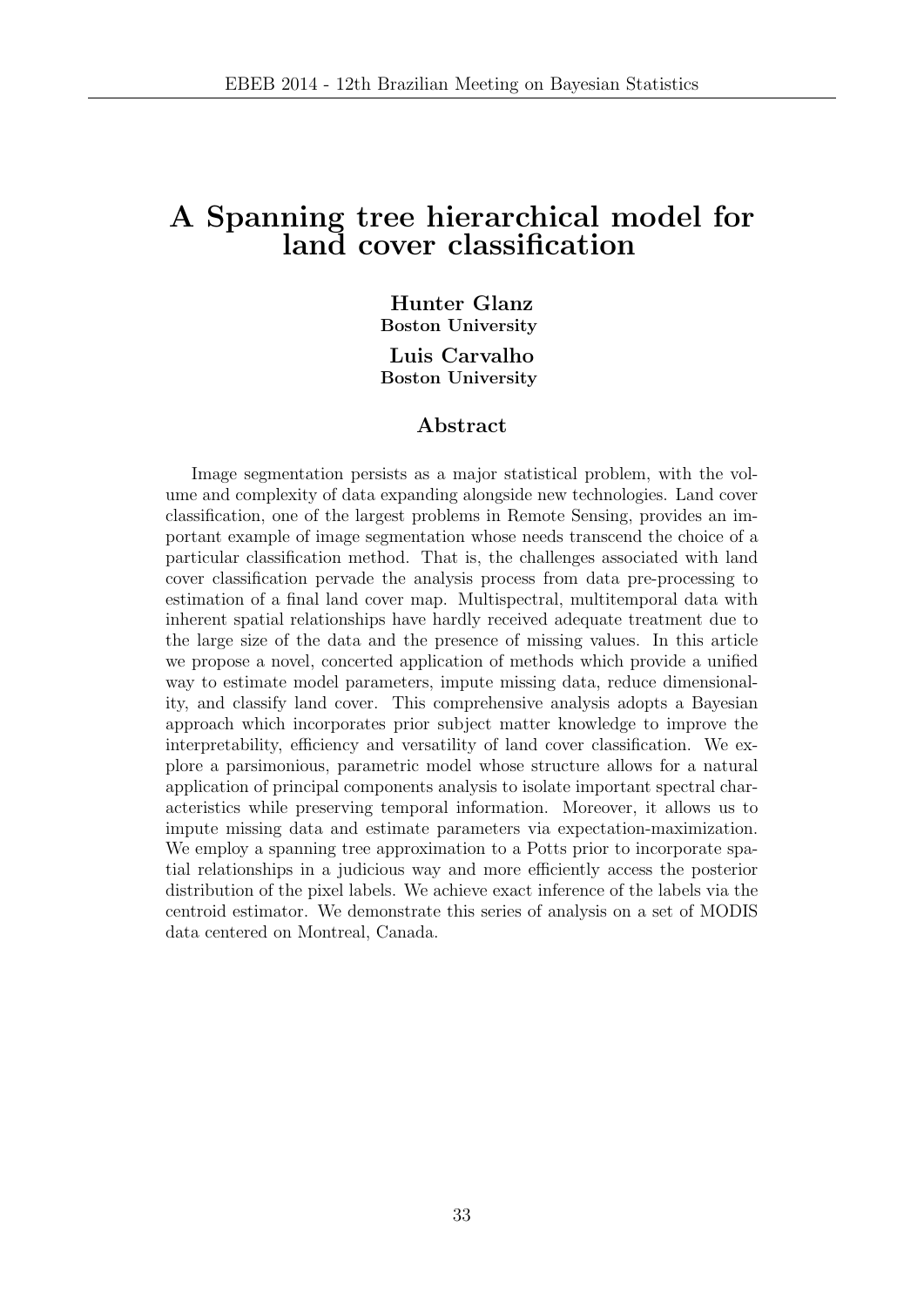### Identification of differentially expressed genes in RNA-Seq platform: a Bayesian multivariate logistic-normal model.

Carlos A. de B. Pereira IME-USP

#### Rafael Stern CMU

#### Abstract

We consider the problem of diagnosing a patient according to his digital gene expression profile; i. e., classifying the patient into one of  $r(i)$  possible health conditions. It is assumed that each patient suffers from one of these r conditions. The patient is to be classified according to his observed vector  $z =$  $(z_1, z_2, \ldots, z_k)$  of frequencies associated to the k most differentially expressed genes. The choice of which  $k$  counts are to be considered for diagnostic must be made beforehand and based on vectors of frequencies of patients who had their condition previously found. These data vectors, however, have a number of components,  $g$ , which is much larger than  $k$ . We therefore aim to identify the  $k$  most valuable "tags" for diagnostic. Our method consists in using the multivariate normal logistic distribution for each patient, a meta-analysis to built the models for all of the  $r$  groups of patients and then calculate, for each pair of conditions, the probability of one group be more expressed than the other for each gene of the whole set of individual libraries. This will allow us to determine the group of most differentially expressed genes. Finally we define an index to be used in the classification of a new patient. This index is based in a linear combination of the parameters representing gene expression.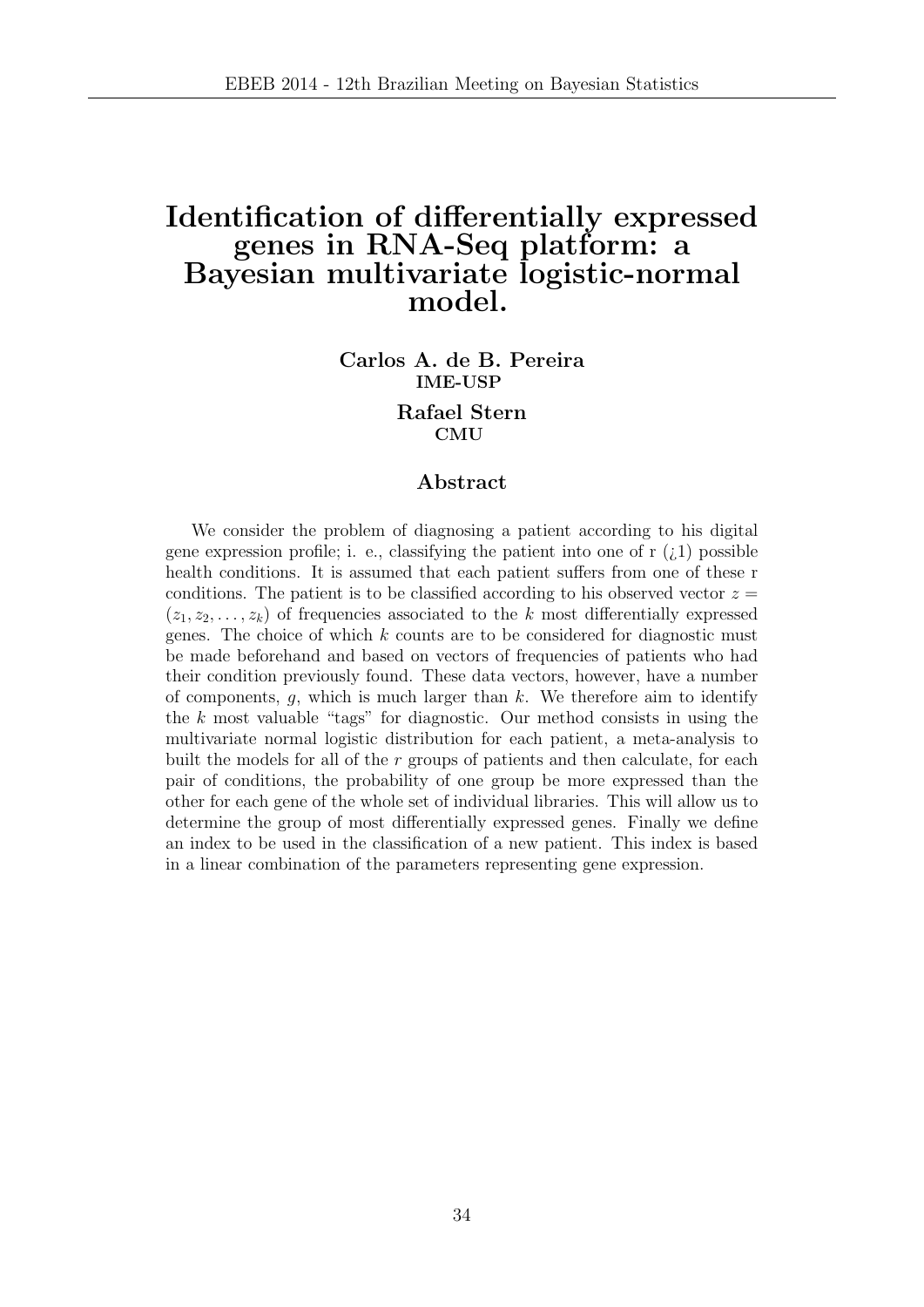### Bayesian weighted information measures

#### Salimeh Yasaei Sekeh Departamento de Estatística - UFSCar

#### Abstract

In the context of neurobiology, the occurrence of an event removes a double uncertainty: the quantitative one related to its probability, and the qualitative one related to its utility, where the utility of an event is independent of its probability.

In this situation one can measure the information for the occurrence of an event with probability p and utility u through a quantity  $I = I(u, p)$  depending on both variables.

In agreement with Belis and Guiasu (1968) and Di Crescenzo and Longobardi (2006) we present some measures of uncertainty based on the notion of the weighted entropy and weighted information measures.

Indeed, the main purpose of this work is to introduce weighted information measures for Bayesian analysis. We focus also on dynamic cases, the lifetime distributions where the support is truncated at the current age  $t > 0$  and notion of dynamic Bayesian Weighted Information Measure is presented. Further, some remarks and examples of interest in reliability theory on use of weighted expected information is given.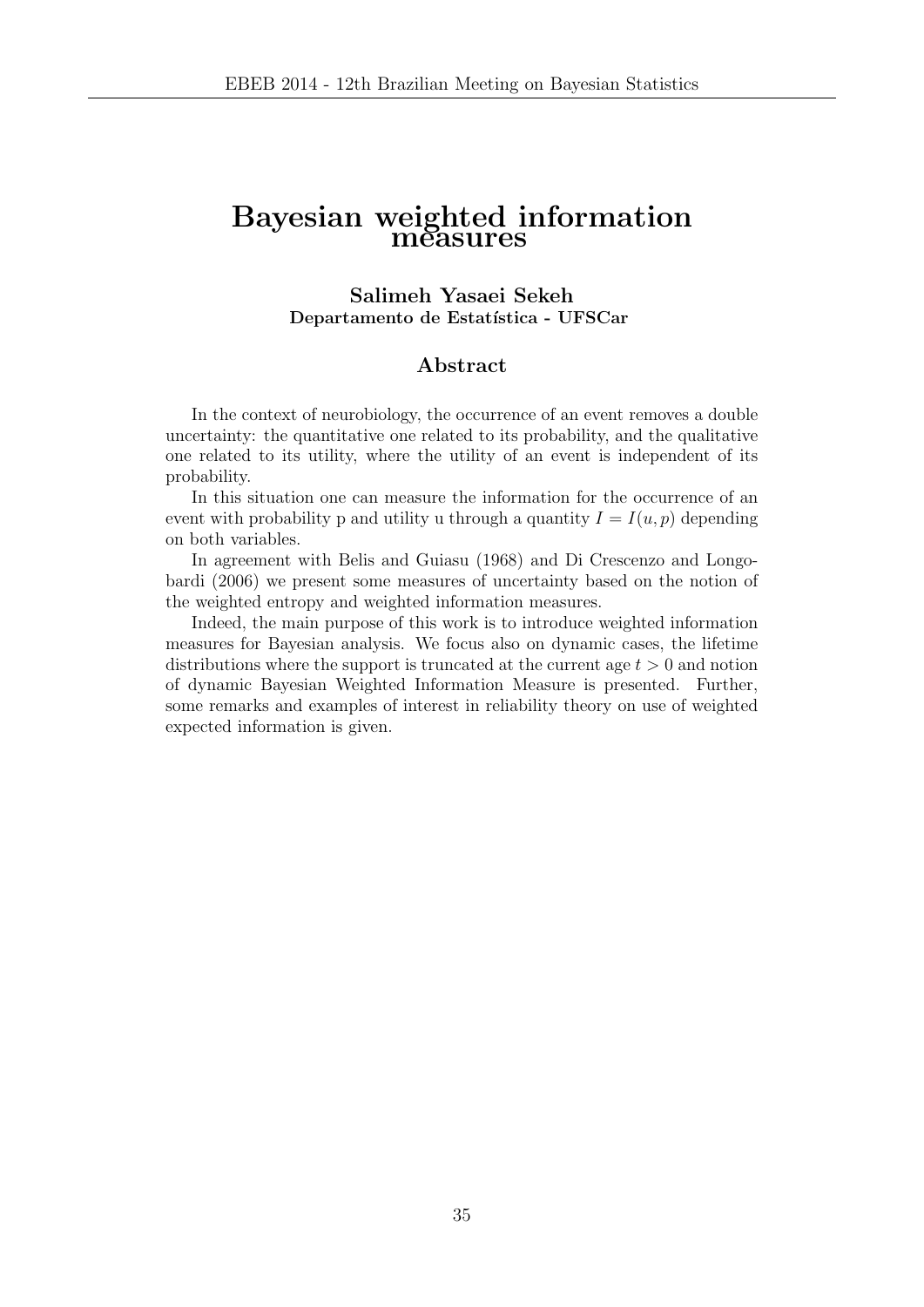### Poisson models for time series of counts: a comparison between observation and parameter driven models

Glaura C. Franco Departamento de Estatística, Universidade Federal de Minas Gerais

Hélio S. Migon Departamento de Métodos Estatísticos, Universidade Federal do Rio de Janeiro

Marcos O. Prates Departamento de Estatística, Universidade Federal de Minas Gerais

#### Abstract

In the time series literature there are two basic approaches for dealing with count data, specially those following a Poisson distribution, namely the observation and parameter driven models. Although there are some works on this subject, an extensive simulation study comparing the two procedures has not yet been performed. The objective of this paper is to present some of the most used models under the two approaches, based upon conditional Poisson distribution, pointing out their main differences and similarities, concerning parameter estimation, model fitting and forecasting. The models are fitted under the Bayesian framework, using a Poisson generalized linear model with a latent AR(p) process in the mean, which accounts for autocorrelation in the data. In the parameter driven case, the INLA approach is used, while for the observation driven models addressed here, an MCMC procedure is developed to estimate the parameters. Concerning the covariates, coefficient estimates turn out to be remarkably similar across the different models. By the other hand, estimates for the autoregressive coefficients and the mean function and forecasts of future values depend heavily on the underlying process which generates the data. The results also show that when the parameters of the autoregressive process approach the non-stationary region, the parameter driven models present a much better performance.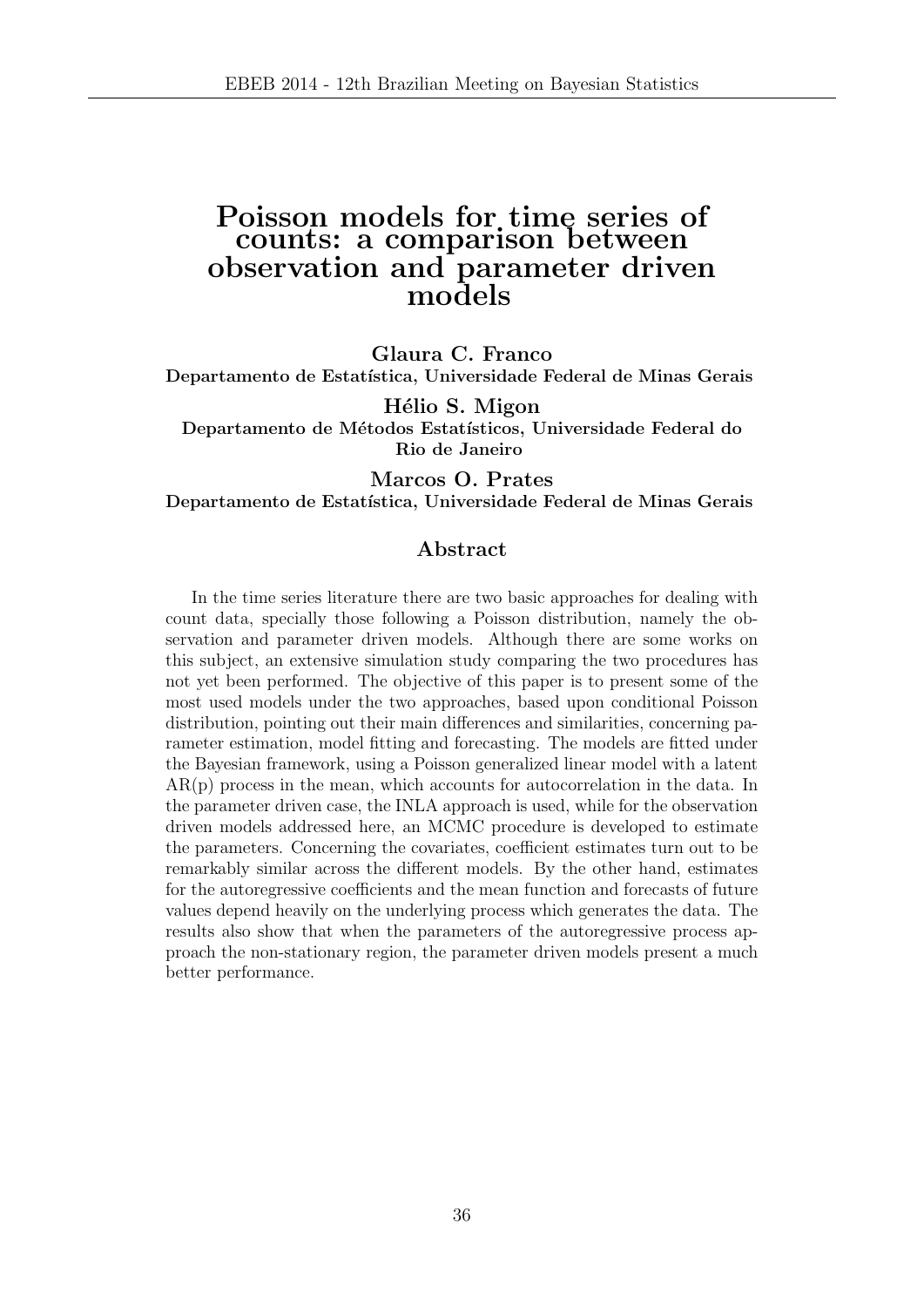## A Binary Regression Mixed Model using a Skew-Probit Link

Jorge Luis B. Guzman ICMC - Universidade de So Paulo

Cristian Bayes Pontificia Universidad Católica del Perú Luis Valdivieso Pontificia Universidad Católica del Perú

#### Abstract

We present in this paper a new mixed model for binary response data by considering a skew probit link function. This model, that includes as a special case the Probit mixed model, is appropriate for the analysis of several types of correlated structures, like clustered, longitudinal and multilevel data. A Bayesian approach is adopted for inference using a Markov Chain Monte Carlo (MCMC) method that can be easily implemented throughout an augmented likelihood technique. Model comparison criteria and model assessment are discussed. We include two applications with real data, showing that the skew probit link outperforms other links proposed in the literature.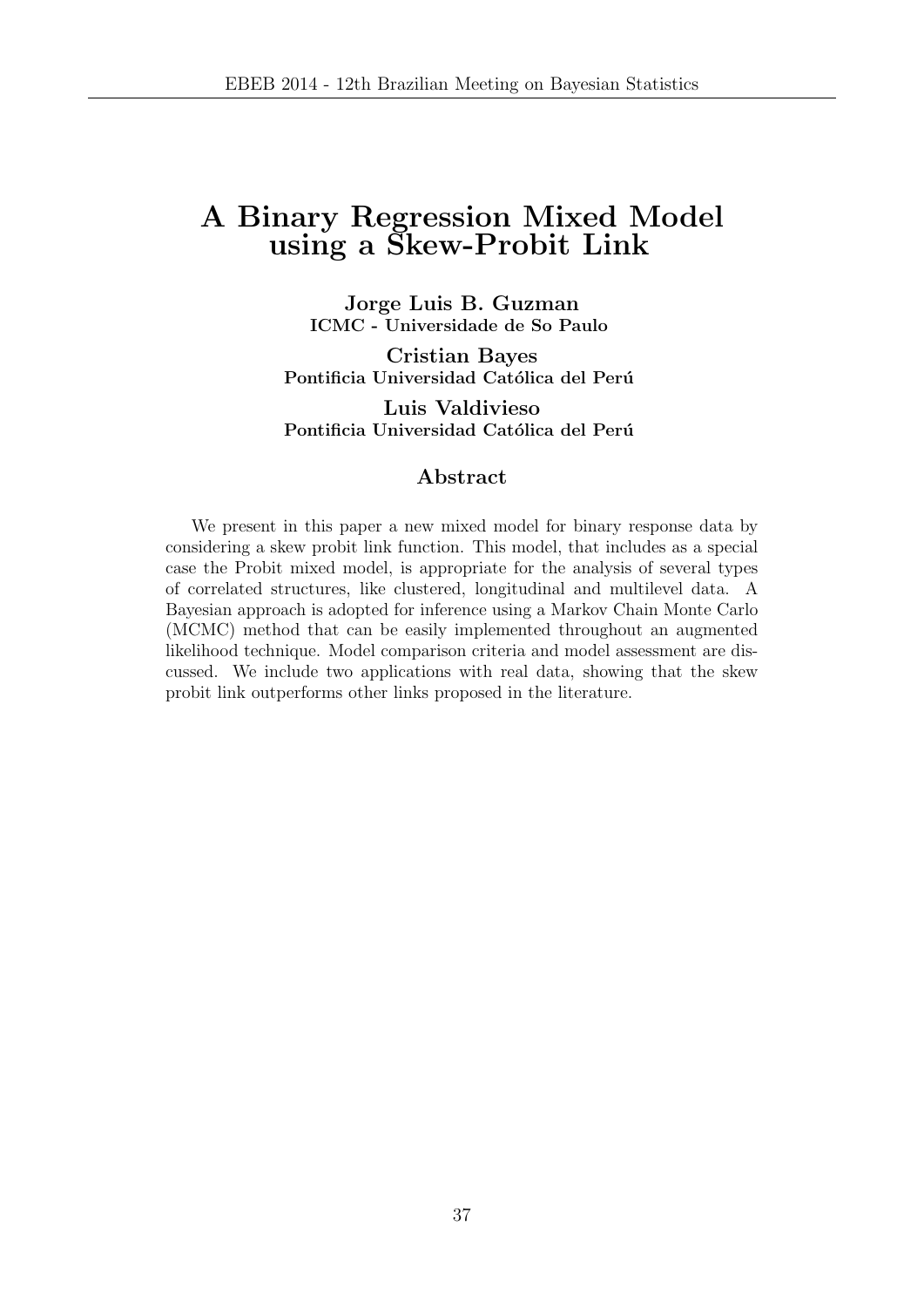# Point process with spatio-temporal heterogeneity

Jony Arrais Pinto Junior Instituto de Matemática e Estatística, Universidade Federal Fluminense

Dani Gamerman Instituto de Matemática, Universidade Federal do Rio de Janeiro

Marina Silva Paez Instituto de Matemática, Universidade Federal do Rio de Janeiro

#### Abstract

This article proposes a modelling approach for handling spatio-temporal heterogeneity present in the study of the geographical pattern point. Our model is a generalization of log-Gaussian Cox process, obtained after allowing effects of all components involving individual covariates to vary over space and time. A simulation study will be conducted to verify the ability of the model to estimate the parameters and hyperparameters. Our model is able to capture and highlight important data information that would not be noticed otherwise, providing information that is required for appropriate decision making, for example, in public health where the study of occurrences of a particular disease in time and space are extremely important.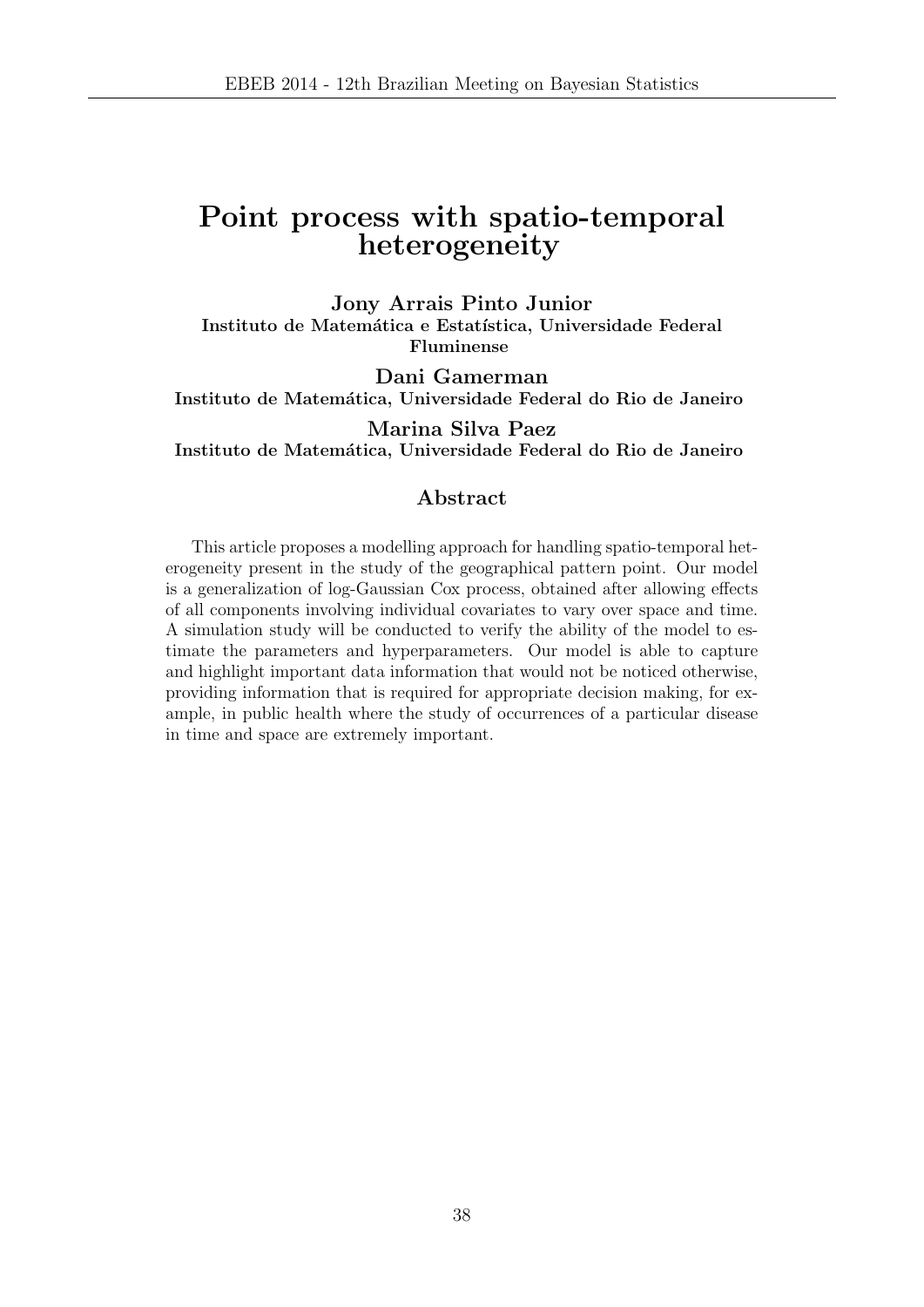## Bayesian analysis of censored linear regression models with scale mixtures of Normal distributions

Víctor Hugo Lachos Departamento de Estatística, Universidade Estadual de Campinas

Aldo M. Garay Departamento de Estatística, Universidade de São Paulo

Heleno Bolfarine Departamento de Estatística, Universidade de São Paulo

Celso Rómulo Barbosa Cabral Departamento de Estatística, Universidade Federal do Amazonas

#### Abstract

As is the case of many studies, the data collected are limited and an exact value is recorded only if it falls within an interval range. Hence, the responses can be either left, interval or right censored. Linear (and nonlinear) regression models are routinely used to analyze these types of data and are based on normality assumptions for the errors terms. However, those analyses might not provide robust inference when the normality assumptions are questionable. In this article, we develop a Bayesian framework for censored linear regression models by replacing the Gaussian assumptions for the random errors with scale mixtures of normal (SMN) distributions. The SMN is an attractive class of symmetric heavy-tailed densities that includes the normal, Student-t, Pearson type VII, slash and the contaminated normal distributions, as special cases. Using a Bayesian paradigm, an e?cient Markov chain Monte Carlo (MCMC) algorithm is introduced to carry out posterior inference. A new hierarchical prior distribution is suggested for the degrees of freedom parameter in the Student-t distribution. The likelihood function is utilized to compute not only some Bayesian model selection measures but also to develop Bayesian case-deletion influence diagnostics based on the q-divergence measures. The proposed Bayesian methods are implemented in the R package BayesCR. The newly developed procedures are illustrated with an application and simulated.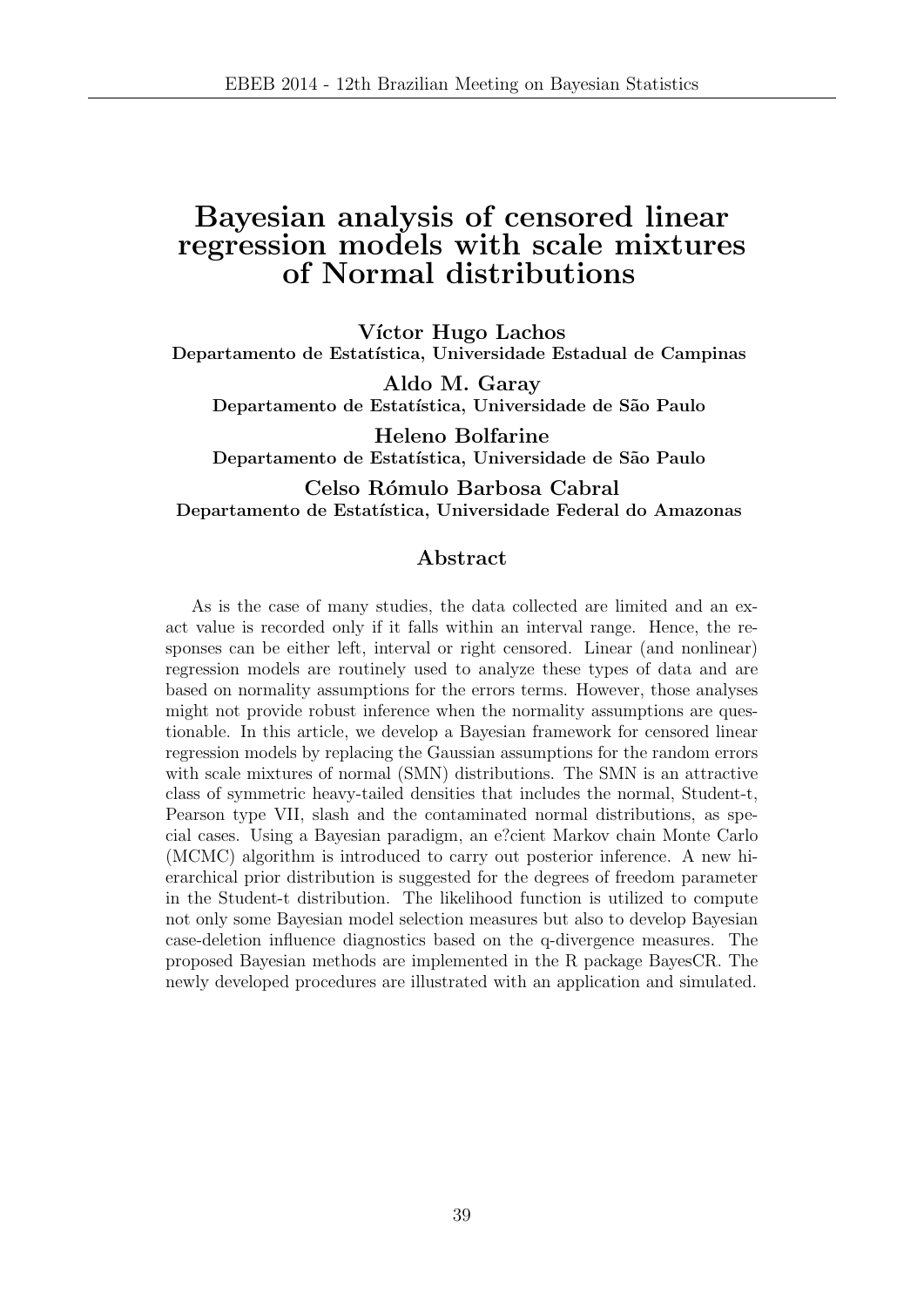## Bayesian ridge-regularized covariance selection with community behavior in latent Gaussian graphical models

Lijun Peng

Department of Mathematics and Statistics, Boston University

Luis Carvalho Department of Mathematics and Statistics, Boston University

#### Abstract

Gaussian graphical models have been extensively used to model conditional independence via the concentration matrix of a random vector. They are particularly relevant to incorporate structure when the length of the vector is large and naive methods lead to unstable estimation of the concentration matrix. In covariance selection, we have a latent network among vector components such that two components are not connected if they are conditionally independent, that is, if their corresponding entry in the concentration matrix is zero. In this work, we expect that, in addition, vector components show a block dependency structure that represents community behavior in the context of biological and social applications, that is, connections between nodes from different blocks are sparse while connections within nodes of the same block are dense. Thus, to identify the latent network and detect communities, we propose a Bayesian approach with a hierarchical prior in two levels: a spike-and-slab prior on each off-diagonal entry of the concentration matrix for variable selection; and a degree-corrected stochastic blockmodel to capture the community behavior. To conduct inference, we develop an efficient routine based on ridge regularization and MAP estimation. Finally, we demonstrate the proposed approach in a meta-genomic dataset of complex microbial biofilms from dental plaque and show how bacterial communities can be identified.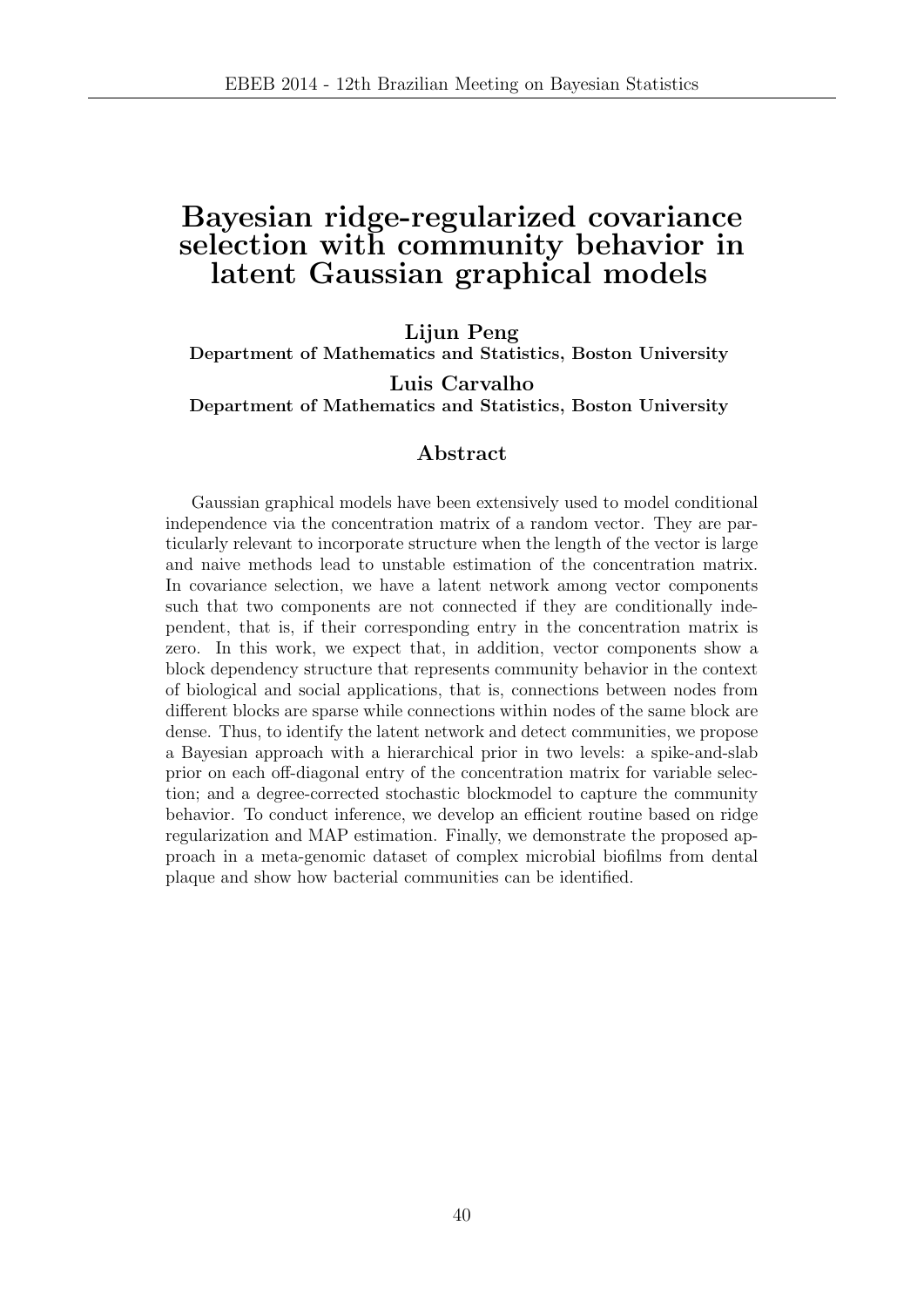## Bayesian partitioning for survival data with a cure fraction

Jhon Franky Bernedo Gonzales Departament of Statistics - Federal University of São Carlos

Vera Lúcia Damasceno Tomazella Departament of Statistics - Federal University of São Carlos

> Mário de Castro ICMC, Universidade de São Paulo

#### Abstract

In this paper we propose a Bayesian partition modeling for lifetime data in presence of a cure fraction by considering a local structure generated by a tessellation which depends on covariates. In this modelling we including information of nominal qualitative variables with more than two categories or ordinal qualitative variables. The proposed modeling is based on a promotion time cure model structure but assuming that the number of competing causes follow a power series distribution. It is an alternative modeling strategy to the conventional survival regression modeling generally used for modeling lifetime data in presence of a cure fraction, which models the cure fraction through a (generalized) linear model of the covariates. An advantage of our approach is its ability to capture the effects of covariates in a local structure. The flexibility of having a local structure is crucial to capture local effects and features of the data.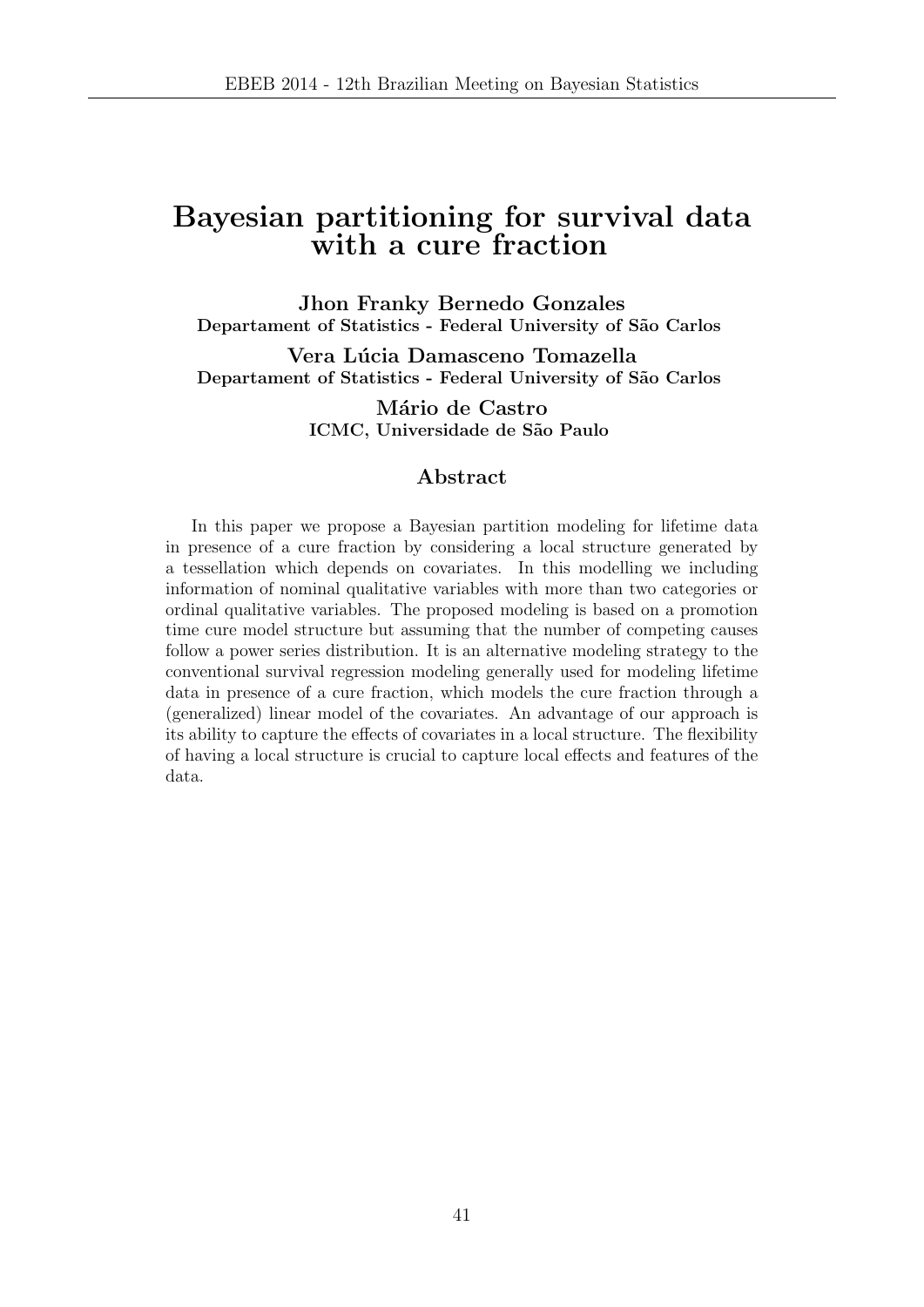### A flexible cure rate model with frailty term in latent risks: a Bayesian approach

Vinicius Fernando Calsavara IME - Universidade de S˜ao Paulo

Agatha Sacramento Rodrigues IME - Universidade de S˜ao Paulo

#### Abstract

The occurrence of an event of interest in survival analysis may be given by one or many competitive risks. In competitive risks scenario the number of competitive factors and the lifetimes associated with its causes are unobservable, which leads to so called latent competitive risks. This scenario has the assumption of independence among risk factors. However, this assumption is not very realistic, since such latent time are random variables of the same sampling unit. In this paper, we propose a flexible cure rate model with a frailty term in latent risks, which extends Cancho et al. (2011) models by incorporating a frailty term in risk function of latent factors. We consider a cure rate model based on the negative binomial distribution for the number of competitive risks and power variance function for the frailty variable, encompassing several special models. Parameters estimation is based on Bayesian analysis considering Markov chain Monte Carlo (MCMC) methods with non-informative priori. The practical relevance and applicability of the proposed model is demonstrated in a real data set.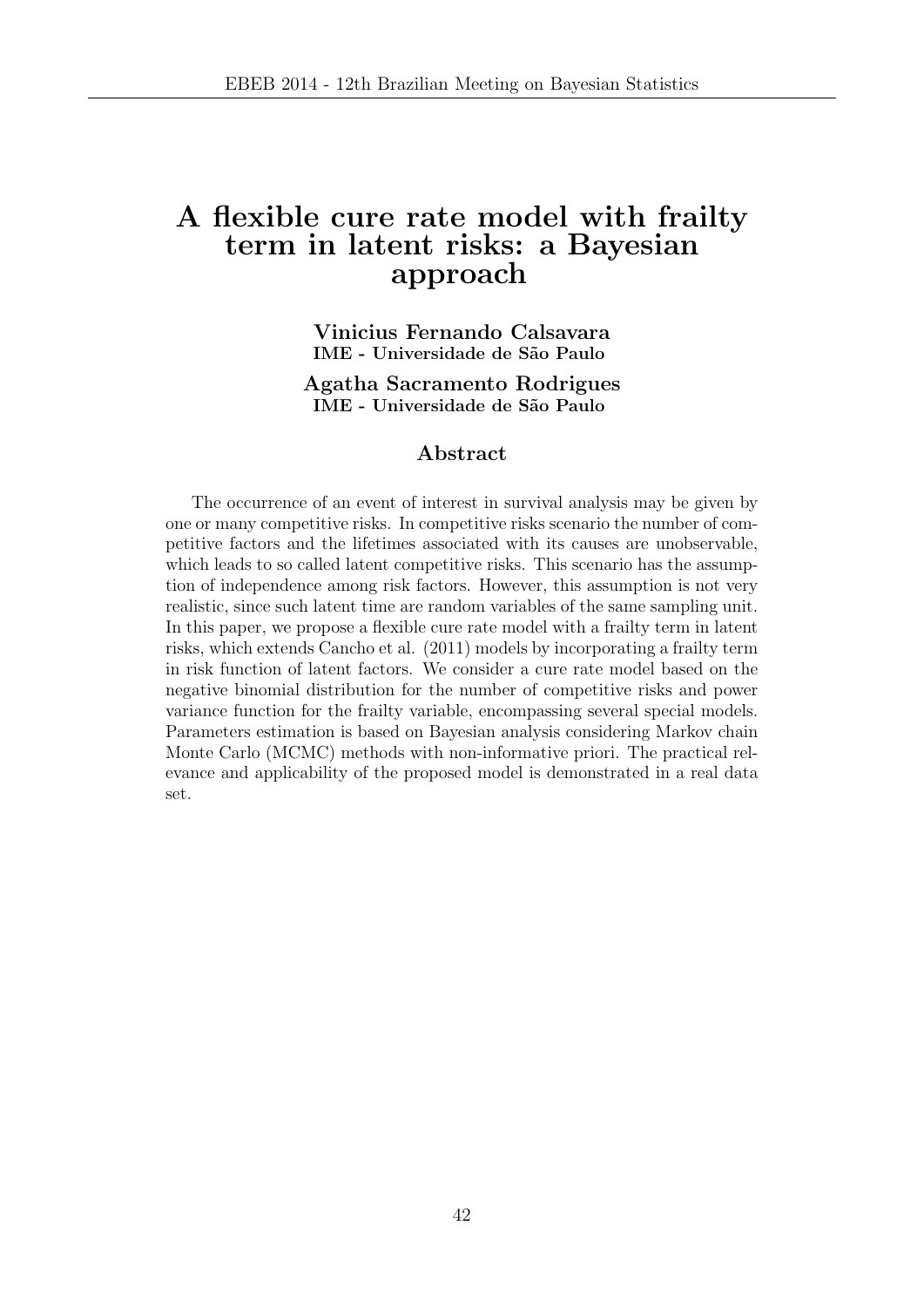# Bayesian ordinal regression

#### Leonardo Cella UnB

#### Abstract

This work presents inferences of ordinal regression models considering the Logit link function and the multinomial likelihood approach. A new reparametrization was proposed for the regression model. The inferences were performed in a bayesian scenario, using the MCMC (Markov Chain Monte Carlo) technics. Point estimates of the parameters and their respective HPD credibility intervals are presented, as well a Full Bayesian Significance Test (FBST) for the regression parameters. This methodology was applied on simulated data and illustrated in a genetic problem which was to verify the influence of certain radiation on the occurrence of cellular damage. The multinomial likelihood approach combined with the model reparametrization is easy to treat due the increasing computing power and the advancement of MCMC methods. Moreover, the FBST proved being a simple and useful procedure for testing the significance of regression coeficients, thus motivating the use of a bayesian approach in ordinal data modeling.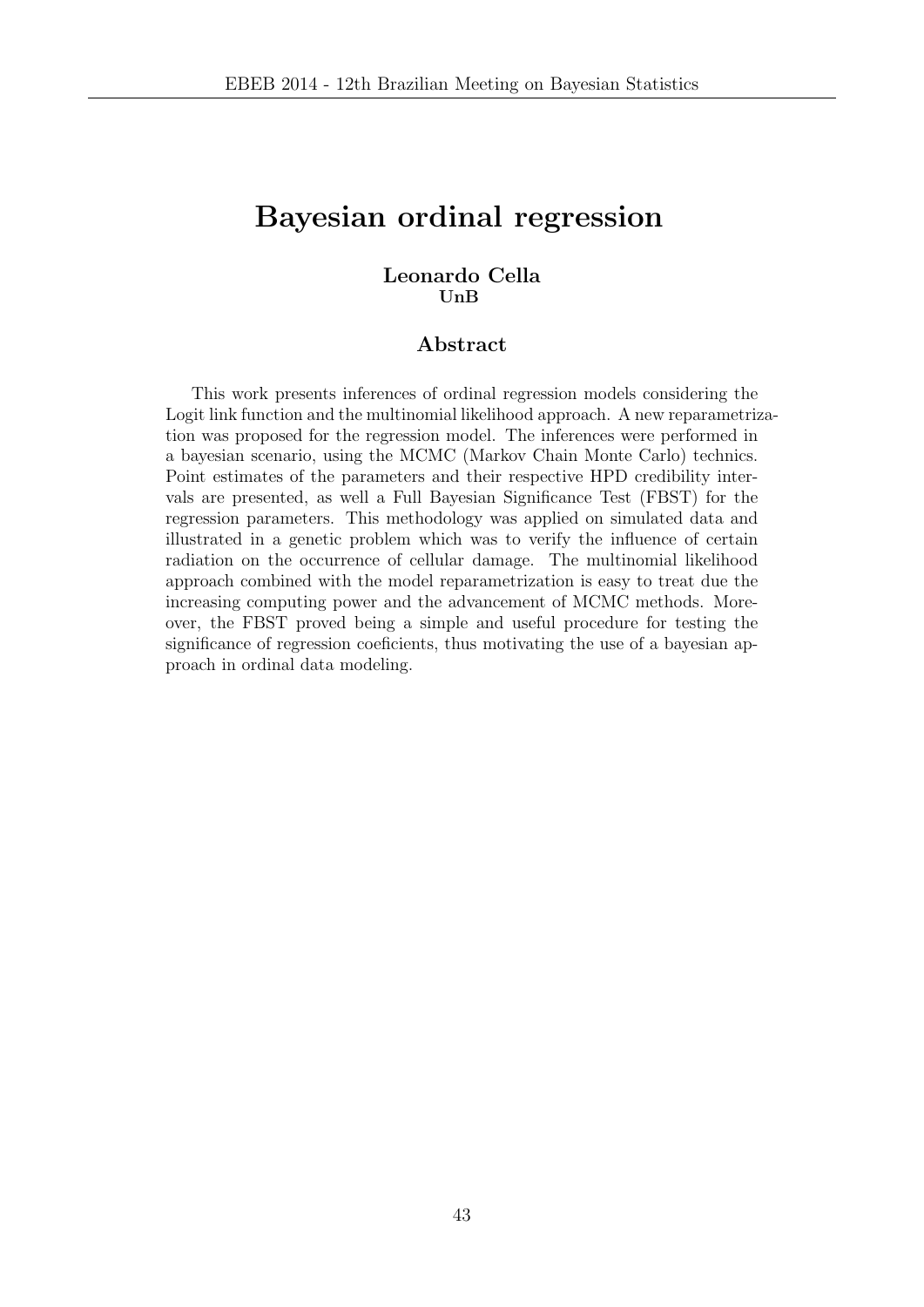## Bayesian semiparametric longitudinal data modeling using normal/independent densities

Luis M. Castro Universidad de Concepcion

> Victor H. Lachos UNICAMP

Diana M. Galvis UNICAMP

Dipankar Bandyopadhyay Division of Biostatistics, University of Minnesota

#### Abstract

In this paper, we consider normal/independent distributions as a tool for robust modeling of semiparametric linear mixed-effects models from a Bayesian perspective. The normal/independent distributions is an attractive class of symmetric heavy-tailed distributions that includes the normal, Student-t, slash and the contaminated normal distribution as special cases, providing an appealing robust alternative to the routine use of normal distributions for longitudinal data. Using a Bayesian paradigm, an efficient Markov chain Monte Carlo (MCMC) algorithm is introduced to carry out posterior inference. In order to examine the robust aspects of this flexible class against outlying and influential observations we present a Bayesian case deletion influence diagnostics based on the q-divergence measures. Further, some discussions on Bayesian model selection criteria are given. The new method is exemplified through simulated data and a real data set of AIDS/HIV infected patients.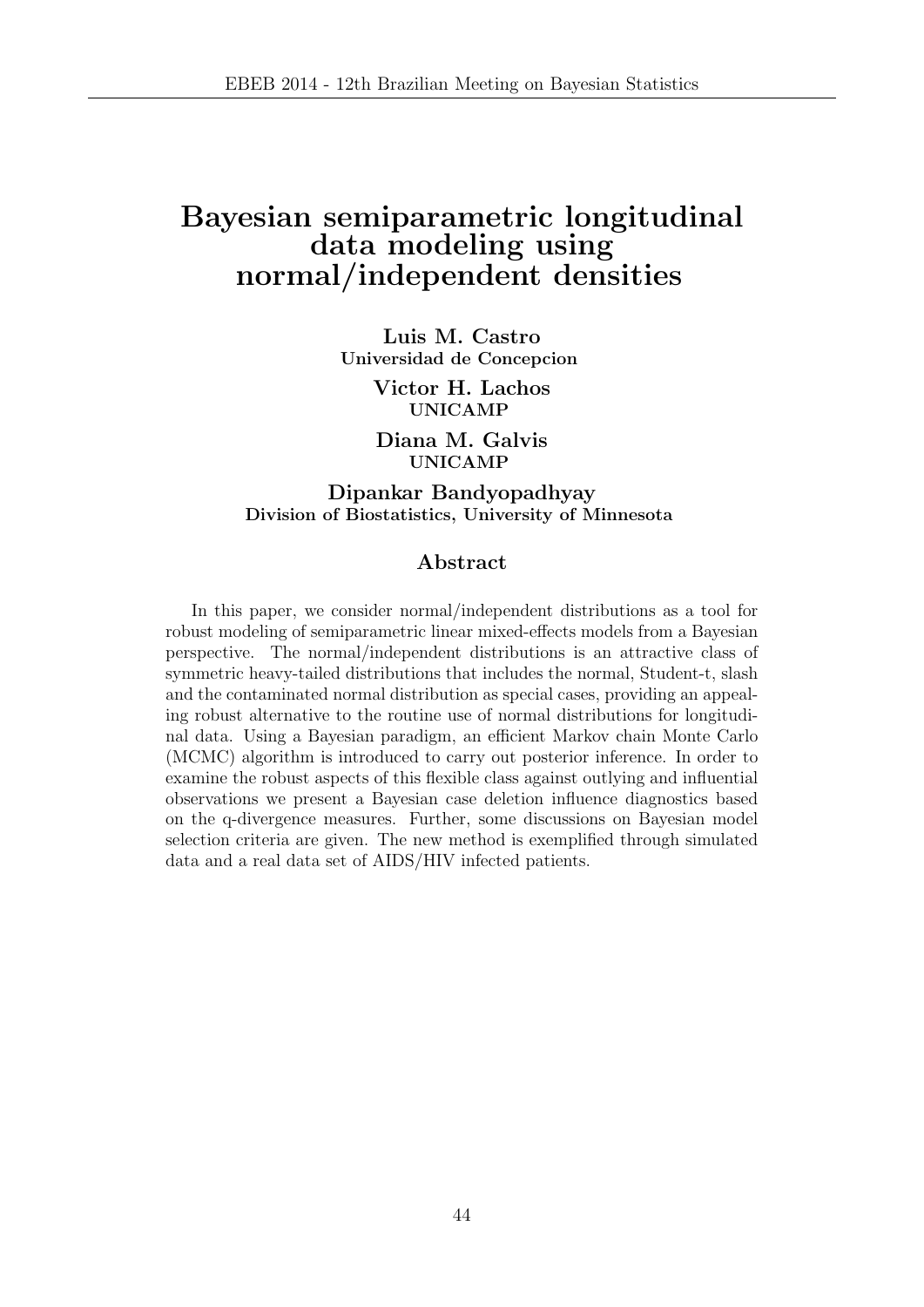# Characterising Dirichlet priors

Marcio A. Diniz

Universidade Federal de S. Carlos, Statistics Department

Jasper De Bock Ghent University, SYSTeMS Research Group

Arthur Van Camp Ghent University, SYSTeMS Research Group

#### Abstract

The characterisation of prior distributions is a problem that has been discussed since Bayes published his paper. Bayes himself tried to justify his prior following a principle that became known as principle of insufficient reason. In the last century, several applied researchers used conjugated priors mainly for mathematical convenience while others still tried to justify their choices based on reasonable principles of inference and/or key features, depending on the problem at hand. This work justifies the use of Dirichlet priors based on a principle called partition invariance, alongside with other requirements that are already well known from the literature.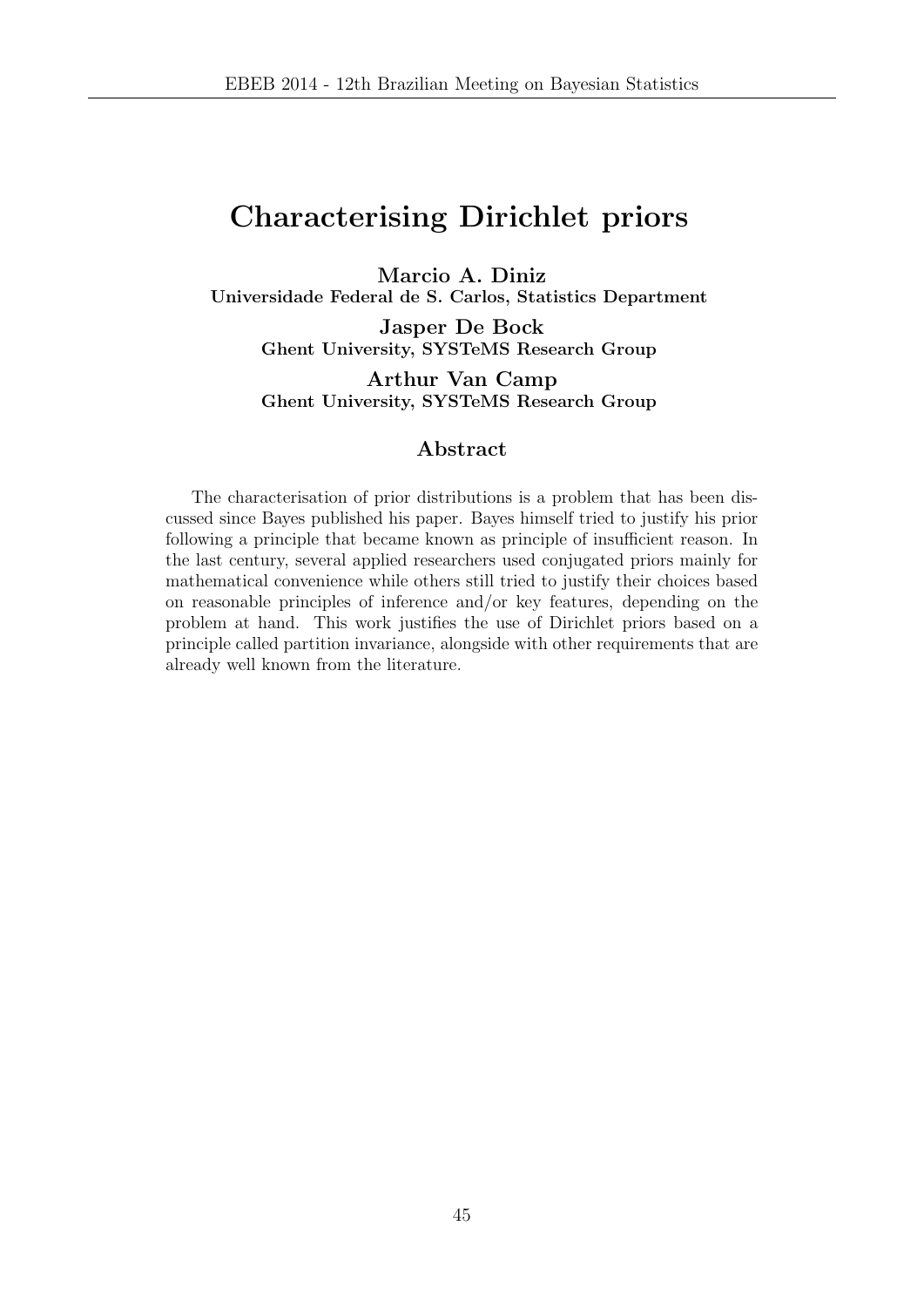### Assessing a spatial boost model for quantitative trait GWAS

Ian Johnston Boston University

Yang Jin Boston University Luis Carvalho Boston University

#### Abstract

Bayesian variable selection provides a principled framework for incorporating prior information to regularize parameters in high-dimensional large-psmalln regression models such as genome-wide association studies. Although these models produce more informative results, researchers often disregard them in favor of simpler models because of their high computational cost. We explore our recently proposed Spatial Boost model for GWAS on quantitative traits to assess the computational efficiency of a more representative model. The Spatial Boost model is a Bayesian hierarchical model that exploits spatial information on the genome to uniquely define prior probabilities of association of genetic markers based on their proximities to relevant genes.We propose analyzing large data sets by first applying an Expectation-Maximization filter to reduce the dimensionality of the space and then applying an efficient Gibbs sampler on the remaining markers. Finally we conduct a thorough simulation study based on real genotypes provided by theWellcome Trust Case Control Consortium and compare our model to single association tests.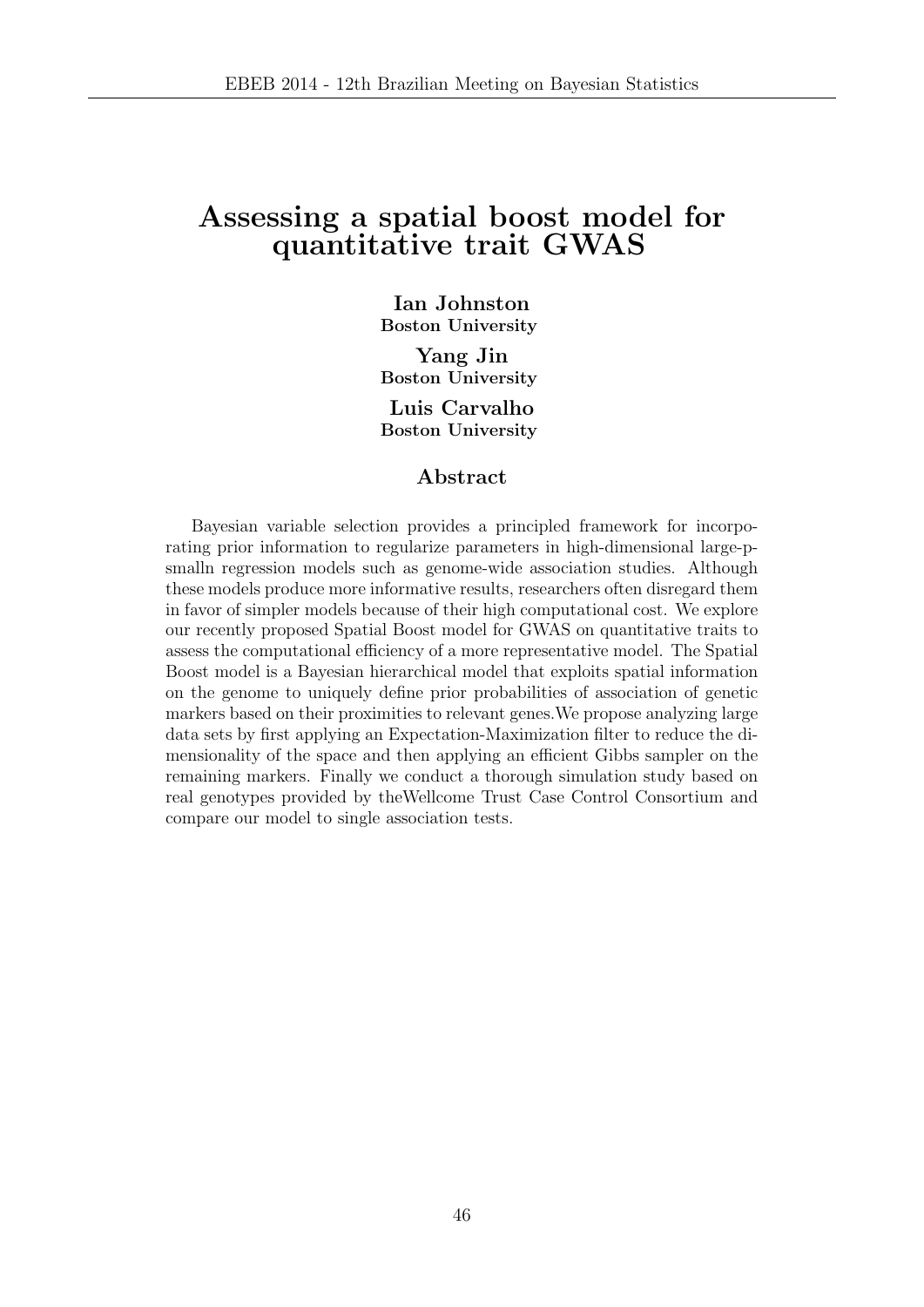## Sparse latent factor models with interactions

Vinicius Diniz Mayrink Universidade Federal de Minas Gerais

> Joseph E. Lucas Duke University

#### Abstract

Sparse latent multi-factor models have been used in many exploratory and predictive problems with high-dimensional multivariate observations. Because of concerns with identifiability, the latent factors are almost always assumed to be linearly related to measured feature variables. Here we explore the analysis of multi-factor models with different structures of interactions between latent factors, including multiplicative effects as well as a more general framework for non-linear interactions introduced via Gaussian Process. We utilize sparsity priors to test whether the factors and interaction terms have significant effect. The performance of the models is evaluated through the analysis of simulated and real gene expression data. Variation in the number of copies of regions of the genome is a well known and important feature of most cancers. We examine interactions between factors directly associated with different chromosomal regions detected with copy number alteration in breast cancer data. In this context, significant interaction effects for specific genes suggest synergies between duplications and deletions in different regions of the chromosome.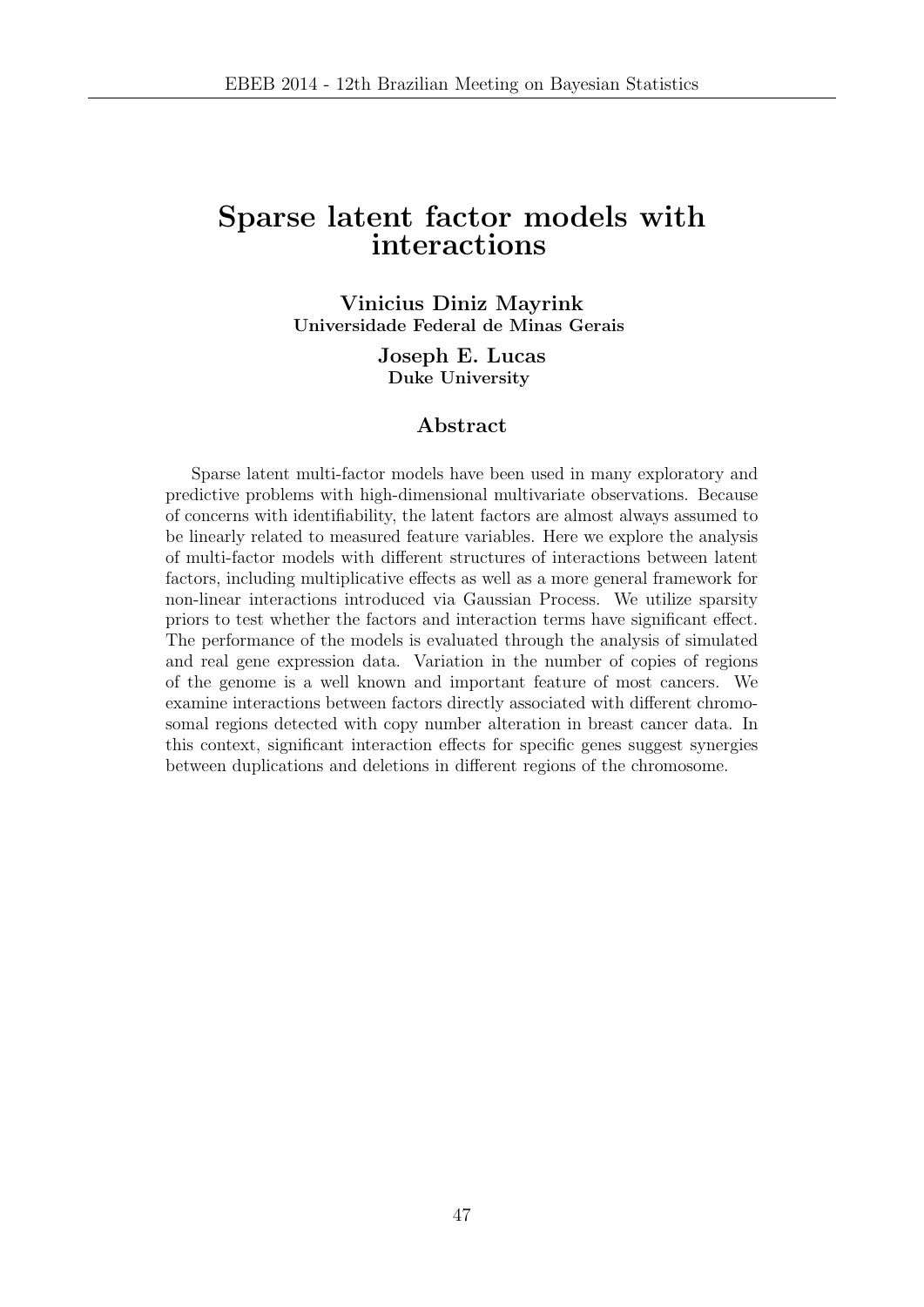### Bayesian variable selection in a class of zero inflated modified power series models

Willian Luís de Oliveira Department of Statistics - Federal University of São Carlos

Carlos Alberto Ribeiro Diniz Department of Statistics - Federal University of São Carlos

Marinho G. Andrade Institute of Mathematics and Computer Science - University of São Paulo - USP

#### Abstract

It is common to find situations in several areas involving discrete data which amount of zero values observed is high, with an incidence of zeros greater than that supported by the distribution. In this context, zero inflated regression models have gained prominence. In this paper we consider a class of zero inflated modified power series regression models, well explored class of model in the statistical literature. Our aim is to develop a variable selection procedure for this model using both a classical and a Bayesian approaches. Several methods are considered for this class of model. We have adapted to the zero inflated modified power series model the Aikiake Information Criterion (AIC) and Bayesian Information Criterion (BIC) classical methods and the Conditional Predictive Ordinate (CPO), Deviance Information Criterion (DIC), Expected Aikiake Information Criterion (EAIC), Expected Bayesian Information Criterion (EBIC) and L measure Bayesian methods. Using OX and R programming language, several simulated datasets are used to illustrate the methods and to compare their performance.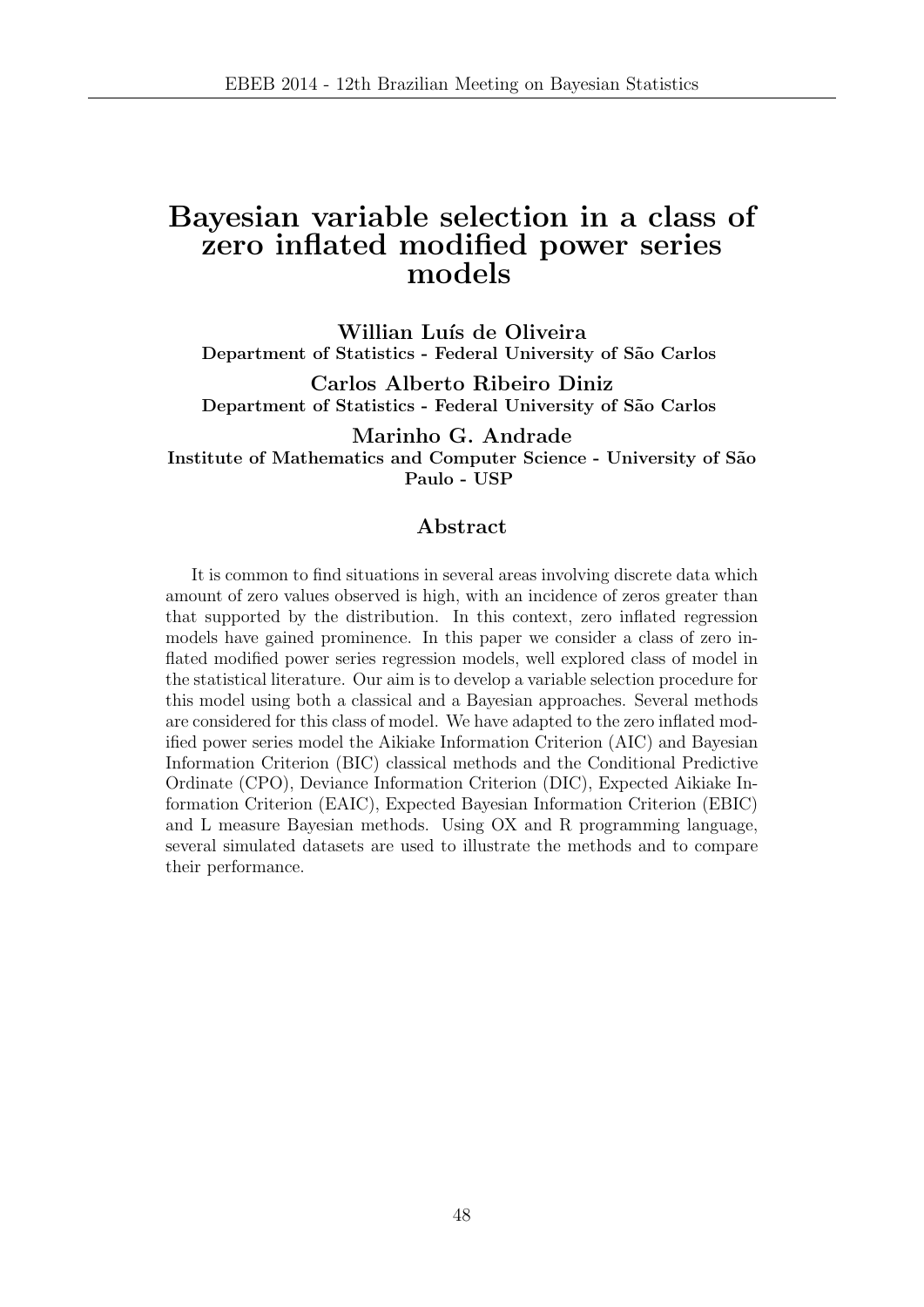# Bayesian hypothesis testing in finite population

Brian Alvarez R. de Melo Institute of Mathematic and Statistics, University of São Paulo

Luís Gustavo Esteves Institute of Mathematic and Statistics, University of São Paulo

#### Abstract

In this paper, we consider Bayesian hypothesis testing for the (operational) parameter of interest of a finite population composed of N units. More precisely, we develop test procedures for the relevant parameter under the predictivistic perspective, introduced by Bruno de Finetti, to contrast with the usual development for superpopulation models. The comparison between these approaches, exemplified in a simple scenario of majority elections, shows considerable differences between the corresponding results for large sampling fractions.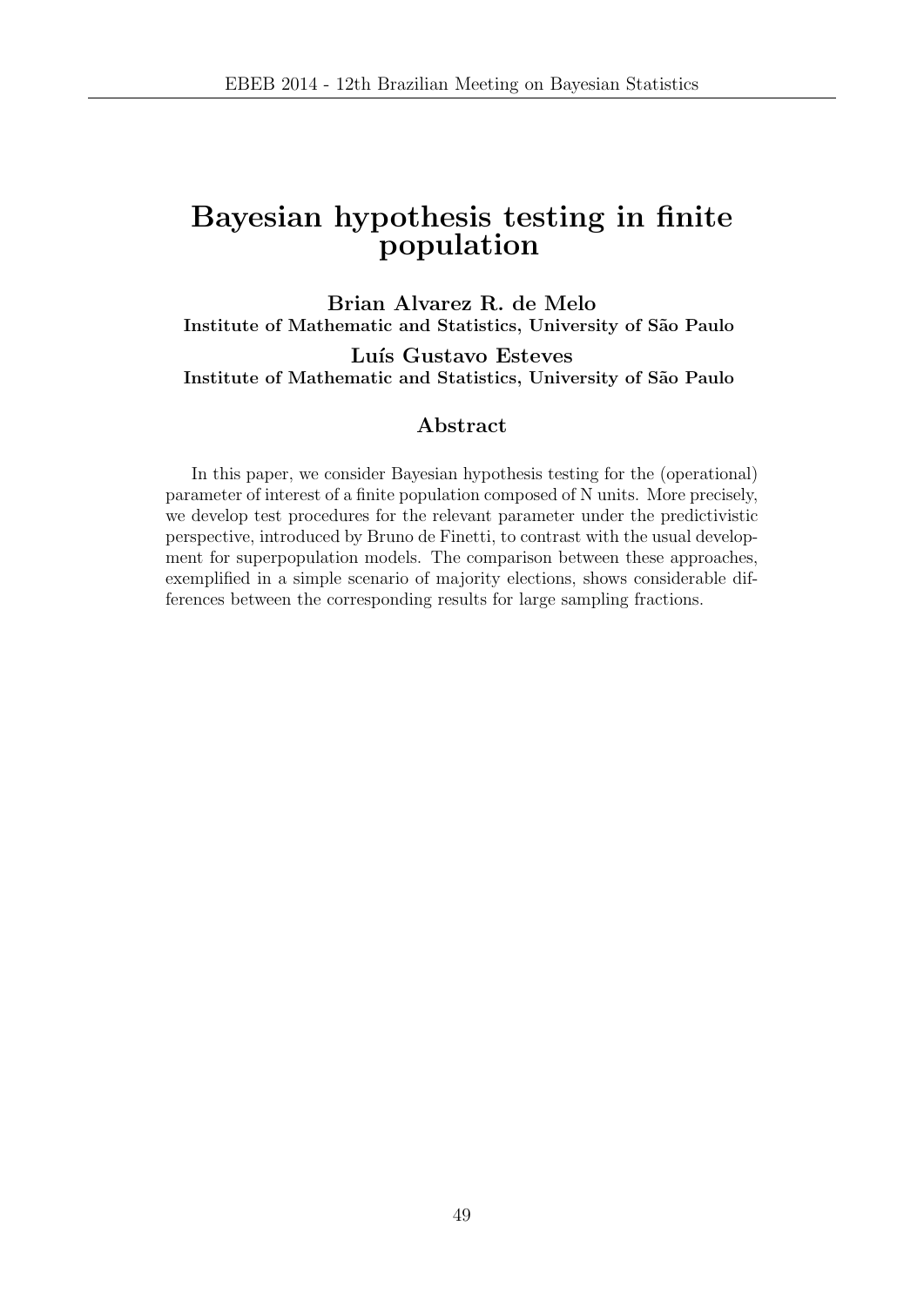## The homogeneity test for 2x2 contingency table

Natalia Oliveira Departamento de Estatística - UFSCar

Marcio Diniz Departamento de Estatística - UFSCar

Adriano Polpo Departamento de Estatística - UFSCar

#### Abstract

Using the likelihood ratio statistics, we developed a significance index, called P-value, to test the hypothesis of homogeneity in 2x2 contingency tables. The P-value does not depend on asymptotic distributions, and is based on the elimination of the nuisance parameter. That is, we proposed a way to obtain the exact distribution of the likelihood ratio statistics. This procedure is compatible with the likelihood principle. To a better understanding of significance indices to test homogeneity, we performed a simulation study comparing some frequentist indices (likelihood ratio test, chi-square test)and the full Bayesian significance test (FBST). The comparative study showed an interesting relation between all the indices studied, Bayesian and frequentists.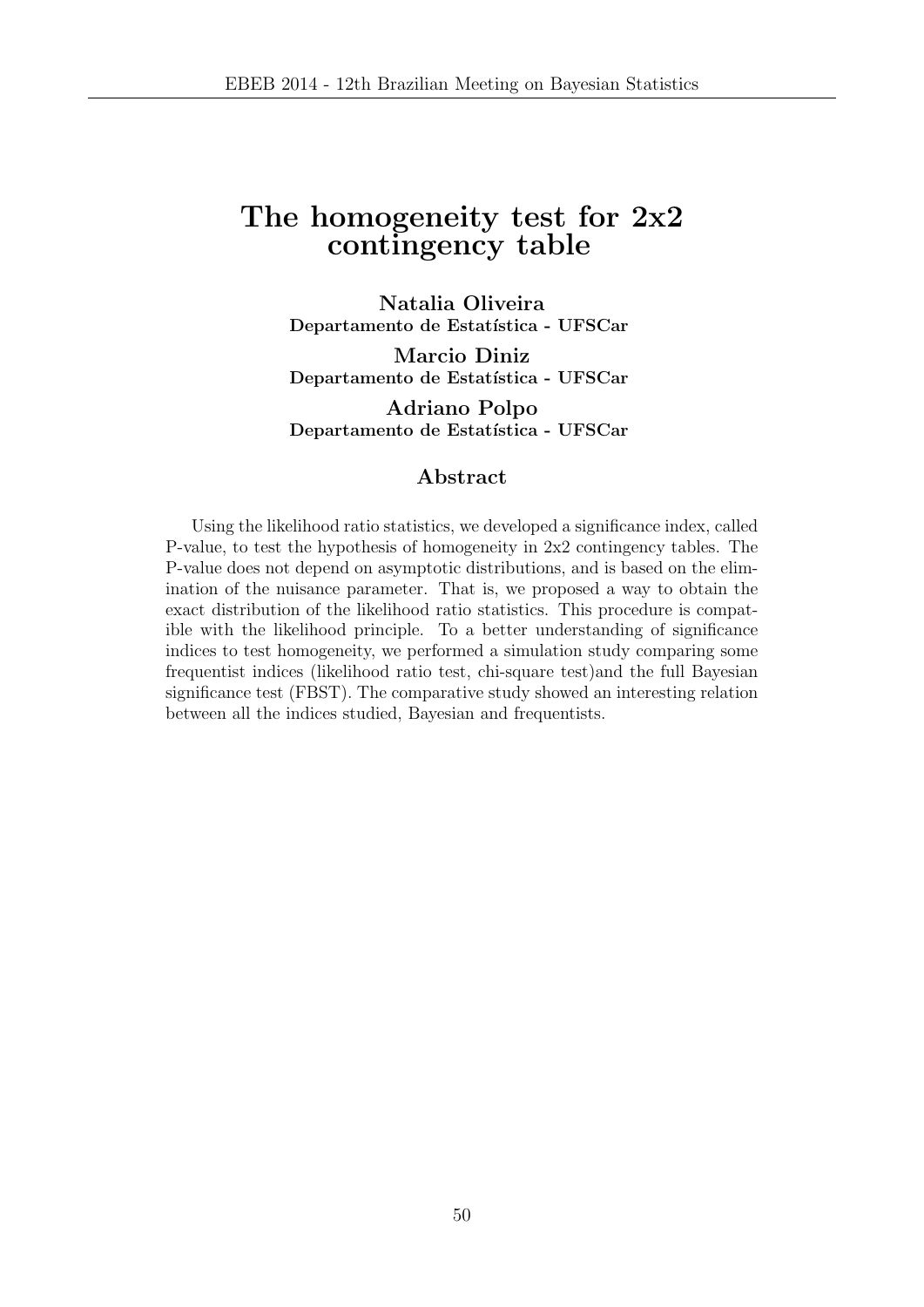### Factor analysis with mixture modeling to evaluate coherent patterns in microarray data

Joao Daniel Nunes Duarte Departamento de Estatística, ICEx, UFMG

Vinicius Diniz Mayrink Departamento de Estatística, ICEx, UFMG

#### Abstract

The computational advances over the last decades have allowed the use of complex models to analyze large data sets. The development of simulated-based methods, such as the MCMC, has contributed to an increased interest in the Bayesian framework as an alternative to work with factor models. Many studies have applied the factor analysis to explore gene expression data with results often outperforming traditional methods for estimating and identifying patterns and metagene groups related to the underlying biology. In this work, we present a Sparse Latent Factor Model (SLFM) using a mixture prior (sparsity prior) to evaluate the signicance of each factor loading; when the loading is signicant the effect of the corresponding factor is detected through patterns displayed along the samples. The SLFM is applied to investigate simulated and real microarray data. The real data sets represent the gene expression for different types of cancer; this includes breast, brain, ovarian and lung tumors. The proposed model can indicate how strong is the observed expression pattern allowing the measurement of the evidence of presence/absence of the gene activity. Finally, we compare the SLFM with two simpler gene detection methods available in the literature. The results suggest that the SLFM outperforms the traditional methods.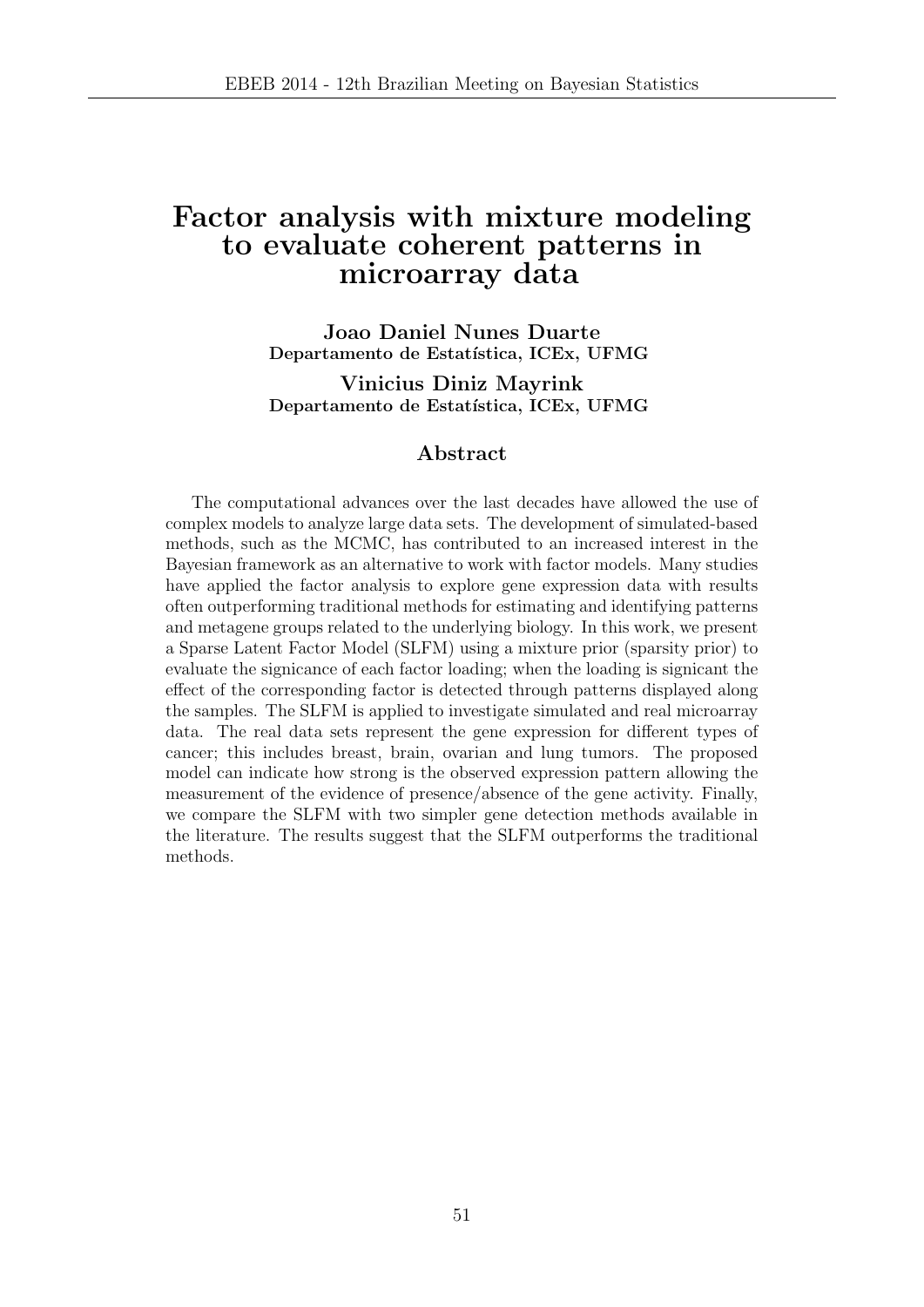## Combining optimization and randomization approaches for the design of clinical trials

Victor Fossaluza IME - USP

Marcelo de Souza Lauretto EACH - Universidade de So Paulo

Carlos Alberto de Bragancça Pereira IME - Universidade de So Paulo

> Julio Michael Stern IME - Universidade de So Paulo

#### Abstract

Intentional sampling methods are non-randomized procedures that select a group of individuals for a sample with the purpose of meeting specific prescribed criteria. In this paper we extend previous works related to intentional sampling, and address the problem of sequential allocation for clinical trials with few patients. Roughly speaking, patients are enrolled sequentially, according to the order in which they start the treatment at the clinic or hospital. The allocation problem consists in assigning each new patient to one, and only one, of the alternative treatments (arms). The main requisite is that the profiles in the alternative arms remain similar with respect to some relevant patients attributes (age, gender, disease, symptom severity and others). We perform numerical experiments based on a real case study and discuss how to conveniently set up perturbation parameters, in order to yield a suitable balance between optimality the similarity among the relative frequencies of patients in the several categories for both arms, and decoupling the absence of a tendency to allocate each pair of patients consistently to the same arm.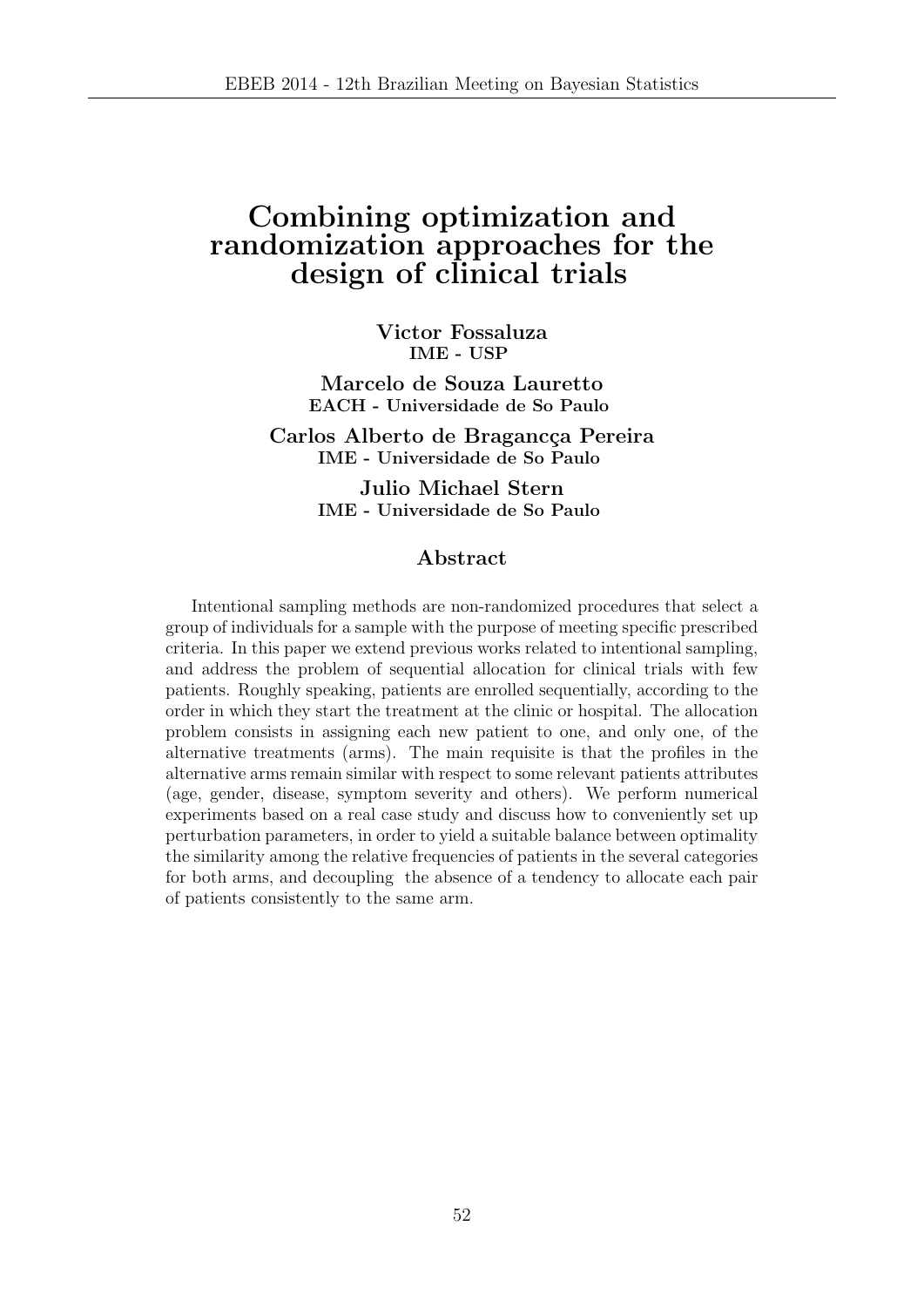## Implementation of censored models for survival analysis

Danilo Lopes Departament of Statistics - Federal University of São Carlos Danielle L. Roges Departament of Statistics - Federal University of São Carlos Adriano Polpo

## Departament of Statistics - Federal University of São Carlos

#### Abstract

We study the Bayesian censored modeling of several probability distributions that are widely used in reliability and survival analysis. We discuss the implementation a new package for the free software environment R, which provides routines for the Bayesian estimation of several distributions recently introduced in the statistical literature. For some of these distributions, a new parametrization is presented in order to simplify the estimation process. We also perform a simulation study to analyze the quality of the developed procedures. Finally, we discuss on some problems related to the estimation of such complex parametric models.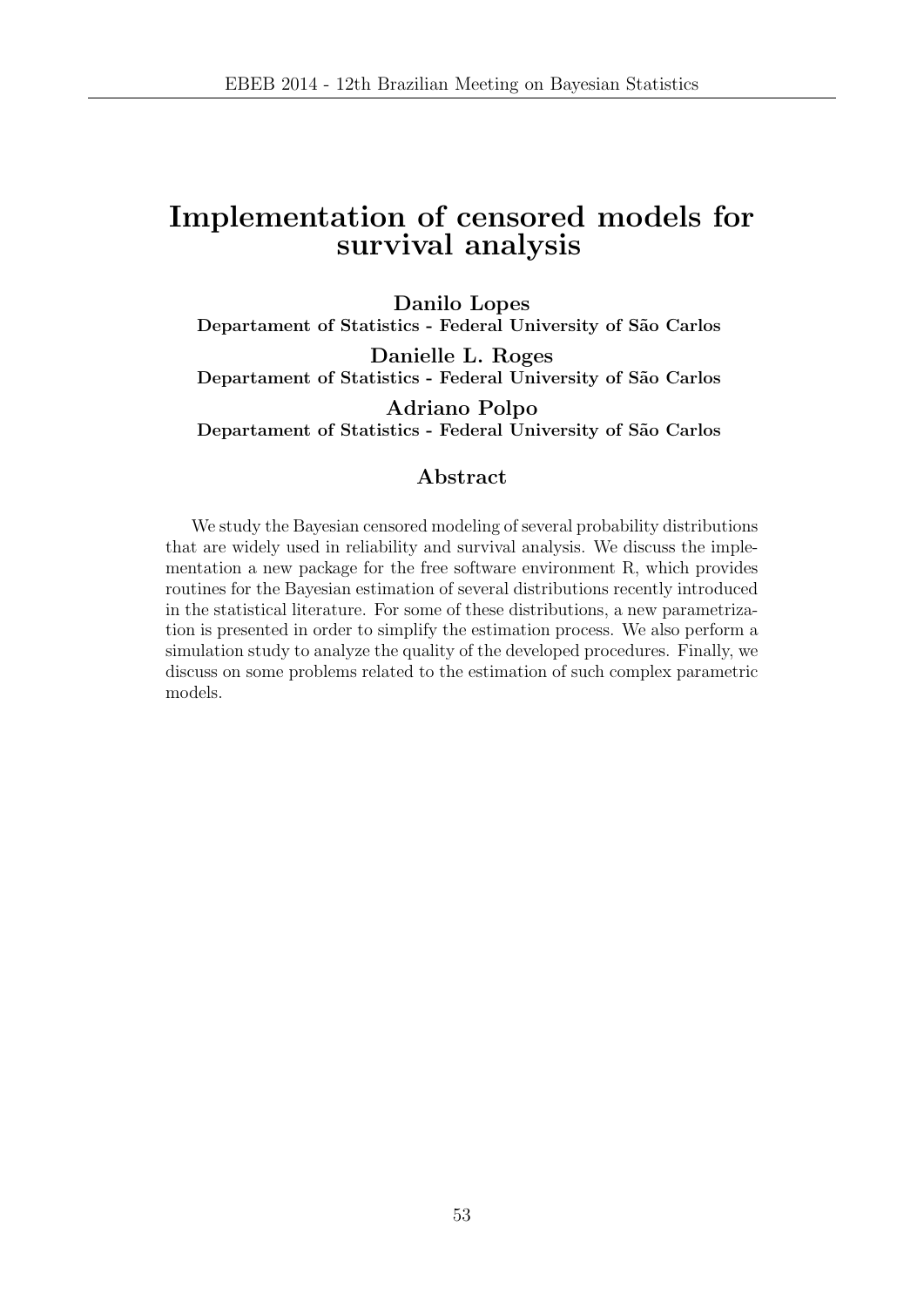## Bayesian inference in beta and inflated beta regression models

#### Danilo Covaes Nogarott Química Amparo Ltda

Caio Lucidius N. Azevedo Departamento de Estatística, IMECC, UNICAMP

#### Abstract

In the present work we developed Bayesian tools, concerning parameter estimation and diagnostics, for noninated, zero inflated, one inflated and zero-one inflated beta regression models. Due to the impossibility of obtaining the posterior distributions of interest, analytically, all these tools were developed through MCMC algorithms. For the regression and precision parameters we exploited the using of prior distributions commonly considered in regression models as well as Jeffreys and independence Jeffreys priors. For the parameters related to the discrete components, we considered conjugate prior distributions. We performed simulation studies, considering some situations of practical interest, in order to compare the Bayesian and frequentist estimates as well as to evaluate the sensitivity of the models to the prior choice. A psychometric real data set was analyzed to illustrate the performance of the developed tools. The results indicated that there is an overall improvement in using models that consider the inflated observations compared to transforming these observations in order to use noninflated models.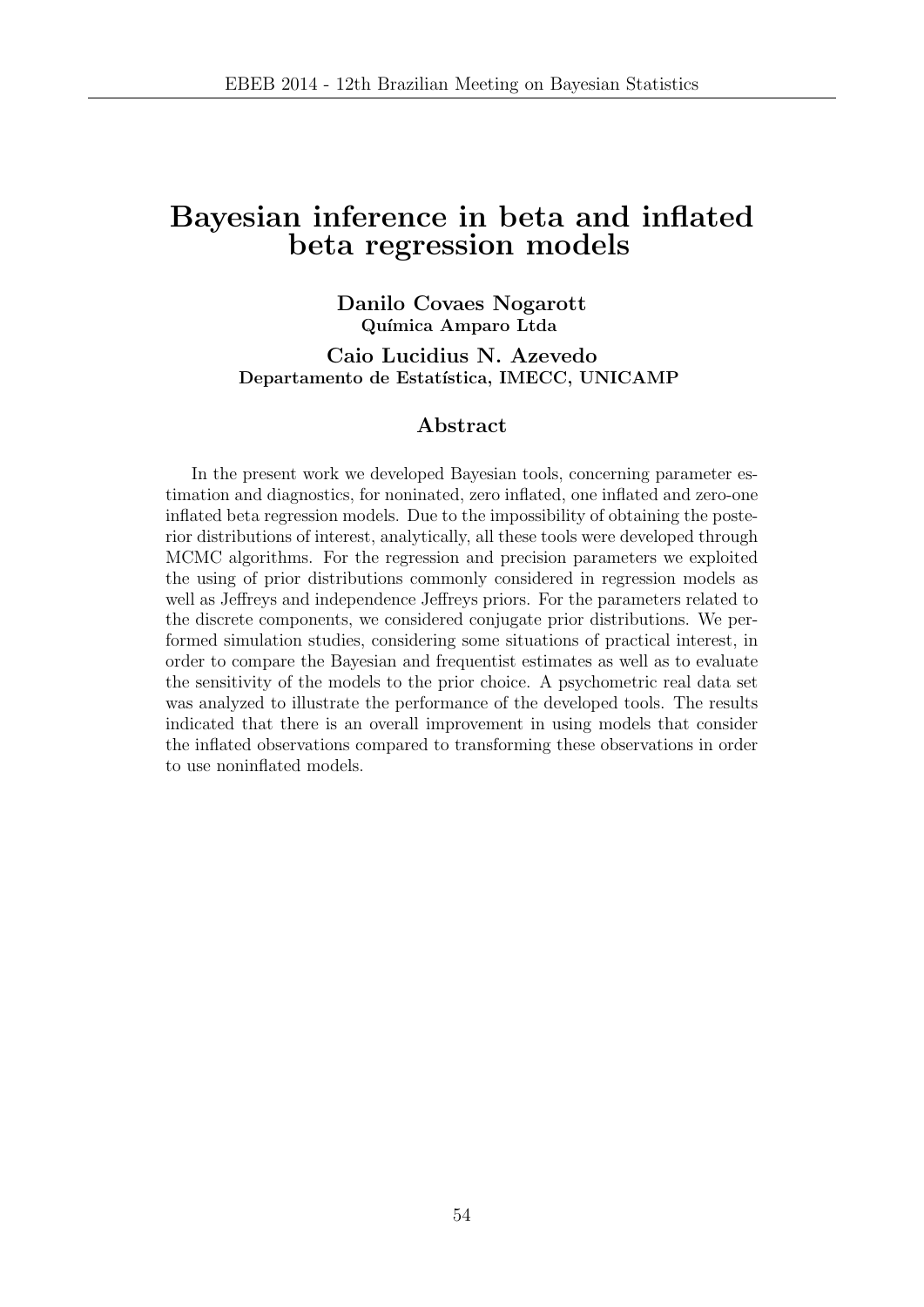### A Bayesian approach to predicting football match outcomes considering time effect weight

Francisco Louzada

Instituto de Ciências Matemáticas e de Computação - ICMC, Universidade de S˜ao Paulo

Adriano K. Suzuki Instituto de Ciências Matemáticas e de Computação - ICMC, Universidade de São Paulo

Luis Ernesto B. Salasar Departament of Statistics - Federal University of São Carlos

Anderson Ara Departament of Statistics - Federal University of São Carlos

José Galvão Leite Departament of Statistics - Federal University of São Carlos

#### Abstract

In this paper we propose a simulation-based method for predicting football match outcomes. We adopt a Bayesian perspective modeling the number of goals of two opposing teams as a Poisson distribution whose mean is proportional to the relative technical level of opponents. FIFA ratings were taken as the measure of technical level of teams saw well as experts opinions on the scores of the matches were taken in account to construct the prior distributions of the parameters. Tournament simulations were performed in order to estimate probabilities of winning the tournament assuming different values for the weight attached to the experts information and different choices for the sequence of weights attached to the previous observed matches. The methodology is illustrated on the 2010 Football Word Cup.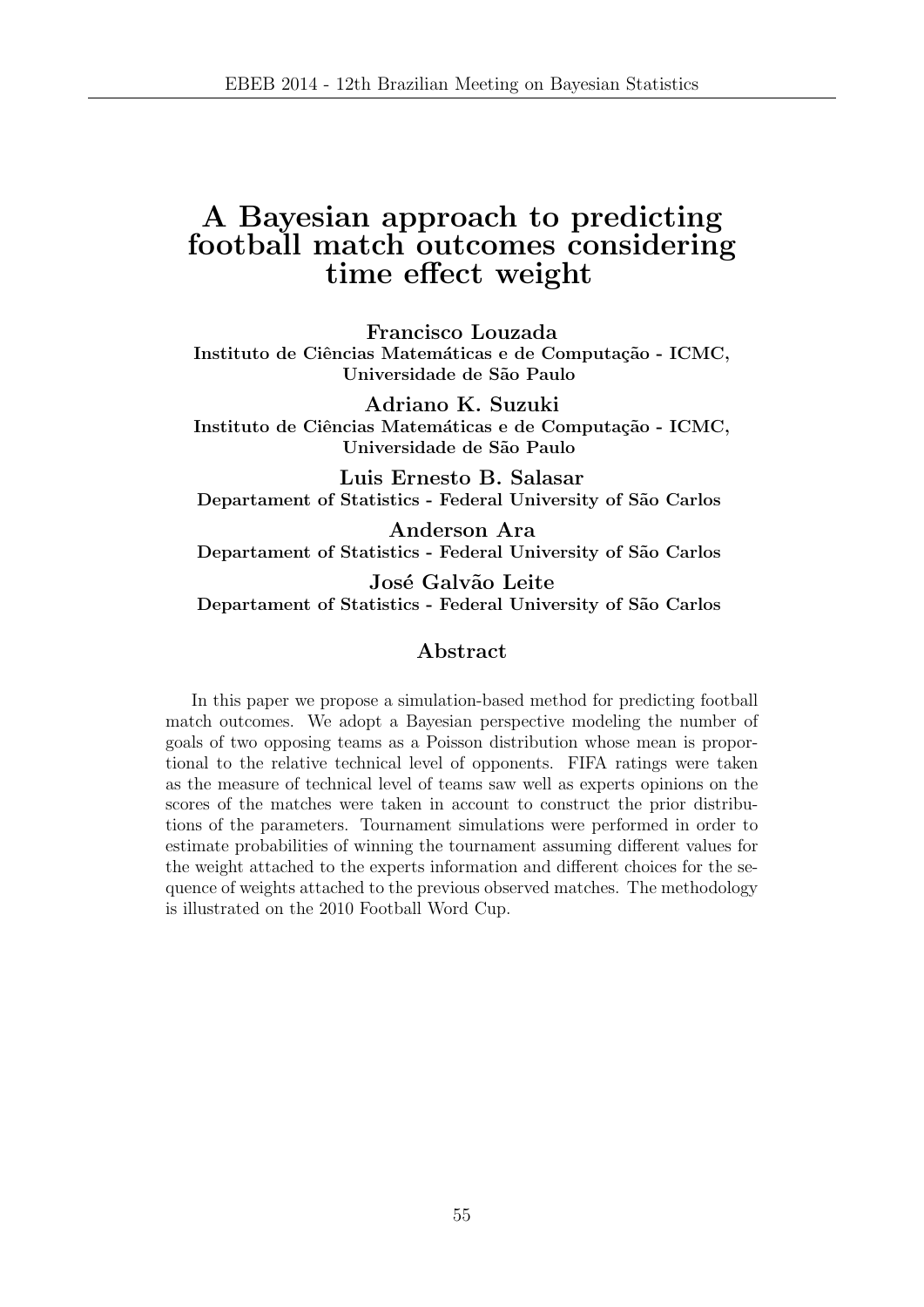## Bayesian analysis of gamma regression models: state of the art and extensions

Catalina Araya Universidad de Santiago de Chile

Francisco Torres-Avilés Universidad de Santiago de Chile

#### Abstract

This paper presents a review of the inference in gamma regression models from a Bayesian perspective with emphasis on mixed models. The work begins presenting the usual construction of this class of regression models, to later define some extensions of these ones. We discuss the choice of the link function, the elicitation of prior distributions, inclusion of random effects and model selection through a simulation study. Finally, the methodology is illustrated using real data from the public health area.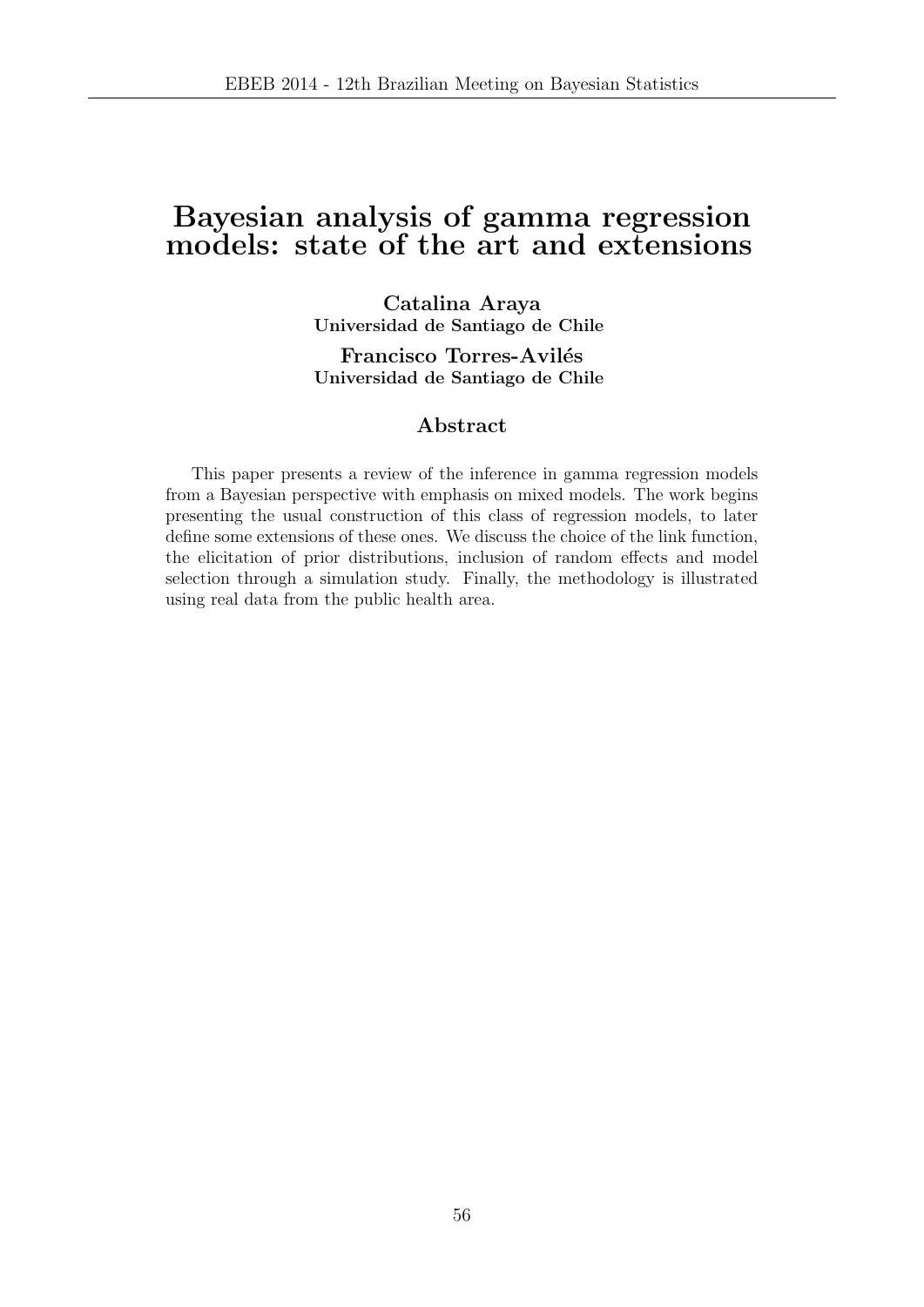## Bayesian semi-parametric symmetric models for binary data

Márcio Augusto Diniz Institute of Mathematics and Statistics - University of S˜ao Paulo

Carlos Alberto de Bragança Pereira Institute of Mathematics and Statistics - University of São Paulo

Adriano Polpo Departament of Statistics - Federal University of São Carlos

#### Abstract

This work proposes a general Bayesian semi-parametric model to binary data. It is considered symmetric prior probability curves as an extension for discussed ideas from Basu and Mukhopadhayay (2000) using the Blocked Gibbs sampler which is more general than the Polya Urn Gibbs sampler. The semiparametric approach allows to incorporate the uncertainty around the F distribution of latent data and modeling asymmetric probability curves. The implementation of Blocked Gibbs Sampler overcomes the limitation of conjugate distributions to define the mixture of distributions which composes F. Then, this framework opens several possibilities to deal with binary data in Bayesian perspective.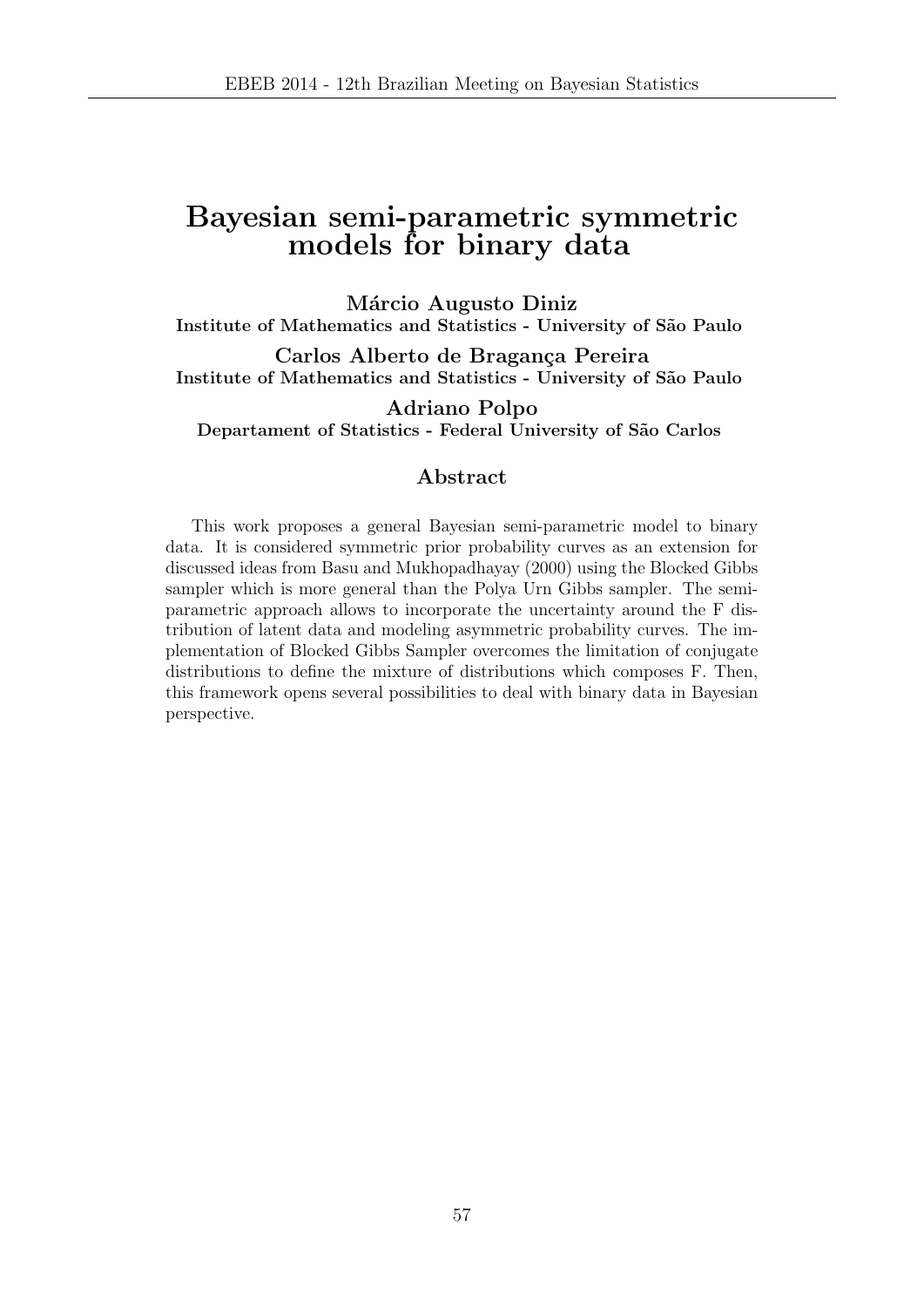# MCMC-driven adaptive multiple importance sampling

Luca Martino

Dep. of Mathematics and Statistics, University of Helsinki

Víctor Elvira

Dep. of Signal Theory and Communic., Universidad Carlos III de Madrid

David Luengo

Dep. of Circuits and Systems Engineering, Universidad Politecnica de Madrid

Jukka Corander

Dep. of Mathematics and Statistics, University of Helsinki

#### Abstract

Monte Carlo (MC) methods are widely used for statistical inference and stochastic optimization. A well-known class of MC methods is composed of importance sampling (IS) and its adaptive extensions (such as adaptive multiple IS and population Monte Carlo). In this work, we introduce an iterated batch importance sampler using a population of proposal densities, which are adapted according to an MCMC technique over the population of location parameters. The novel algorithm provides a global estimation of the variables of interest iteratively, using all the generated samples weighted according to the so-called deterministic mixture scheme.

Compared with a traditional multiple IS scheme with the same number of samples, the performance is substantially improved at the expense of a moderate increase in the computational cost due to the additional MCMC steps. Furthermore, the dependence on the choice of the cloud of proposals is sensibly reduced, and the proposal density in the MCMC method can be adapted in order to optimise the performance. Numerical results show the advantages of the proposed sampling scheme in terms of mean absolute error.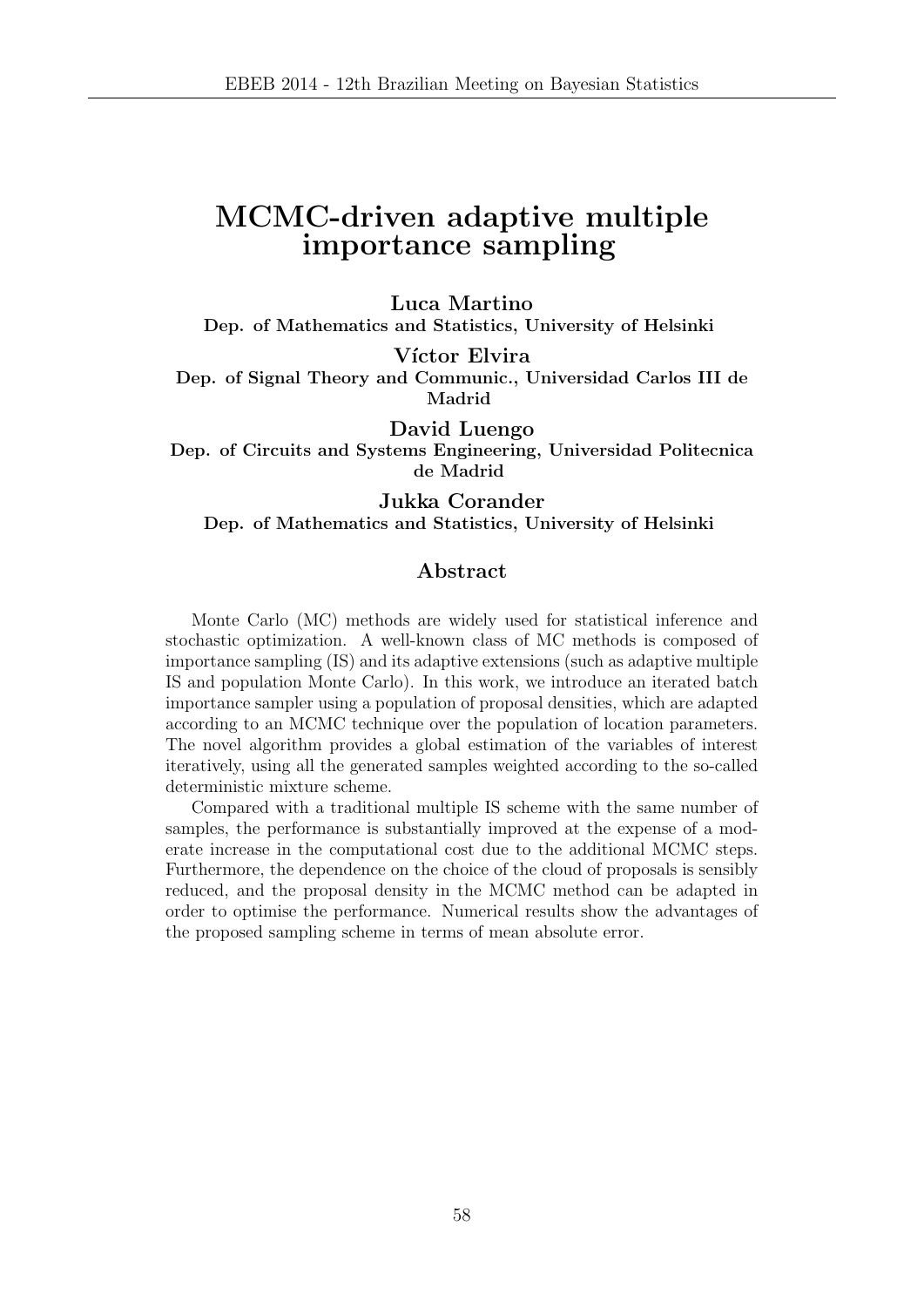## A zero variance differential geometric MCMC estimation approach for a beta 0-inflated regression model

Cristian Bayes Pontificia Universidad Católica del Perú

Luis Valdivieso Pontificia Universidad Católica del Perú

#### Abstract

We study in this article the zero variance differential geometric MCMC estimation approach to obtain the parameters of a Beta-inflated regression model that searches to explain a non-negative bounded response variable with a 0 value as a possible outcome. From a classical point of view, this model is estimated using a likelihood two-part methodology. This paper explores and compares some MCMC Bayesian estimation alternatives including the use of the zero variance differential geometric MCMC approach.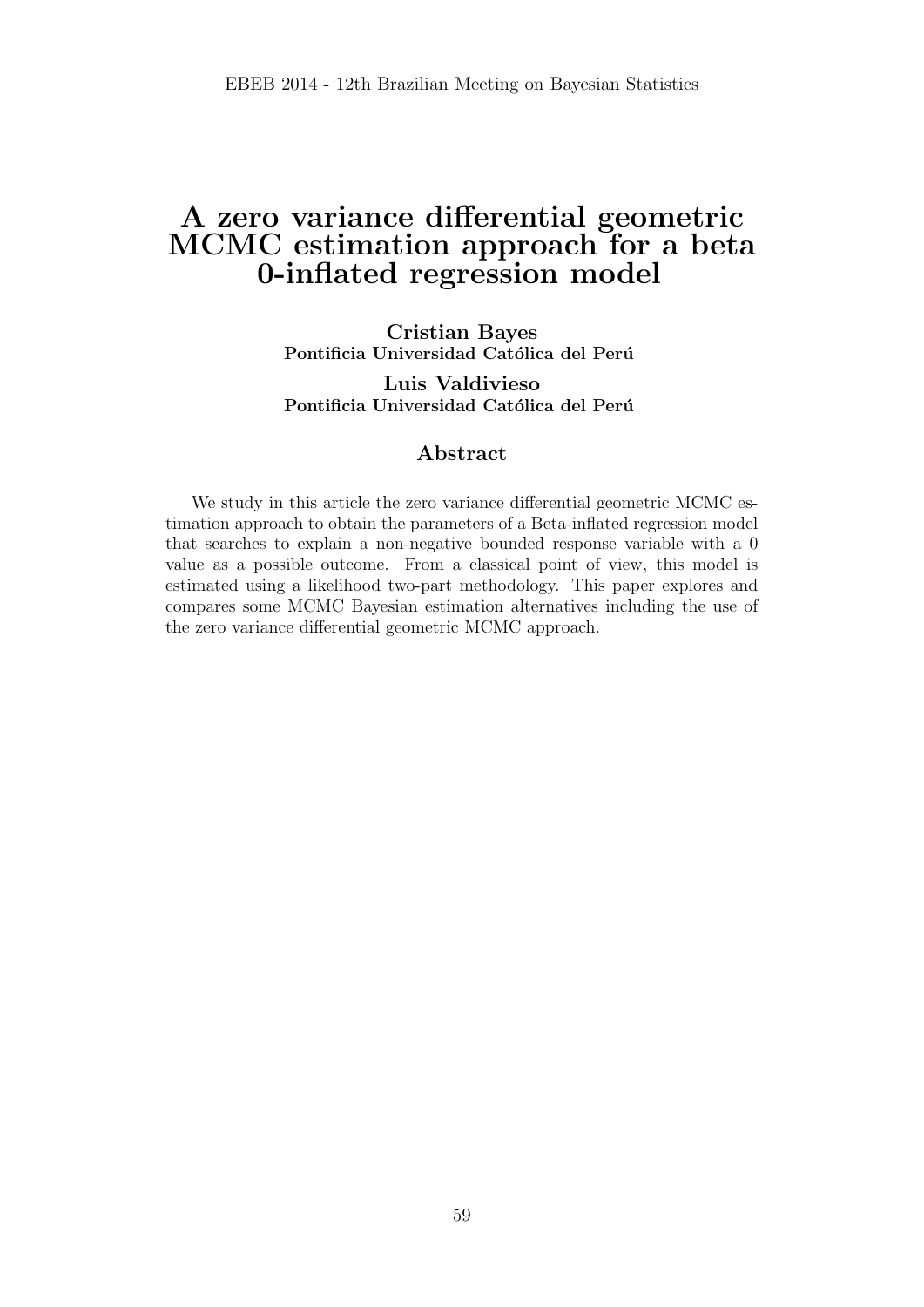## A note on Bayesian inference for the long-range dependence of a stationary two-state process

Plinio Andrade IME, University of São Paulo

Laura Rifo Institute of Mathematics and Statistics, University of Campinas

#### Abstract

In this work we propose a Bayesian approach for selecting the dependence range of a stationary process with two states. The analysis is based on approximate posterior distributions on the Hurst index obtained from a likelihood-free method. Our simulations shows that the main advantage of our approach, besides of simplicity, is that we can obtain an approximate sample of the posterior distribution on the Hurst index, providing better estimates. Furthermore, there is no need for Gaussian and/or asymptotic assumptions.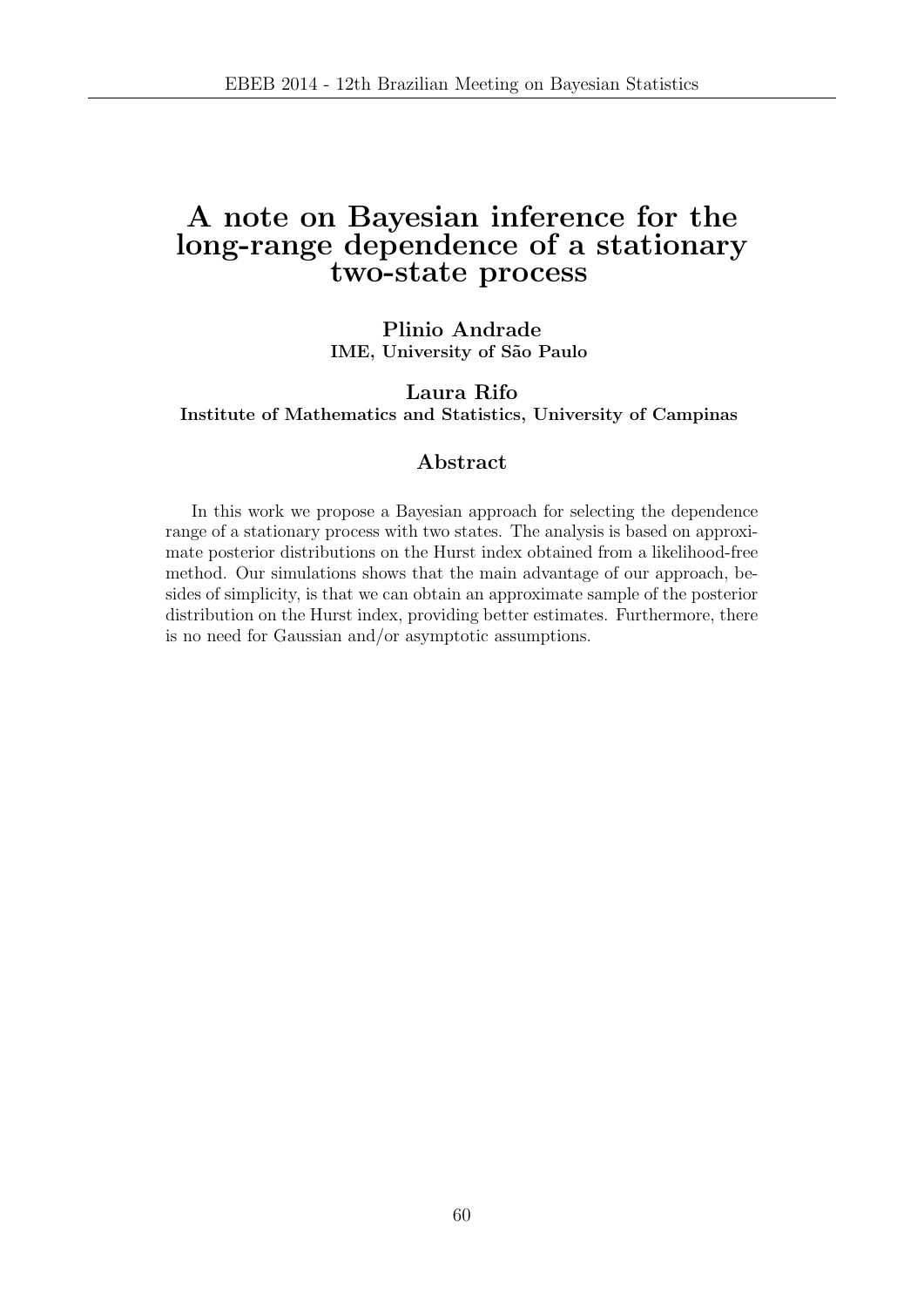## Spatial modelling of malaria risk in Bayesian setting: a case study in Adama district of Oromiya Regional State, Ethiopia

Fekadu Lemessa Bayisa Adama Science and Technology University

#### Abstract

Background: Malaria is a location specific and spatially varying infectious disease. It is responsible for one million worldwide deaths every year. Geospatially varying climatic and environmental factors play a great role in malaria transmission. The research intended to develop Bayesian spatial model for malaria risk investigation. The research tested the existence of spatial clustering and association of spatially varying climatic and environmental factors with malaria prevalence.

Methods: Using 80% of the data, Generalized Linear Mixed Model (GLMM) was fitted to estimate GLMM parameters. Spatial autocorrelation was assessed using spatial statistic Global Moran's I index. GLMM and spatial models were also fitted in Bayesian setting. The mixing up of MCMC simulations and Estimated Potential Scale Reduction confirmed simulation convergence. Using 20% of the data, Chi-square test and Kullback-Leibler distance were used to select the best model.

Result: The research finding showed that malaria prevalence exhibits spatial clustering. Minimum temperature and NDVI were positively associated with malaria risk. Elevation, maximum temperature and rainfall were negatively associated. Spatial stationary model was selected as the best model.

Conclusion: Spatial modelling of malaria risk provides spatial variation of malaria risk in the form of map. The concerned body may use high malaria risk areas, characterized by high vegetation cover, high minimum temperature, low elevation, not consistently high rainfall and not consistently high maximum temperature, as a starting point for malaria control activities. Malaria risk map can serve as a milestone for optimizing malaria interventions, limited financial and human resources.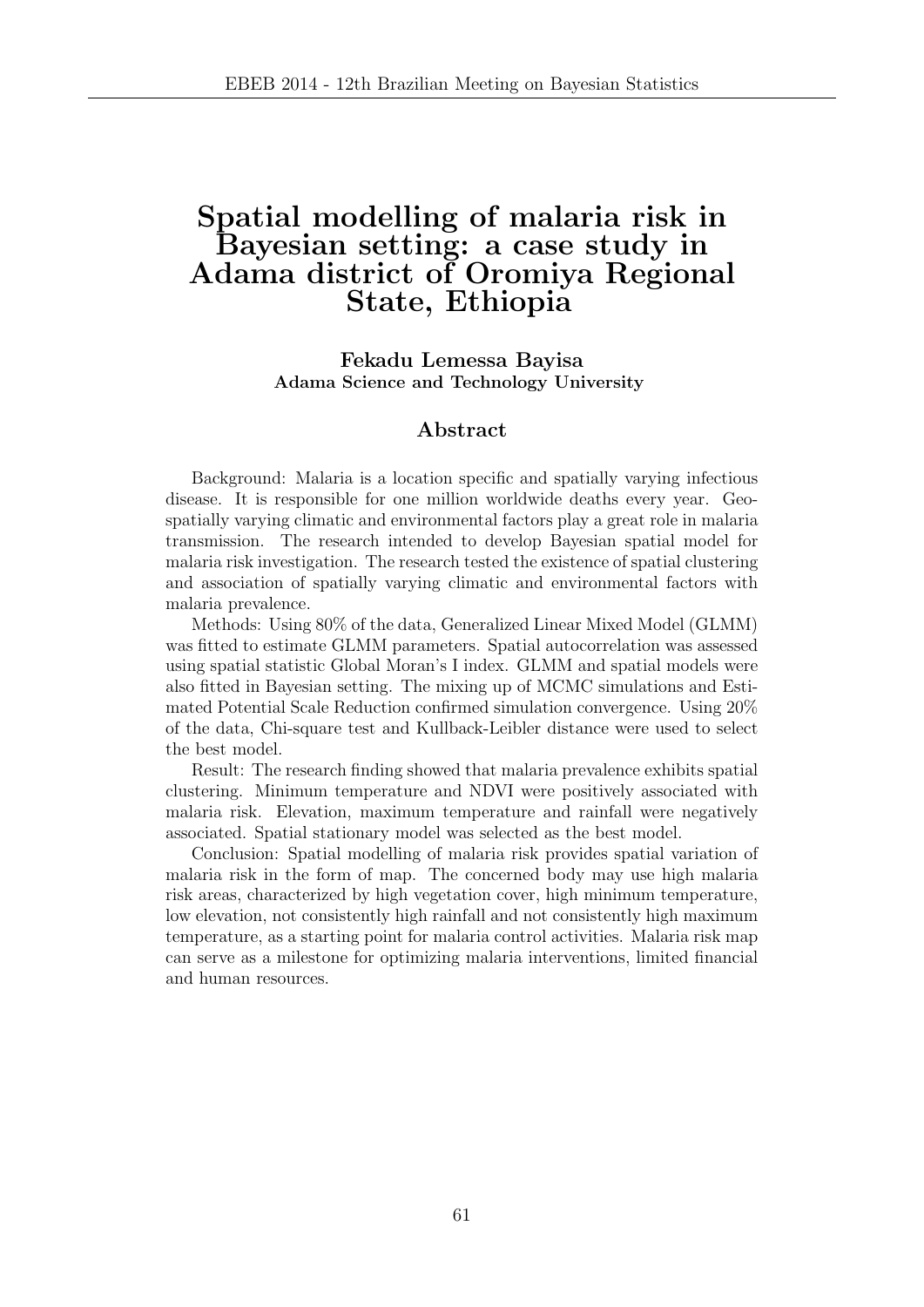### A Bayesian approach to estimate the biomass of anchovies in the coast of Perú

Zaida Quiroz

Department of Statistics, Universidade Federal de Minas Gerais

Marcos O. Prates Department of Statistics, Universidade Federal de Minas Gerais

Havard Rue

Department of Mathematical Sciences, Norwegian University for Science and Technology

#### Abstract

The Northern Humboldt Current System (NHCS) is the world most productive ecosystem in terms of fish. In particular, Peruvian anchovy (Engraulis ringens) is the major prey of the principal top predators, like mammals, seabirds, fish and fishers. In this context, it is important to understand the dynamics of the anchovy distribution to preserve it as well as to explore its economical capacities. Using the data collected by the Instituto del Mar del Per (IMARPE), during a scientific survey in 2005, we present a statistical analysis that has as main goals: (i) adapt to the characteristics of the sampled data, such as spatial dependence, high proportions of zeros and big samples size, (ii) provide important insights on the dynamics of the anchovy population and propose a model for estimation and prediction of anchovy biomass in the NHCS of Per. The data is analyzed in a Bayesian framework using the Integrated Nested Laplace Approximation (INLA) methodology. Finally, are performed models comparison to select the best model and predictive checks to study the predictive power of each model. Moreover, a Bayesian spatial influence diagnostic is performed for the preferred model.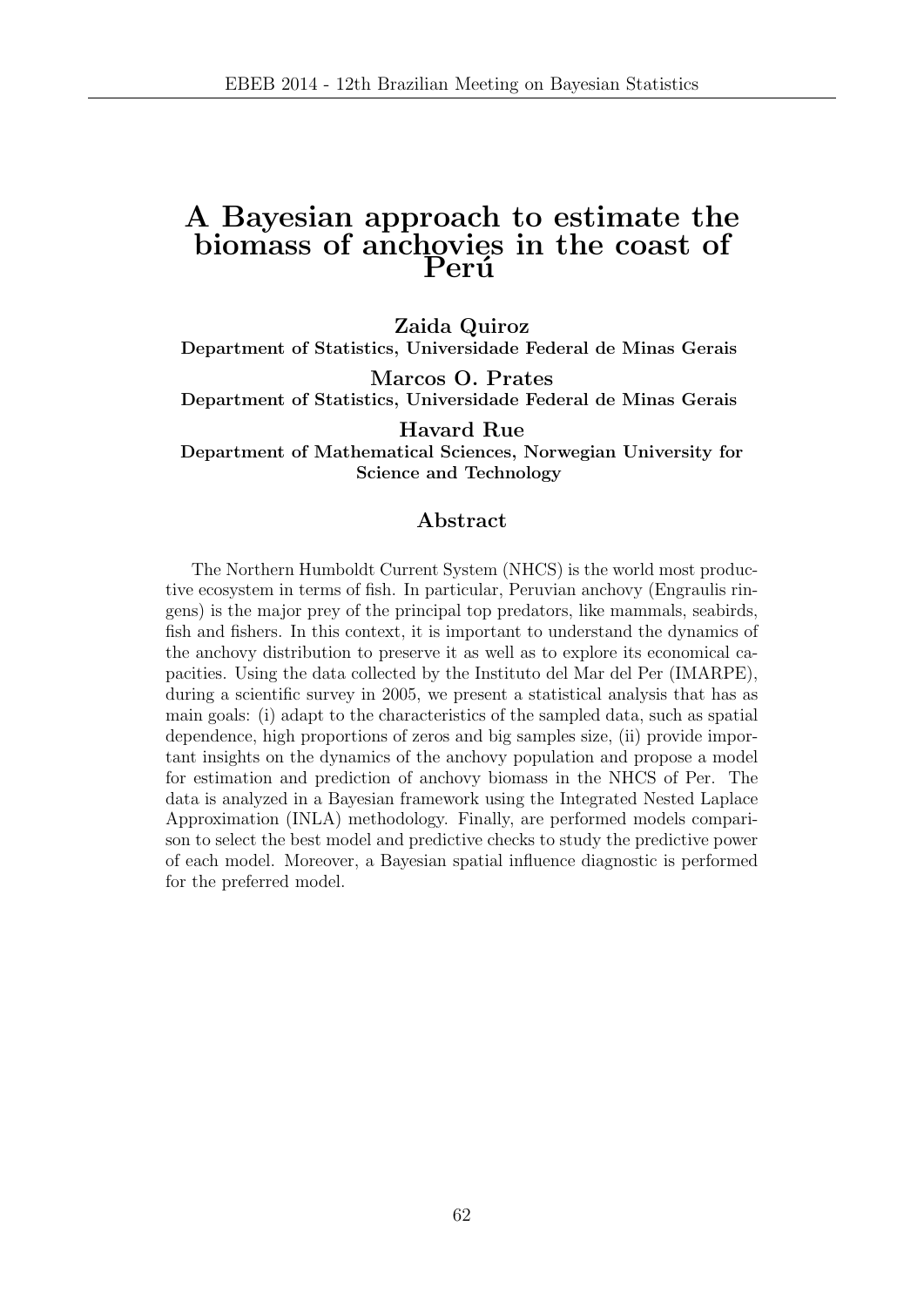## Bayesian Inference of deterministic population growth models

Luiz Max F. de Carvalho Program for Scientific Computing (PROCC) - Oswaldo Cruz Foundation

Claudio J. Struchiner Program for Scientific Computing (PROCC) - Oswaldo Cruz Foundation

Leonardo S. Bastos Program for Scientific Computing (PROCC) - Oswaldo Cruz Foundation

#### Abstract

Deterministic mathematical models play an important role in our understanding of population growth dynamics. In particular, the effect of temperature on the growth of disease-carrying insects. In this paper we propose a modified Verhulst logistic growth equation with temperature-dependent parameters. Namely, the growth rate r and the carrying capacity K are given by thermodynamic functions of temperature  $T$ ,  $r(T)$  and  $K(T)$ . Our main concern is with the problem of learning about unknown parameters of these deterministic functions from observations of population time series  $P(t,T)$ . We propose a strategy to estimate parameters of  $r(T)$  and  $K(T)$  by treating the model output  $P(t,T)$  as a realization of a Gaussian process  $(P)$  with fixed variance and mean function given by the analytic solution to the modified Verhulst equation. We then use Gibbs sampling, implemented using the recently developed rstan package of the R statistical computing environment, to approximate the posterior distribution of the parameters of interest. In order to evaluate the performance of our algorithm, we run a Monte Carlo study on a simulated example, where bias and coverage were calculated. We then proceed to apply the approach described herein to laboratory data of the Chagas disease vector, Rhodnius prolixus. Analysis of this data shows that the growth rate for the insect population under study achieves its maximum around  $26^{\circ}$ C and the carrying capacity is maximum around  $25^{\circ}$ C, suggesting that R. prolixus populations may thrive even in temperate climates.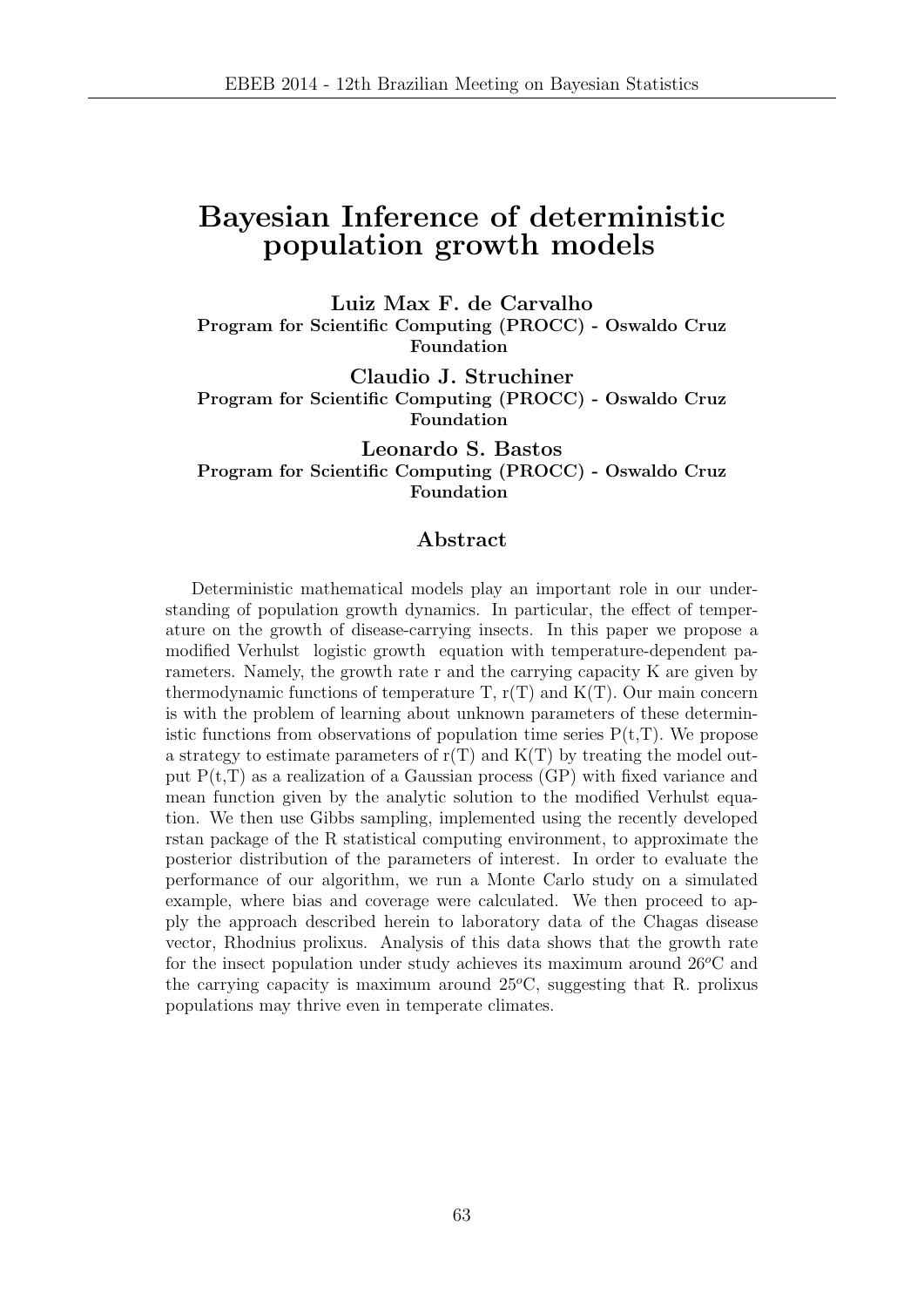## Nonparametric Bayesian regression under combinations of local shape constraints

#### Khader Khadraoui Laval University, Department of Mathematics and Statistics

#### Abstract

A nonparametric Bayesian method for regression under combinations of local shape constraints is proposed. The shape constraints considered include monotonicity, concavity (or convexity), unimodality and in particular combinations of several types of range-restricted constraints. By using a B-spline basis, the support of the prior distribution is included in the set of piecewise polynomial functions. It is shown that the choice of the number of interior spline knots and their positions have a profound effect on the smoothness of the estimated regression function. Furthermore, thanks to the local support property of B-splines, many combinations of constraints can easily be considered by identifying B-splines whose support intersects with each constrained region. Simulations from the posterior distribution are obtained by an MCMC sampling algorithm.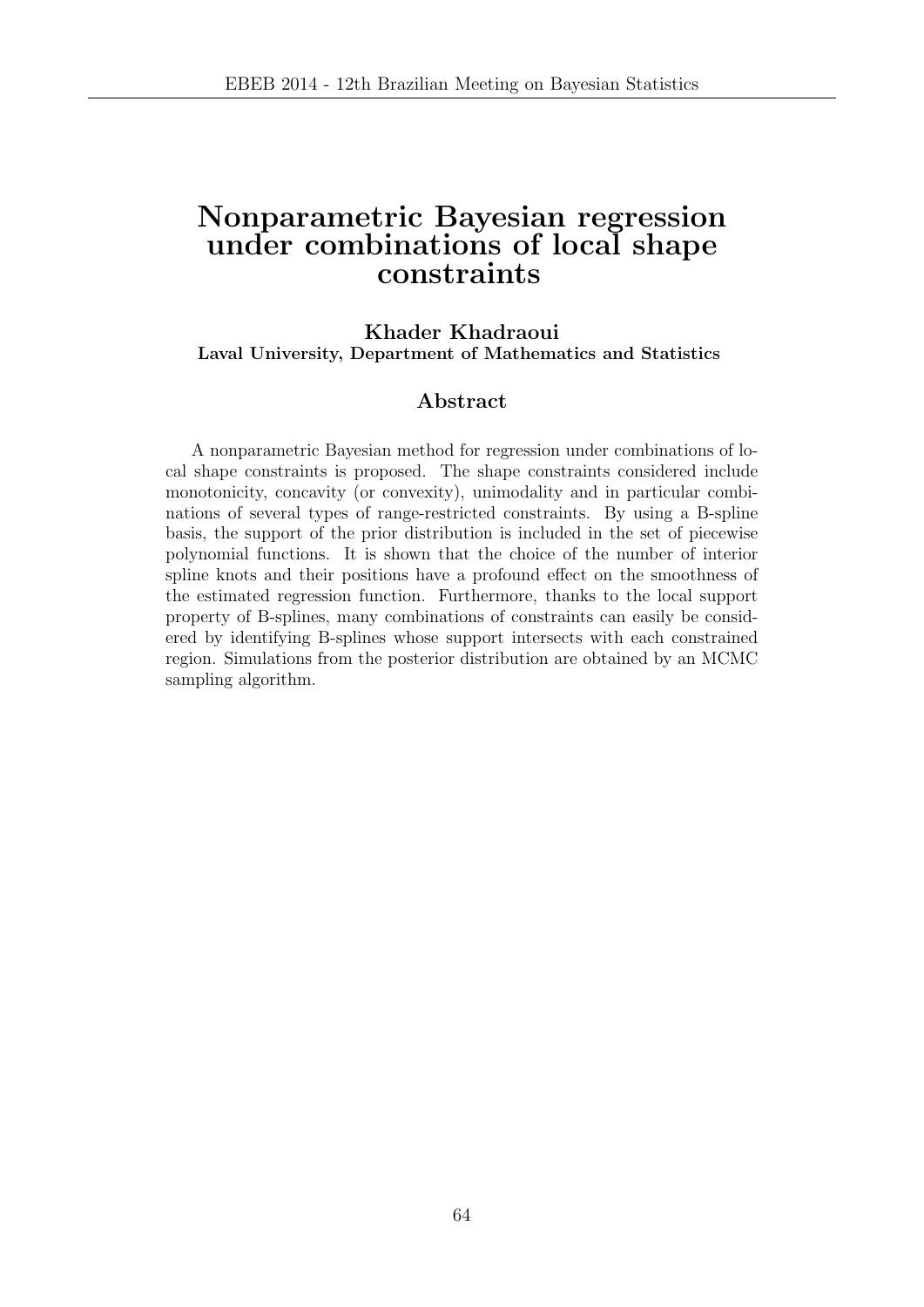## Annealed stochastic approximation EM for reinforcement learning

#### Orhan Snmez Bogazici Universitesi

Taylan Cemgil Bogazici Universitesi

#### Abstract

Instead of adopting the Bellman equations, we approach the reinforcement learning problem with a probabilistic point of view and transform it into an equivalent probabilistic inference problem. Then, we propose an annealed version of stochastic approximation EM for model-free reinforcement learning to estimate the value function. By annealing the received rewards, we aim to struggle with the exploration-exploitation dilemma. When the annealing process is finalized, our method actually converges to an optimistic policy iteration method whose convergence is guaranteed for some cases.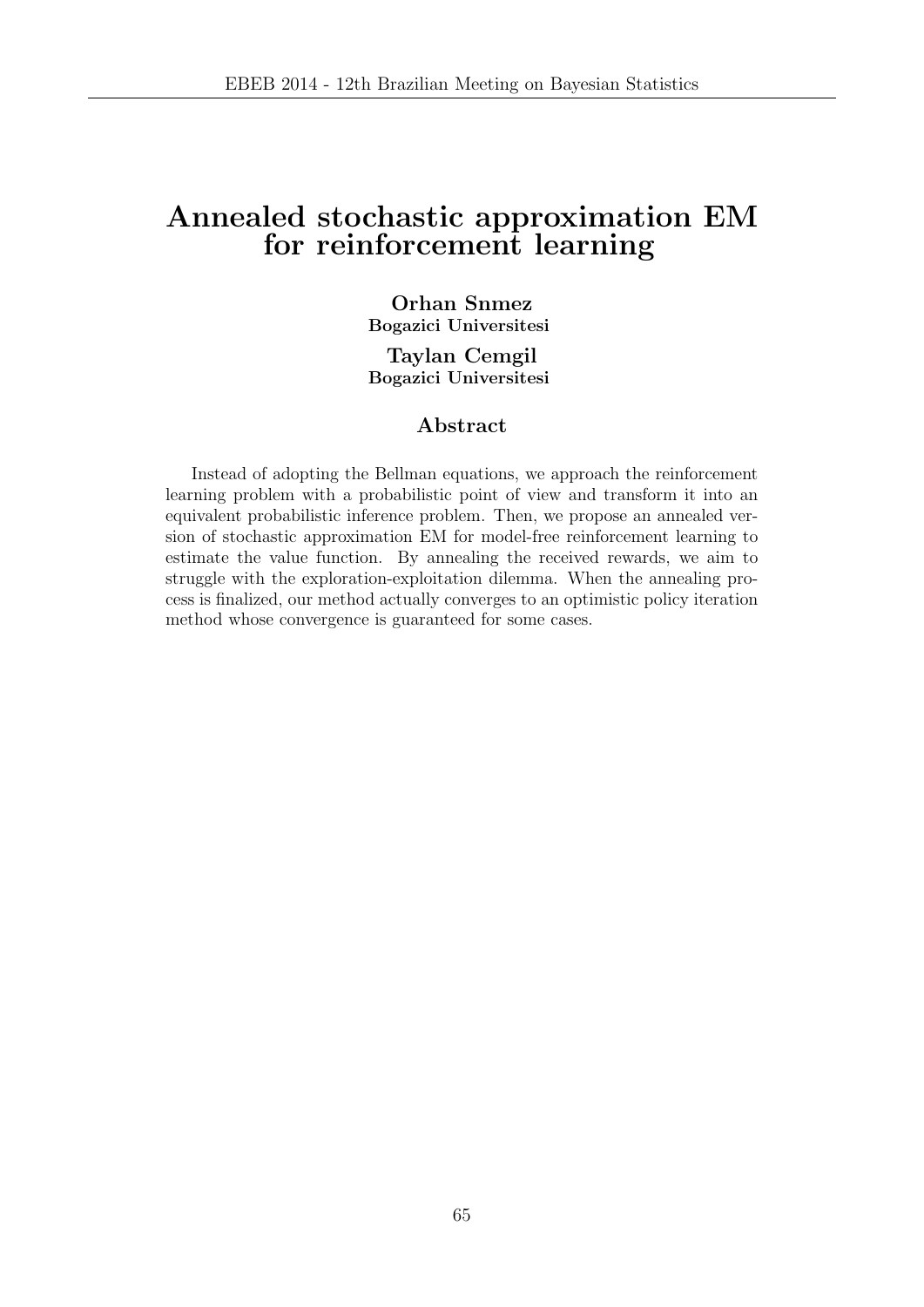# Approximate Bayesian inference for the Rosenblatt distribution

Laura Rifo

Institute of Mathematics and Statistics, University of Campinas

Plinio Andrade IME, University of São Paulo

#### Abstract

The Rosenblatt distribution is a one-parameter family arising from a non-Central limit theorem for long-range dependent random variables. This family includes the standard normal distribution, the standardized chi-squared distribution, and weighted sums of chi-squared variates. Its analytical form is not manageable, and its moments, cumulants and empirical distribution have just recently been numerically studied. We apply a Bayesian likelihood-free methodology to obtain inferences for that family, comparing the performance of some statistics.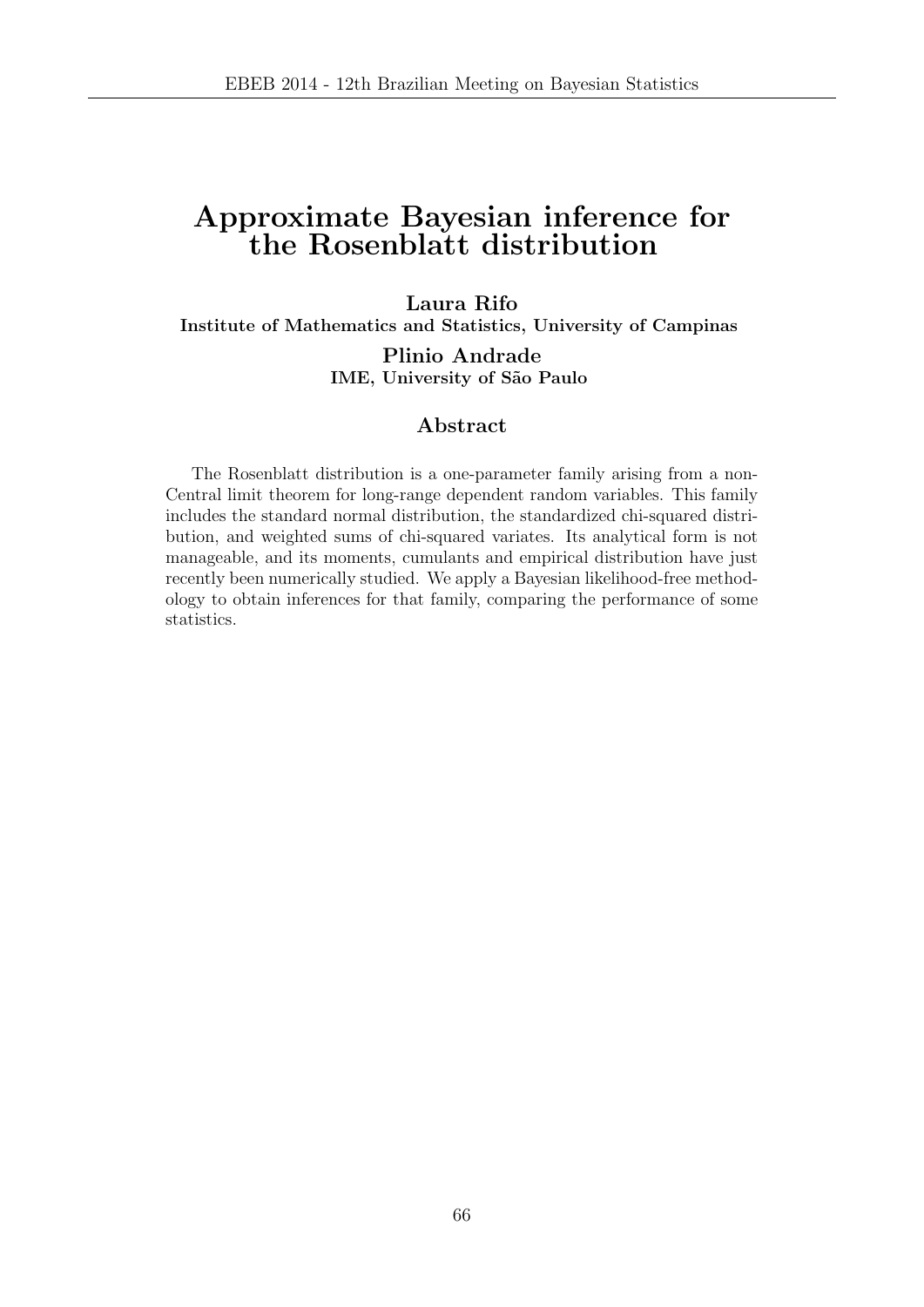## Inference on dynamic models for near-Gaussian random fields using INLA

Renan X. Cortes Departamento de Estatística, Universidade Federal de Minas Gerais

Thiago G. Martins Department of Mathematical Sciences, Norwegian University of Science and Technology

Marcos O. Prates Departamento de Estatística, Universidade Federal de Minas Gerais

Bráulio F. A. Silva

Departamento de Sociologia, Universidade Federal de Minas Gerais

#### Abstract

Robust time series analysis is an important subject in statistical modeling. Models based on Gaussian distribution are sensitive to outliers, which may imply in a significant degradation in estimation performance as well as in prediction accuracy. State-space models, also referred as Dynamic Models, is a very useful way to describe the evolution of a time series variable through a structured latent evolution system. Integrated Nested Laplace Approximation (INLA) is a recent approach proposed to perform fast Bayesian inference in Latent Gaussian Models which naturally comprises Dynamic Models.We present how to perform fast and accurate non- Gaussian dynamic modeling with INLA and show how these models can provide a more robust time series analysis when compared with standard dynamic models based on Gaussian distributions. We formalize the framework used to fit complex non-Gaussian space-state models using the R package INLA and illustrate our approach with a brazilian homicide rate dataset.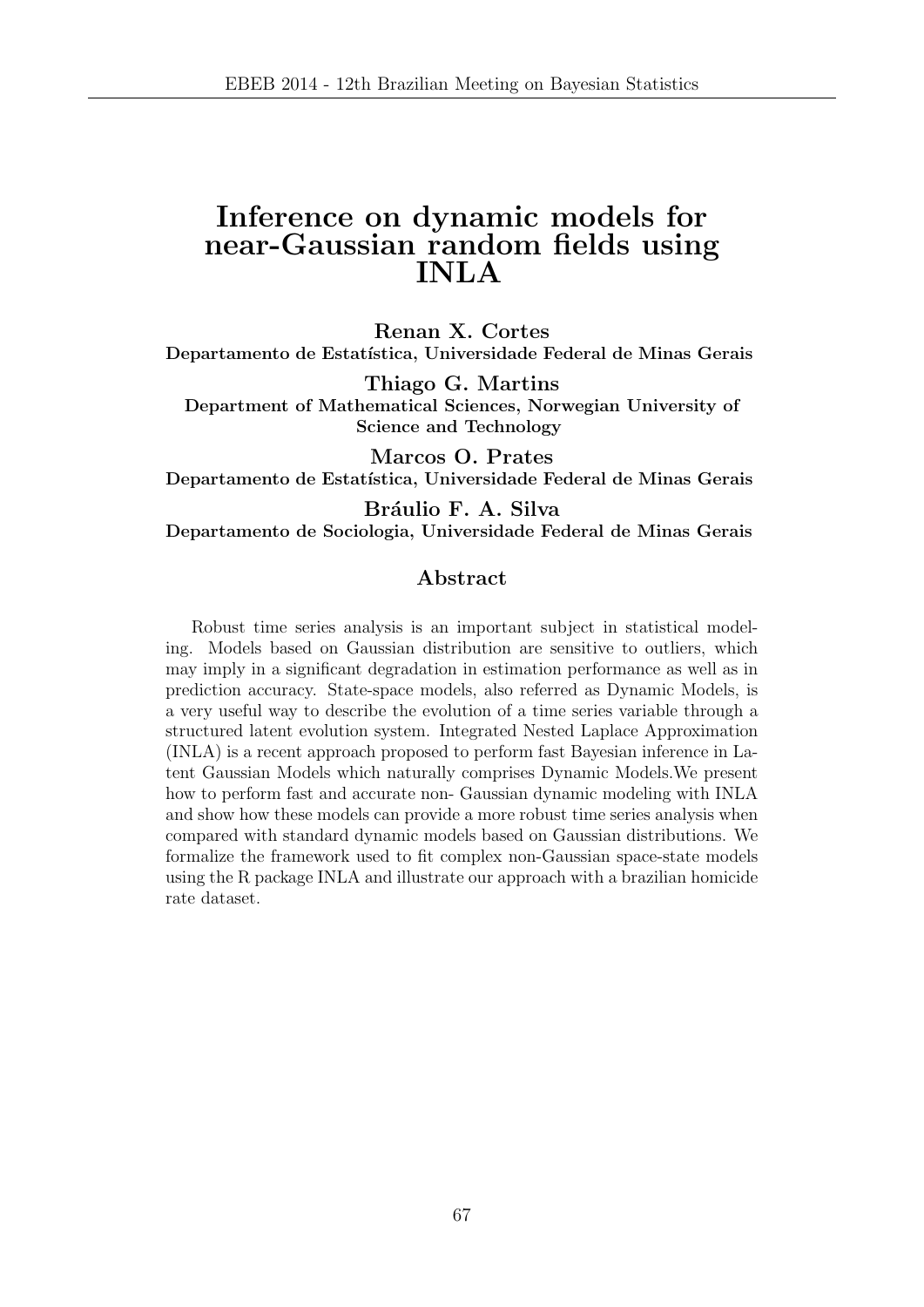### Bayesian inference for Birnbaum-Saunders mixed models for censored responses

Caio Lucidius Nabrezny Azevedo Departamento de Estatística, IMECC, UNICAMP

Filidor Vilca-Labra Departamento de Estatística, IMECC, UNICAMP

Cristian Lobos Departamento de Ciências Exatas, ESALQ, USP

#### Abstract

In this work we propose Bayesian inference mechanisms for the class of Birnbaum-Saunders mixed models for censored responses developed by Villegas et al. (2012). Such class of regression models is very suitable for analyzing longitudinal data in fields like reliability and survival analysis. We study the using of the so-called half Cauchy prior, developed by Gelman (2006), to model the variance of the random effects. Due to intractable form of the joint posterior distribution, we obtained numerical aproximations for the marginal posterior distributions, through MCMC algorithms implemented in the R program. We conducted simulation studies in order to compare the Bayesian estimates with the marginal maximum likelihood ones, which were developed by Villegas et al. (2012). Also, we performed a sensitivity study concerning the prior choice for the variance of the random effects. Bayesian mechanisms of model comparison are discussed. Finally, a real data set of reliability field is analyzed.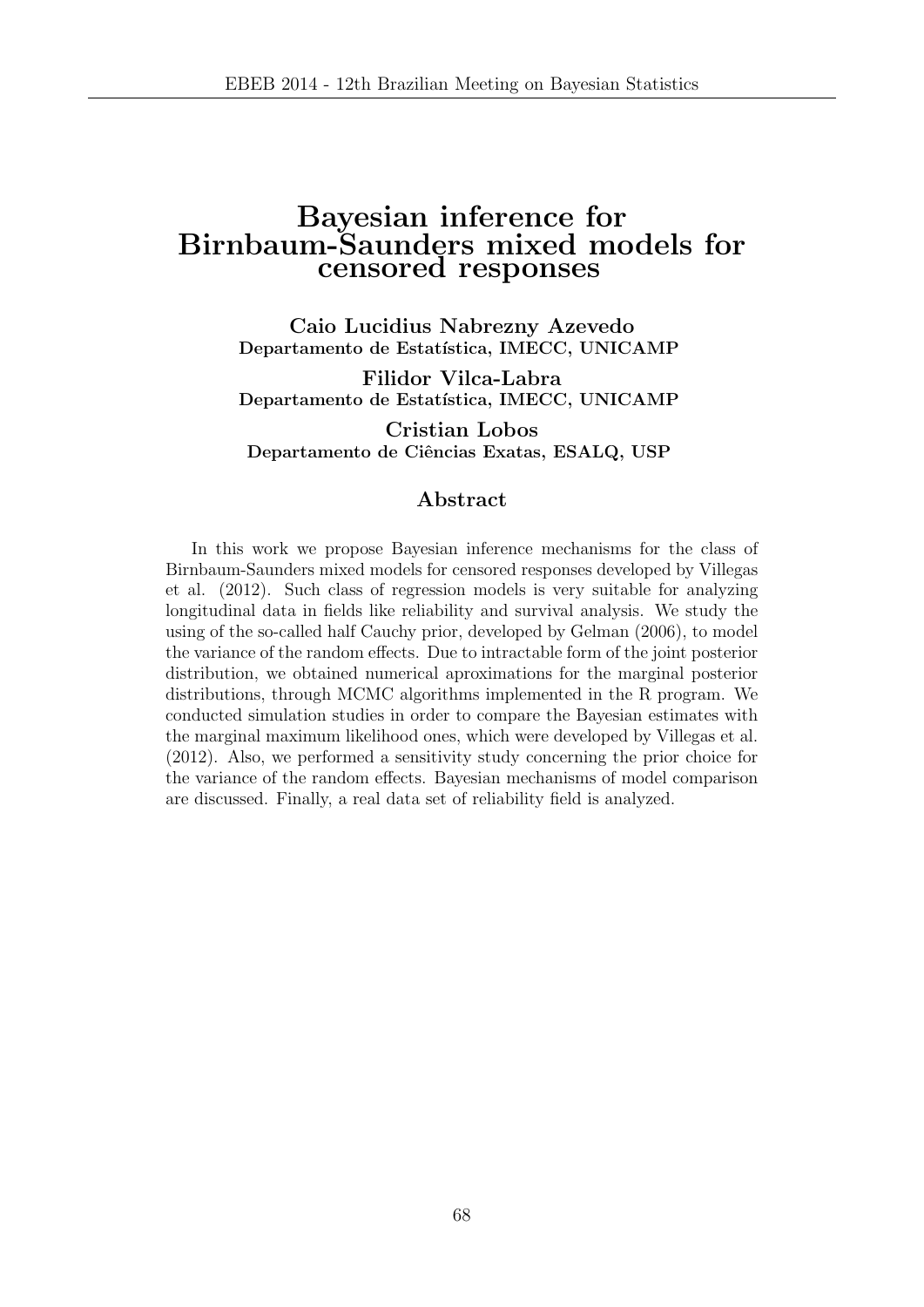### Bivariate zero-inflated Poisson distribution: a Bayesian approach

Veronica Amparo Quispe UFSCar

Vera Lúcia Damasceno Tomazella UFSCar

Luis Ernesto Bueno Salasar UFSCar

> Marcio L. L. Viola UFSCar

#### Abstract

Bivariate count data occurs in several fields such as epidemiology, medicine, industry, among others. One of the most applied distribution in such instances is the Holgate bivariate Poisson distribution. Nonetheless, data-sets may present a large number of zeros, which can not be accommodated by that bivariate distribution. Thus, in this paper we propose a zero-inflated version of the Holgate bivariate Poisson distribution under a bayesian perspective. The prior distributions of the model parameters are assumed to be in a given conjugated class. The calculations from the posterior distributions are obtained by the Gibbs sampling algorithm with the inclusion of latent data, which simplifies the expressions of the conditional distributions of the parameters given the augmented data. The proposed methods are illustrated on a real data-set concerning the number of accidents involving 708 bus drivers occurred in two consecutive periods in north of Ireland.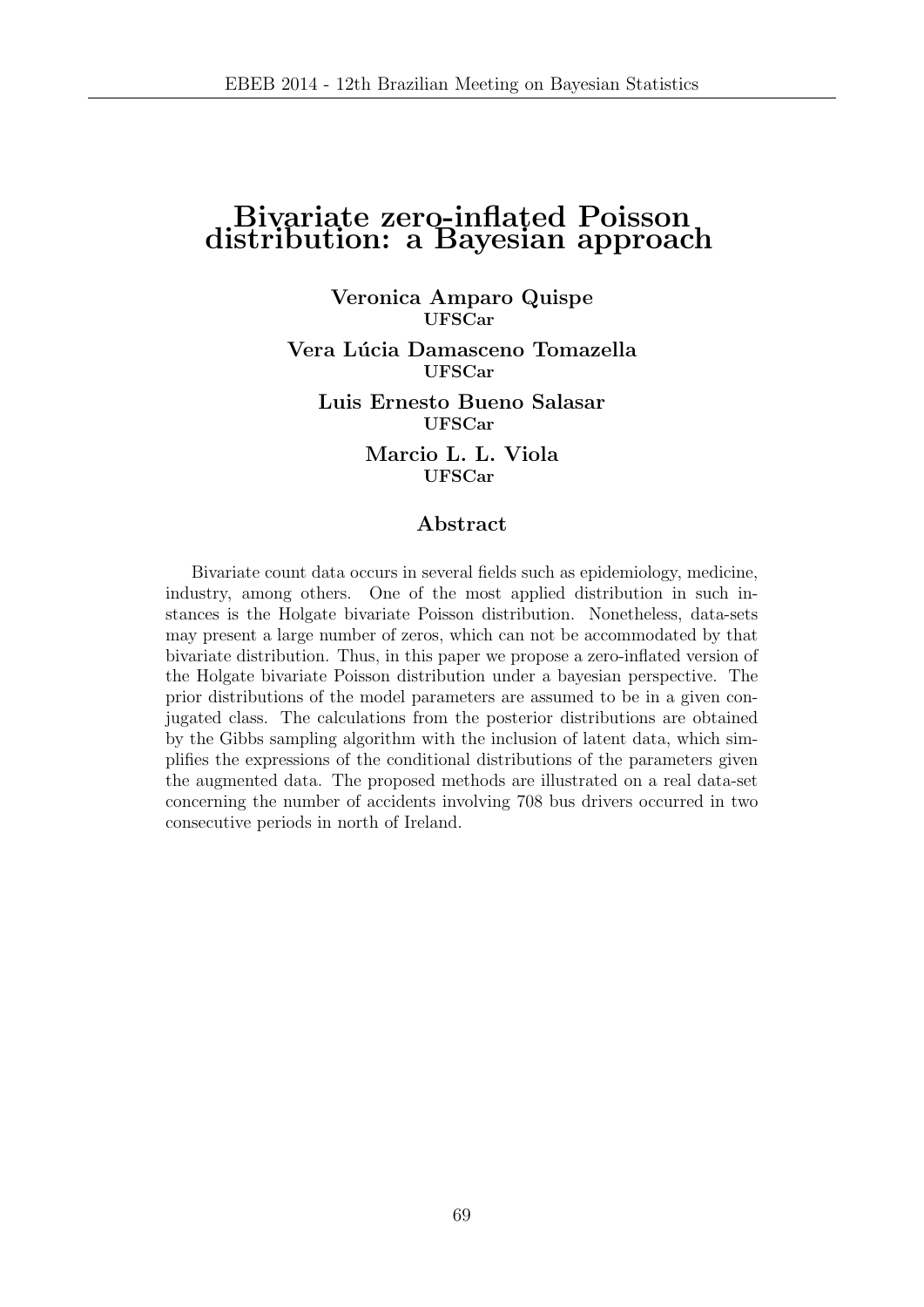# FBST-CT Package: full Bayesian significance test for contingency tables

Bruna Turato Santos EACH - Universidade de São Paulo

Marcelo Lauretto EACH - Universidade de São Paulo

#### Abstract

The FBST (Full Bayesian Significance Test) was proposed as a coherent and intuitive Bayesian approach which does not assign positive probabilities to zero measure sets when testing sharp hypotheses. FBST have shown a good comparative performance in several empirical studies, including problems related to contingency tables. This work introduces the FBST-CT Package, an open source R Package which implements the FBST for five classical tests on contingency tables: proportion, homogeneity, independence, symmetry and genetic (Hardy-Weinberg) equilibrium. Besides the stantard evidence measure (evalue), FBST-CT also implements two approaches for computing the threshold for acceptance/rejection of a hypothesis H. The first is based on an asymptotic approximation of the evidence against H, given that H is true, whilst the second approach computes an "empirical p-value", via Monte Carlo Simulation. FBST-CT is easy to install and to use, it is adjustable to any table size and explores multi-core architectures when computing the empirical p-value. These features are intended to make the package a handy tool for helping researchers and practitioners to take advantage of FBST for tests on contingency tables.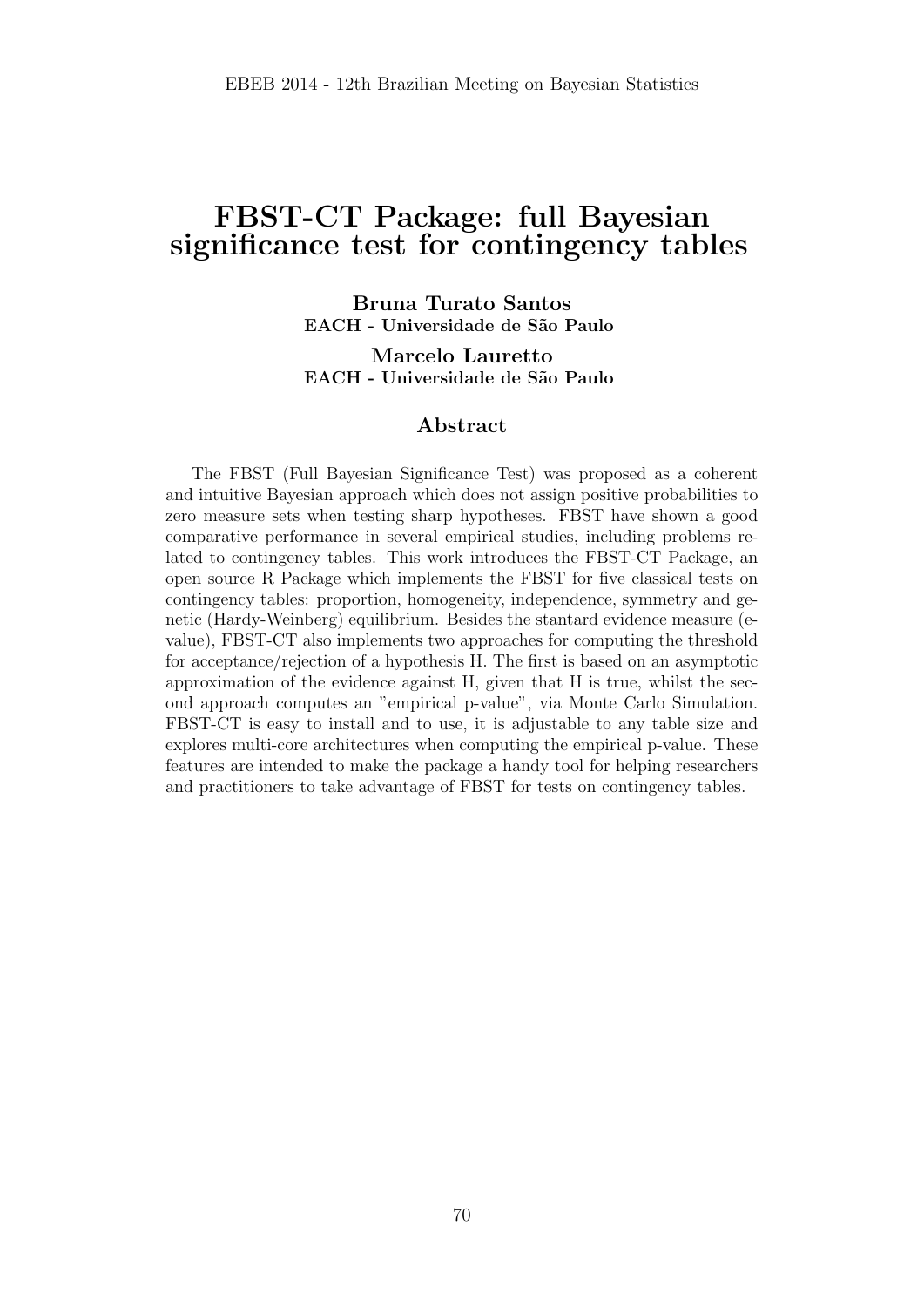### Bayesians decision rule of investment

Patrcia Viana da Silva Faculdade de Matemática, Universidade Federal de Uberlândia

Kamylla Rodrigues Leandro Faculdade de Matemática, Universidade Federal de Uberlândia

Gabriela Golçalves Peres Faculdade de Matemática, Universidade Federal de Uberlândia

### Abstract

The stock market has indispensable function to the economys development and also to the societys development. Investments in financial assets involve decisions about where and how to apply the patrimony in accordance with the market risk. Thus, the investment depends on the behavior of the investor, in other words, the level of risk you want to take to obtain the expected return. Whether for the speculator, whether for the small investor, the ensuring of preservation or evolution of patrimony will depend on the assumed risk. And a way to define this risk is to check how is the behavior of the variation of returns of this asset over time. In this paper is presented a problem in which you want to choose an investment portfolio using economic indicators. The model used is based on Decision Theory and Bayesian Inference in which the loss is proposed as a function of the expected gain by the investor. And the assets are studied Scores Electricity and considering IBOVESPA data April 2011 to March 2013.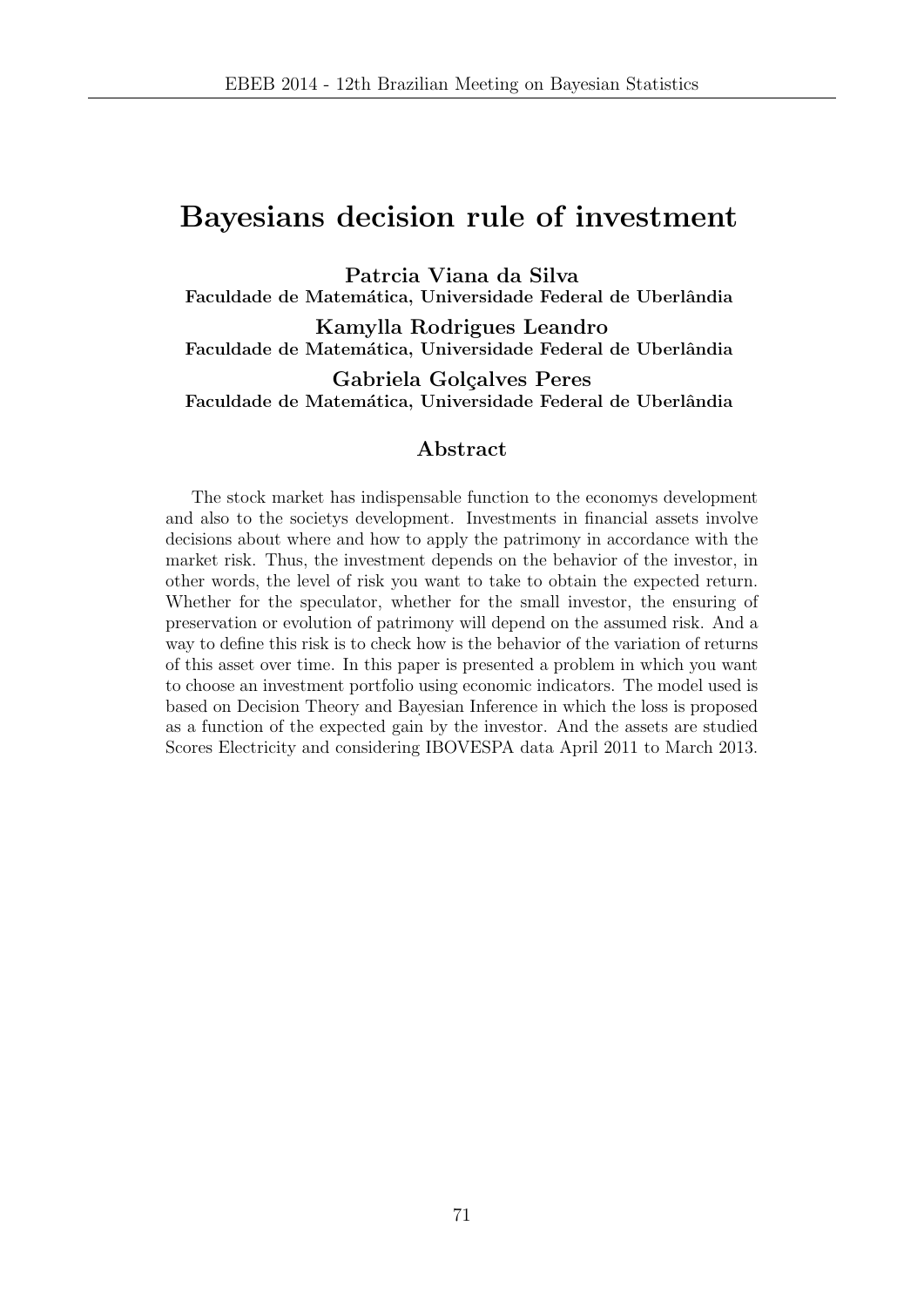### Bayesian estimations of population size under closed capture-recapture model with heterogeneity among individuals

George L. M. Pezzott Departamento de Estatística - UFSCar

Luis E. B. Salasar Departamento de Estatística - UFSCar

José G. Leite Departamento de Estatística - UFSCar

### Abstract

In this paper, we consider Bayesian estimation of unknown number of elements in a closed population through a capture-recapture model. Let N be the number of individuals in the population which are sampled in t different occasions,  $t > 1$ . We shall assume initially that each individual i is captured in the  $j$  occasion, independently from the other individuals and other occasions, with probability  $p_i$ , that is, the capture probabilities varies with individuals but not with occasions. Furthermore, we suppose the capture probabilities  $p_1, ..., p_N$ are i.i.d random variables with discrete distribution function  $F$  which takes values  $\theta_1, ..., \theta_k$  with probabilities  $\omega_1, ..., \omega_k$ , respectively,  $k > 1$ . For identifiability purpose, we shall adopt the restriction  $\theta_1 < ... < \theta_k$ . Thus, we interpret the parameters  $\theta_1, ..., \theta_k$  as different levels of catchability for the individuals and  $\omega_1, ..., \omega_k$  as the proportions of individuals in the population pertaining to each level. The estimation process was performed in the Bayesian paradigm and we have adopted independent prior distributions  $N, \boldsymbol{\theta} = (\theta_1, ..., \theta_k)$  and  $\omega = (\omega_1, ..., \omega_k)$ . For the interest parameter N we assumed the improper discrete prior pmf  $\pi(N) = N^{-r}I_{N>0}$  with  $r = 0$  (uniform) or  $r = 1$  (Jeffreys), for  $\omega$  a vague Dirichlet distribution and for  $\theta$  an uniform pdf over its restricted space. The existence of the posterior distribution for the parameters are discussed for the proposed prior distributions. The inference was carried through MCMC Gibbs sampling algorithm. To determine the conditional posterior distributions for the nuisance parameters, we make use of artificial variables in the likelihood function. The proposed method is applied to two real data sets. The first one is related to an animal trapping study performed in 18 consecutive days and the second concerns a software review designed to identify the number of errors in a specific feature of AT&T 5 ESS switch.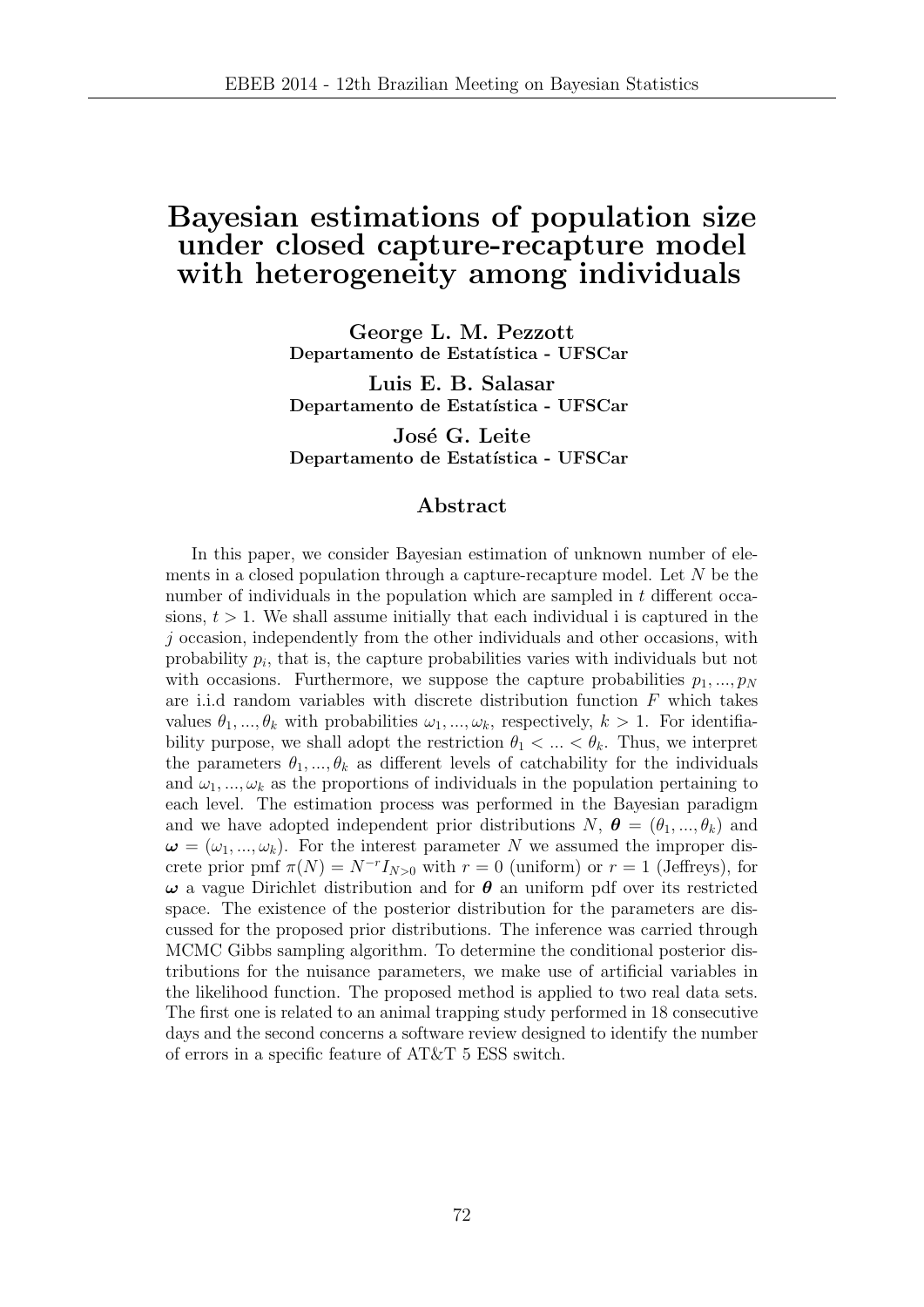## Optimal decision about sample sizes considering costs

Andressa Gigante Departamento de Estatística - UFSCar

Danielle Loureiro Roges Departamento de Estatística - UFSCar

Willian Oliveira Departamento de Estatística - UFSCar

### Abstract

It is common in many problems from many sector, propose statistical models such as problem solving tool. An important part of these cases is the fit, the estimation of the model assumed. The estimation problem can be viewed as a decision problem in which the decision to be made will be the estimated values of the parameters of interest. As a decision problem, the problem of estimating the need exists for choosing a loss function as the optimal decision will be directly related to that choice.

Statistical before choosing for a decision have the opportunity to observe the value of one or more random variables, related to a particular experiment which will help

you make the best decision. In this case the decision to be made tend to be more accurate as the number of observations increases. However, in general, there is a cost associated in obtaining the observations. Thus, it is desirable to determine the number of good observations in such a way that the overall risk involving the expected loss and expected cost is minimal.

In this context, the main objective of this study was to consider some statistical models and determine the size of great required sample that results in a decision - estimation - lower risk for some loss functions - quadratic loss and the absolute loss - taking into account the cost of each observation. Different cost functions have been considered and the results were compared.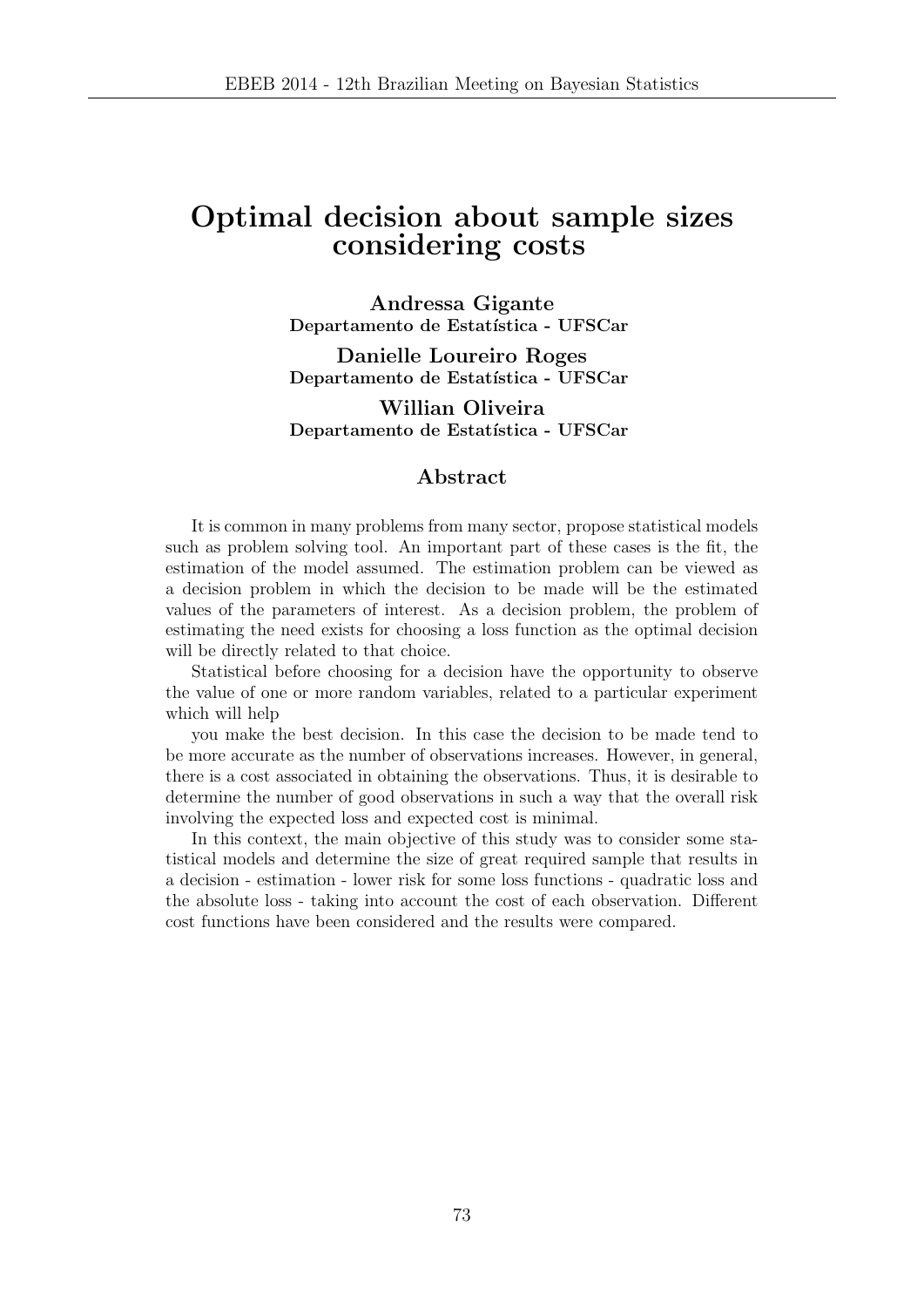### Autoregressive moving average processes with generalized normal distribution

#### Eder A. Milani

Department of Statistics - Federal University of São Carlos

Marinho G. Andrade Institute of Mathematics and Computer Science - University of S ao Paulo - USP

#### Abstract

It is common to find situations in several areas involving discrete data which amount of zero values observed is high, with an incidence of zeros greater than that supported by the distribution. In this context, zero inflated regression models have gained prominence. In this paper we consider a class of zero inflated modified power series regression models, well explored class of model in the statistical literature. Our aim is to develop a variable selection procedure for this model using both a classical and a Bayesian approaches. Several methods are considered for this class of model. We have adapted to the zero inflated modified power series model the Aikiake Information Criterion (AIC) and Bayesian Information Criterion (BIC) classical methods and the Conditional Predictive Ordinate (CPO), Deviance Information Criterion (DIC), Expected Aikiake Information Criterion (EAIC), Expected Bayesian Information Criterion (EBIC) and L measure Bayesian methods. Using OX and R programming language, several simulated datasets are used to illustrate the methods and to compare their performance.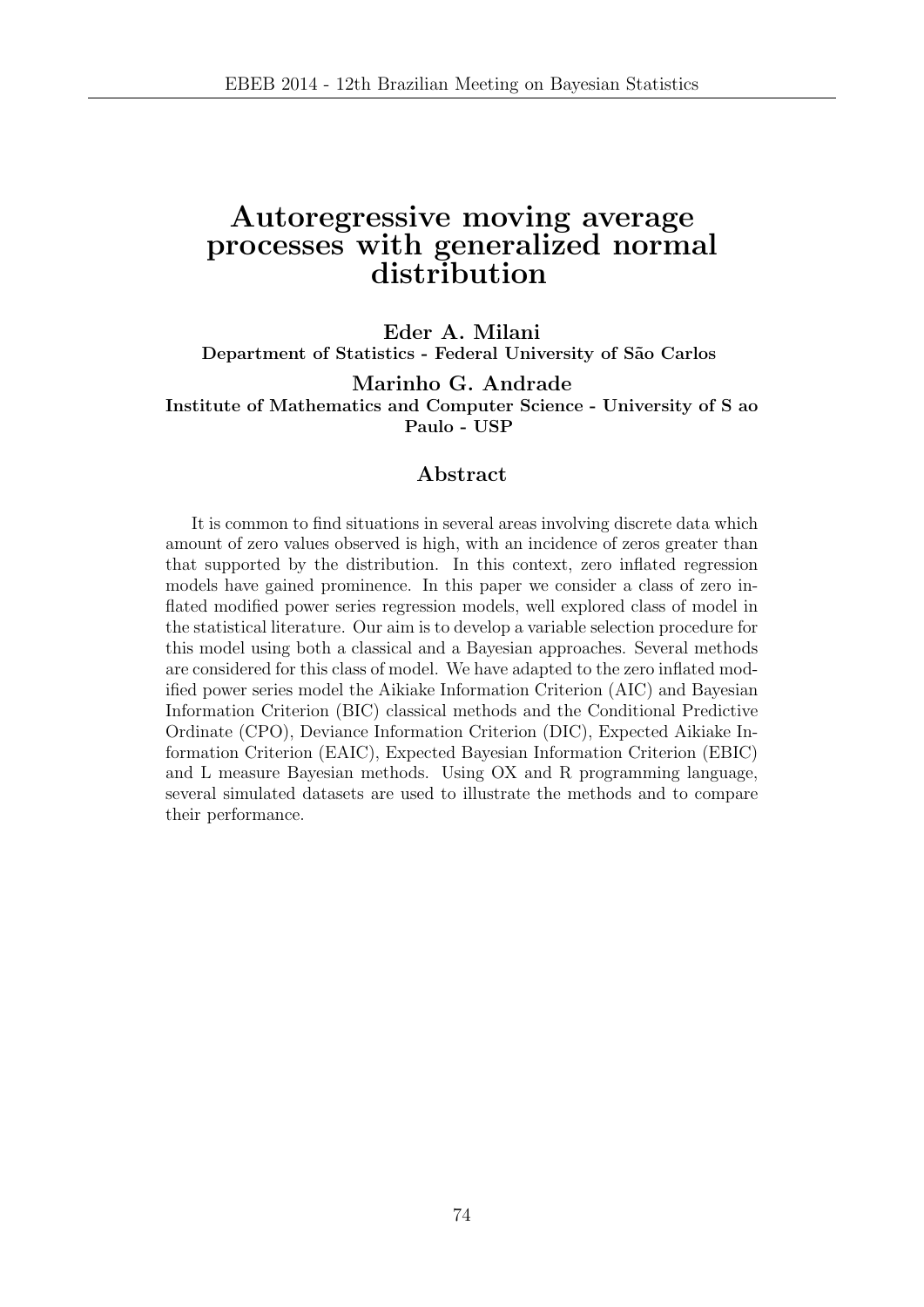## Bayesian inference in a semiparametric quantile regression model

Cristian Bayes Pontificia Universidad Católica del Perú

Hugo Agurto Hugo Agurto Meja Facultad de Ciencias Económicas y Empresariales, Campus Lima

#### Abstract

This article proposes a Semiparametric Quantile Regression Model. We use the methodology suggested by Crainiceanu, Ruppert, and Wand (2005), for a semiparametric model in the context of a quantile regression model. A Bayesian inference approach is adopted using Markov Chain MonteCarlo algorithms(MCMC). We obtain closed forms for the full conditional distributions so the Gibbs sampler algorithm can be easily implemented. A simulation study is carried out to illustrate the Bayesian approach to estimate the parameters in the model. The method developed is illustrated using a real data set.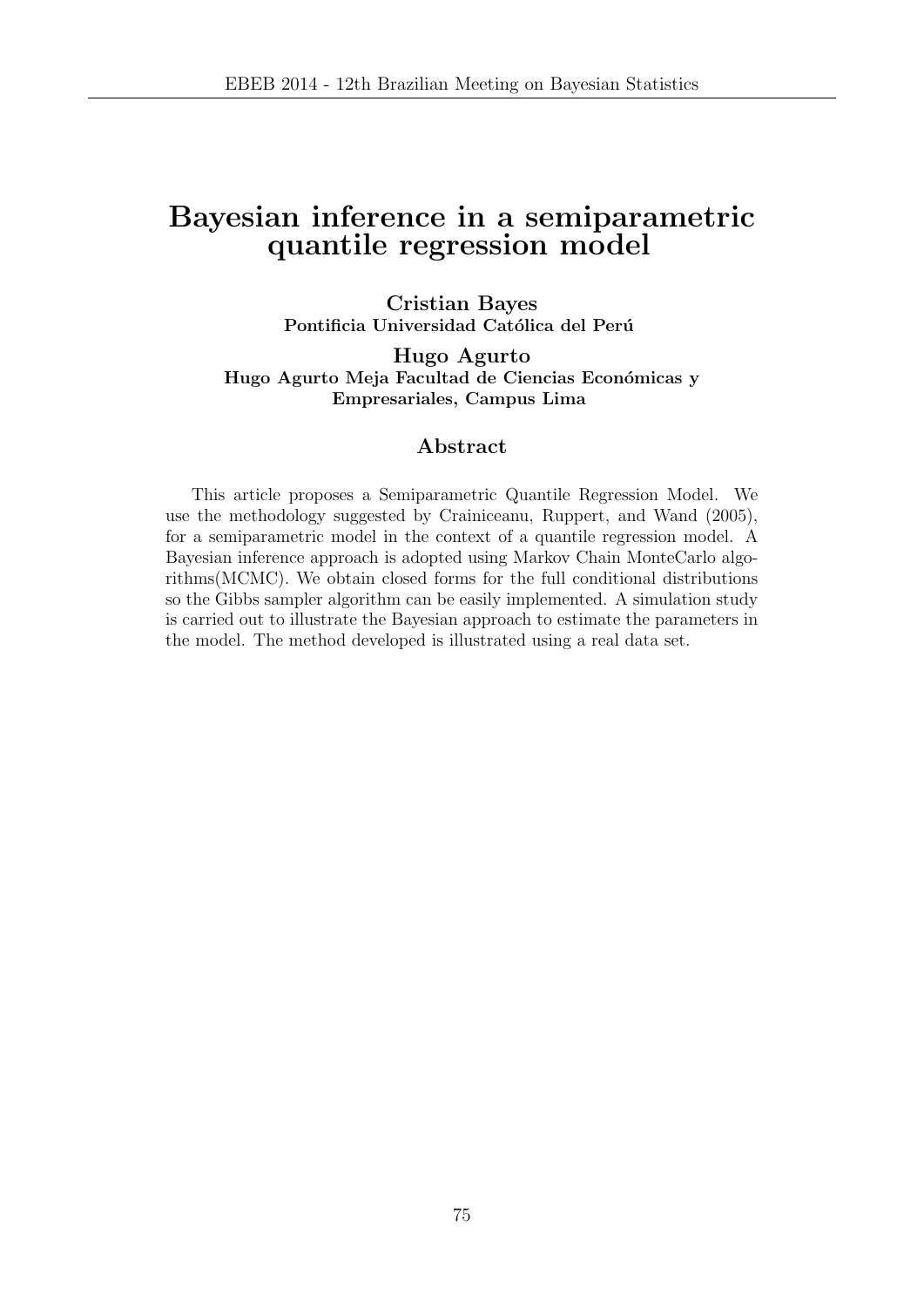## A hierarchical Bayesian approach to human gait analysis

Amanda B. Gazon Universidade Federal de S. Carlos, Statistics Department Luis Ernesto B. Salasar Universidade Federal de S. Carlos, Statistics Department

Adriano Polpo Universidade Federal de S. Carlos, Statistics Department

#### Abstract

The analysis of human motion is fundamental to studies that seek to understand the altered/regular movement and to propose preventive or rehabilitation of movement disorders programs. In one of the pioneering studies in which statistically models human gait data, Olshen et al (1989) propose a trigonometric regression model with random coefficients to obtain confidence bands for the curves of the rotation angles using the bootstrap resampling method. The objective of this work is to obtain a characteristic curve of a given population and build credibility bands. We propose a hierarchical Bayesian approach and use simulation algorithms of Markov Chain Monte Carlo (MCMC) for the estimation process.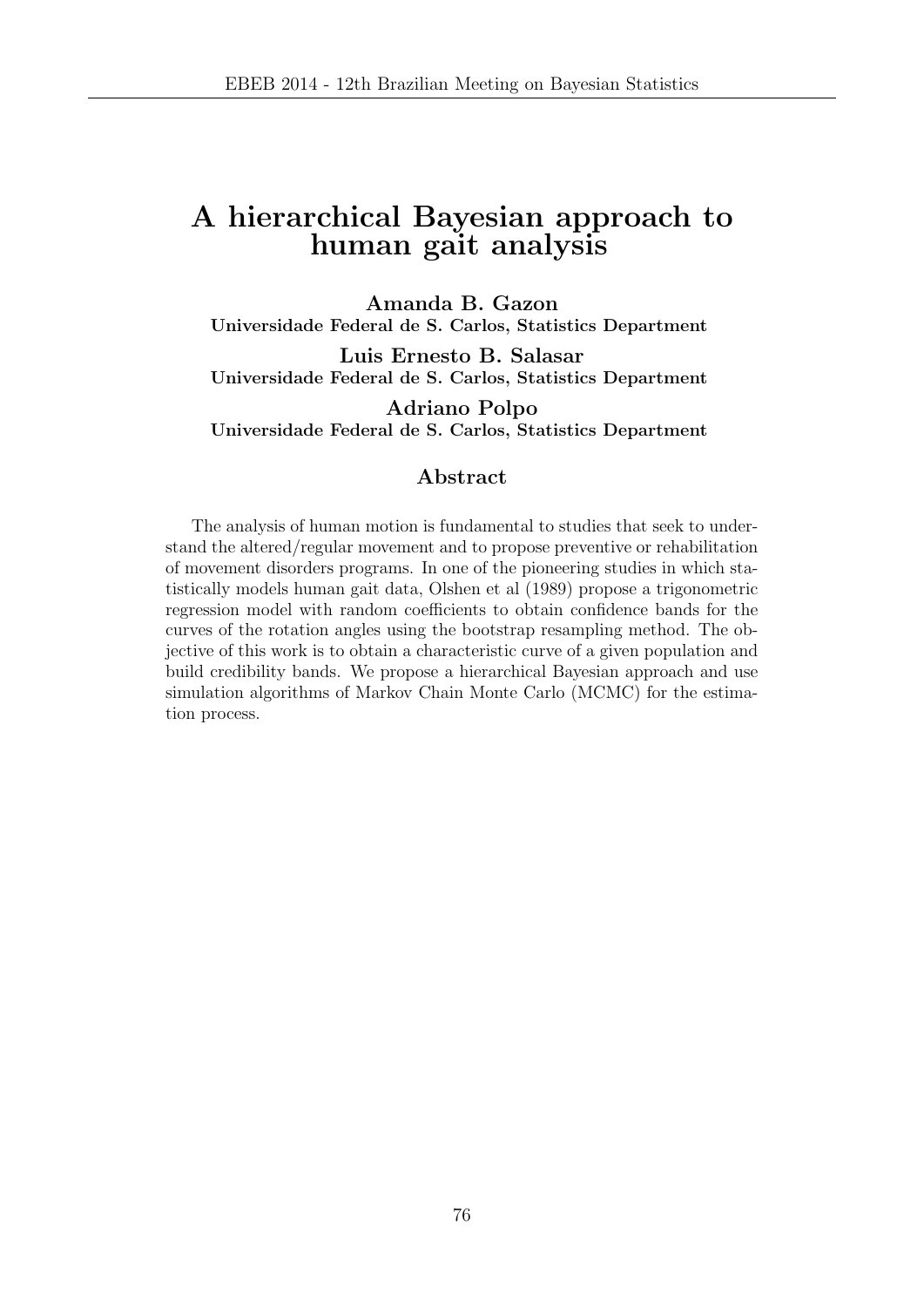### Bayesian inference on proportional elections

Gabriel Hideki Vatanabe Brunello Genaína Nunes Rodrigues UnB Eduardo Yoshio Nakano

UnB

#### Abstract

In Brazil, the elections for president, governors and mayors use the majority system, where the candidate with the absolute majority of the votes is elected. On the proportional system, however, the absolute majority of the votes do not guarantee the election of the candidate. The proportional scenario is the kind of election that deputies (federal, state and district) as well as members of the city council are elected from. The problem of proportional elections is the difficulty to evaluate the precise number of seats (vacancy) that each party won. Since there is no guarantee that the ratio between the number of votes and the number of seats is an integer, an approximation and redistribution system must take place. Brazil defines the total number of valid votes divided by the number of seats as electoral quotient. Each party has its votes divided by the electoral quotient to obtain the party quotient. The integer part of this quotient corresponds to the number of seats reserved to the party. The remaining seats are then allocated using the DHondt method. These peculiarities of the proportional elections make the classic statistical inference not viable. However, the same inference can be easily carried out using Bayesian inference combined with Monte Carlo simulation methods. In this context, the purpose of this paper is to perform a Bayesian inference on proportional elections considering the Brazilian system of seats distribution. More specifically, we developed a methodology to allow answering the probability that a given party will have representation (at least one seat) on the deputies chamber. The inferences were made on a Bayesian scenario using the Monte Carlo simulation technique. The calculation and simulations were made using the R software. The methodology developed was applied on data from the 2010 election for Federal and State deputies chamber.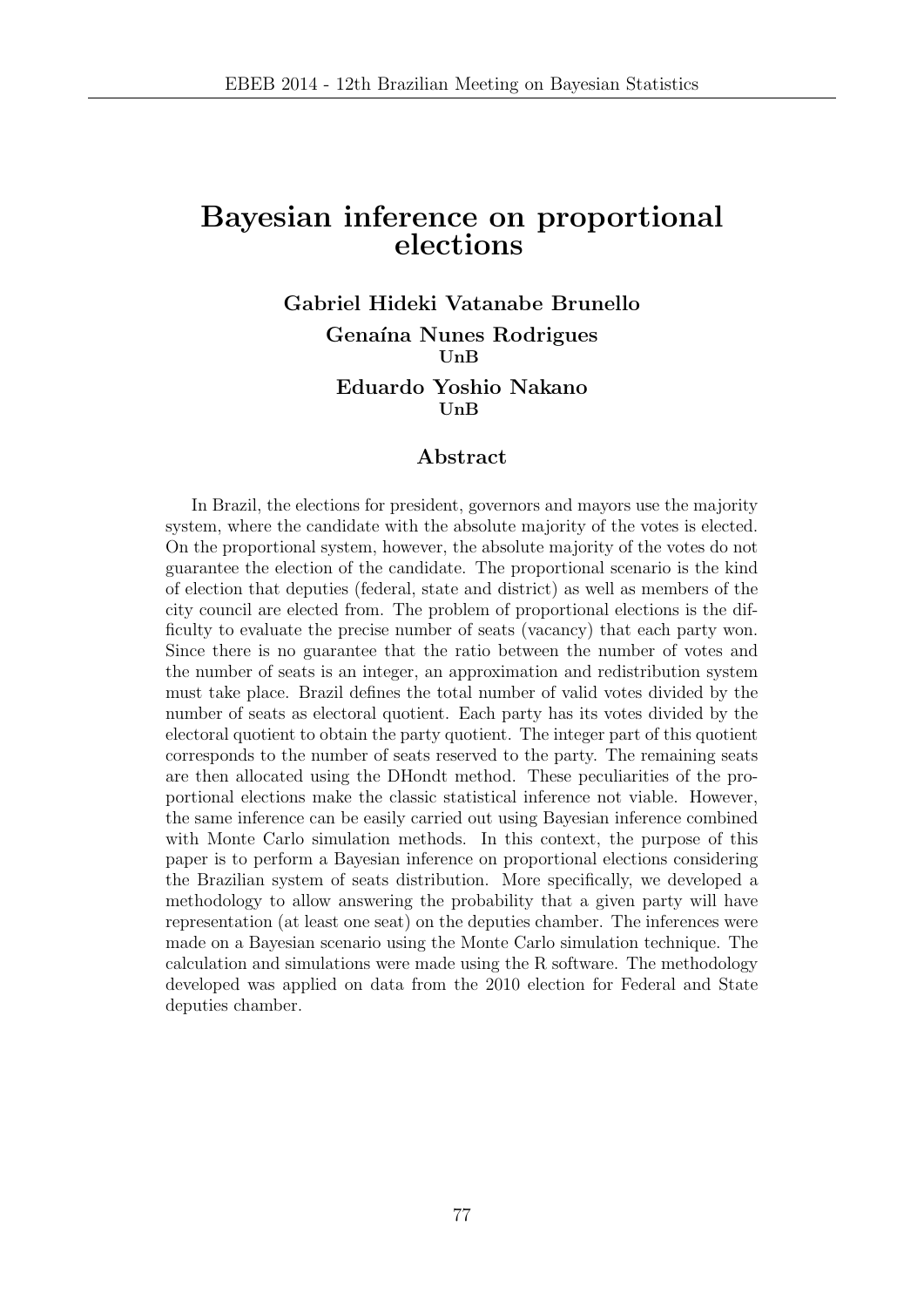### A Bayesian detection zero-inflated model

Katherine E. C. Zavaleta Department of Statistics, Universidade Federal de S. Carlos

Vicente G. Cancho Institute of Mathematics and Computer Science - University of S˜ao Paulo - USP

Francisco Louzada Institute of Mathematics and Computer Science - University of S˜ao Paulo - USP

#### Abstract

We studied the destructive model formulated by Rodrigues (2010) to observable variables. The modeling was applied in the analysis of biological tests on animals in order to identify and assess chemical agents that can prevent cancer. The goal of these biological experiments is to evaluate the effect of a particular treatment on incidence rate of tumours observed in animals. The observation of these tumors is possible until death of the animal, we shall call the observable terminal variable. Through an example, we observe that the results can be sensitive to parametric shapes of distributions assumed, in particular for the distribution of the number of tumors per animal. The data have presence of zeros, so will be proposed for the number of tumors detected a zero-inflated distributions with use of Poisson and negative binomial models. The Gamma model is assumed for the time of detection of tumors. The study of this work will be addressed from the Bayesian point of view, where the estimation of the parameters are obtained through the MCMC method for doing inference.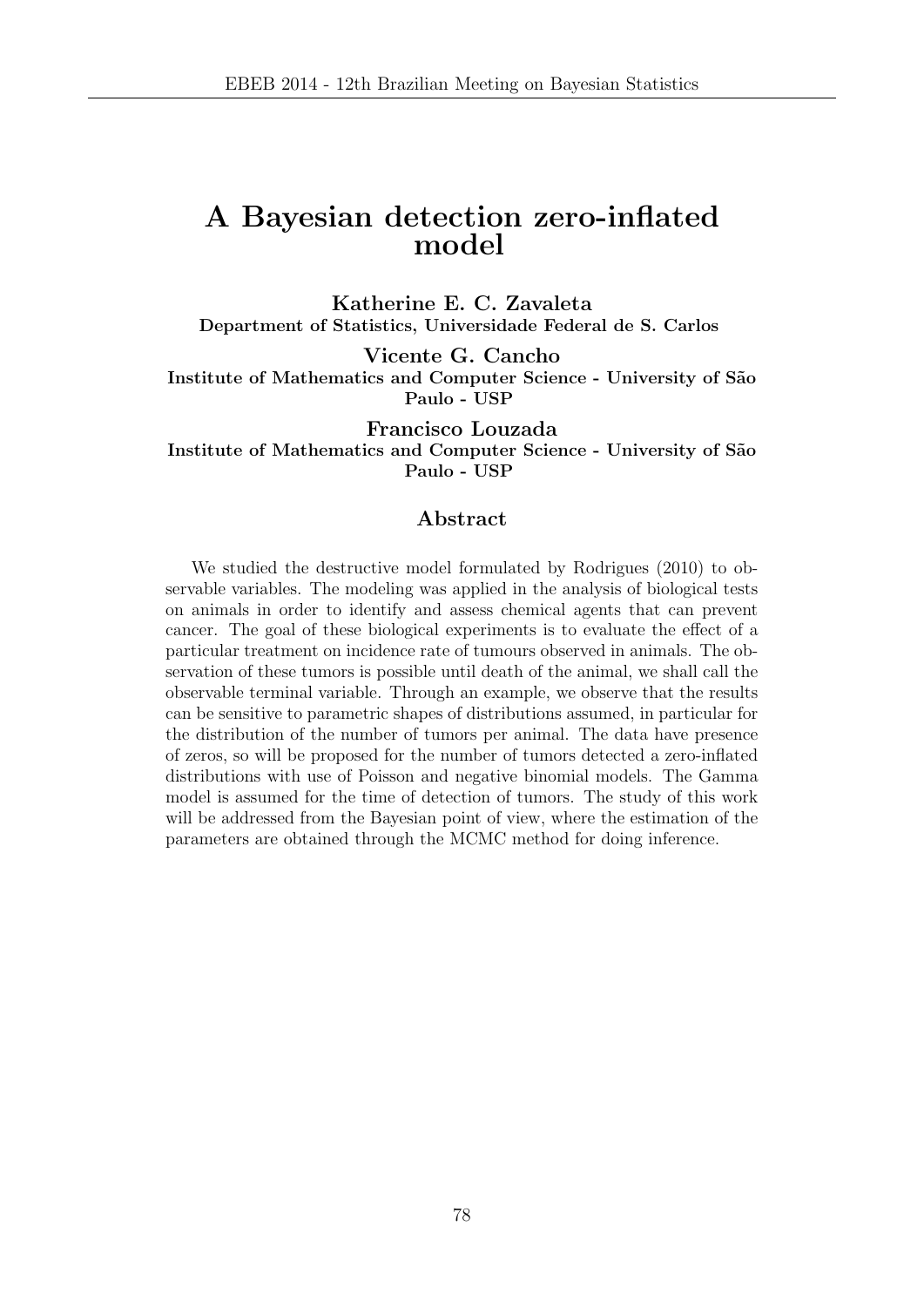### Bayesian extreme-value regression model assuming known dispersion parameter

Jonatas Silva Espirito Santo Department of Statistics, Federal University of São Carlos

Márcio Luis Lanfredi Viola Department of Statistics, Federal University of São Carlos

Carlos Alberto Ribeiro Diniz Department of Statistics, Federal University of São Carlos

### Abstract

The extreme-value distribution (Gumbel distribution) is very useful in predicting the probability that an extremal event will occur. The use of this model is very common in insurance and finance problems as well as in natural phenomena problems such as rainfall, floods, wind gusts and air pollution. Barreto-Souza & Vasconcellos (2011) proposed an extreme-value regression model assuming that the location and dispersion parameters vary across observations through nonlinear regression models. In this work, we show Bayesian extremevalue regression model supposing known dispersion parameter. Moreover, the location parameter is defined by a linear regression model with one covariate.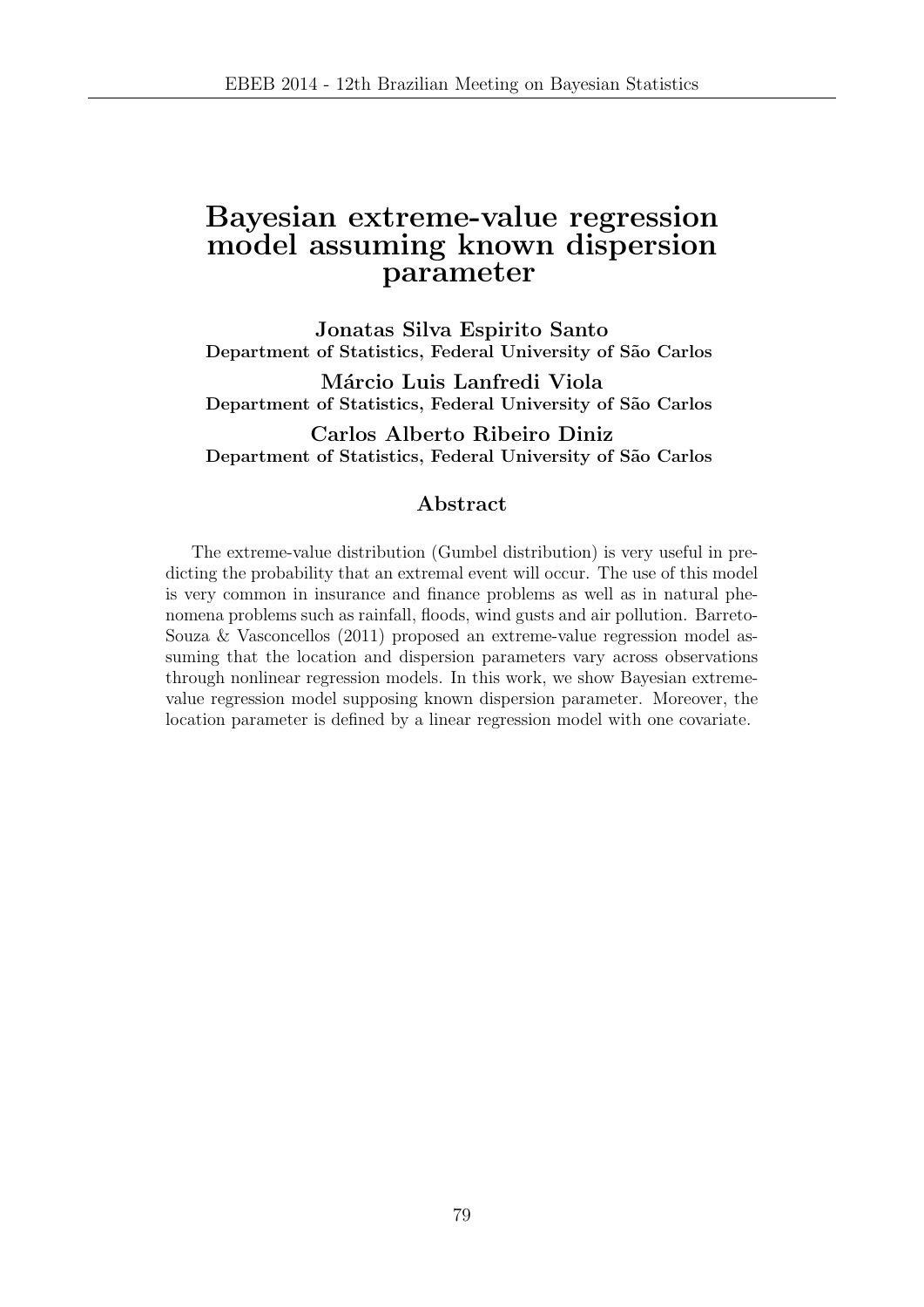### Augmented mixed models for clustered proportion data

Dipankar Bandyophadyay Division of Biostatistics, University of Minnesota

> Diana Milena Galvis Soto UNICAMP

> Victor Hugo Lachos Dvila UNICAMP

#### Abstract

Continuous (clustered) proportion data often arise in various domains of medicine and public health where the response variable of interest is a proportion quantifying disease status for the cluster units, ranging between zero and one. However, due to the presence of relatively disease-free as well as highly diseased subjects in any study, the proportion values can lie in the interval [0, 1]. While the widely used beta, simplex and beta rectangular regressions can be adapted for assessing covariate effects here, its versatility is often challenged due to the presence/excess of zeros and ones because the support of these distributions lies in the interval (0, 1). To circumvent this problem, we first introduced a unified family of distributions with support in the interval (0, 1), called General Proportional Data (GPD), that contains the beta, simplex and beta rectangular densities as particular cases. Then, we augmented the probabilities of zero and one with the GPD density controlling for the clustering effect, and hence the augmented-GPD model is defined. Our approach is Bayesian with the ability to borrow information across various stages of the complex model hierarchy, and produces a computationally convenient framework amenable to available freeware. We develop Bayesian case-deletion influence diagnostics based on qdivergence measure. Both simulation studies and application to a real dataset from a clinical periodontology study quantify the gain in model fit and parameter estimation over other ad-hoc alternatives, and provide quantitative insight into assessing the true covariate effects on the proportion responses.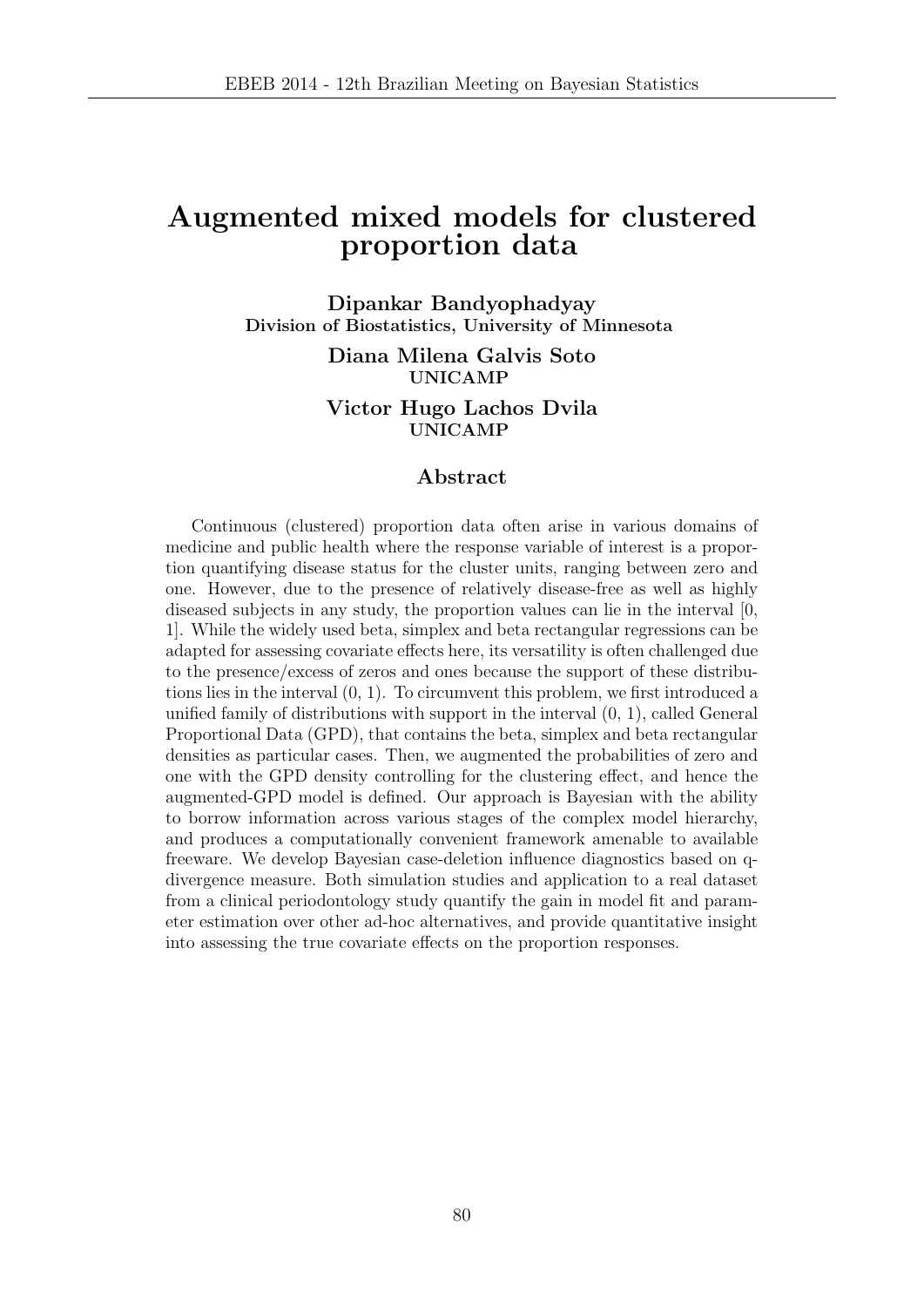### On the Bayesian estimation and influence diagnostics for the Weibull-Negative-Binomial regression model with cure rate under latent failure causes

Yiqi Bao

Departament of Statistics - Federal University of São Carlos

Vicente Garibay Cancho Instituto de Ciências Matemáticas e de Computação - ICMC, Universidade de São Paulo

Francisco Louzada Instituto de Ciências Matemáticas e de Computação - ICMC, Universidade de São Paulo

### Abstract

The purpose of this paper is to develop a Bayesian approach for the Weibull-Negative-Binomial (WNB) regression model with cure rate under latent failure causes and presence of randomized activation mechanisms. We assume the number of competing causes of the event of interest follows a Negative Binomial (NB) distribution while the latent lifetimes are assumed to follows a Weibull distribution. Markov chain Monte Carlos (MCMC) methods are used to develop the Bayesian procedure. Model selection to compare the fitted models are discussed. Moreover, we develop case deletion influence diagnostics for the joint posterior distribution based on the  $\psi$ -divergence, which has several divergence measures as particular cases. The developed procedures are illustrated with a real data set.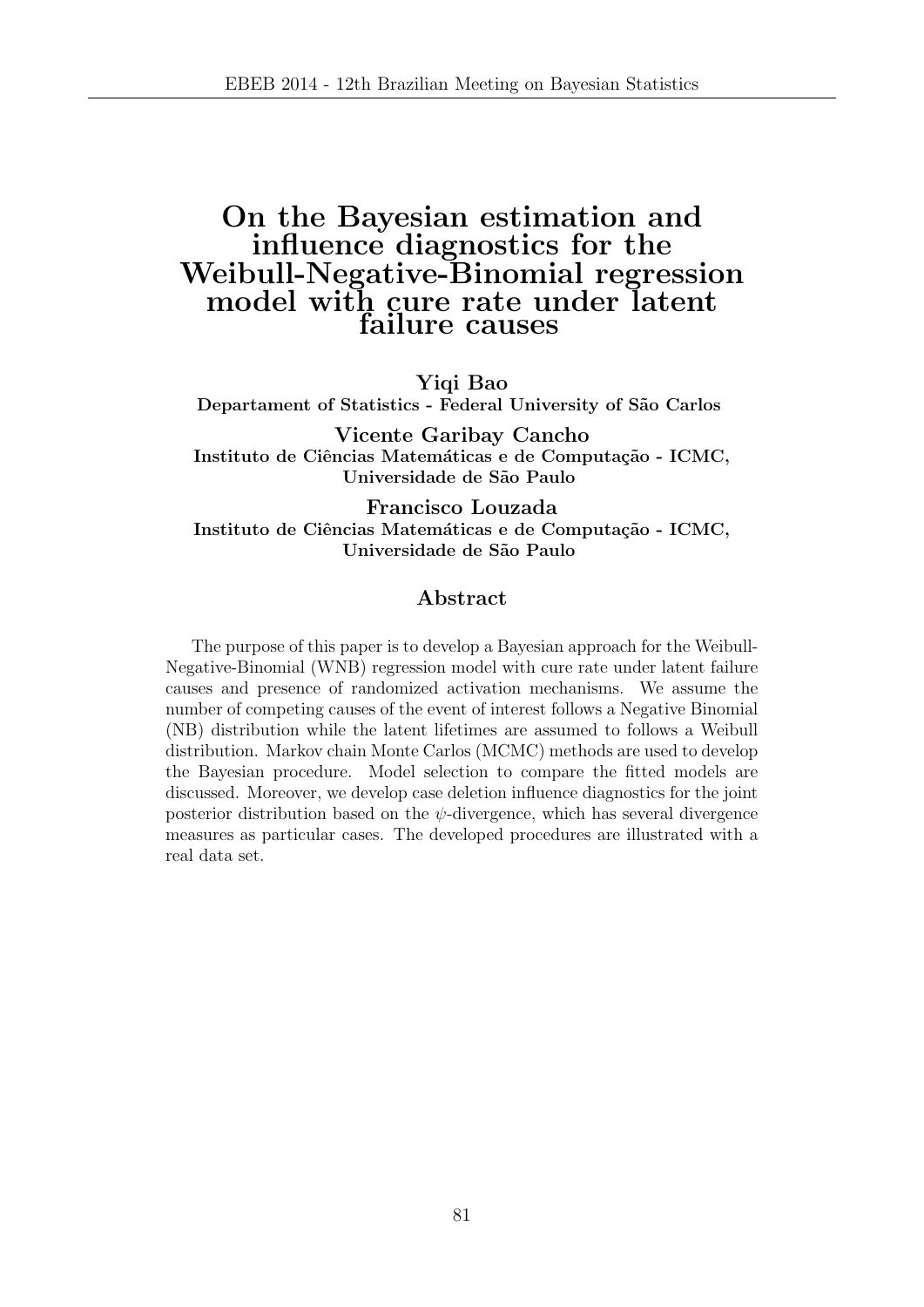## Bayesian approach of the exponential Poisson logarithmic model

José Augusto Fioruci Departament of Statistics - Federal University of São Carlos

Yiqi Bao Departament of Statistics - Federal University of São Carlos

Francisco Louzada Instituto de Ciências Matemáticas e de Computação - ICMC, Universidade de São Paulo

Vicente Garibay Cancho Instituto de Ciências Matemáticas e de Computação - ICMC, Universidade de São Paulo

### Abstract

Recently a new three parameter lifetime distribution motivated mainly by lifetime issues has been proposed by the authors. In this paper, we consider the Bayesian analysis for this new distribution and compare their performances with the classic ones. The approximate Bayes estimators obtained by Markov chain Monte Carlos (MCMC) methods under the assumptions of non-informative priors are compared with the maximum likelihood estimators by simulation. Finally, the model is fitted to a real data set and it is compared with several models.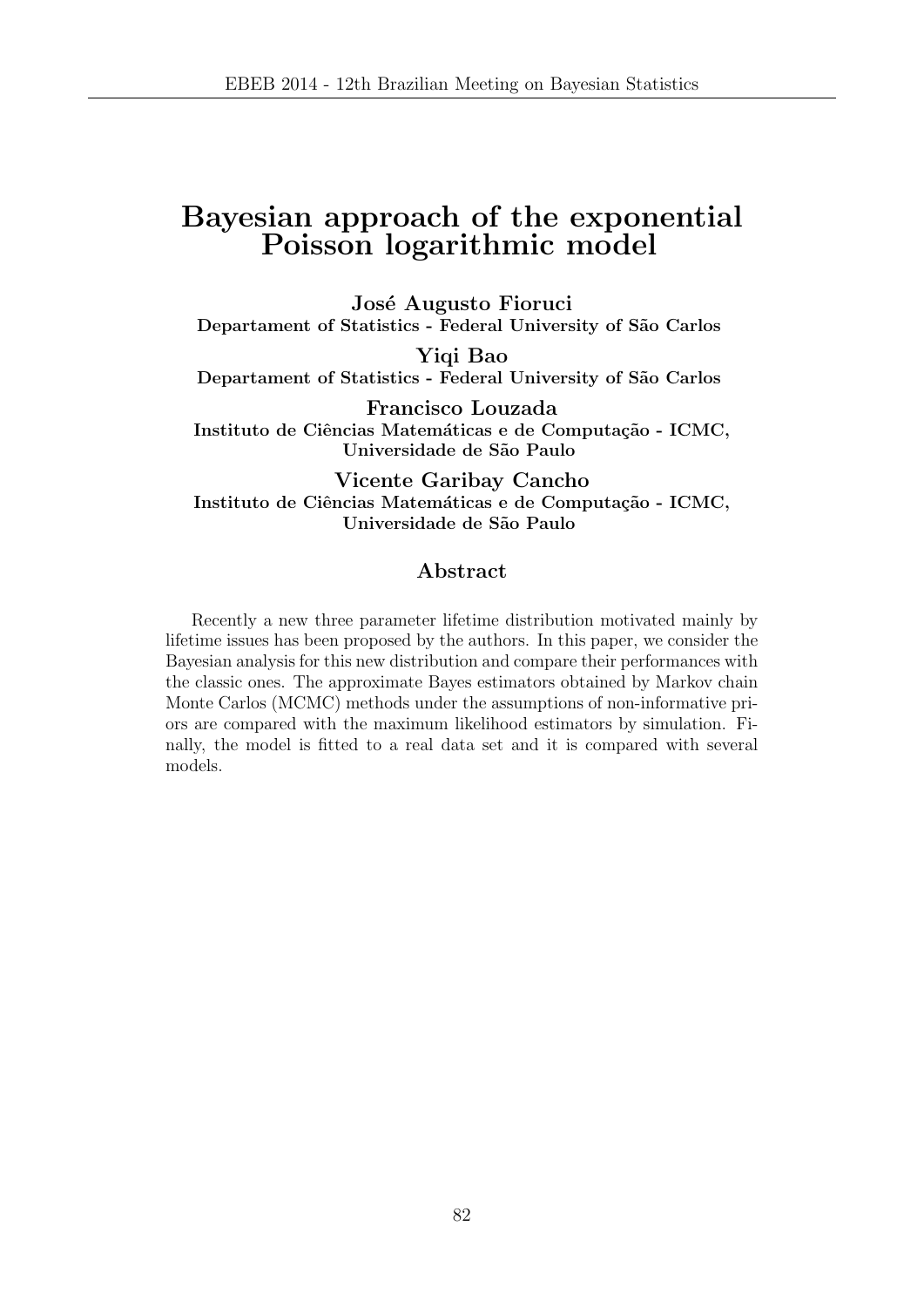### Influence of the spatial conguration on the efficiency of MCMC methods

Bernardo Tormink Universidade Federal de Minas Gerais

Vinicius Diniz Mayrink Universidade Federal de Minas Gerais

### Abstract

Bayesian spatial models for areal data often consider Gaussian Markov Random Fields (GMRF) in their prior specication of parameters. This stochastic component induces correlation between elements of the model and inuences computational tools required to approximate the posterior distribution. Other areas of statistics using GMRF priors are dynamic and state-space models applied to time series analysis. In this case, the results show that the number of neighbors in the spatial structure affects the computational efciency of the MCMC methods used to sample from the posterior distributions of the target parameters. In our study, we evaluate and compare the efciency of an MCMC algorithm applied to spatial structures with different number of neighbors per region. The efciency is measured with respect to the autocorrelation of the chains; the larger the autocorrelation, the larger should be the generated chain so that the level of information is equivalent to that of a random sample. We consider a CAR spatial model for areal data following a local linear GMRF. The spatial structure is specied through the prior precision matrix for state parameters, which can represent different neighborhood congurations. The MCMC method is applied to evaluate the simulated data generated under distinct spatial structures; ranging from the simplest case with 2 neighbors per regions to the more general case with a large number of neighbors per regions.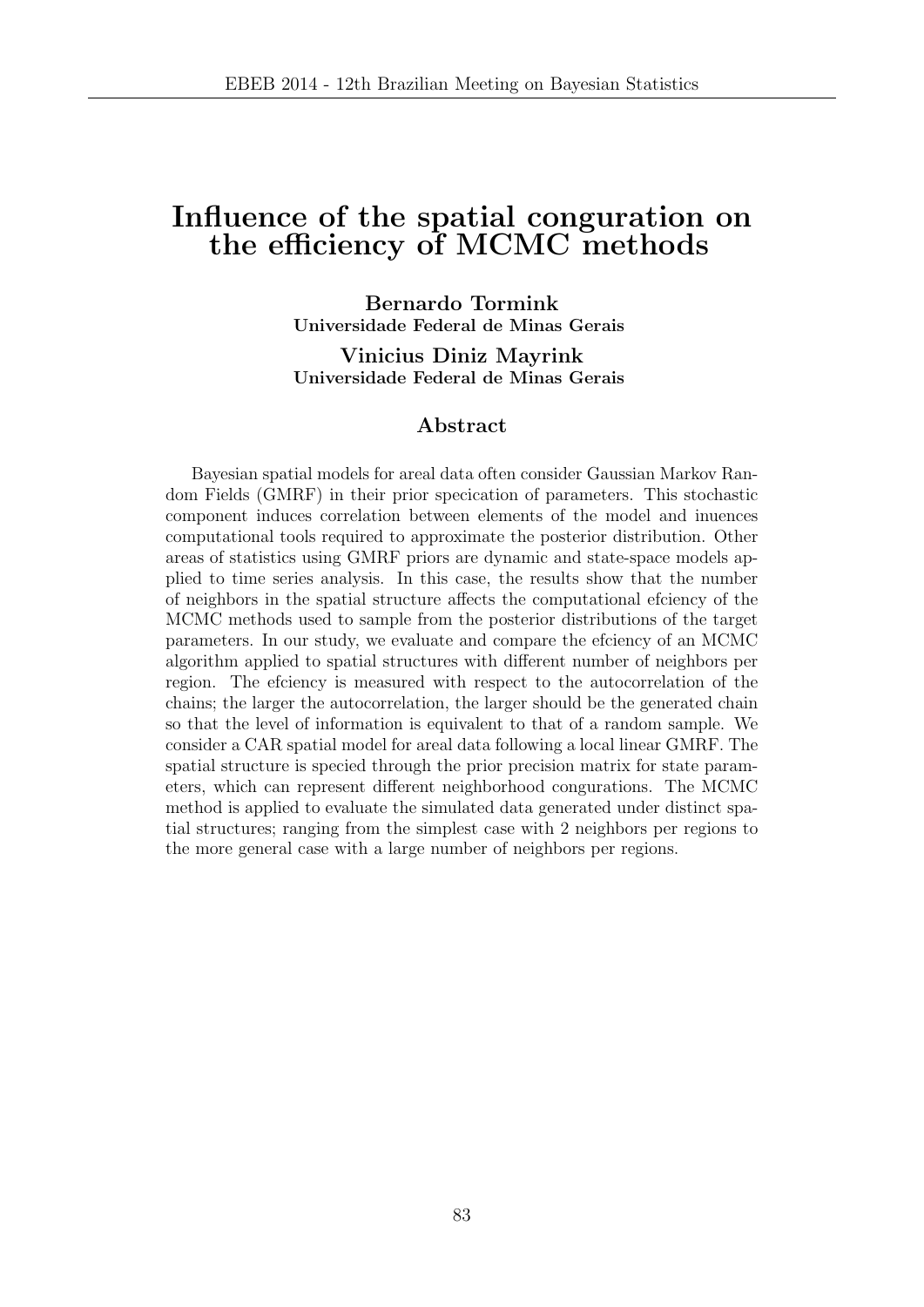## Operational risk: tools for dependency modelling

Guaraci Requena Departament of Statistics - Federal University of São Carlos Débora Gonçalves Departament of Statistics - Federal University of São Carlos Carlos Alberto Ribeiro Diniz

Departament of Statistics - Federal University of São Carlos

### Abstract

The main objective of this work is the allocation of regulatory capital associated with operational risk. The identification and measurement of operational risk is a new issue in the banking sector and, for this reason, the most financial institutions use a conservative method to calculate the capital to be allocated. The method, proposed by the Basel Committee, assumes that all losses of risk units (type of loss and line of business event) have perfect positive dependence. Thus, the dependency relationships among such losses are not considered in the model, making the final allocated capital overestimated and conservative. In this paper we propose a new method for the calculation of regulatory capital required for operational risk. The method is based on copula theory and we discuss Bayesian methods to calculate the estimates of the copula parameters. A simulation study was performed to compare both the conservative and the proposed methods.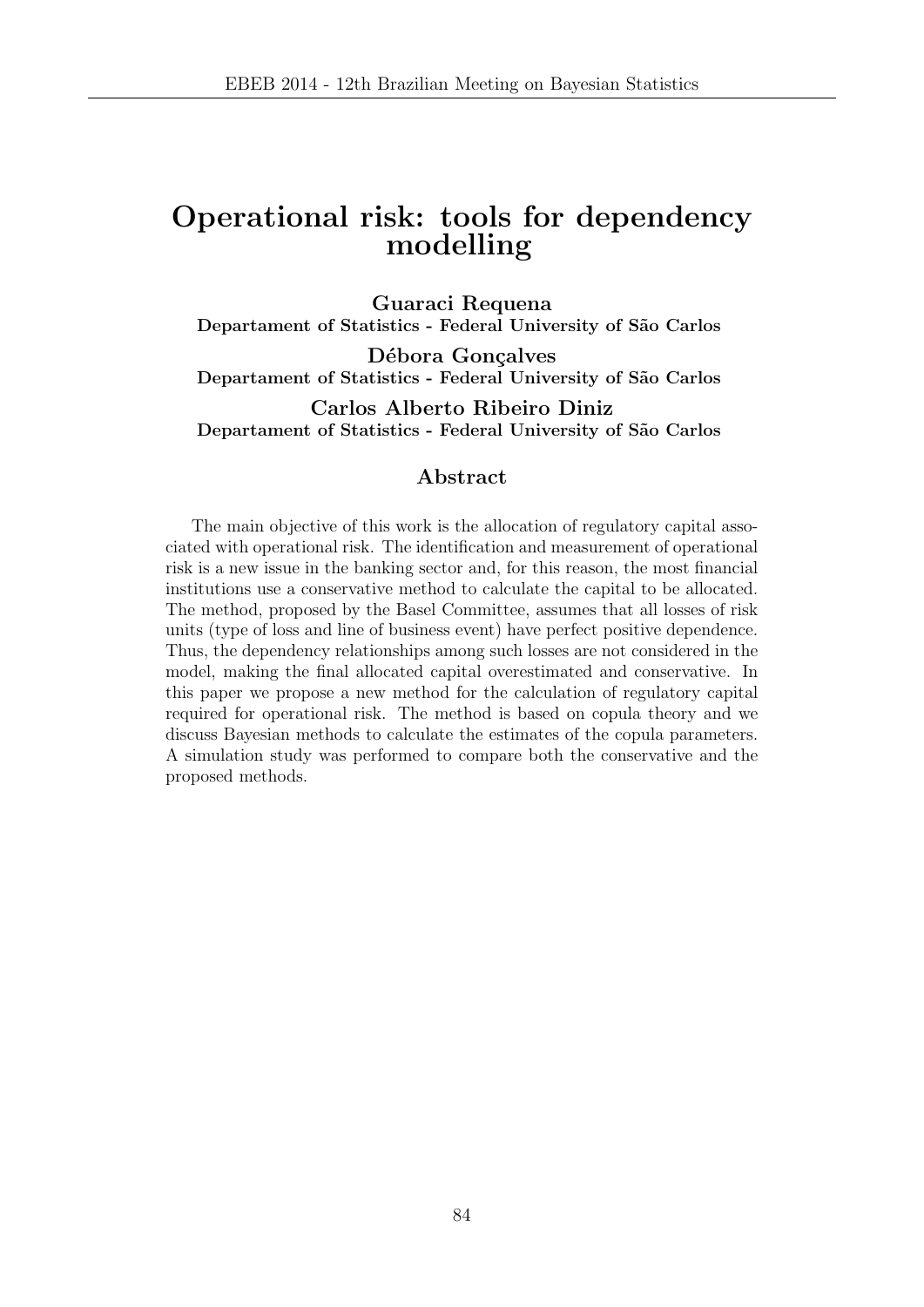### Bayesian inference of the logistic growth model in state space representation

Carlos Montenegro IME - Universidade de S˜ao Paulo

Márcia Branco IME - Universidade de S˜ao Paulo

### Abstract

We study the logistic population growth model using state-space approach to update the knowledge of a population of marine shrimp from the Chilean coast. The unobserved state is the annual biomass of the shrimp's population and the observation is the mean annual fishing yield (mean cath per unit of effort). The observation equation is linear, with one parameter (the cathchability coefficient) and the state equation is nonlinear with two parameters (carrying capacity and the intrinsic growth rate of the population). The models include normal, lognormal, t-student, skew-normal and skew-t distributions. The posterior distribution of states and parameters of the models are approximated using Markov Chain Monte Carlo methods (MCMC) and for model selection we use DIC (Deviance Information Criterion) and posterior predictive distribution. For the five adjusted models which presents the lowest DIC is the one that considers skew-t distribution for observation error and normal process error. The second best model is one that considers skew-normal distribution for observation error and normal process error. Furthermore, the posterior predictive distribution of the autocorrelation of observation errors and the  $\chi^2$ goodness of fit statistic show that the largest evidence points to these models as the best for the analyzed dataset.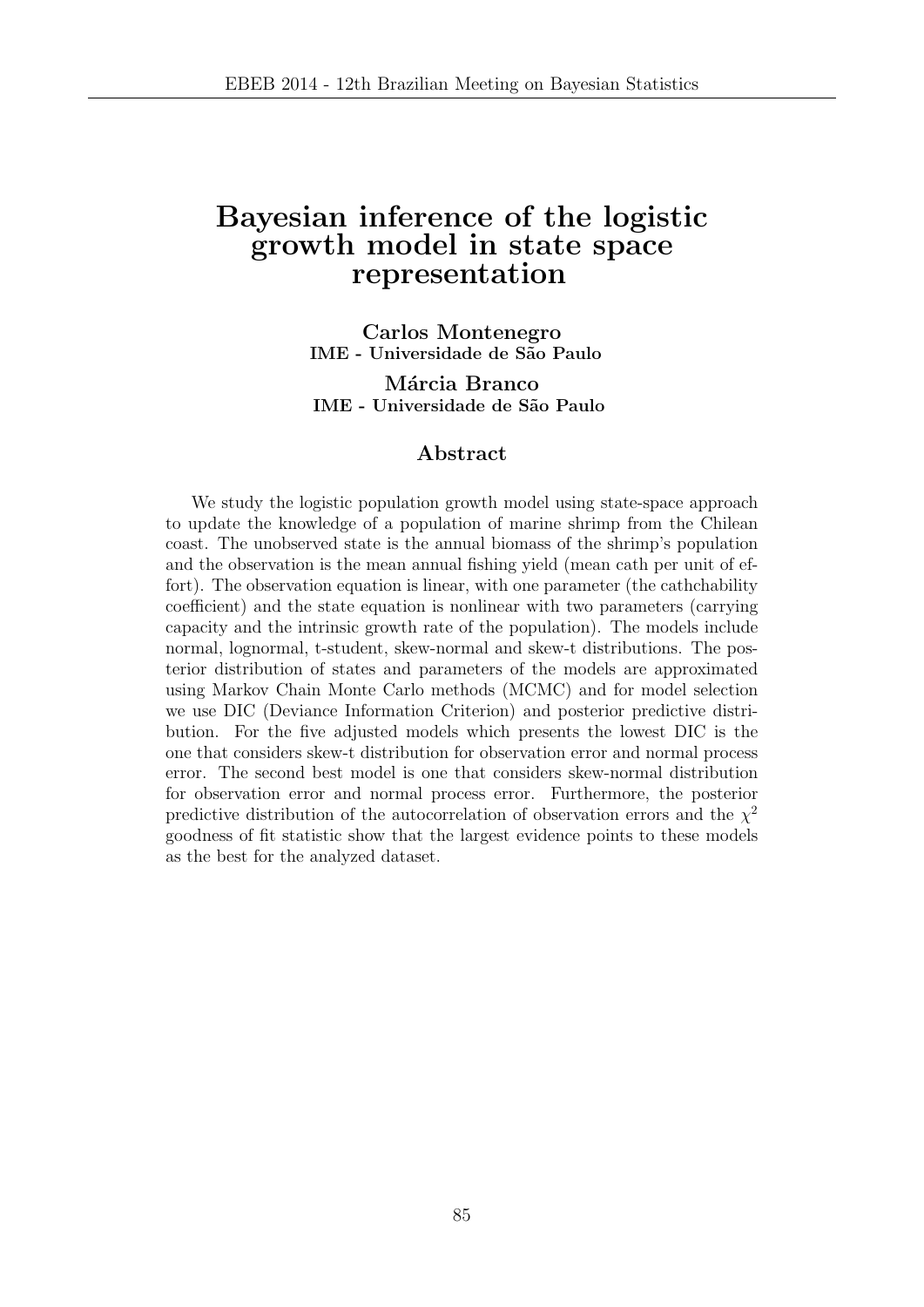## Modeling the votes of Brazilian political party through a Bayesian statistical model

Rosineide F. da Paz Departament of Statistics - Federal University of São Carlos

Jorge Luis Bazan Instituto de Ciências Matemáticas e de Computação - ICMC, Universidade de São Paulo

Ricardo S. Ehlers Instituto de Ciências Matemáticas e de Computação - ICMC, Universidade de São Paulo

### Abstract

Statistical modeling in Political Analysis is used recently to describe electoral behavior of political party. In this paper we propose a Weibull mixture model that describe the votes obtained for a political party in Brazilian general elections. Were considered the votes obtained by Workers' Party in the five elections since 1994 to 2010. A Bayesian approach consider with a random walk Metropolis algorithm within Gibbs sampling was implemented. In addition, Bayes factor was consider to the choose of the Number of Components of mixture. In addition the probability of get the 50 percent of the votes in the first round was estimated. The results show that the only few component are need to describe the votes obtained in this election. In addition we found that the probability of get the 50 percent of the votes in the first round is increasing to long time. Future development are discussed.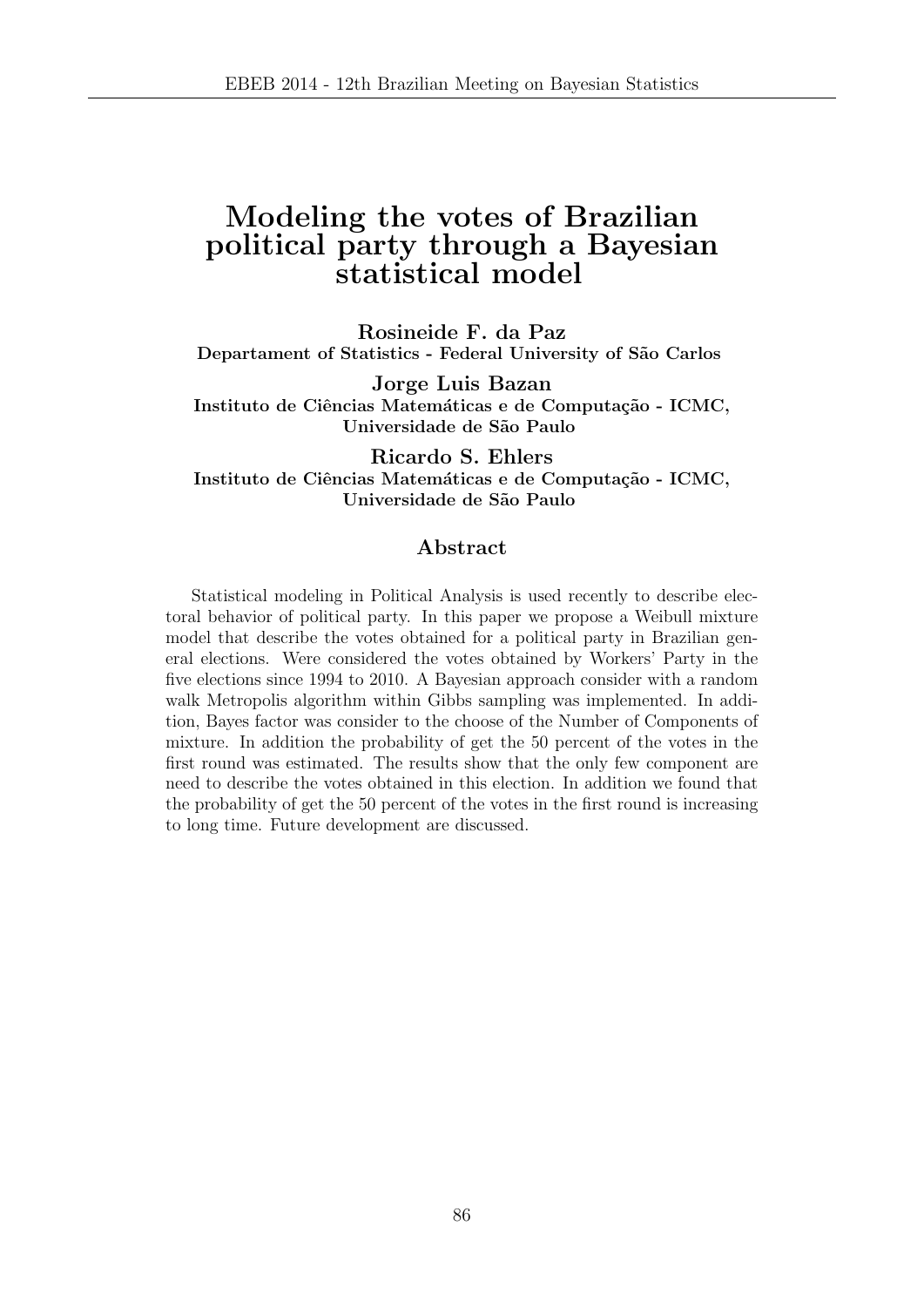### Numerical approximation to Mellin convolution by mixtures of exponentials

Jorge Luis Torrejón Matos Department of Applied Mathematics, Institute of Mathematics and Statistics - University of São Paulo

Julio Michael Stern Department of Applied Mathematics, Institute of Mathematics and Statistics - University of São Paulo

#### Abstract

The purpose of this work is to calculate the compositional models of FBST (the Full Bayesian Significance Test) studied by Stern (The rules of logic composition for the Bayesian epistemic e-Values - 2007). The objective of this work is to find an approximation method numericaly efficient that can replace the condensation methods described by Kaplan. Two techniques are compared: First, the approximation of Mellin convolution using discretization and condensation described by Kaplan (An Improved Condensation Procedure in Discrete Probability Distribution Calculation - 1987), second, the approximation of Mellin convolution using mixtures of exponentials described by Dufresne (Fitting combinations of exponentials to probability distributions - 2007) to calculate the Fourier convolution and then to apply the operator described by Collins (The relationship between Fourier and Mellin transforms, with applications to probability and stochastic processes - 2011) to transform the usual convolution to Mellin convolution.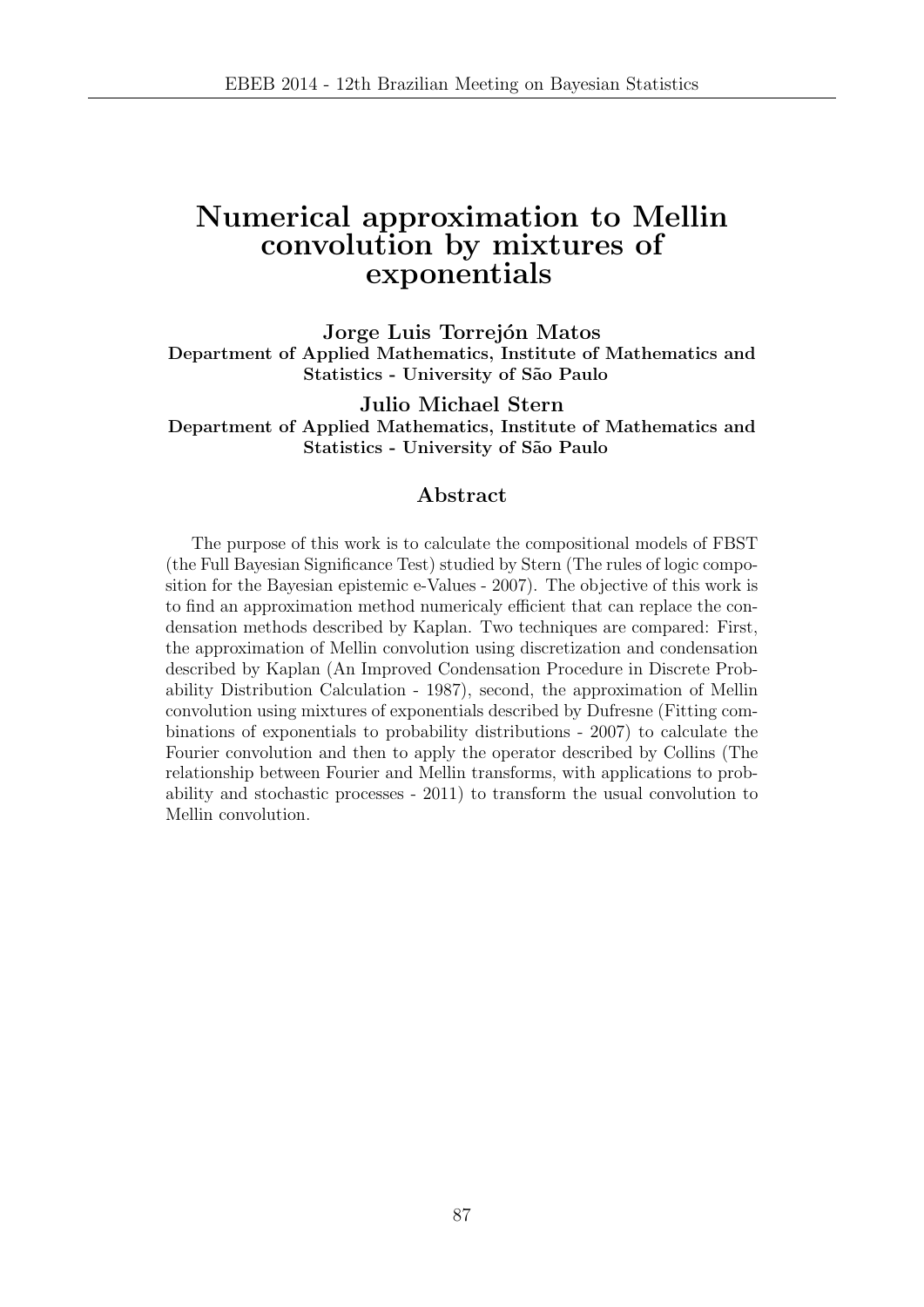## A Reversible-jump procedure for image analysis

Alexandre Calixto Federal University of Grande Dourados and Departament of Statistics - Federal University of São Carlos

Erlandson F. Saraiva Federal University of Mato Grosso do Sul and Departament of Statistics - Federal University of São Carlos

Luis Aparecido Milan Departament of Statistics - Federal University of São Carlos

#### Abstract

In this work, we propose a Bayesian approach for image analysis. In the proposed model we consider associated to each pixel a latent discrete label where the set of pixels with the same label is referred to as a component, which can consist of disjoint clusters of pixels. Conditional on latent labels, the observed data is supposed to be from a normal distribution. For latent labels is assumed a Gibbs prior distribution governed by a spatial regularization parameter b. In order to sample from the joint posterior distribution we propose a reversible-jump procedure, using a split-merge strategy that change the value of the number of state M of a Markov random eld in the neighborhood M-1 and M+1. Conditional on M, the normal parameters are updated via Gibbs sampling, the b is update via Metropolis-Hastings and the latent labels via Swendsen-Wang Algorithm. We illustrate the performance of the methodology on some simulated data sets and a real data set.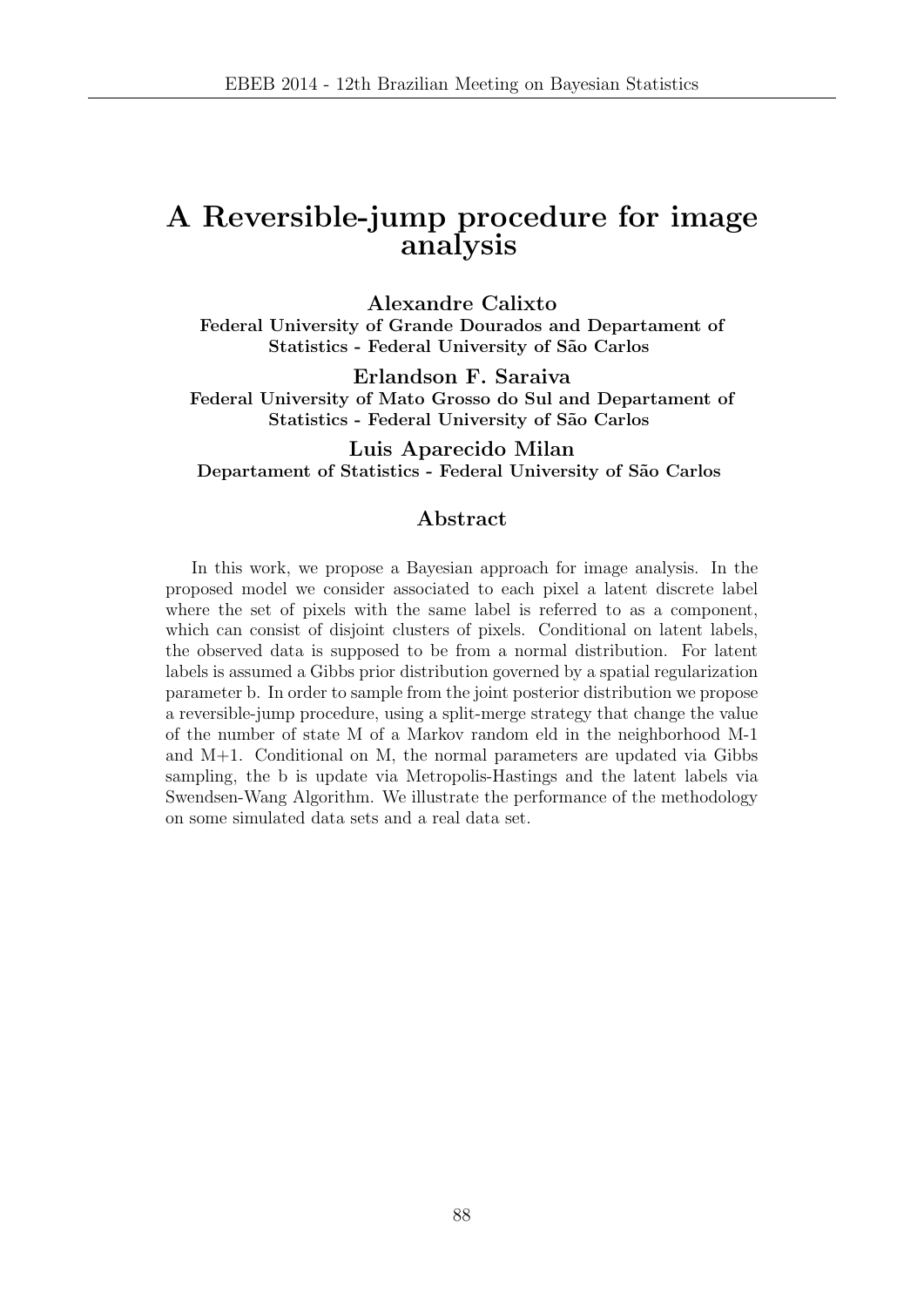## A Predictive allocation sampler for Analysis of Mixture Model

Erlandson F. Saraiva Federal University of Mato Grosso do Sul and Departament of Statistics - Federal University of São Carlos

Luis Aparecido Milan Departament of Statistics - Federal University of São Carlos

Francisco Louzada Instituto de Ciências Matemáticas e de Computação - ICMC, Universidade de S˜ao Paulo

Adriano K. Suzuki Instituto de Ciências Matemáticas e de Computação - ICMC, Universidade de S˜ao Paulo

#### Abstract

We propose a Bayesian approach for mixture model where the number of components is treated as unknown and inferred from the data using a Markov chain Monte Carlo algorithm, the predictive allocation sampler (PAS). The PAS is a Metropolis-Hastings within Gibbs sampling developed on a state space consisting of the number of components and the latent allocation variables. The Gibbs sampling is performed to update the latent allocation variables and the Metropolis-Hastings is performed to change the number of components using the pair of ejection/absorption moves. We verify the performance of the PAS on artificial data as well as analyze two publicly available datasets.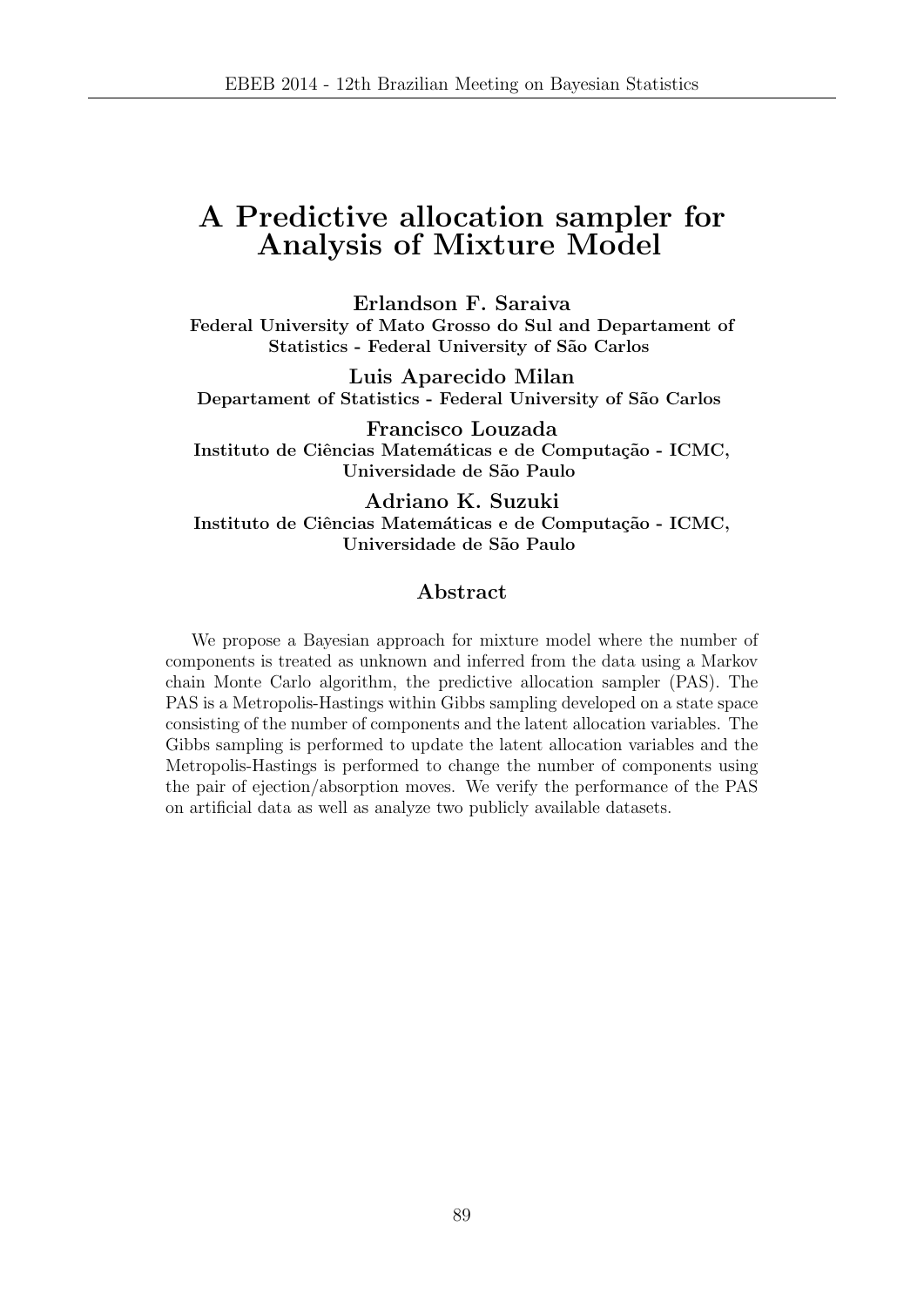## The transmuted log-logistic distribution: an application for time up to first calving of cows via Bayesian methods

Daniele C. T. Granzotto Universidade Estadual de Maringá-UEM

Francisco Louzada Instituto de Ciências Matemáticas e de Computação - ICMC, Universidade de S˜ao Paulo

### Abstract

The literature on proposing new survival distributions is growing quickly and researchers are concerned with derivation of statistical survival probability models (or simply survival distributions of real world lifetime phenomena), that can represent more consistently the random behavior of experimental observations. Several approaches for construct lifetime distributions can be mentioned such as transformation of variables, transformations of distribution, mixtures of two or more lifetime distributions, compound distributions, and probability integral transforms. According to Shaw and Buckley (2007) an alternative procedure to the above ones is the transmutation map which is a convenient way of constructing new distributions. So, we propose a new lifetime distribution by using a quadratic rank transmutation map in order to add a new parameter to the log-logistic distribution and leave it more flexible. Also, we provide a comprehensive description of the properties of the proposed distribution along with its reliability study. The usefulness of the transmuted log-logistic distribution for modeling reliability data is illustrated on a polled Tabapua race time up to rst calving data by using Bayesian methods. The results were obtained via Monte Carlo Markov Chains methods.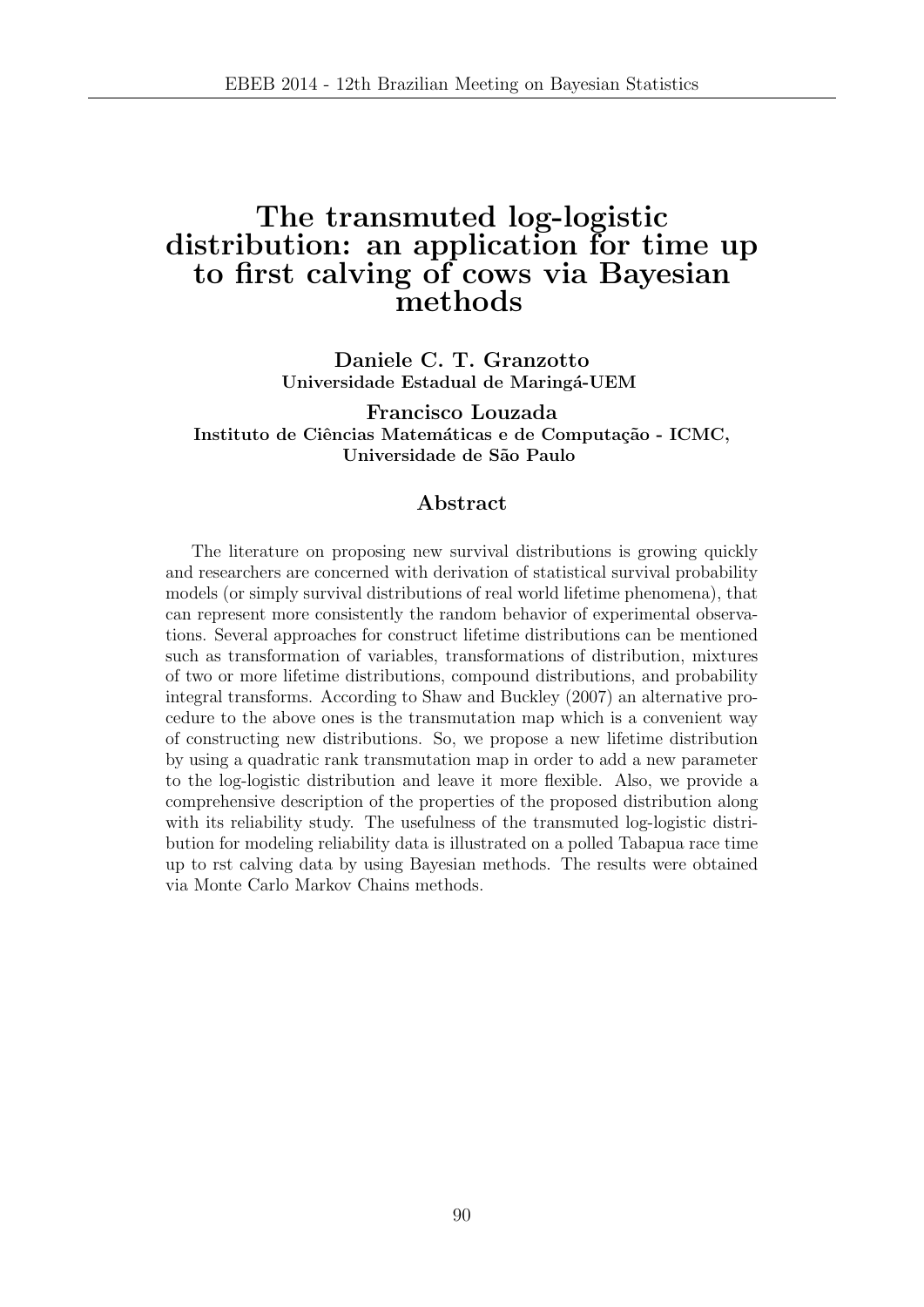## The Exponential-Poisson regression model for recurrent events: a Bayesian approach

Márcia Aparecida Centanin Macera Departament of Statistics, Federal University of São Carlos

> Francisco Louzada ICMC, University of São Paulo

> Vicente G. Cancho ICMC, University of São Paulo

### Abstract

In this paper we introduce a new regression model for recurrent event data, in which the time of each recurrence is associated to one or multiple latent causes and no information is provided about the cause responsible for the event occurrence. This model is characterized by a rate function fully parametric and it is based on the Exponential-Poisson distribution. The time of each recurrence is then given by the minimum lifetime value among all latent causes. Inference aspects of the proposed model are discussed via Bayesian inference by using Markov Chain Monte Carlo method. A simulation study investigates the frequentist properties of a posteriori estimators for different sample sizes. A real data application demonstrates the use of the proposed model.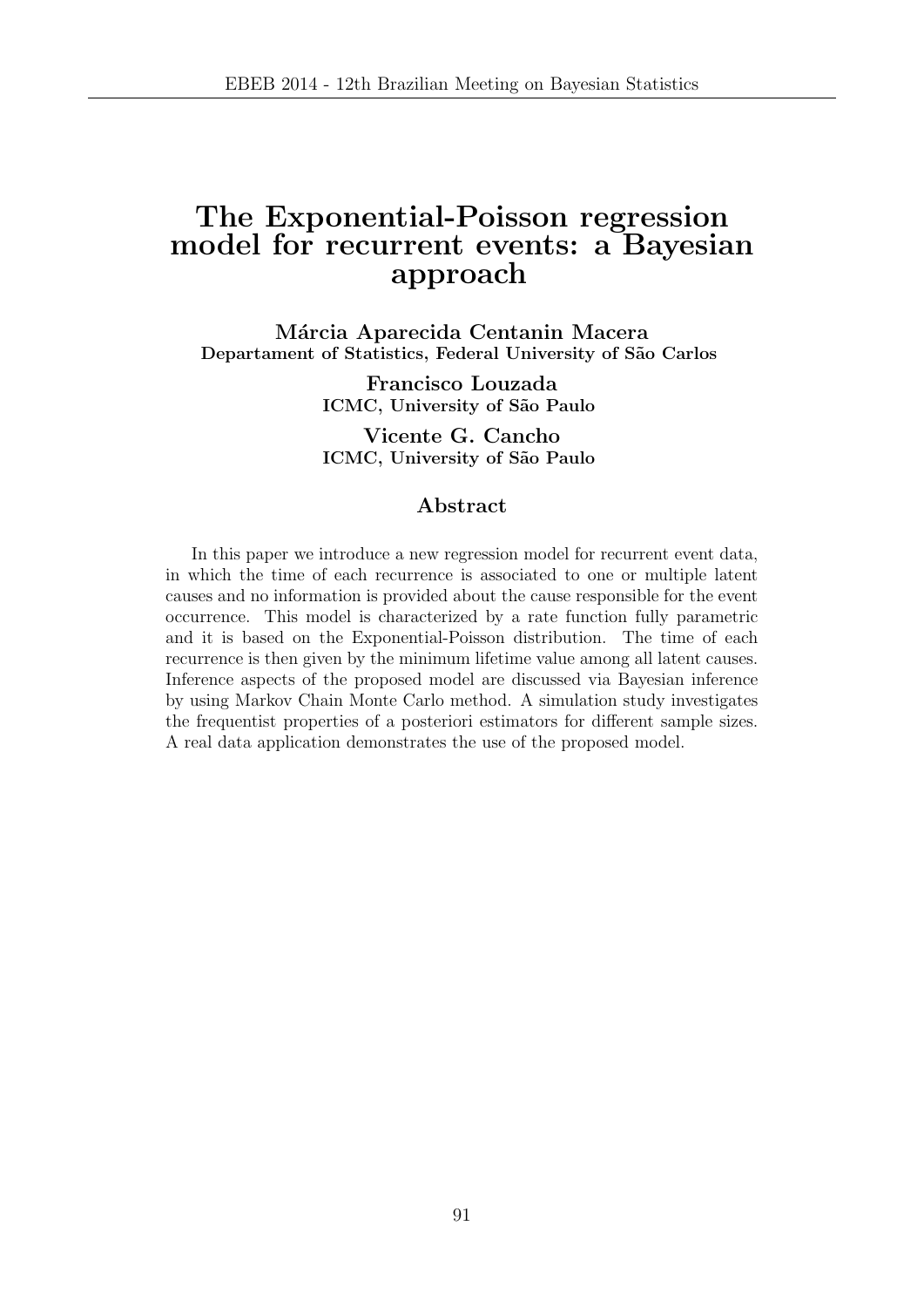## Bayesian analysis of the extended Marshall-Olkin model

### Nikolai Kolev IME-USP

Leandro Ferreira IME-USP

Jayme Augusto IME-USP

### Abstract

Consider the stochasic representation  $[\min(X,Z),\min(Y,Z)]$ , where the nonnegative random variables X and Y are dependent, but being independent of Z. This is the construction of the so-called Extended Marshll-Olkin model. We will provide a Bayesian analysis of the model defined.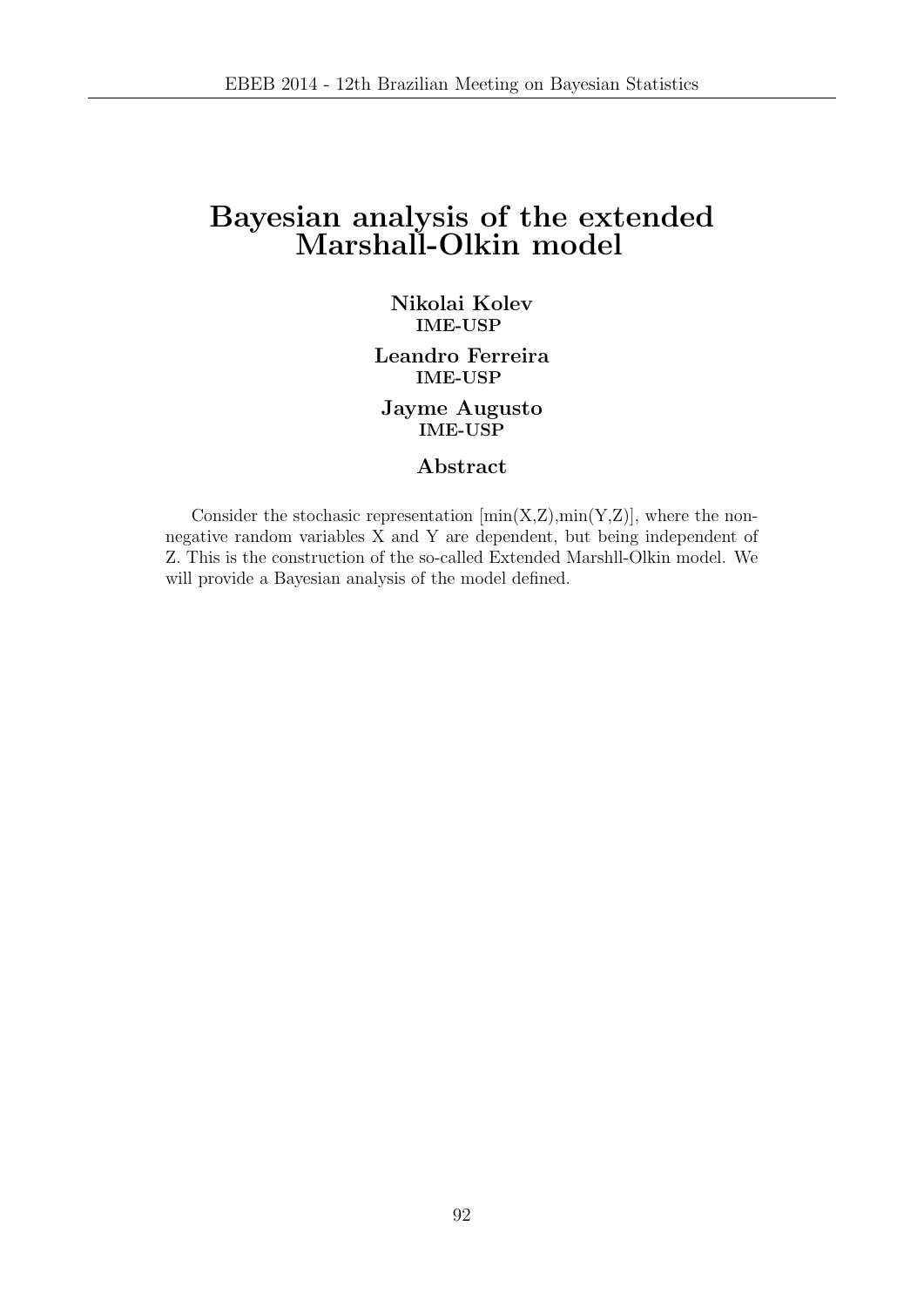## Bayesian approaches to identify active factors in factorial designs 2ˆk without replication: some comparisons.

### Jordania Oliveira UFRN

#### Abstract

Designs 2ˆk factorial are widely used in industry and for reasons of time and economy the majority of these experiments are performed without replicas. The usual methods of analysis for these experiments have been the normal probability plot and semi-normal where, due to the subjectivity of methods, two researchers analyzing the same data may reach different conclusions. Others also well known frequentist methods are the methods of Lenth (1989) and step-down Lenth, proposed by Ye et al. (2001). However, Bayesian methods have been proposed in recent decades. The objective of this study is to compare some Bayesian methods: - Box and Meyer (1986), Chipman, Hamada and Wu (1997) and Bergquist, Vanhatalo and Nordenvaad (2011), along with the above frequentist methods. In order to identify differences and similarities between the methods and the evaluate the performance of these methods in Identifying important factors reanalyzed two experiments found in the literature and some of the simulations. The method of Box and Meyer (1986) uses the principle for factorial experiments , the scattered effects, since the methods of Chipman, Hamada and Wu (1997) and Bergquist, Vanhatalo and Nordenvaad (2011) use the three principles used in the trial, que They are: the principles of sparsity, hierarchy, and heredity. The method of Bergquist, Vanhatalo and Nordenvaad (2011) depending on the priors used can be very similar to the Normal probability plot and semi-normal. The method of Box and Meyer (1986) in turn can lead to a similar Conclusion Lenth method. The Chipman, Hamada and Wu (1997) as well as find the active factors also give an estimate of the parameters. The Bayesian methods are effective in Identifying important factors.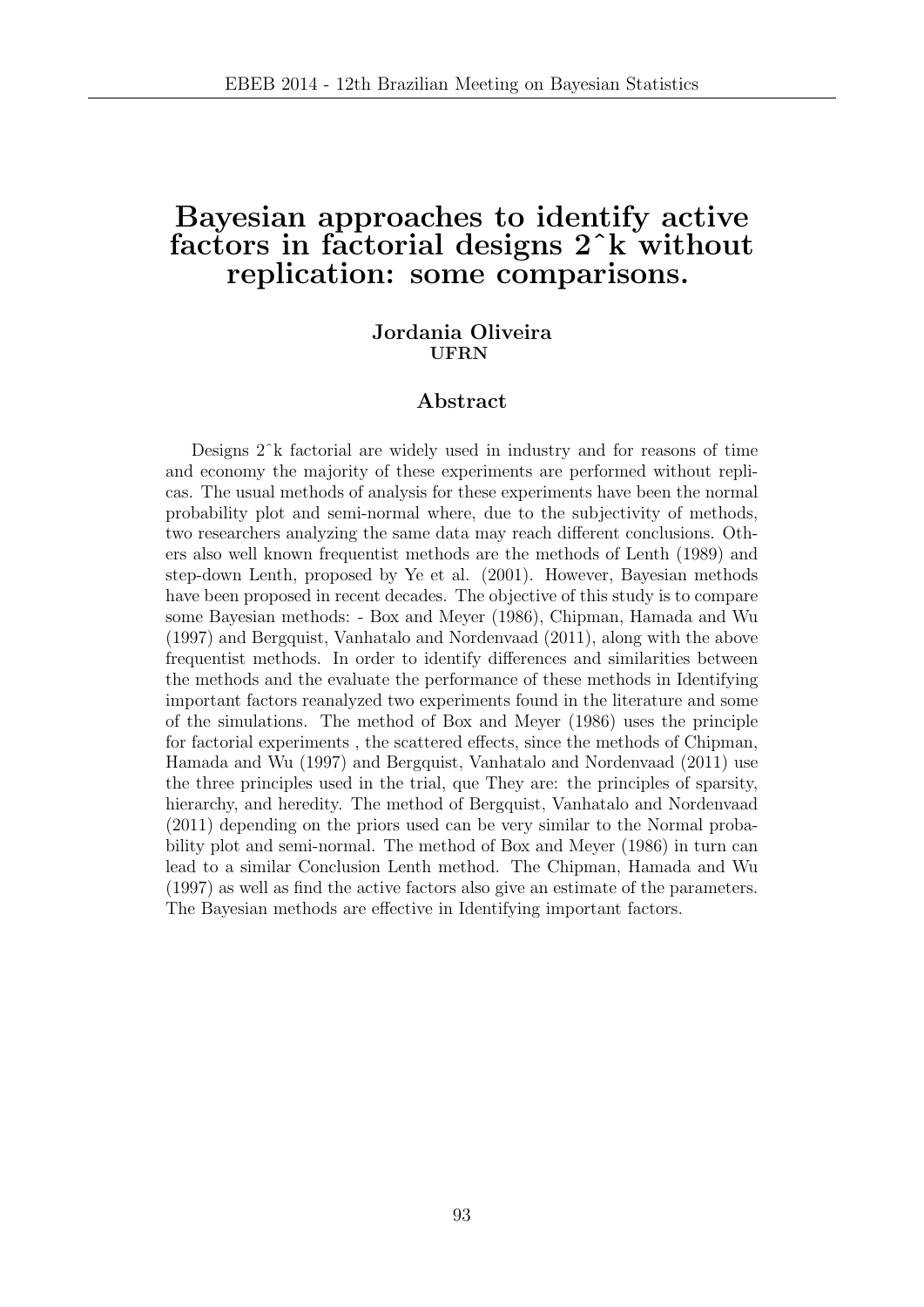## Bayesian Estimation of Birnbaum-Saunders Log-linear Model

### Elizabeth Gonzalez Patino IME-USP

### Abstract

The Birnbaum-Saunders distribution was derived to model failure times of materials subjected to fluctuating stresses and strains. Motivated by applications in the characterizations of materials, in 1991 Rieck and Nedelman proposed a log-linear model for the Birnbaum-Saunders distribution. This model has many applications, for instance, to compare the median time life of several populations or to assess the effect of covariates on accelerated life testing. In addition to the model studied under the classical approach, we considered Markov chain Monte Carlo (MCMC) and we made an implementation in WinBUGS to get a Bayesian aproach under non-informative priori distribution. Similar results for both classic and Bayesian approaches were obtained. This implementation was also adapted for censoring and we assessed the influence of different percentages of censored data.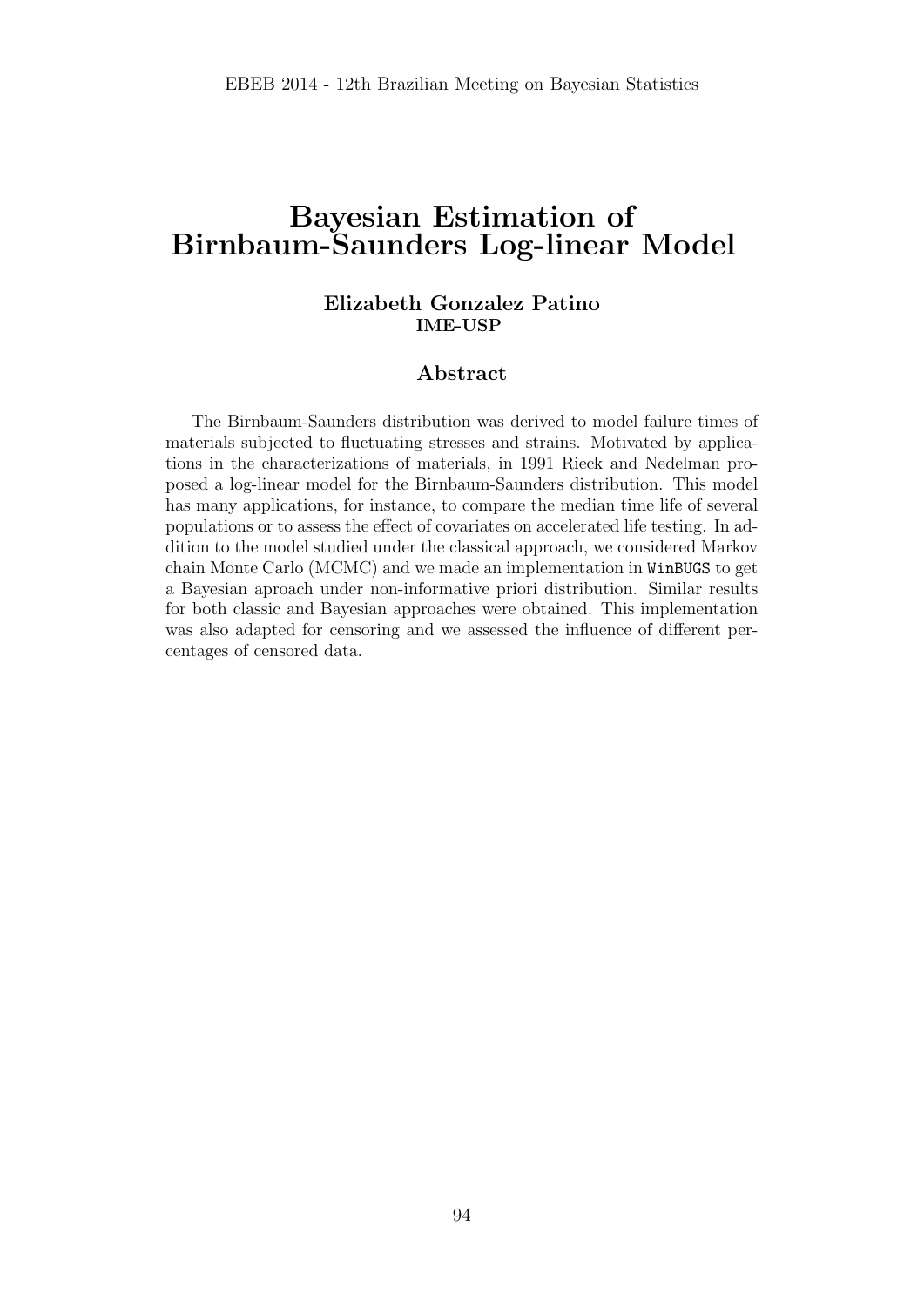## Discerning among symmetric models based on Bayes factor

Claudia Gallegos Perez Banco Santander, Chile

Maria Paz Casanova Laudien Universidad de Concepcion

### Abstract

This project addresses the problem of the discrimination among probability models and it is presented in the framework of measurement errors models, assuming symmetric distributions, under the Bayesian approach. Bayes Factor and Pseudo Bayes Factor are presented as tools for statistical decision; models to be compared include Normal, Student-t and Double Exponential. Results are applied both, to an example presented in the literature, and to simulated data sets. The importance of this study is related to the need to consider non-Normal models, and to assess their adequacy, in the context of Bayesian analysis. To illustrate the methodology, a set of data modeled in the literature as Normal or Student-t, was alternatively fitted by using a Double Exponential distribution. In order to evaluate the proposed methodology, a simulation study is presented.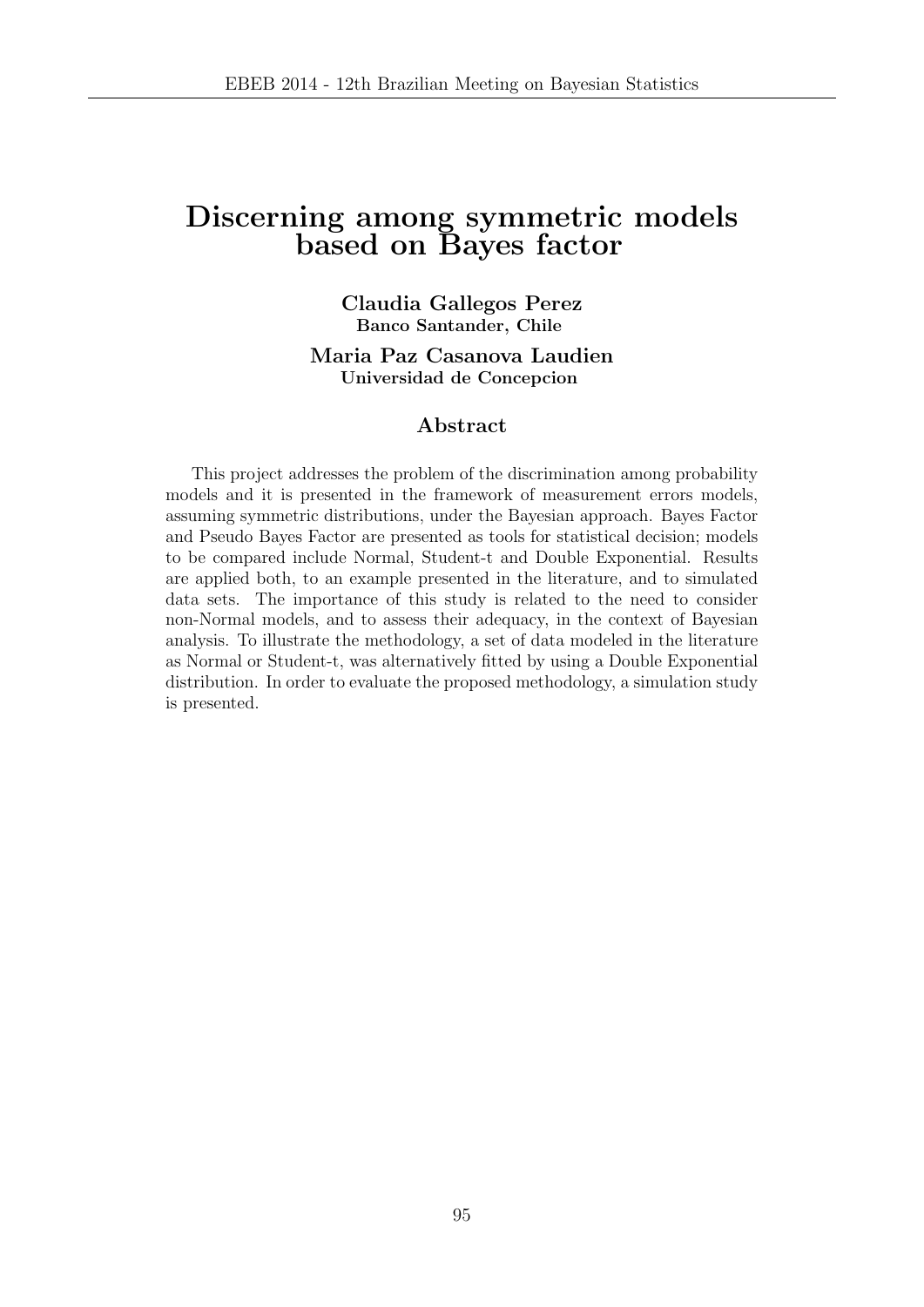## Simple Random Densities

### Paulo C. Marques F. IME-USP

Carlos A. de B. Pereira IME-USP

### Abstract

We construct a prior distribution over densities which is suitable for Bayesian nonparametric inference. Conditional modeling of a set of observables using this prior gives us a tractable solution to the problem of Bayesian density estimation. Stochastic simulations show a consistent asymptotic behavior of the posterior distribution. Extensions of the nonparametric model are presented, including a decision theoretic smoothing of its Bayes estimates.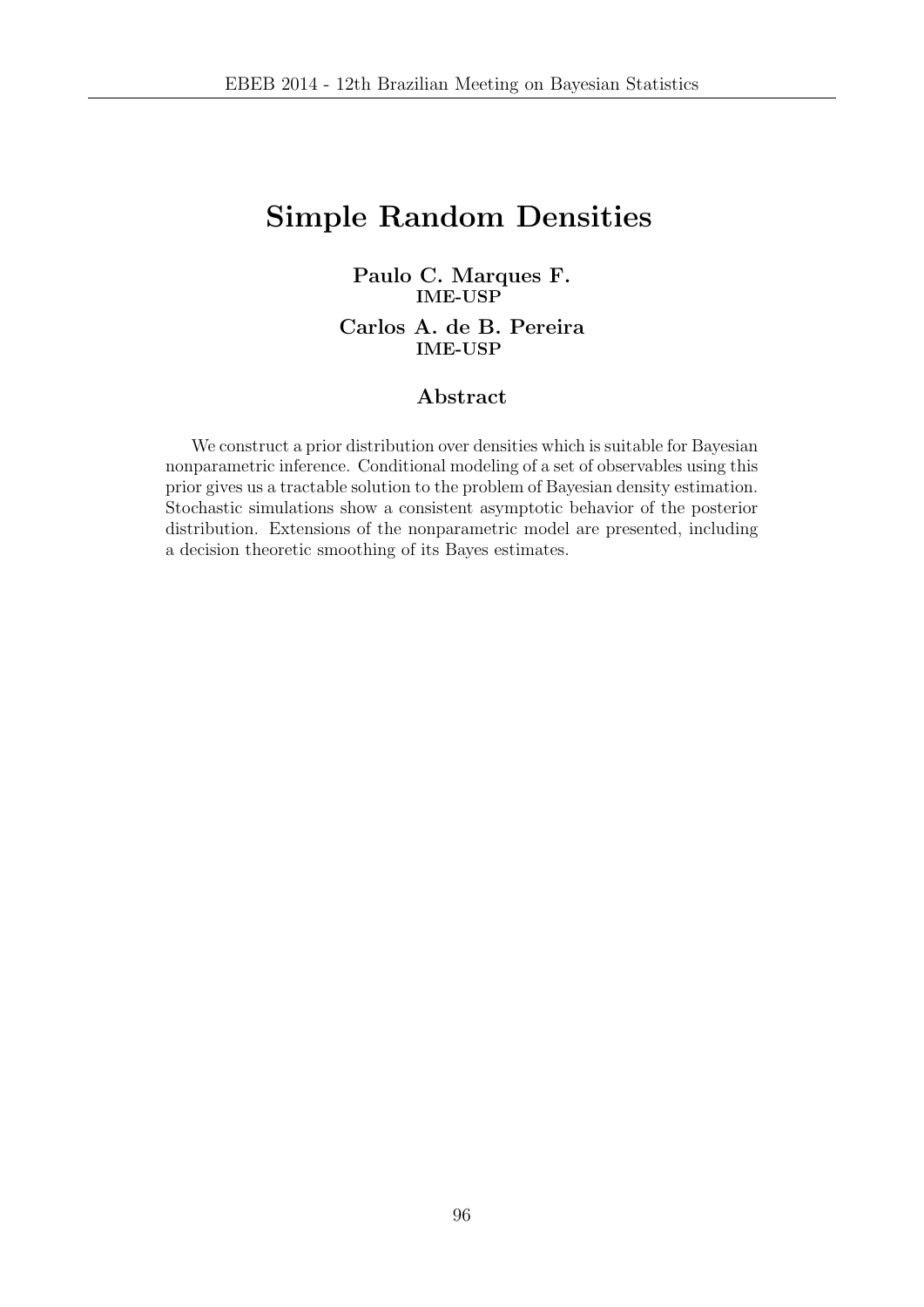## Classifying the origin of archaeological fragments with Bayesian nets

Melaine Oliveira IME - USP

Andressa Soreira IME - USP

Victor Fossaluza IME - USP

Carlos Alberto de Bragança Pereira IME - USP

#### Abstract

The objective of the present work is to classify an archeological fragment as coming from one of a predetermined set of possible origins, Indian tribes: Guarani, Jacadigo and Kadiweu. A database with information from ceramic fragments found in different sites, located in Lalima village, Mato Grosso do Sul, were collected. A database with information about different technological traditions on many ceramic fragments from Lalima was considered. The research's expertise provided precise classification of about 760 pieces into the above three traditions. A supervised model of classification was created in order to infer the origin, among the above three, of other set of 2100 fragments. Bayesian nets were the basis for defining our model. Bayesian networks are directed acyclic graphs that properly represent the dependency between a set of random covariates with their joint probability distribution. We consider that our approach provides a robust classification technique since it provides the probability of a new fragment was originated from one of the three archeological communities with its group of technological tradition. Also, if the probability of technological tradition indicates low probabilities for all three groups, there could be an indication of the presence of an additional community. Comparison with alternative methods to build the networks was also presented.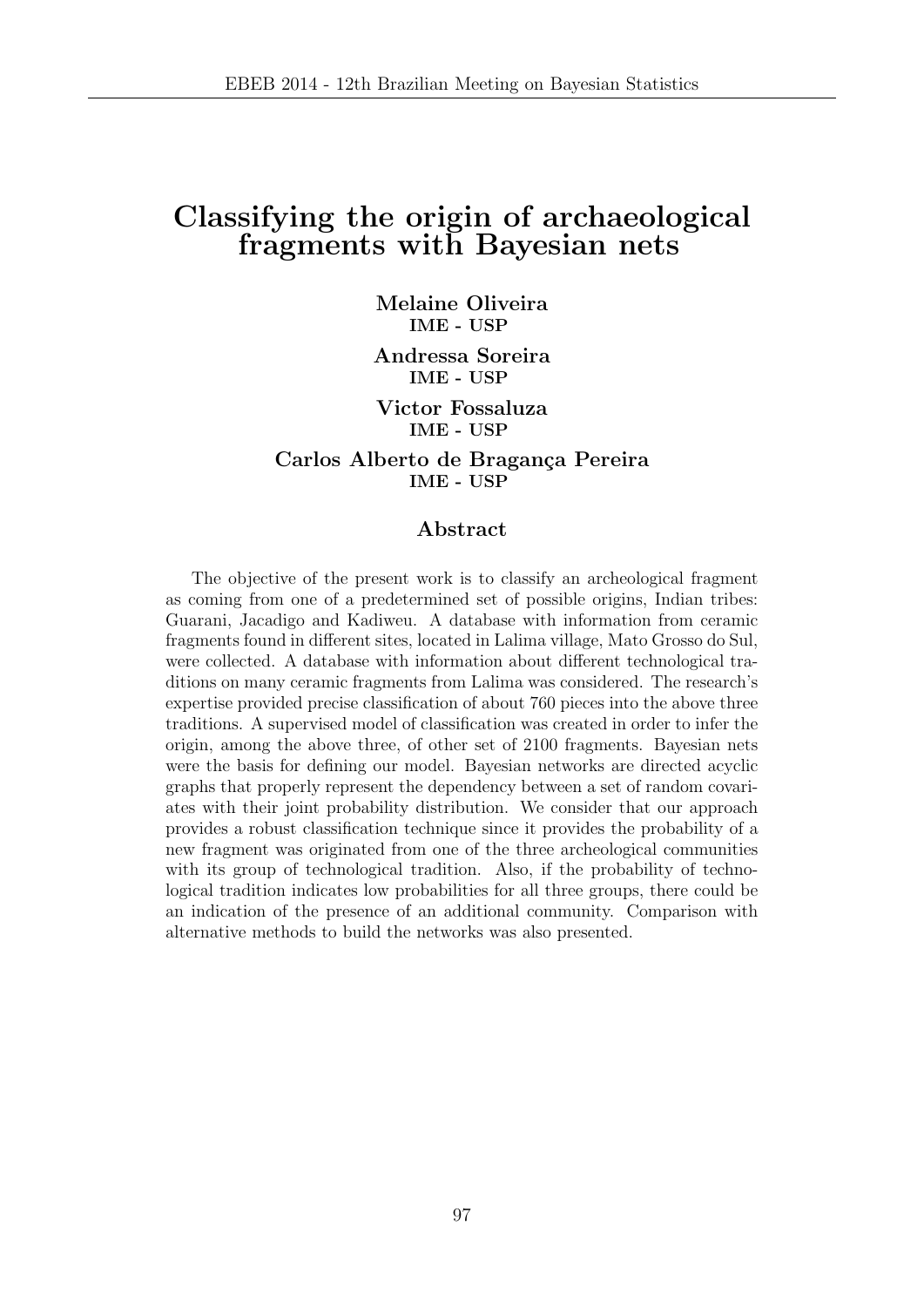## Reliability analysis: study of accelerated life testing under a Bayesian approach

### Lilian da Costa Fontes UFSCar

### Teresa Cristina Martins Dias UFSCar

#### Abstract

Currently, studies related to product reliability are very important to the industrial area, because of the rapid growth of competition and quality requirements requested by the buyers. Thus, the consumers buy not only the product, but the quality, practicality and durability, among other features. The reliability study involves the analysis of failure times obtained under normal operating conditions in order to quantify the life characteristics of a particular product, system or component. Obtaining the records of the times of failure can be very difficult. For example, delays in product failure under study. In these situations, accelerated life tests can be used to anticipate the failure of the product, increasing or decreasing the stress load of the system. In this paper, we analyze a data set of spring failures. Assuming a Weibull model for failure times of the springs, Bayesian estimates were obtained using MCMC simulation methods.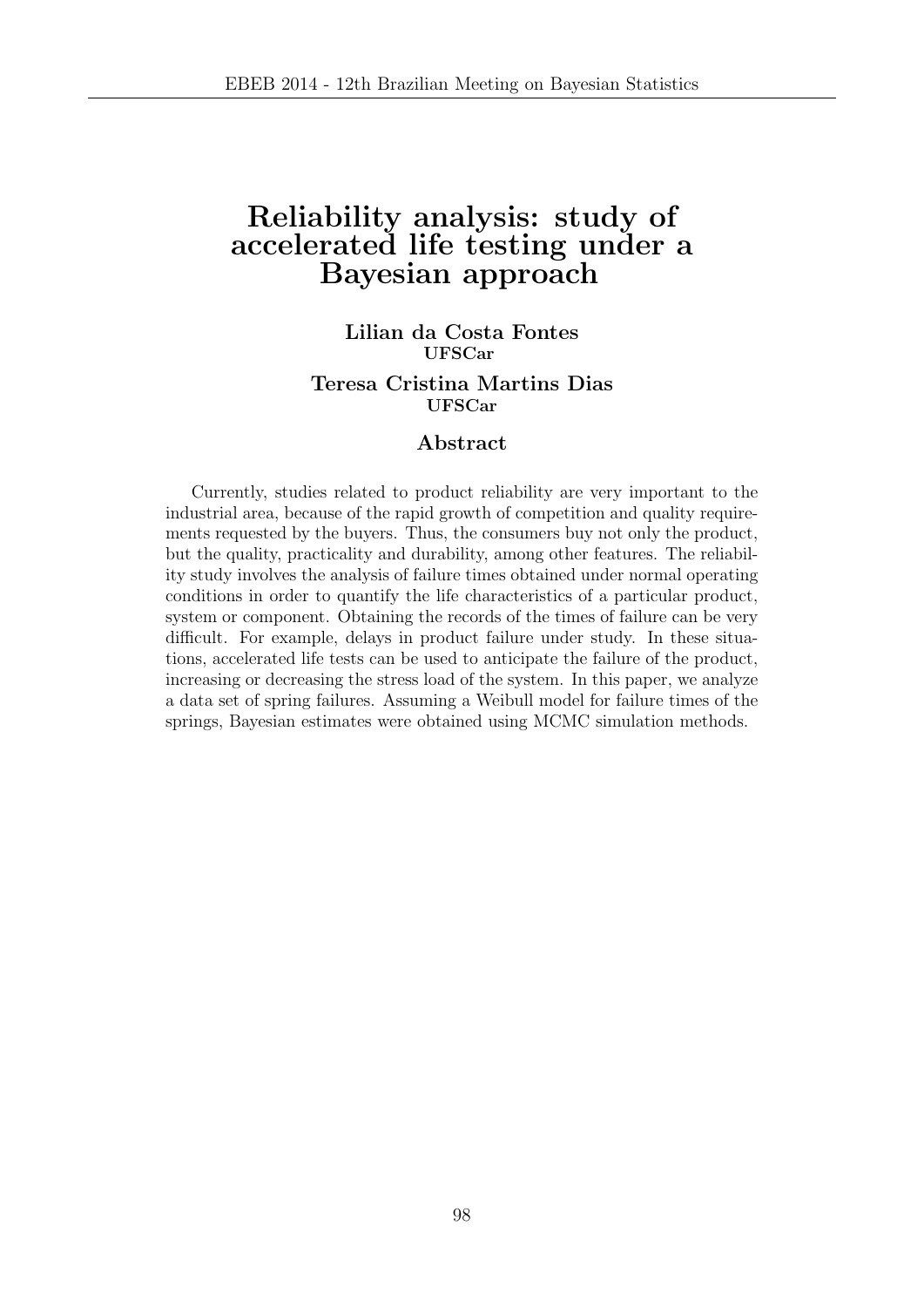### Application of Bayesian analysis to estimation of parametric distributions of complex survey data under informative sampling

Julio Stern IME-USP

Anna Sikov IME-USP

#### Abstract

In this research we develop and apply the Bayesian approach to estimation of a population model under informative probability sampling. We assume that the sample selection probabilities are known to the analyst and are defined by design variables. In most practical situations these variables are correlated with the values of the outcome variable, which results in a difference between the distribution corresponding to the units in the population and the distribution of sampled units. Following the methods, proposed in the literature we assume a model for the outcome variable, holding in the population, and expectations for the sample inclusion probabilities given the outcome and the auxiliary variables. In this research we propose to incorporate the defined models into a Bayesian model by specifying appropriate prior distributions for the unknown parameters. Using the Bayesian approach allows solving an important problem of hypothesis testing, which may be complicated under the frequientist approach due to complexity of the models, resulted by the informative sampling. In this research we also address the problem of estimation of a population model and hypothesis testing in the cases where the parametric assumptions lead to nonidentifiable sample models.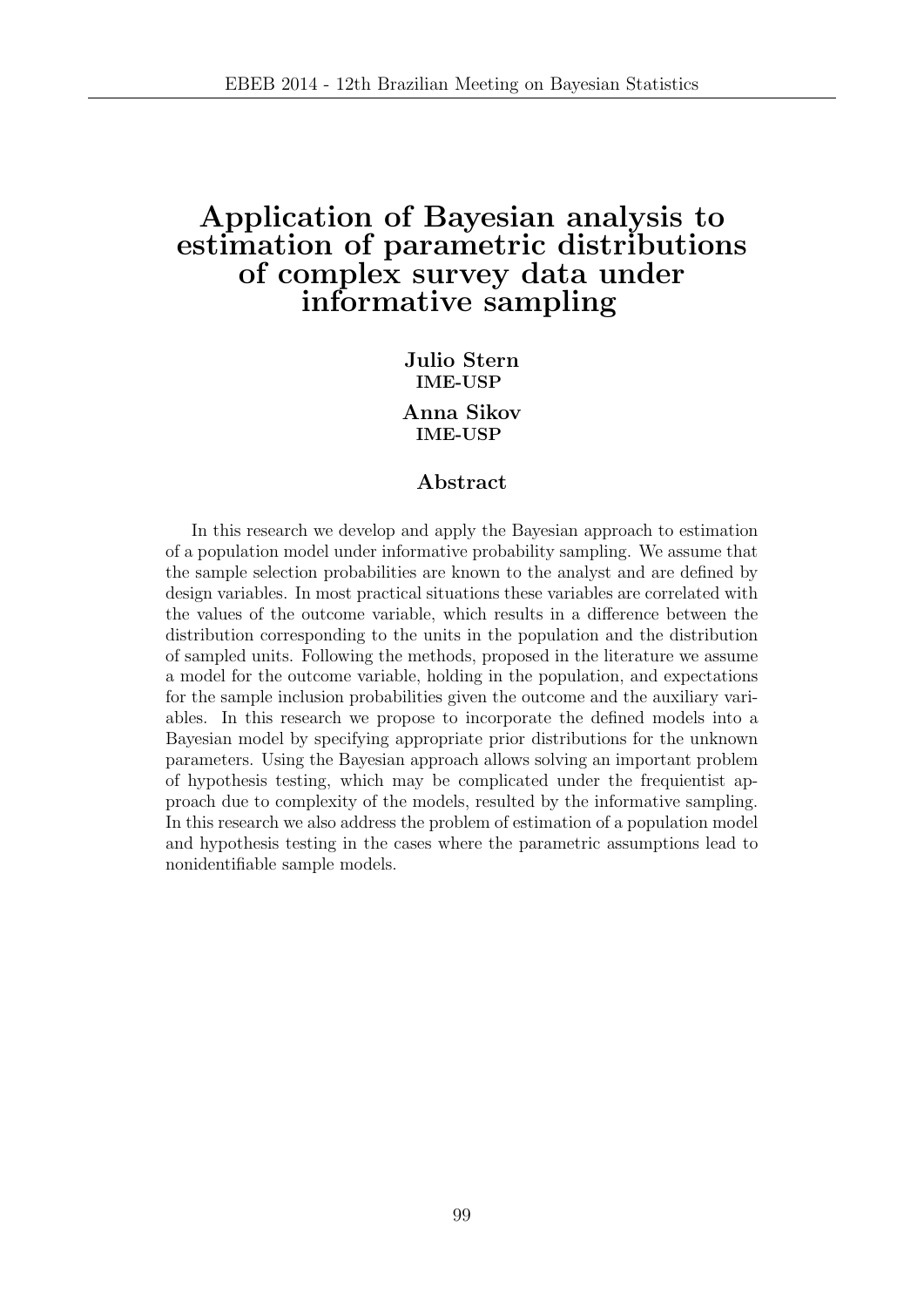### Conditional predictive inference for beta regression model with autoregressive errors

Jean Navarrete Department of Statistics, Universidad de Concepcion

Guillermo Ferreira Department of Statistics, Universidad de Concepcion

Mauricio Castro Department of Statistics, Universidad de Concepcion

> Mario de Castro University of Sao Paulo

#### Abstract

In this paper, we developed a beta regression model, introduced by Ferrari and Cribari-Neto (2004), in order to propose a partially linear model with autoregressive errors from the Bayesian point of view. Our proposal provides a useful generalization of autoregressive beta processes, studied by Casarin et al. (2012). In this context the linear predictor of the beta regression model  $g(\mu_t)$ incorporates an unknown smooth function for the auxiliary covariate t and a sequence of autoregressive errors  $\tau_t$ , i.e.

$$
g(\mu_t) = x_t^T \beta + f(t) + \tau_t
$$

for  $t = 1, \ldots, T$ , where  $x_t$  is a  $k \times 1$  vector of non-stochastic explanatory variable values and  $\beta$  is a  $k \times 1$  parameter vector. Furthermore, these models have a convenient hierarchical representation allowing to us an easily implementation of a Markov chain Monte Carlo (MCMC) scheme. In this paper, we propose to modify the CPO to obtain what we call the autoregressive CPO, which is computed for each new observation using only the data from previous time periods. The proposed methodology is applied to the Cuprum Company monthly returns.

#### References

[1] Casarin, R., L. Dalla Valle, and F. Leisen (2012). Bayesian model selection for beta autoregressive processes. Bayesian Analyisis, 7, 1-26.

[2] Ferrari, S. and F. Cribari-Neto (2004). Beta regression for modelling rates and proportions. Journal of Applied Statistics, 31, 799-815.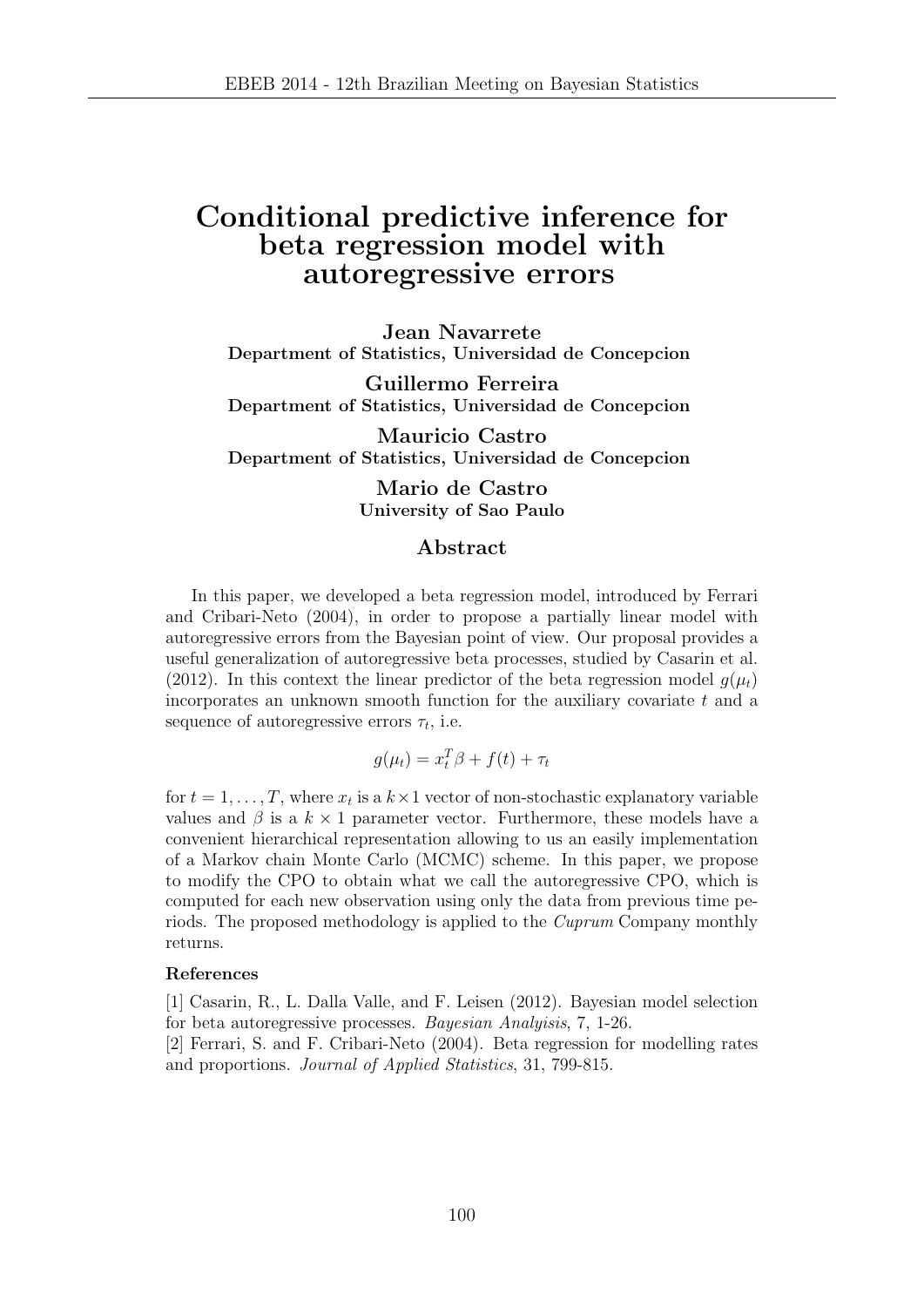## Bayes factors for comparison of restricted regression coefficients

Viviana Giampaoli IME-USP

Carlos A. de B. Pereira IME-USP

> Heleno Bolfarine IME-USP

> > Julio Singer IME-USP

### Abstract

This work compares two slopes in the regression lines that are restricted to an order constraint and to a proper subset of parameter space. Two methods of Bayes Factor calculations are discussed. The motivation is a real practical example related to the residual tax of the dental plaque index. In fact, this example originates this paper. The results indicated that the approach based in the restricted parameter space is more informative than the ones with unrestricted parameter space.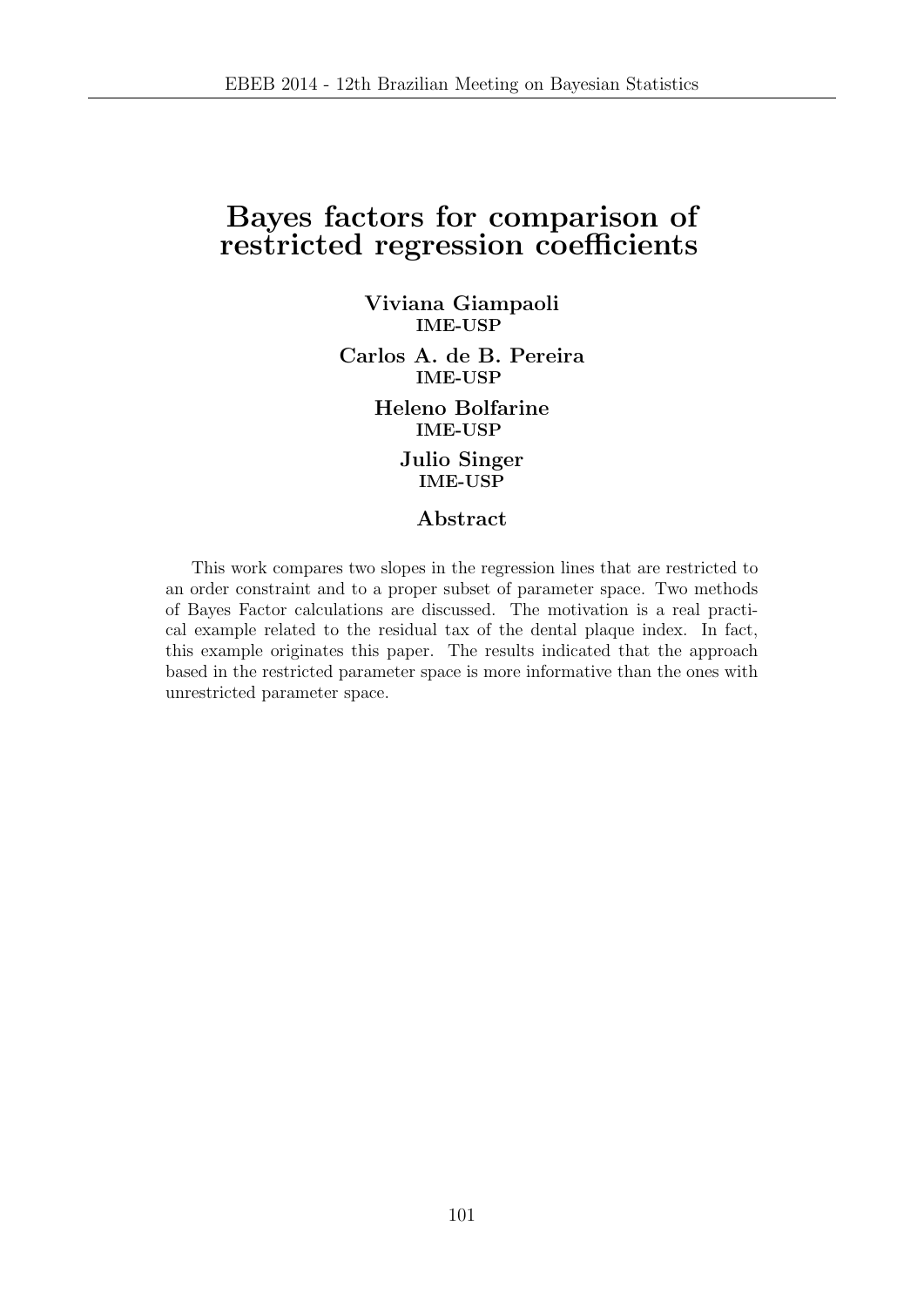### Generalized inverse Weibull distribution: the classical and Bayesian estimation

Felipe R. S. de Gusmao, Danielle L. Roges Universidade Federal de Sao Carlos

Kleber N. N. O. Barros, Eufrazio de S. Santos Universidade Federal Rural de Pernambuco

Roseli Aparecida Leandro, Edwin M. M. Ortega Universidade de Sao Paulo

### Abstract

The inverse Weibull distribution has the ability to model failure rates which are quite common in reliability and biological studies. A new three-parameter generalized inverse Weibull distribution with decreasing and unimodal failure rate is studied. It was produced an estimate of the parameters of the generalized inverse Weibull distribution through of the classic method and of the bayesian method. It was also done an application with agrarian data see Colosimo and Giolo et. al. (2006) and and it was also compared the results of the estimates classic and bayesian.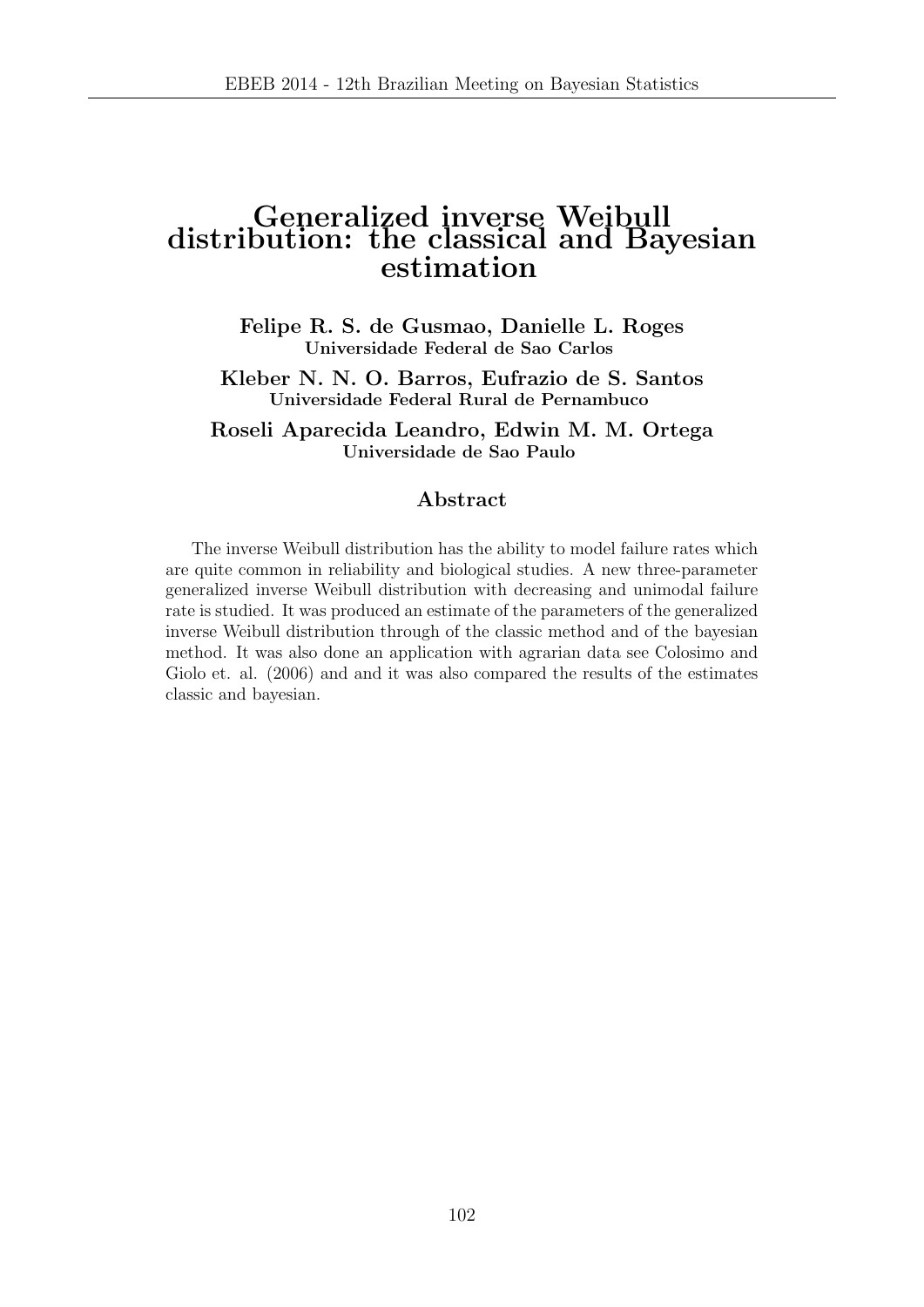## Regression via transform-both-sides model

### Nicholas Wagner Eugenio UFSCar Adriano Polpo UFSCar

### Abstract

A parametric regression model for data with domain in real numbers with a linear median regression function and a transformation in both response and regression parts is presented. This model, called TBS (Transform-Both-Sides), is an adaptation of the original TBS model for survival right-censored data. It has a parameter that handles the potential data asymmetry and supposes that the errors distribution is unimodal and symmetric about zero. The density, distribution, survival and quantile functions of the model will be shown as a Bayesian study of the estimation procedure with five errors distributions (normal, double-exponential, Students t, Cauchy and logistic). These procedures are implemented in TBSSurvival, an open-source fully documented R package. The use of the package with the necessary adaptations is illustrated and the performance of the model is analyzed using simulated data sets.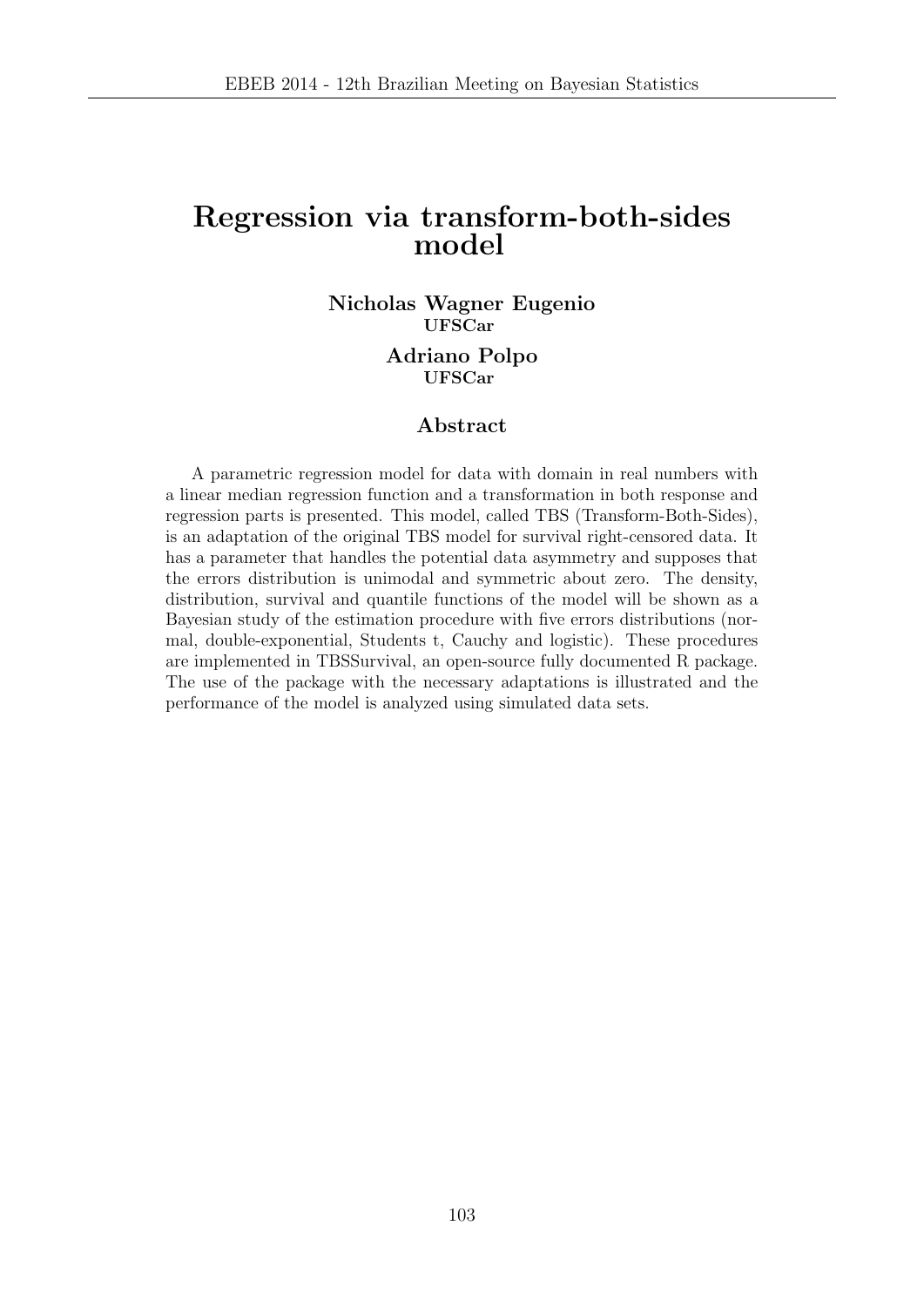### Using copulas in statistical quality control

### Laryssa Santos UFSCar Marcio Viola UFSCar

### Abstract

In many situations it is of great interest to study the dependence between two or more random variables. Therefore, it is necessary to know the function of the joint distribution of the random variables involved.

Overall, individually, modeling of random variables is easier than conjoint modeling. In the case where the random variables are independent, it is possible to obtain the combined distribution function through the marginal distribution functions. On the other hand, when such variables have dependency, the bond between the joint distribution function and its marginal distribution functions is via a function called copula.

In simple terms, a copula is a function that models the dependency between two or more random variables.

The basic theory of copulas emerged in the 1940 and 1950, with the work of Hoeffding (1940) and Sklar (1959), but remained forgotten for a few years, until it was rediscovered in the 90s. Since the work of Joe (1997) and Nelsen (2006) there has been a growing interest in the use of copulas in several areas, including: Actuary Sciences, which are used in modeling mortality and losses; Finance, used in the credit rating and risk modeling, in biomedical research, where the copula are used in the modeling of correlated events and competitive risks, and in engineering, used to control and multivariate hydrological modeling process.

In multivariate statistical process control, uses a methodology in which the variables involved in the study are modeled using multivariate Normal, according to Montgomery (2004). However, there are situations in which the variables may not have multivariate normal distribution. In this context, in particular, this work aims to use the theory of bivariate copulas in multivariate statistical control.